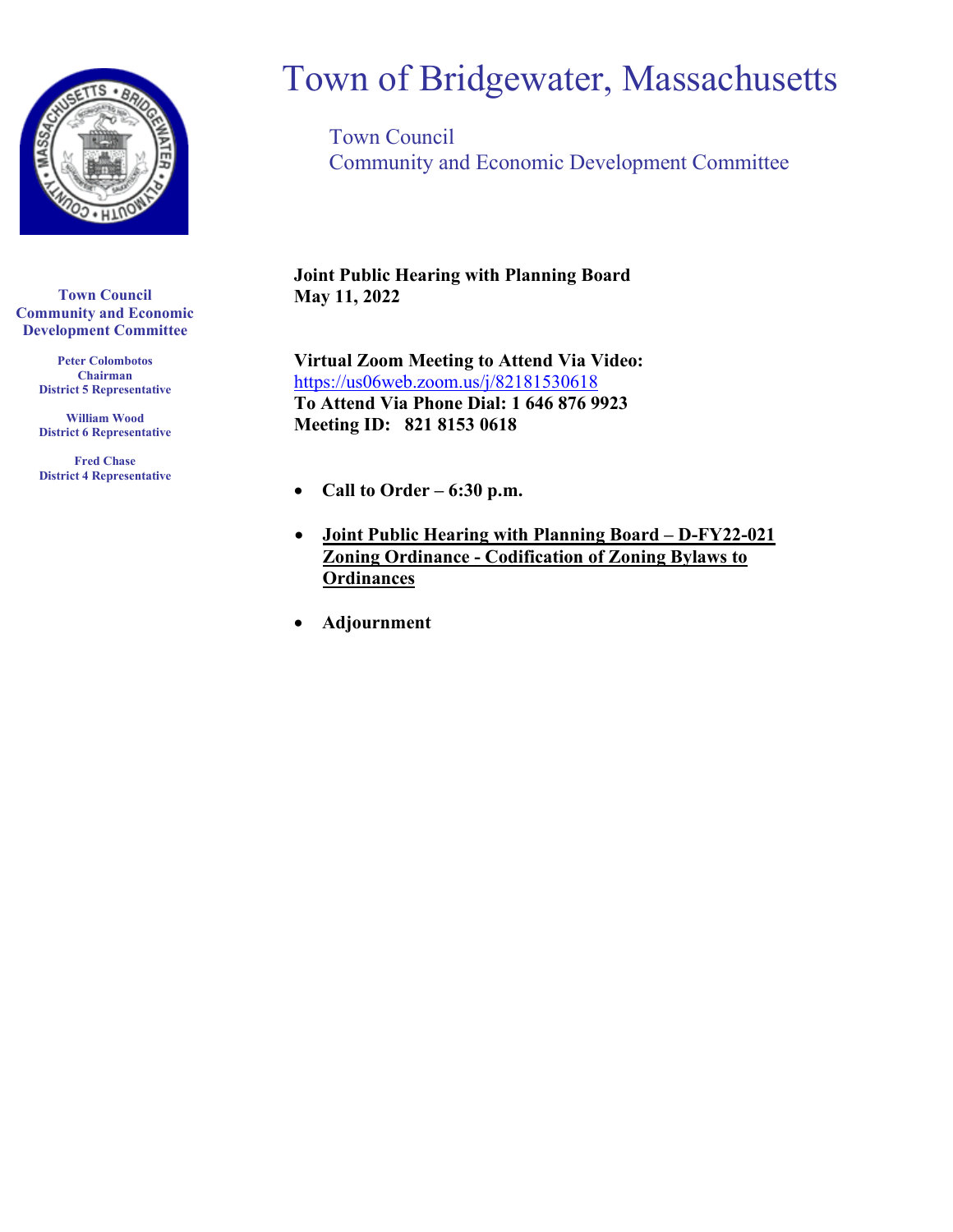# LEGAL NOTICE Town of Bridgewater

In accordance with the provisions of Section 2-6 of the Bridgewater Home Rule Charter relative to amendments to the Administrative Code, the Community and Economic Development Committee and Planning Board will hold a joint public hearing on May 11, 2022 at 6:30 p.m, via Zoom:<https://us06web.zoom.us/j/82181530618> or (646) 876-9923 Meeting ID 821 8153 0618. The detailed Ordinance is on the Town's website at [https://www.bridgewaterma.org](https://www.bridgewaterma.org/) and on file with the Town Clerk.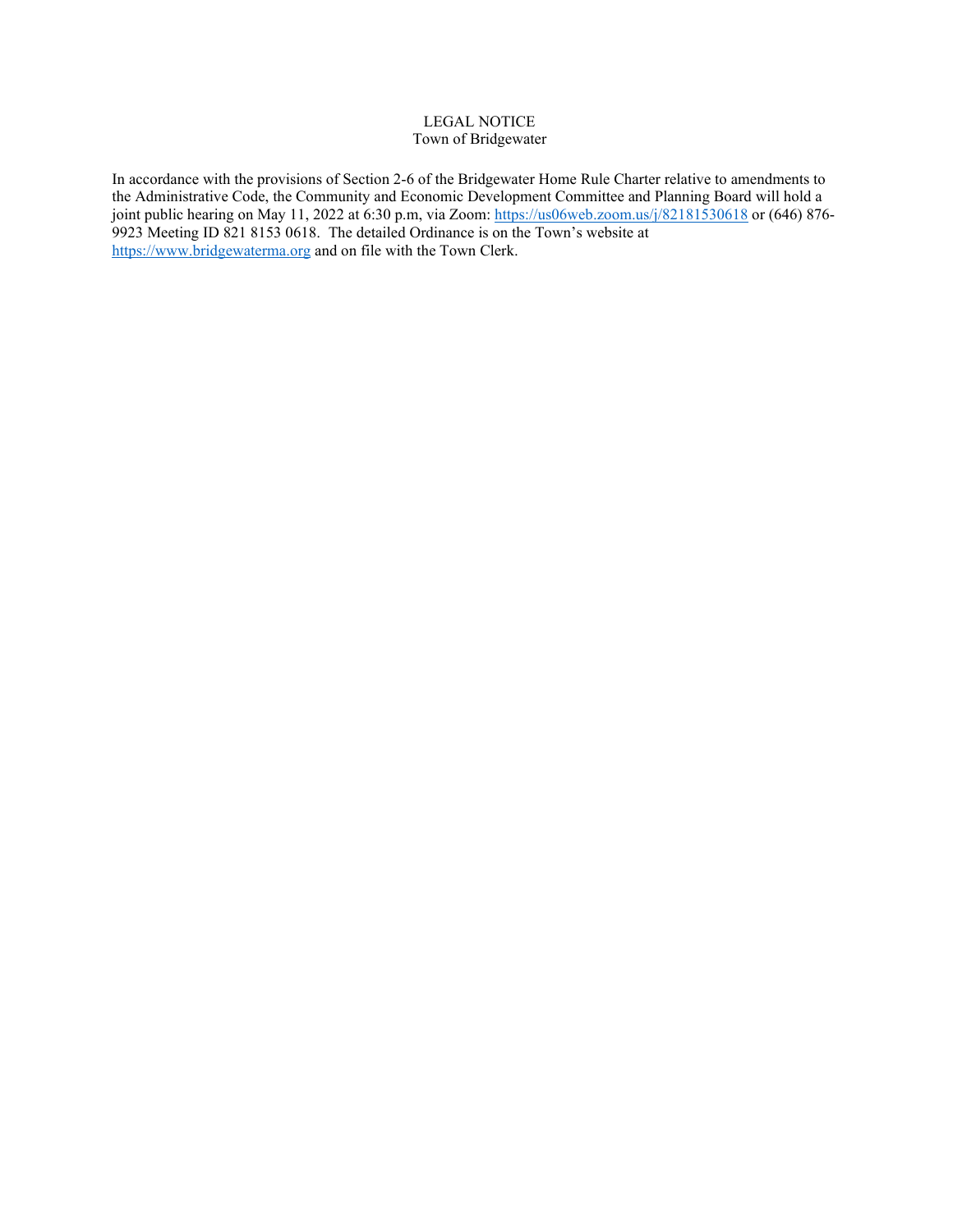

# Bridgewater Town Council

In Town Council, Tuesday, April 5, 2022

Council Ordinance: D-FY22-021

| Introduced By:      | <b>Councilors Peter Colombotos and William Wood</b> |
|---------------------|-----------------------------------------------------|
| Date Introduced:    | April 5, 2022                                       |
| First Reading:      | April 5, 2022                                       |
| Second Reading:     |                                                     |
| Third Reading:      |                                                     |
| Amendments Adopted: |                                                     |
| Date Adopted:       |                                                     |
| Date Effective:     |                                                     |

# **Proposed Ordinance D-FY22-021**

# **ZONING ORDINANCE – CODIFICATION OF ZONING BYLAWS TO ORDINANCES**

**WHEREAS,** In accordance with the provisions of Section 2-6 of the Bridgewater Home Rule Charter relative to amendments to the Administrative Code, it is therefore;

**ORDERED**, that the Town Council assembled votes to amend the Bridgewater Administrative Code, Part IV, Zoning Ordinances and Use and Dimensional Tables and adopt the following attached provisions.

# *Explanation:*

*Committee Referrals and Dispositions:*

| Referral(s)                                              | Disposition(s) |
|----------------------------------------------------------|----------------|
| ר $\cap$<br>$\lnot$ $\blacksquare$<br>and Planning Board |                |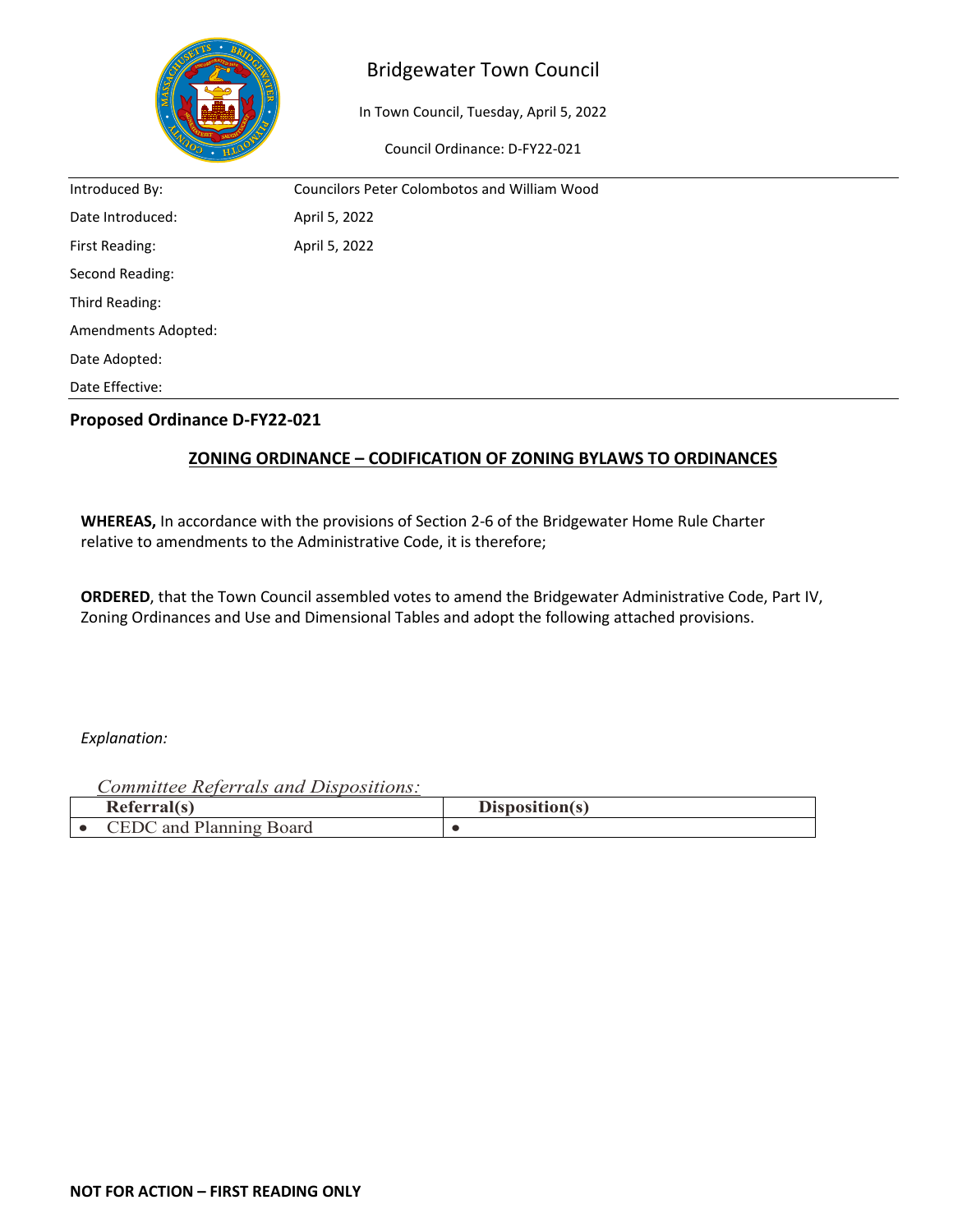# **Draft #16: February 16, 2022 Changes from Draft #15 in track change**

# **SECTION 1.0 PURPOSE AND AUTHORITY**

## **1.1 PURPOSE**

This Zoning Ordinance ("this Ordinance") has been enacted to promote the general welfare of the Town, to protect the health and safety of its inhabitants, to encourage the most appropriate use of land throughout the town, to prevent flooding and environmental harm, to preserve the cultural, historical and agricultural heritage of the community, to increase the amenities of the town, and to reduce the hazard from fire by regulating the location and use of buildings and the area of open space around them, all as authorized by, but not limited to, the provisions of the Zoning Act, General Laws, Chapter 40A, as amended, Section 2A of 1975 Mass. Acts 808, and by Article 89 of the Amendments to the Constitution of the Commonwealth of Massachusetts.

# **1.2 AUTHORITY**

This Ordinance is enacted in accordance with the provisions of the G.L. c. 40A, and any and all amendments thereto, and by Article 89 of the Amendments to the Constitution of the Commonwealth of Massachusetts.

## **1.3 SCOPE**

For these purposes, the construction, repair, alteration, reconstruction, height, number of stories, and size of buildings and structures, the size and width of lots, the percentage of lot area that may be occupied, the size of yards, courts, and other open spaces, the density of population, and the location and use of buildings, structures, and land in the Town are regulated as hereinafter provided.

# **1.4 APPLICABILITY**

All buildings or structures hereinafter erected, reconstructed, altered, enlarged, or moved, and the use of all premises in the Town, shall be in conformity with the provisions of this Ordinance. No building, structure or land shall be used for any purpose or in any manner other than is expressly permitted within the district in which such building, structure or land is located. Where the application of this Ordinance imposes greater restrictions than those imposed by any other regulations, permits, restrictions, easements, covenants, or agreements, the provisions of this Ordinance shall control.

## **1.5 AMENDMENTS**

This Ordinance may from time to time be changed by amendment, addition, or repeal by the Town Council in the manner provided in G.L. c. 40A, s.5, and any amendments thereto.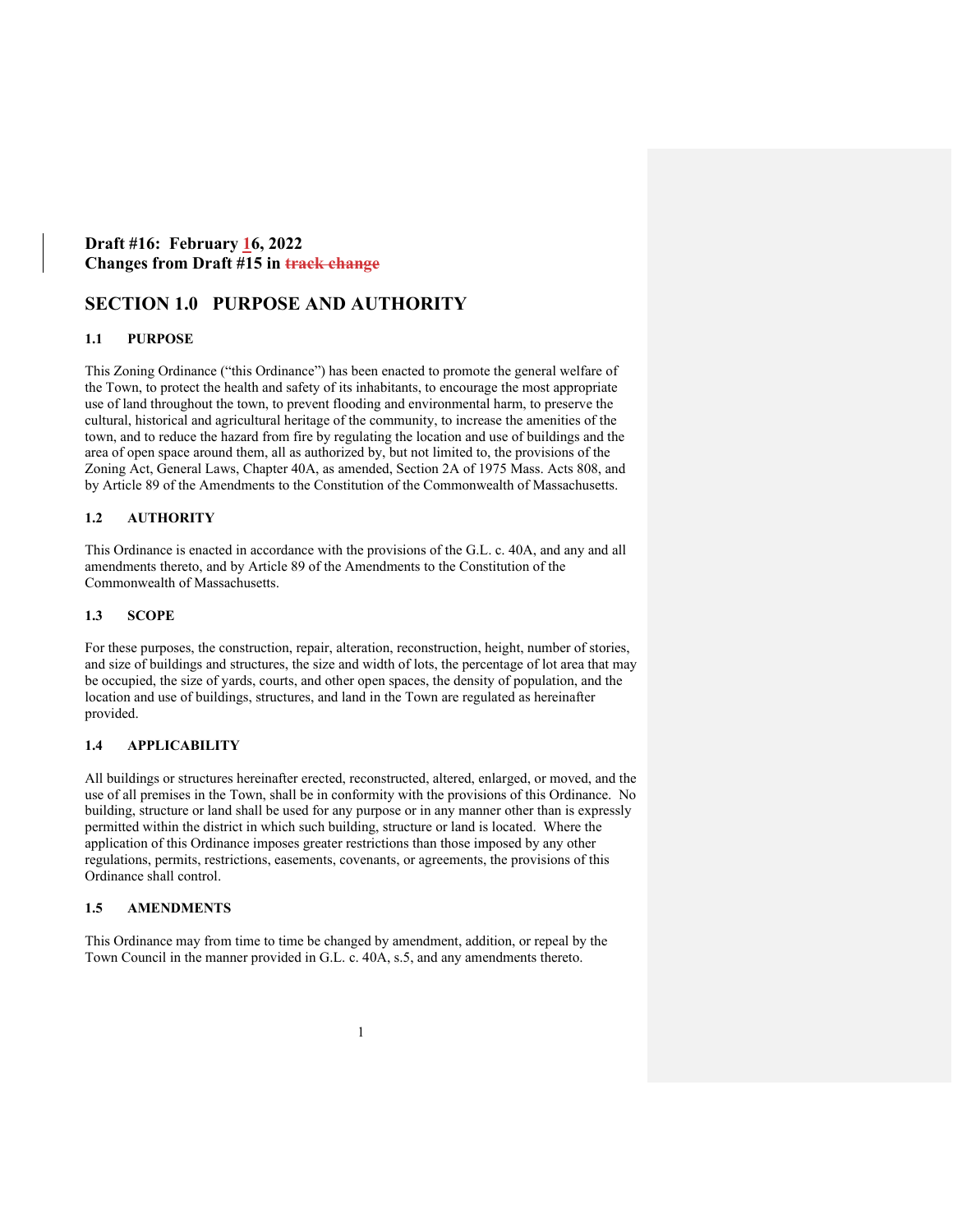**1.5.1 Change of Zoning Boundary.** If geographic change of a zoning boundary description be proposed, words of boundary description change for insertion in the warrant shall be accompanied by a brief written statement of the nature, extent and location in the town of the zoning map change proposed, together with three black-line prints of a diagram to scale showing the area to be changed, stating pertinent dimensions in feet.

**1.5.2 Costs.** The costs of publication and of mailing of notices of hearing and the costs of holding such zoning hearing and of making a public record of the proceedings at such hearing, if such a record be made, shall be paid by the Planning Board, but the Planning Board may determine whether a fee to cover such costs shall be required of the zoning amendment proponents.

# **1.6 SEPARABILITY**

The invalidity of any section or provision of this Ordinance shall not invalidate any other section or provision herein.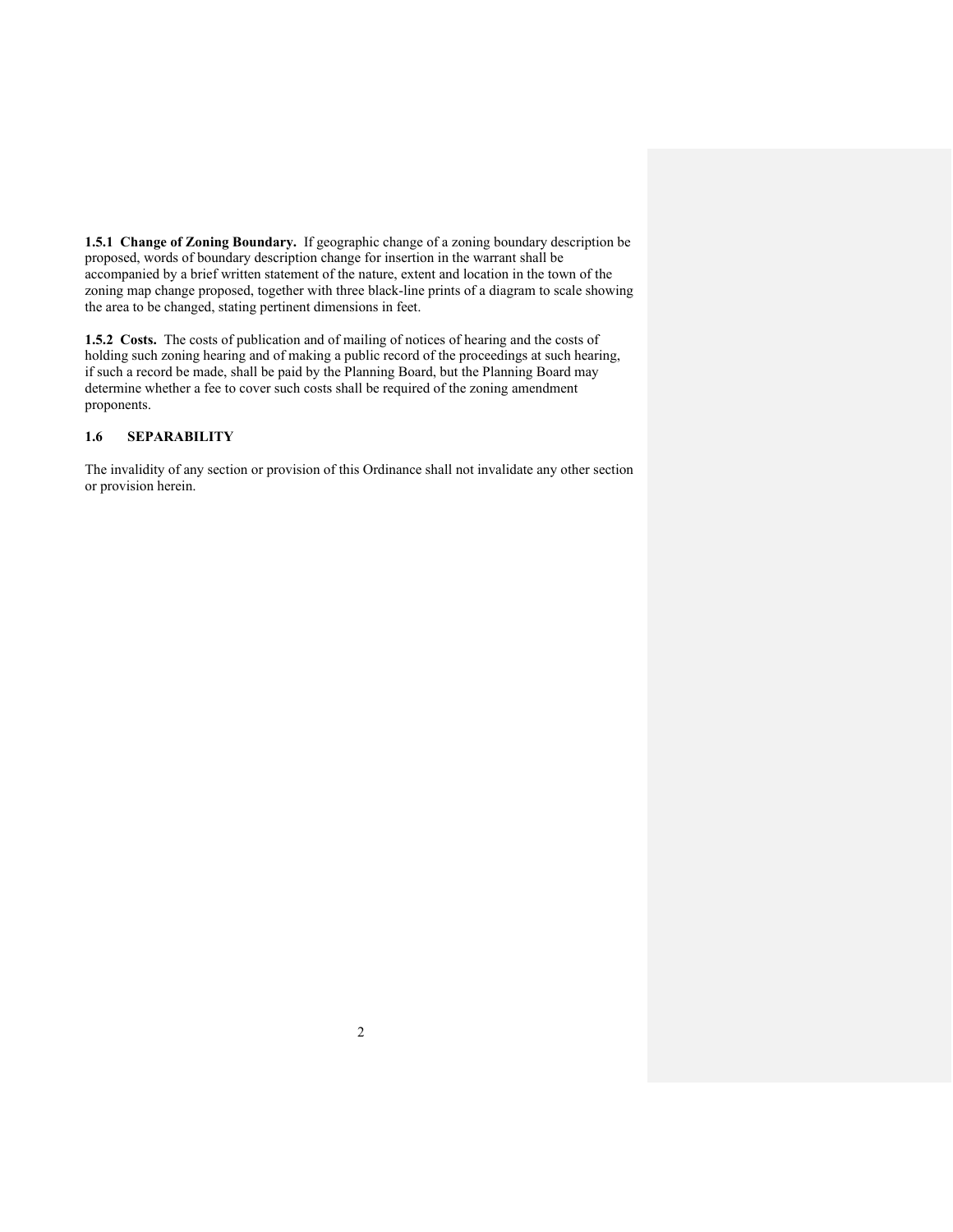# **SECTION 2.0 DISTRICTS**

#### **2.1 DIVISION INTO DISTRICTS**

The Town of Bridgewater, Massachusetts, is hereby divided into these Zoning Districts, designated as follows:

| <b>Full Title</b>                | <b>Abbreviation</b> |  |  |
|----------------------------------|---------------------|--|--|
| <b>Residential Districts</b>     |                     |  |  |
| Residential A/B<br>Residential C | R A/B<br>RC         |  |  |
| Residential D                    | RD.                 |  |  |
| Mobile Home Elderly Community    | MН                  |  |  |
| <b>Business Districts</b>        |                     |  |  |
| <b>Business</b>                  | R                   |  |  |
| <b>Central Business</b>          | СB                  |  |  |
| <b>South Business</b>            | SB                  |  |  |
| <b>Gateway Business</b>          | GB                  |  |  |
| <b>East Gateway Business</b>     | EGB                 |  |  |
| <b>Industrial Districts</b>      |                     |  |  |
| Industrial A                     | <b>TA</b>           |  |  |
| Industrial B                     | IB                  |  |  |
| Elm Street Industrial            | IE                  |  |  |

# **2.2 ZONING MAP**

 $\overline{\phantom{a}}$ 

The location and boundaries of these districts are hereby established as shown on a map entitled "Zoning Map of the Town of Bridgewater," dated January 27, 1969, as may be amended, bearing the signatures of the members of the Planning Board and on file in the office of the Town Clerk, which map, with all explanatory matter thereon, is declared to be a part of this Ordinance.

# **2.3 CHANGES TO MAP**

Any changes or amendments shall be indicated by altering the Zoning Map, and the Map thus altered is declared to be a part of this Ordinance thus amended.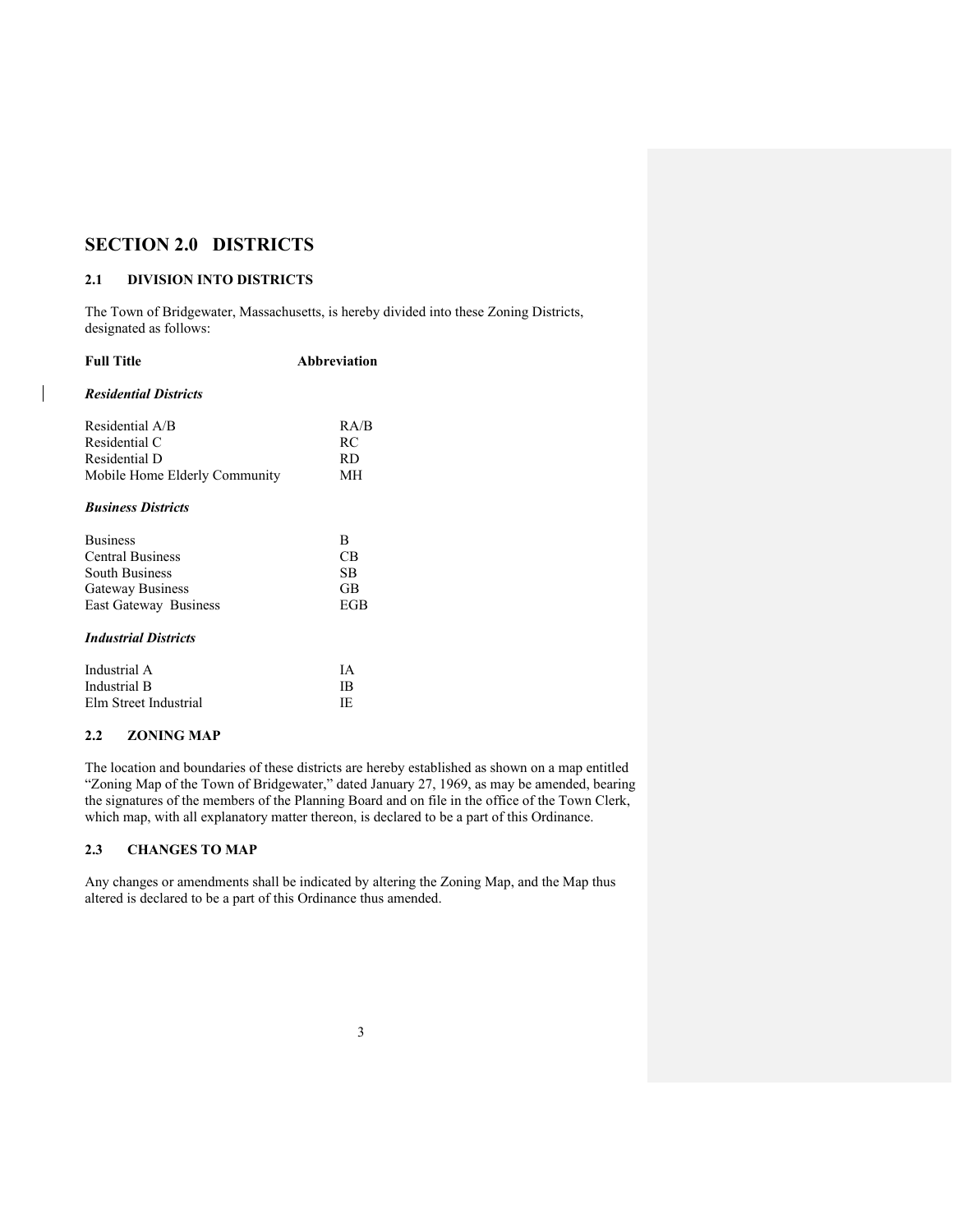## **2.4 OVERLAY AND SPECIAL DISTRICTS**

The following overlay and special districts are also established, as set forth in Section 9.0, herein.

| Abbreviation |  |  |
|--------------|--|--|
| <b>FPOD</b>  |  |  |
| <b>APOD</b>  |  |  |
| <b>BSOD</b>  |  |  |
| <b>PDD</b>   |  |  |
| <b>ESROD</b> |  |  |
|              |  |  |

# **2.5 BOUNDARIES OF DISTRICTS**

Where any uncertainty exists with respect to the boundary of any district as shown on the Zoning Map, the following rules apply.

**2.5.1 Centerline.** Where a district boundary is indicated as within or parallel to a street, highway, railroad right-of-way, watercourse or town municipal boundary such district boundary shall be construed as the centerline or being parallel to the centerline of such street, highway, railroad right-of-way, watercourse or town municipal boundary.

**2.5.2 Parallel.** Where a boundary is indicated as following approximately or parallel to a street, railroad, watercourse, or other body of water, it shall be construed to be parallel thereto and at such distance there from as dimensioned on the Zoning Map. If no dimension is given, such distance shall be determined by use of the scale shown on the Zoning Map.

**2.5.3 Dimensioned Boundary.** Where a dimensioned boundary coincides within ten (10) feet or less with a lot line, the boundary shall be construed to be the lot line.

**2.5.4 Right Angle.** Where a boundary is indicated as intersecting the centerline of a street, railroad, watercourse or other water body, it shall be construed to intersect at right angles to said centerline, or in the case of a curved centerline, at right angle to the tangent to the curve at the point of intersection.

**2.5.6 Dispute.** Whenever any dispute arises on district boundaries as to the exact location of a district boundary line, the location of such line shall be determined by the Building Inspector after consultation with the Planning Board.

#### **2.6 SPLIT LOTS**

**2.6.1 By Town Boundary.** When a lot is situated in part in the Town of Bridgewater and in part in an adjacent municipality, the provisions of this Ordinance shall be applied to the portion of such lot in the Town of Bridgewater in the same manner as if the entire lot were situated in the Town of Bridgewater.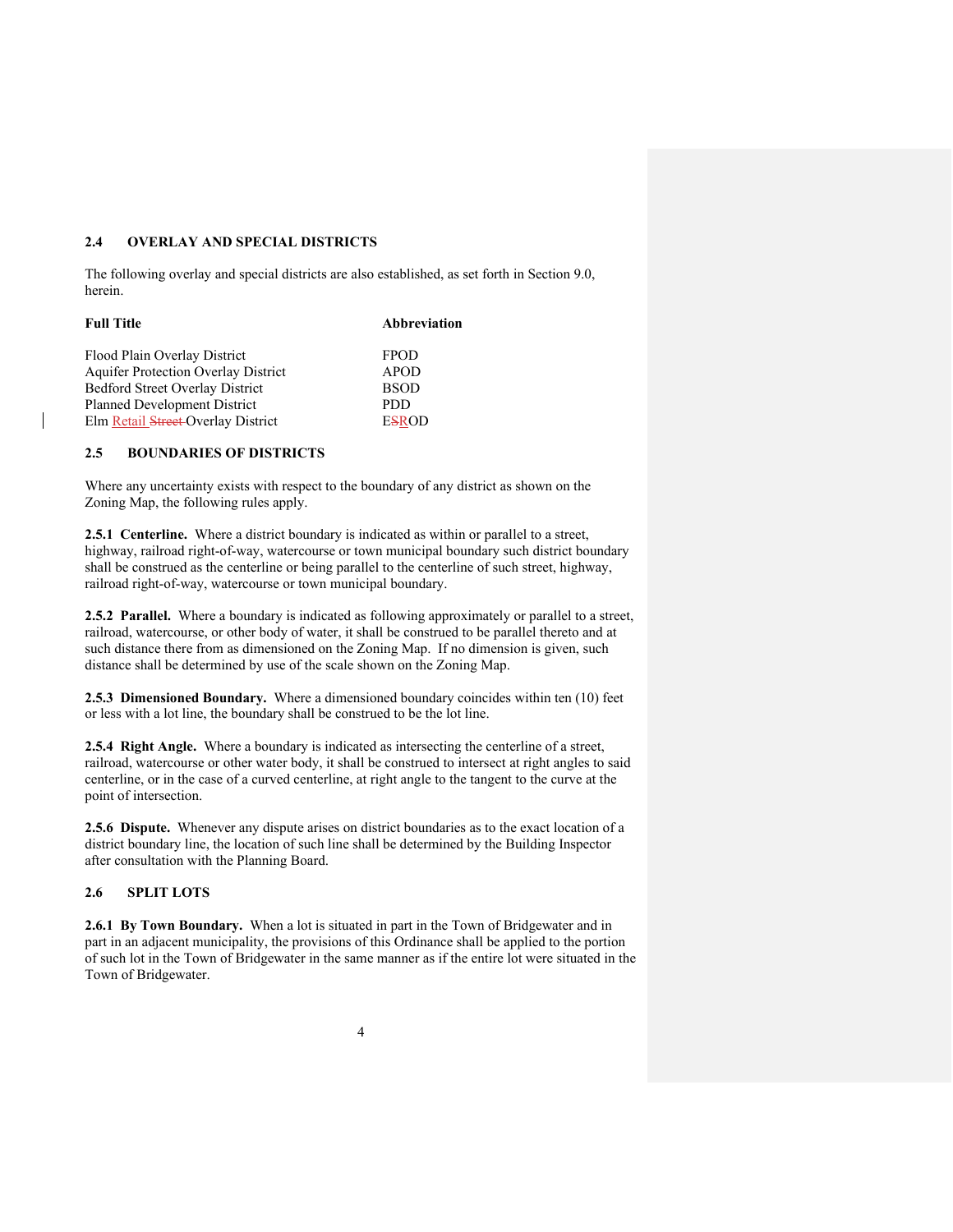**2.6.2 By Zoning District Boundary.** When a lot is transected by a zoning district boundary, the regulations of the ordinance applicable to the larger part of the area of such lot may also at the option of the lot owner be deemed to govern in the smaller part beyond such zoning district boundary but only to an extent not more than thirty (30) linear feet in depth beyond such zoning district boundary.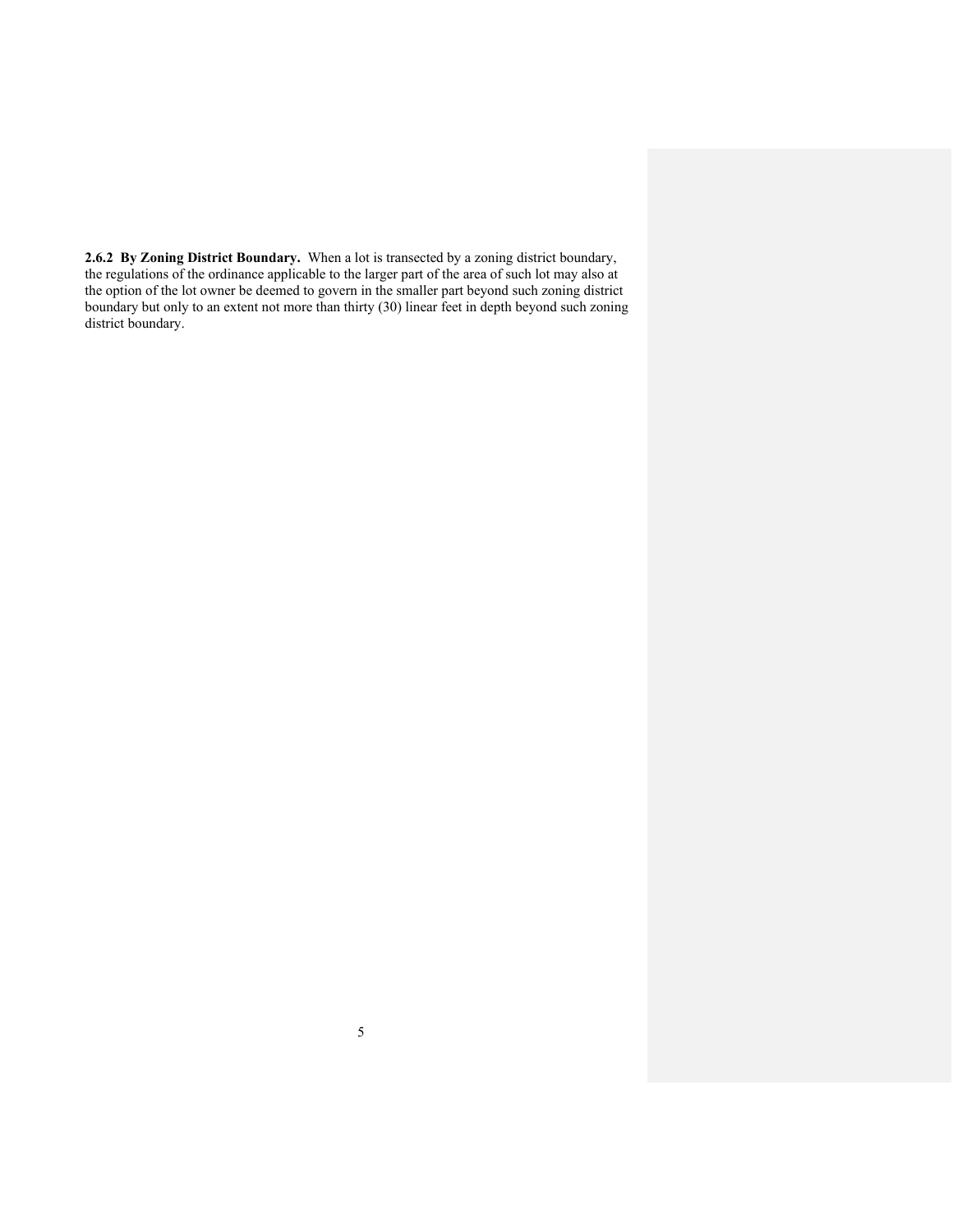# **SECTION 3.0 USE REGULATIONS**

## **3.1 PRINCIPAL USES**

**3.1.1 Applicability of Use Regulations.** Except as provided by law or in this Ordinance, in each district no building, structure, or land shall be used or occupied except for the purposes permitted as set forth in the accompanying Table of Use Regulations. Any use not listed shall be construed to be prohibited.

1. No dwelling shall be erected except on a lot fronting on a street, and there shall be not more than one principal residential building on any lot.

**3.1.2 Permitted Uses.** In the following Table of Use Regulations, the uses permitted by right in the district shall be designated by the letter (Y). Uses designated (N) shall not be permitted in the district. Those uses that may be permitted by special permit in the district, in accordance with Section10.5, shall be designated by identification of the Special Permit Granting Authority, which is either:

- BA Zoning Board of Appeals<br>PB Planning and Zoning Boar
- PB Planning and Zoning Board<br>TC Town Council
- Town Council

**3.1.3 Uses Subject to Other Regulations.** Uses permitted by right or by special permit shall be subject, in addition to use regulations, to all other provisions of this Ordinance.

# **3.2 TABLE OF USE REGULATIONS**

#### **See Appendix A.**

# **3.3 ACCESSORY USES**

**3.3.1 Accessory Uses in All Districts.** The following accessory uses are specifically permitted as indicated by right or by special permit:

1. Accessory Scientific Uses. Uses, whether or not on the same parcel as activities permitted as a matter of right, which are necessary in connection with scientific research or scientific development or related production, may be permitted upon the issuance of a special permit by the Board of Appeals, provided that the Board finds that the proposed use does not substantially derogate from the public good.

2. Family Day Care Homes. Small family day care homes are allowed as an accessory use as of right as set forth in the Table of Use Regulations. Large family day care homes are allowed only upon the issuance of a special permit by the Board of Appeals, as set forth in the Table of Use Regulations.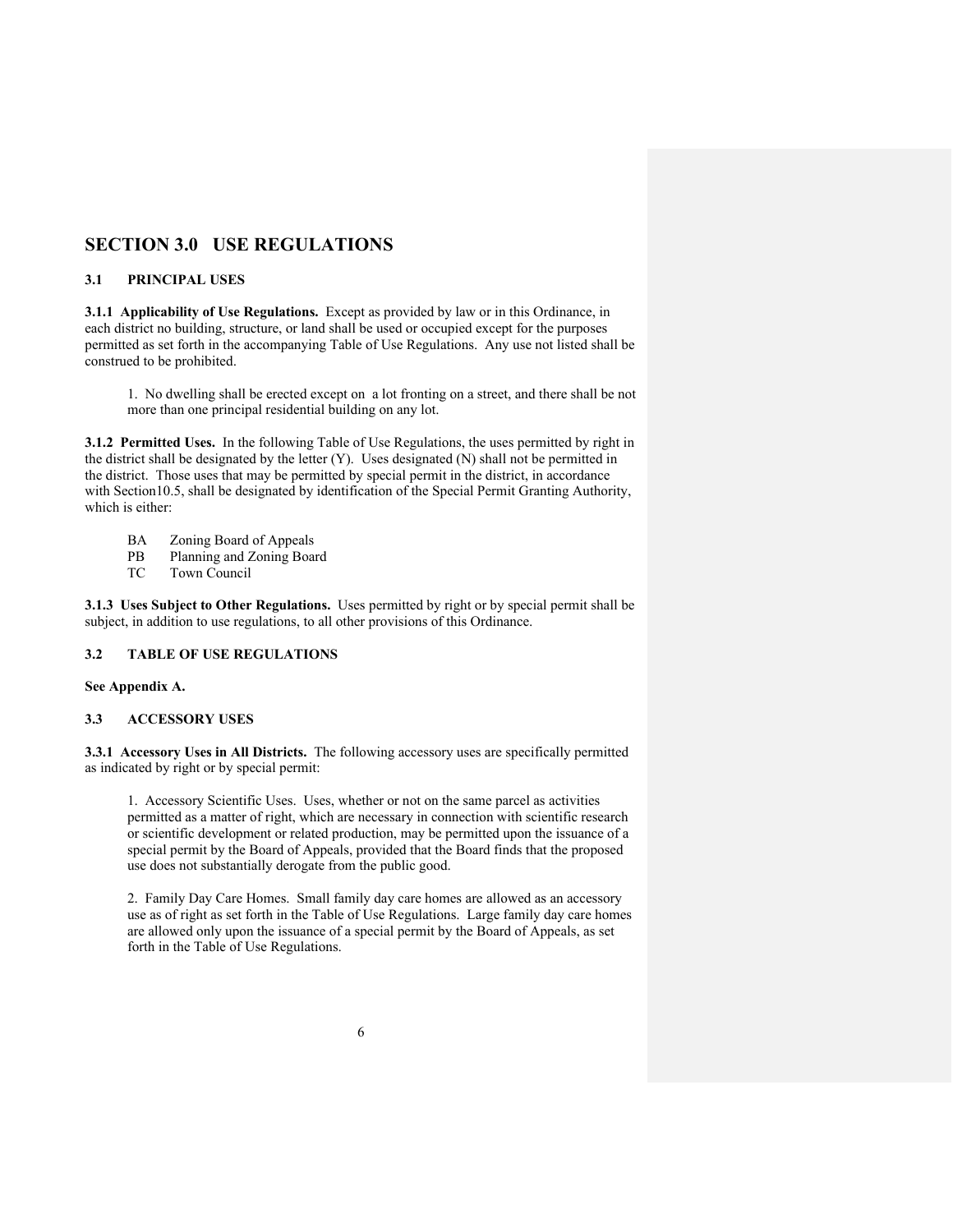**3.3.2 Accessory Uses in Industrial Districts.** Principal uses listed in the Table of Use Regulations which are permitted by special permit in Industrial Districts, may be permitted by special permit provided they meet the following requirements in addition to any requirements of the Board of Appeals:

1. The use is confined to the interior of any permitted building.

2. The primary purpose of such accessory use is to serve the occupants of the building in which such use is located.

3. There is no external advertising of such accessory use.

**3.3.3 Residential Accessory Uses.** The following accessory uses are specifically permitted as of right or by special permit in the Residence Districts, as set forth herein:

1. Boarders in Single-Family Dwelling. The renting of rooms and/or furnishing of board to not more than two persons in a single-family dwelling by the owner/occupant thereof shall be a permitted accessory use.

**3.3.4. Prohibited Accessory Uses.** The following accessory uses are prohibited:

1. Unregistered Motor Vehicles. Not more than one (1) unregistered motor vehicle or trailer or major part(s) thereof, except for farm vehicles, shall remain ungaraged upon any premises at any time unless under a Class 1 or Class 2 license for sale of motor vehicles. No unregistered motor vehicle may be stored or maintained upon any premises within fifty (50) feet from a street, public way or way laid out on a recorded plan.

2. Residence Districts. In the Residence Districts, the following accessory uses are prohibited:

- a. Commercial auto repair or service.
- b. Outdoor storage and display of materials or goods.
- c. Steel garages.

## **3.4 HOME OCCUPATIONS**

**3.4.1 Home Occupation - As Of Right.** One (1) home occupation may be allowed as of right on a lot, provided that it:

1. is conducted solely within a dwelling and solely by the person(s) occupying the dwelling as a primary residence;

2. is clearly incidental and secondary to the use of the premises for residential purposes;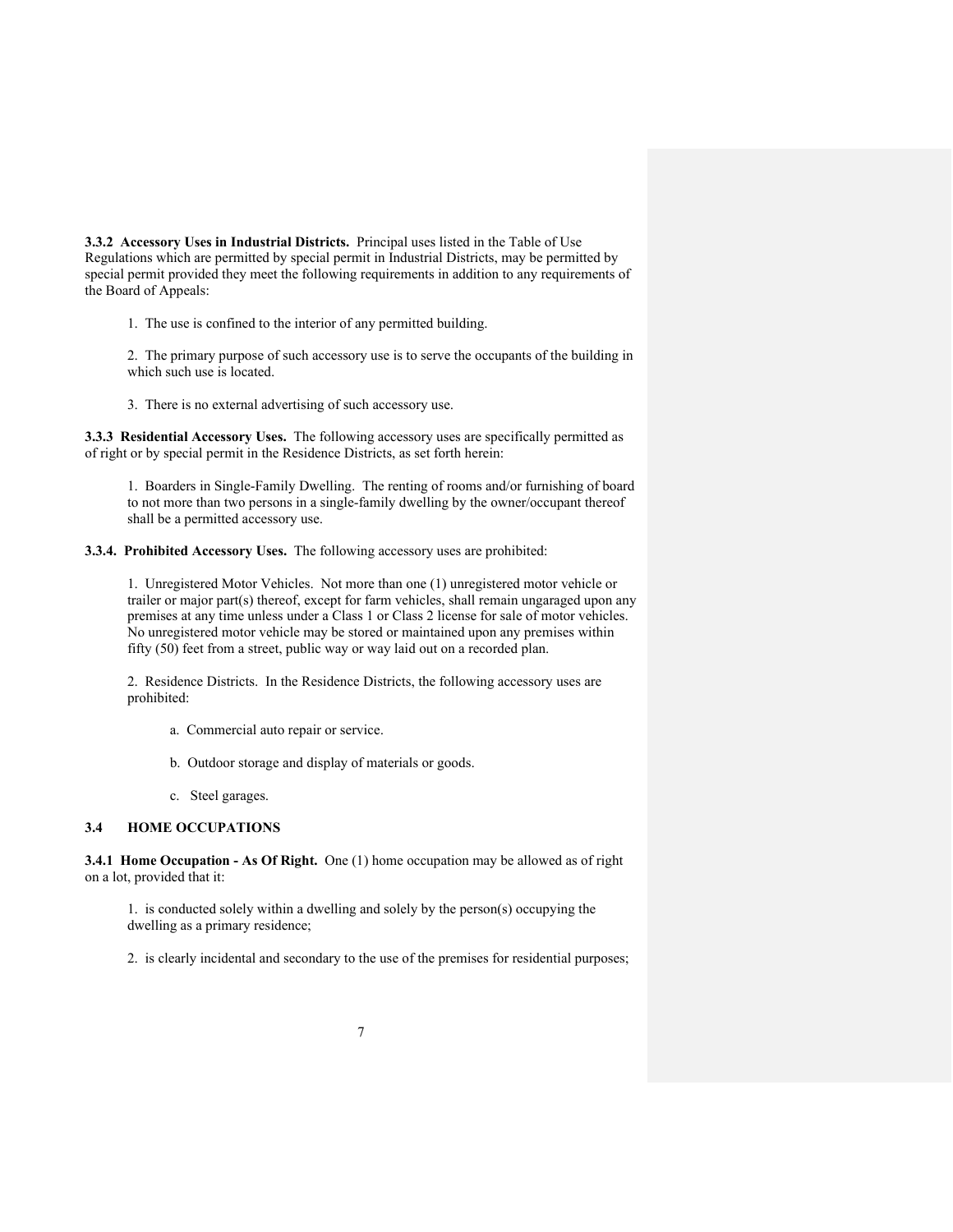3. does not produce offensive noise, vibration, smoke, dust, odors, heat, lighting, electrical interference, radioactive emission or environmental pollution;

4. does not utilize exterior storage of material or equipment (including the parking of commercial vehicles);

5. does not exhibit any exterior indication of its presence or any variation from residential appearance;

6. does not produce any customer, pupil, client, or delivery trips to the occupation site and has no nonresident employees.

**3.4.2 Home Occupation - By Special Permit.** One (1) home occupation may be allowed by special permit issued by the Board of Appeals on a lot, provided that it:

1. fully complies with subsections 2, 3, and 4, above;

2. is conducted within a dwelling solely by the person(s) occupying the dwelling as a primary residence and, in addition to the residents of the premises, by not more than two additional employees; where employees leave vehicles on the premises while conducting business elsewhere, they shall be counted as nonresident employees;

3. does not exhibit any exterior indication of its presence, or any variation from residential appearance, except for a sign or name plate in compliance with Section 6.2;

4. not more than three home occupations may be conducted out of dwelling; in no event shall the number of nonresident employees exceed two in the aggregate;

5. a special permit for such use is granted by the Board of Appeals, subject to conditions including, but not limited to, restriction of hours of operation, maximum floor area, off-street parking, and maximum number of daily customer or other vehicle trips.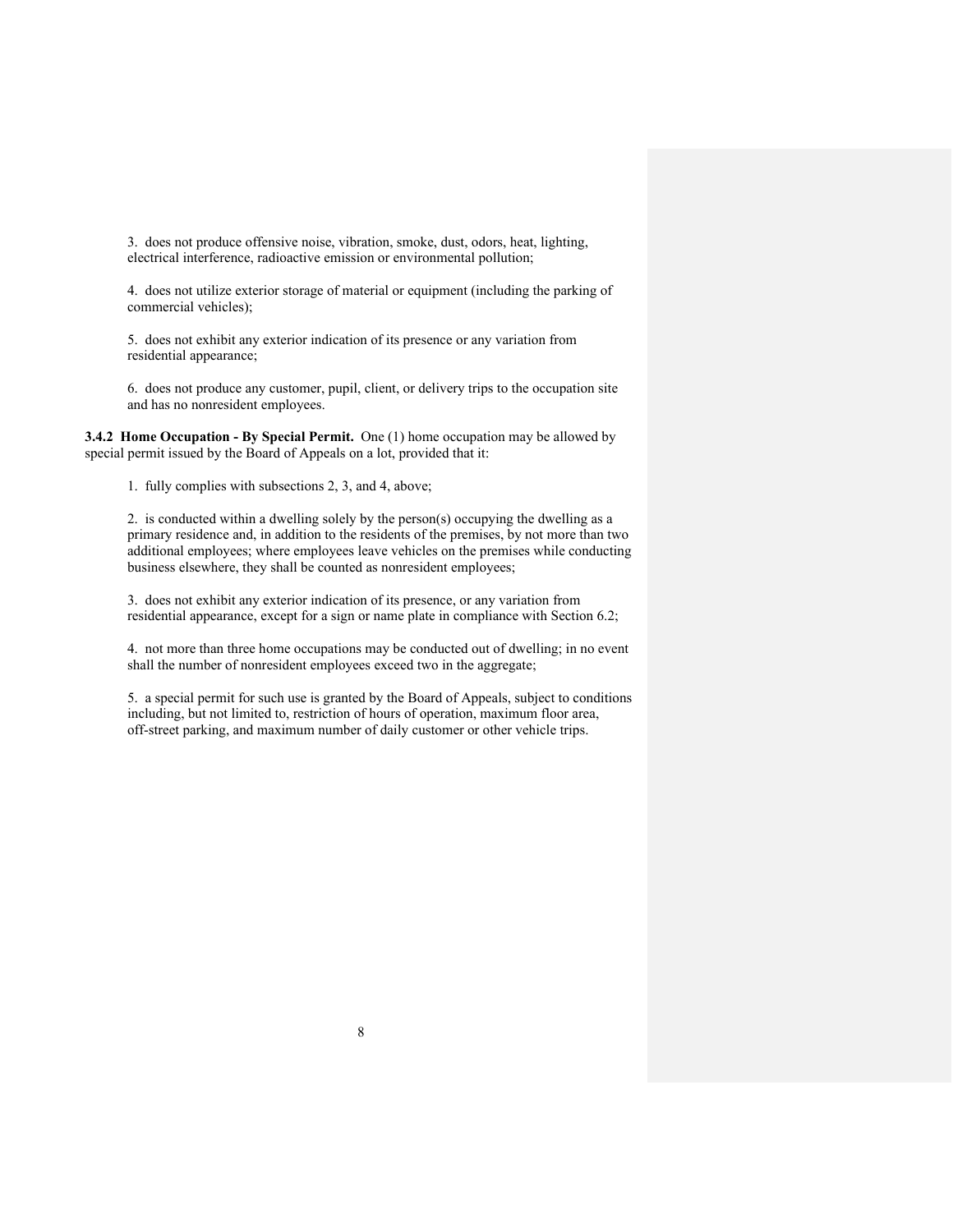# **SECTION 4.0 DIMENSIONAL REGULATIONS**

#### **4.1 GENERAL REGULATIONS**

**4.1.1 Conformance Required.** No building or structure shall be built nor shall any existing building or structure be enlarged except in conformance with the regulations of this Ordinance as to lot coverage, lot area per dwelling unit, frontage, lot width, front, side and rear yards, and maximum height of structures, in the districts as set forth below except as may otherwise be provided elsewhere in this Ordinance.

1. The land and yard spaces required for any new building or use shall not be included any land or area required by any other building or use to fulfill Bridgewater zoning requirements.

2. If more than one building (other than a one-, two- or three-car garage, a tool shed, a greenhouse or a cabana) may lawfully be placed on any lot in a single or common ownership, the distance between the nearest parts of such buildings shall not be less than twenty feet.

3. Any land used to satisfy the minimum area requirements for a buildable lot must consist of either fifty percent non-wetlands (upland) as defined by the Wetlands Protection Act, G.L. c. 131, s. 40, or ten thousand square feet of upland, whichever is greater. The minimum area of non-wetland shall compromise a contiguous portion of the lot where any principal building for the site shall be located. A qualified botanist must delineate and flag the wetland on the lot. The wetland line, square footage of upland and total area of the lot must be indicated on the plan submitted for a building permit.

 Except as otherwise provided herein, no building shall be located within fifty feet or bordering vegetative wetland, as defined by G.L. c. 131, s. 40. The distance between the building and any wetland boundary which is less than one hundred feet away must be indicated on a plan submitted for a building permit.

#### **4.2 TABLE OF DIMENSIONAL REQUIREMENTS**

See Appendix B.

## **4.3 SPECIAL REGULATIONS**

**4.3.1 Height.** The provisions of this Ordinance governing the height of buildings shall not apply to chimneys, cooling towers, elevator bulkheads, skylights, ventilators, electronic equipment, solar panels, elevator shafts, and other necessary appurtenances usually carried above roof, nor to domes, towers, stacks, or spires, if not used for human occupancy; nor to ornamental towers, observation towers, radio broadcasting towers, television and radio antennae, and other like structures, which do not occupy more than 20 percent of the lot area; nor to churches or public agricultural or institutional buildings or buildings of private schools not conducted for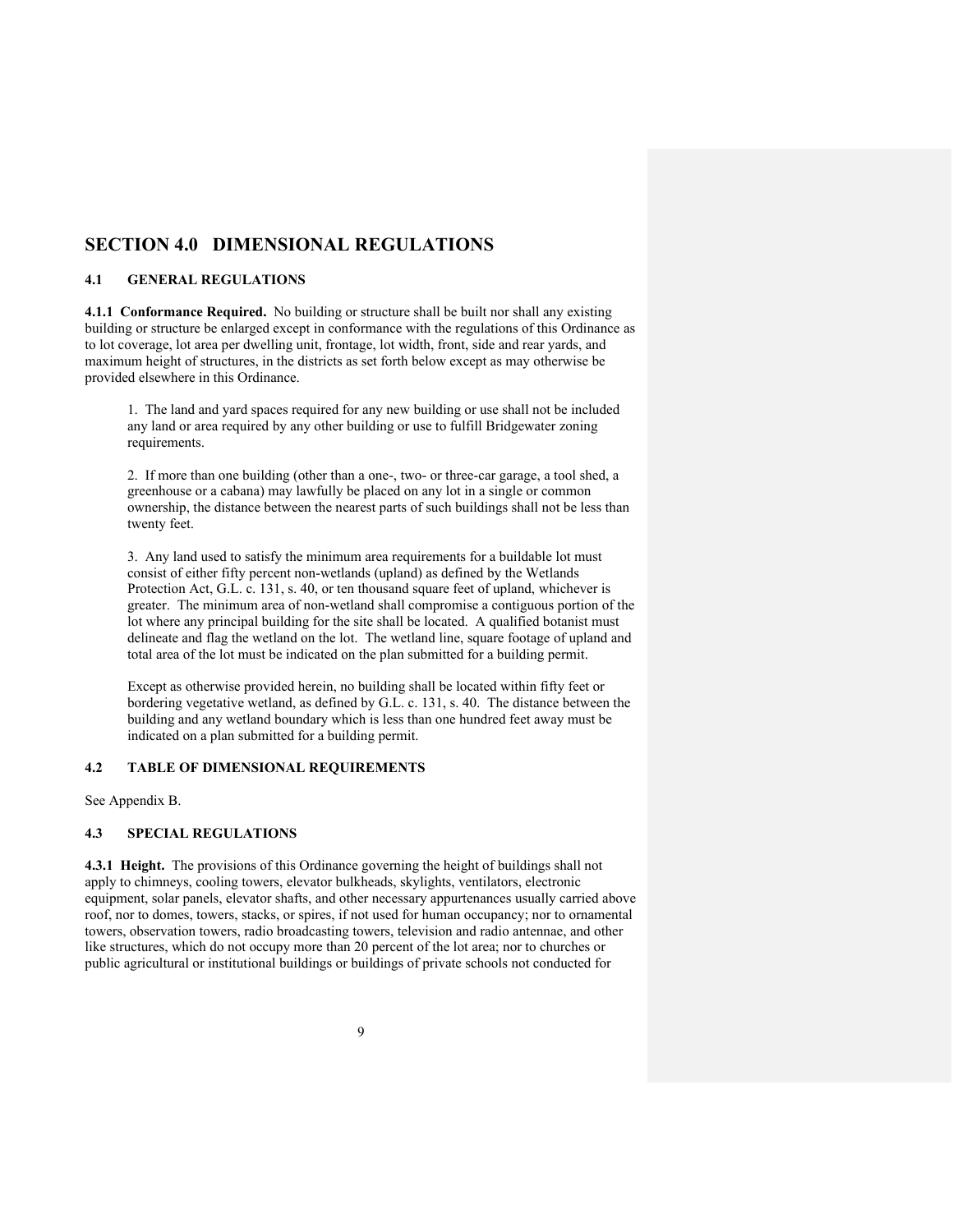profit that are primarily used for school purposes, provided that excepted appurtenances are not located within the flight paths of an airport as defined by FAA regulations.

**4.3.2 Corner Clearance Required.** Between the sidelines of the intersecting streets and a straight line joining points on such sidelines ten (10) feet distant from their point of intersection or, in the case of a rounded corner, a straight line joining the points of intersection of their tangents, no building or structure may be erected and no vegetation may be maintained three (3) feet above the plane through their curb grades.

**4.3.3 Computation of Lot Area.** Land within the lines of a street on which a lot abuts shall not be counted as part of such lot for the purpose of meeting the area requirements of this Ordinance even though the fee to such land may be in the owners of abutting lots.

**4.3.4 Dwellings Relative to Center Line Grade of Roadway.** No dwelling shall be erected unless the top of the foundation is at least twelve inches above the center line grade of the roadway opposite the center line of the foundation. All garage floors, attached to the house or not, shall also be at least twelve inches above the center line grade of the roadway opposite the center line of the driveway. In addition, the elevation of the driveway from the gutter line to a distance of at least six feet back of the gutter line shall be graded to a minimum of six inches above the gutter grade. Driveways shall be a maximum of eighteen feet in width from the gutter line of the roadway to the outer edge of the right-of-way. Any exceptions to this regulation shall require the approval of the highway superintendent. The finished grade of the front portion of the property will coincide with the top of the curb. Any exceptions to this regulation shall be by the unanimous recommendation of the Town Engineer, Building CommissionerInspector, and the Highway Superintendent.

**4.3.5 Eminent Domain.** Any land taken by eminent domain, or conveyed for a public purpose for which the land could have been taken or was taken by eminent domain, shall not be deemed to be transferred in violation of the land area, width and space provisions of the ordinance.

**4.3.6 Residential Dwellings in Nonresidential Districts.** Whenever any residential dwelling is located in or constructed in an industrial or business zone, then the provisions and restrictions of the nearest residential zone shall apply to such residence.

## **4.4 ACCESSORY STRUCTURES**

**4.4.1 Dimensional Requirements and Location.** Except as otherwise provided herein, the following dimensional rules shall apply to accessory structures:

1. Accessory structures or buildings with a footprint of  $150 - 300$  square feet or less may be located within five (5) feet of a rear or side property line.

2. Accessory structures or buildings with a footprint larger than 300 – 900 square feet may be located within ten (10) feet of a rear or side property line after issuance of a special permit from the Board of Appeals.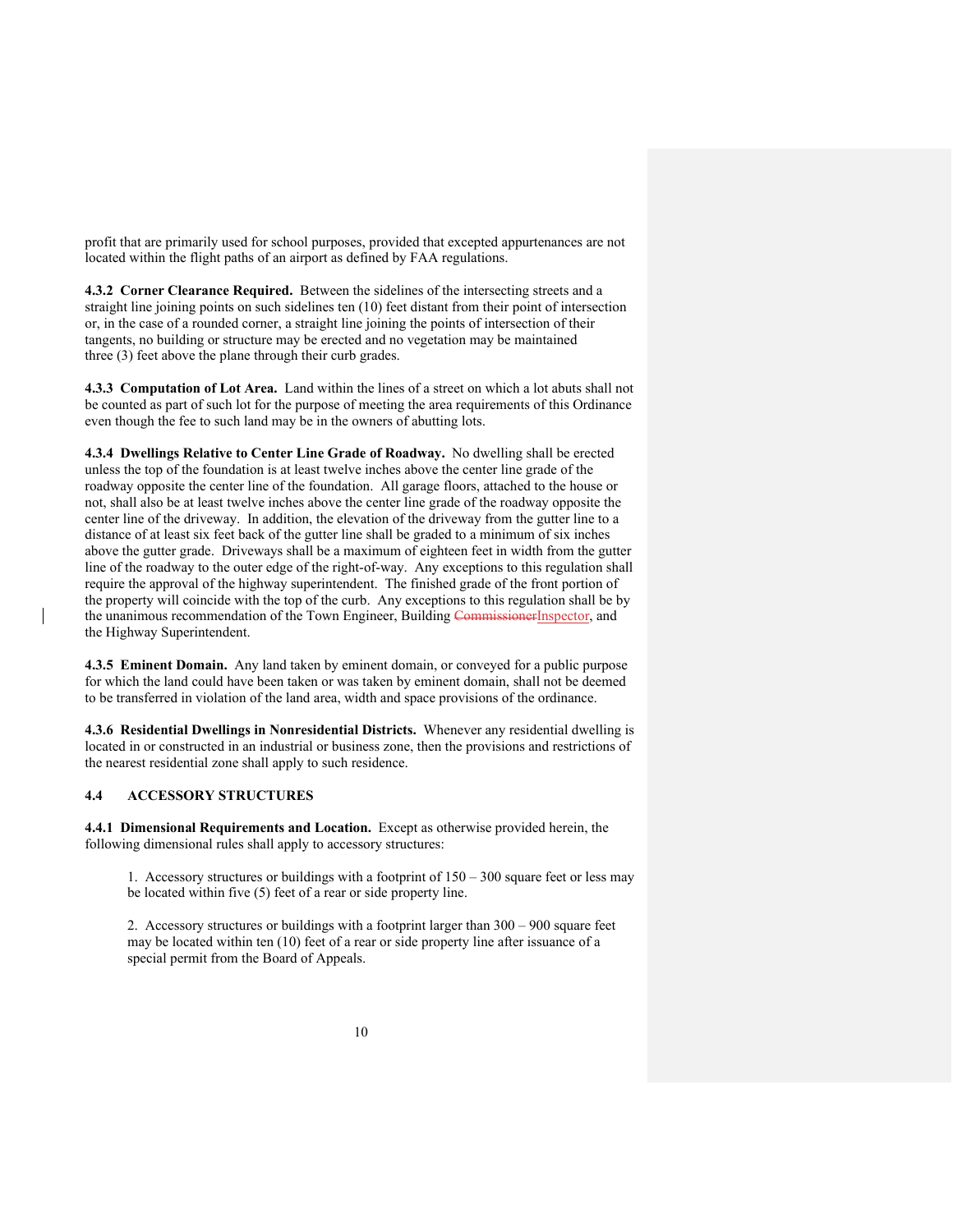3. Accessory structures or buildings with a footprint larger than 900 square feet shall require a special permit and shall be set back from side or rear property lines in accordance with the provisions of the Table of Dimensional Requirements.

4. An accessory building attached to its principal building or within ten (10) feet of it shall be considered an integral part thereof and as such shall be subject to the front, side, and rear yard requirements applicable to the principal building.

5. Accessory structures and buildings shall be located on the same lot as the principal structure on the premises.

**4.4.2 Permitted Accessory Structures.** The following accessory structures are permitted in all districts:

1. Accessory building not more than 20 feet in height above the average grade level around the structure; provided, however, that a barn shall not be subject to this requirement.

2. Boundary fences, walls, or hedges shall be permitted provided that they do not exceed seven (7) feet in height and provided that no fence which obstructs vision shall exceed thirty-six (36) inches in height within twenty (20) feet of the street line.

3. Swimming pools, game courts, and the like are accessory structures and shall comply with the State Building Code and all applicable setback requirements of this Zoning Ordinance.

**4.4.3 Prohibited Accessory Structures.** In the Residence Districts, the following accessory structures are prohibited.

1. Membrane storage structures for more than 6 months.

2. Steel or fiberglass storage unit, such as a pod, for more than 6 months.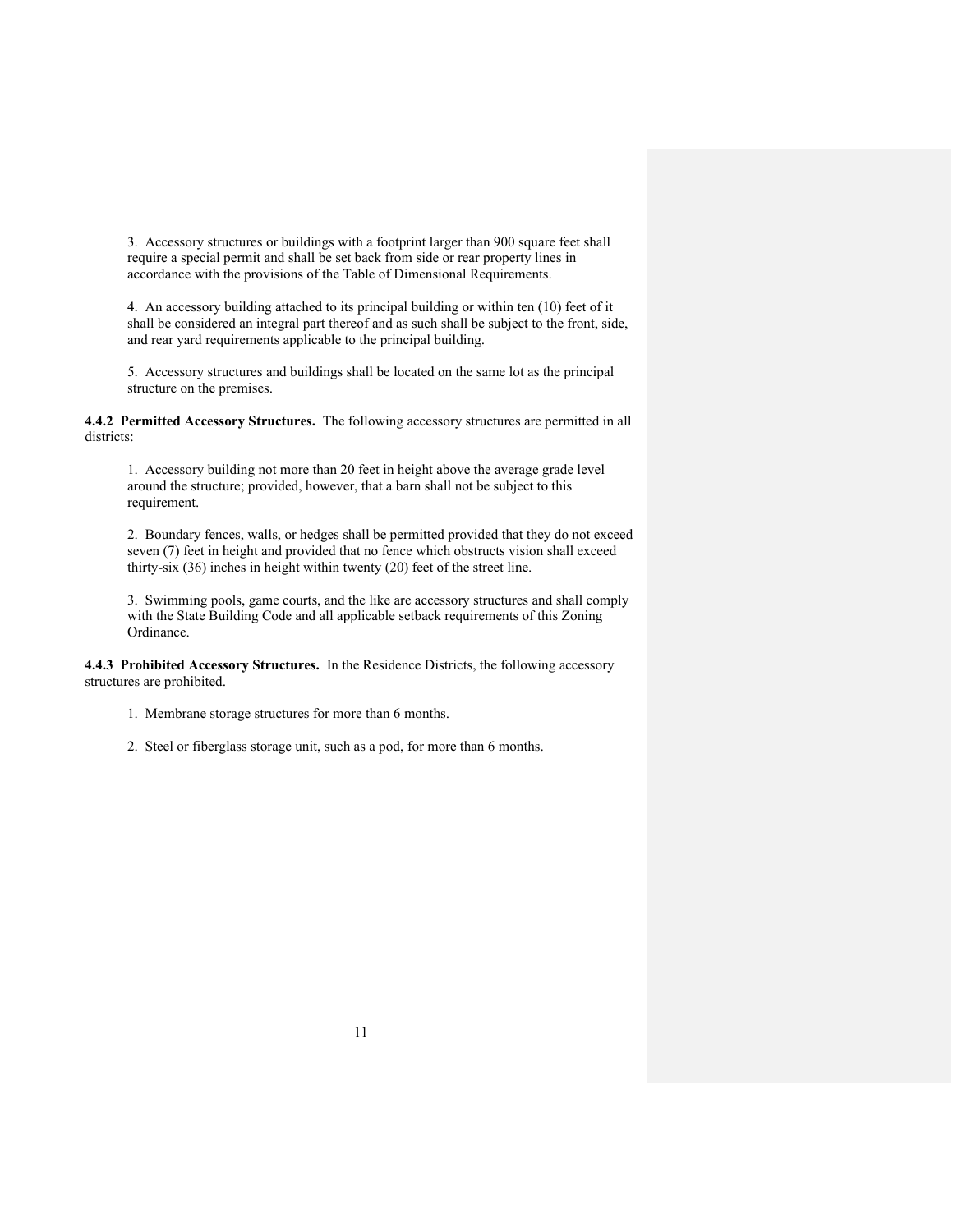# **SECTION 5.0 NONCONFORMING USES AND STRUCTURES**

# **5.1 APPLICABILITY**

**5.1.1 Applicability; Nonconformities.** Except as herein after provided, this Ordinance shall not apply to structures or uses lawfully in existence or lawfully begun, or to a building permit or special permit issued before the first publication of notice of the public hearing on this Ordinance or any amendments thereto, but shall apply to any change or substantial extension of such use, to a building permit or special permit issued after the first notice or said public hearing, to any reconstruction, extension or structural change of such structure and to any alteration of a structure begun after the first notice of said public hearing to provide for its use in a substantially different purpose or for the same purpose in a substantially different manner or to a substantially greater extent except where alteration, reconstruction, extension or a structural change to a single or two family residential structure does not increase the nonconforming nature of said structure. See M.G.L. c. 40A, s. 6, para. 1.

**5.1.2 Commencement of Construction or Operation.** Construction or operations under a building permit or special permit shall conform to any subsequent amendments to this Ordinance, unless the use or construction is commenced within a period of not more than twelve months after the issuance of the permit and in any case involving construction, unless such construction is continued through to completion as continuously and expeditiously as is reasonable. See M.G.L. c. 40A, s. 6, para. 2.

## **5.2 NONCONFORMING USES**

The Zoning Board of Appeals may award a special permit to change a nonconforming use in accordance with this Section only if it determines that such change or extension shall not be substantially more detrimental than the existing nonconforming use to the neighborhood.

**5.2.1 Permissible Changes.** The following types of changes to nonconforming uses may be considered by the Zoning Board of Appeals:

1. Change or substantial extension of the use;

2. Change from one nonconforming use to another, less detrimental, nonconforming use. When a special permit is granted under this subsection, no use variance shall be required with regard to use or dimensional aspects of the application.

# **5.3 NONCONFORMING STRUCTURES**

The Zoning Board of Appeals may award a special permit to reconstruct, extend, alter, or change a nonconforming structure in accordance with this Section only if it determines that such reconstruction, extension, alteration, or change shall not be substantially more detrimental than the existing nonconforming structure to the neighborhood.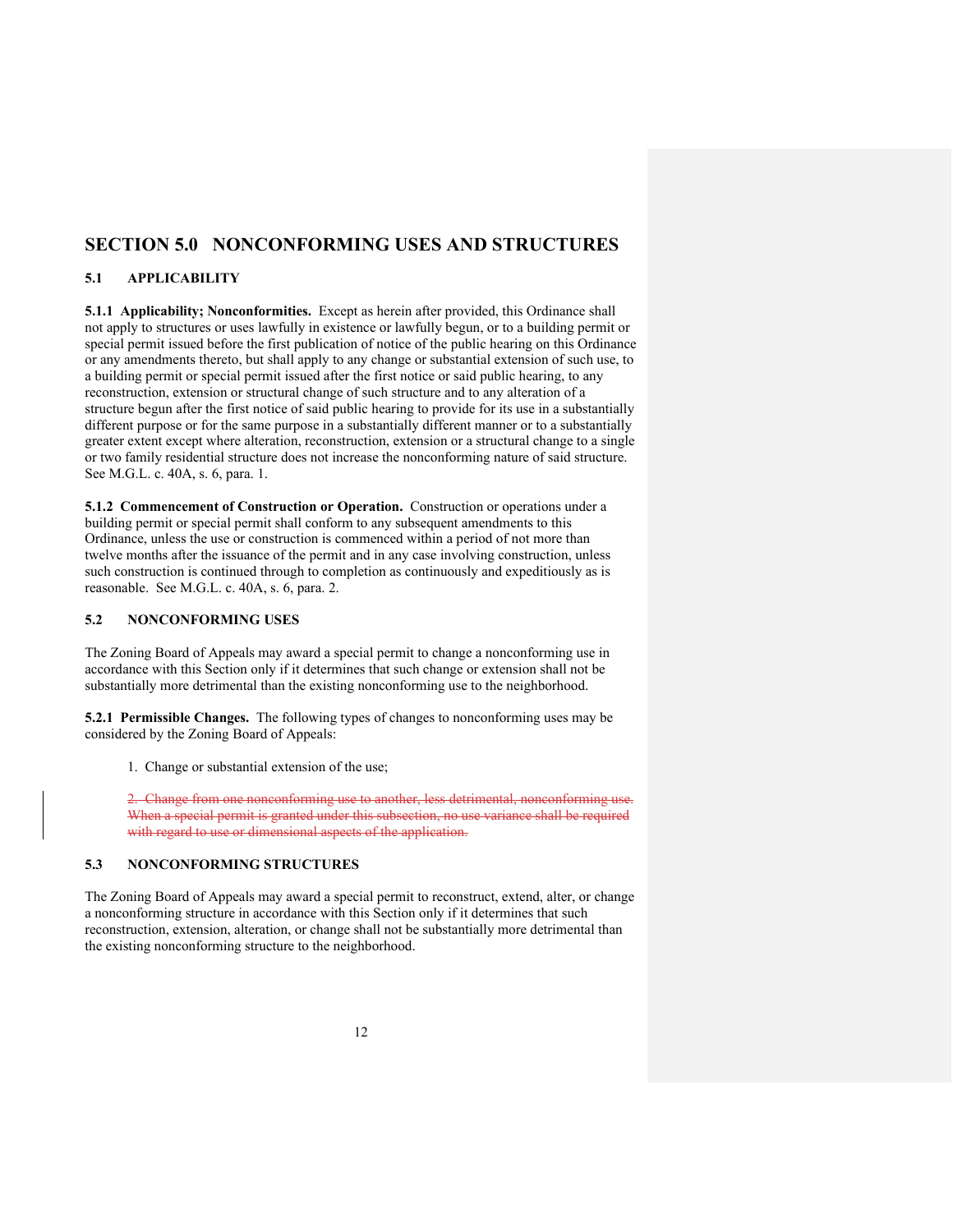**5.3.1 Permissible Changes.** The following types of changes to nonconforming structures may be considered by the Zoning Board of Appeals:

1. Reconstructed, extended or structurally changed;

2. Altered to provide for a substantially different purpose or for the same purpose in a substantially different manner or to a substantially greater extent.

# **5.4 VARIANCE REQUIRED**

Except as provided in Section 5.5, below, the reconstruction, extension or structural change of a nonconforming structure in such a manner as to increase an existing nonconformity, or create a new nonconformity, shall require the issuance of a variance; the extension of an exterior wall at or along the same nonconforming distance within a required yard shall also require the issuance of a variance from the Zoning Board of Appeals.

# **5.5 NONCONFORMING SINGLE AND TWO FAMILY RESIDENTIAL STRUCTURES**

Nonconforming single and two family residential structures may be reconstructed, extended, altered, or structurally changed upon a determination by the Building CommissionerInspector that such proposed reconstruction, extension, alteration, or change does not increase the nonconforming nature of said structure by more than 100% gross floor area.

**5.5.1 Permissible Changes.** The following circumstances shall not be deemed to increase the nonconforming nature of said structure and a building permit may be issued:

1. *Insufficient Area*. Alteration to a structure located on a lot with insufficient area which complies with all current setback, yard, building coverage, and building height requirements.

2. *Insufficient Frontage*. Alteration to a structure located on a lot with insufficient frontage which complies with all current setback, yard, building coverage, and building height requirements.

3. *Encroachment*. Alteration to a structure which encroaches upon one or more required yard or setback areas, where the alteration will comply with all current setback, yard, building coverage and not result in any increase in building height in the area of encroachment.

If the Building CommissionerInspector determines that proposed alteration, extension or change exceeds the one or more of the criteria set forth above, the Zoning Board of Appeals may, by special permit, allow such alteration, extension or change where it determines that the proposed modification will not be substantially more detrimental than the existing nonconforming structure to the neighborhood. For the purposes of this subsection only, the term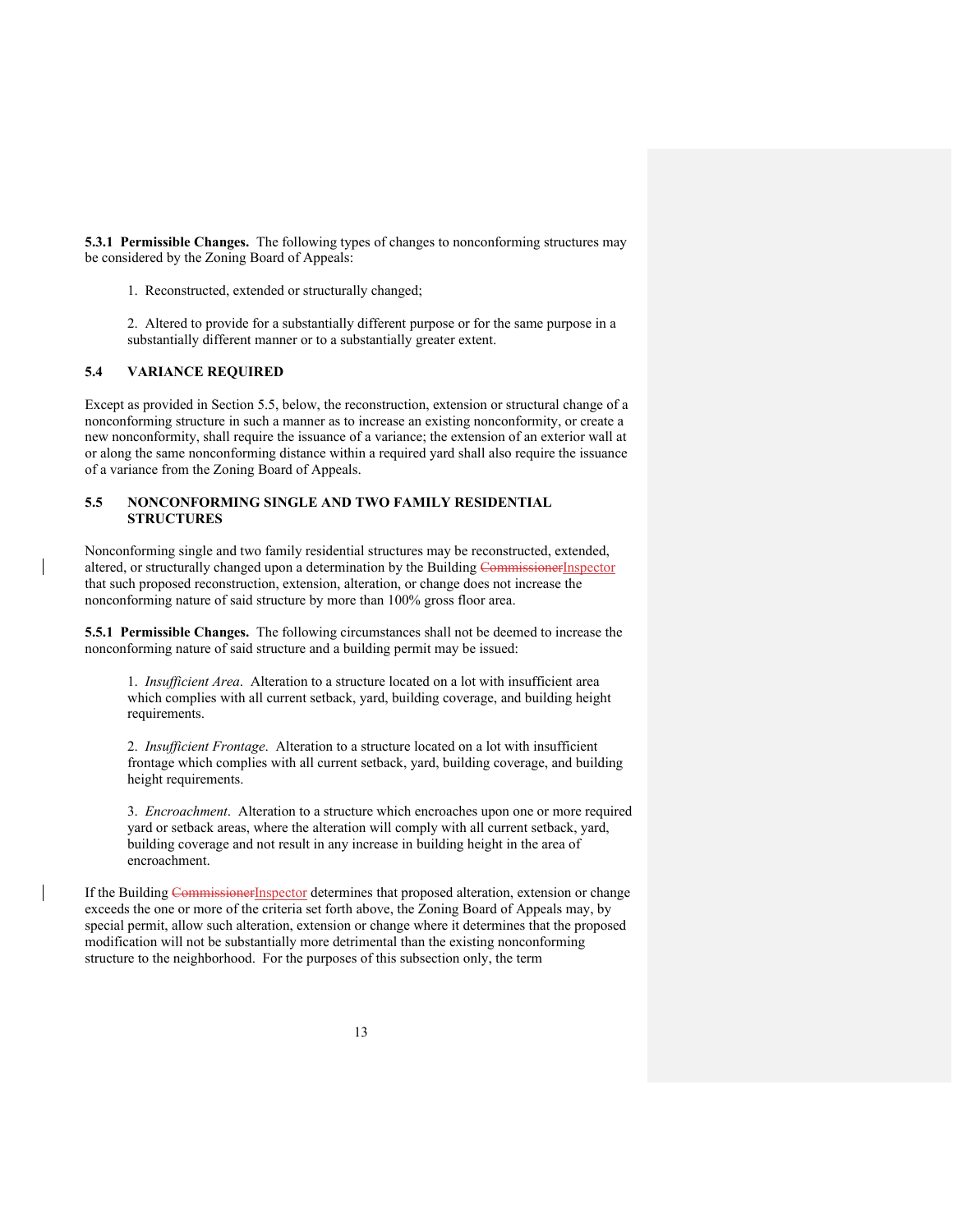"reconstruction" shall not include the voluntary demolition of such structure and its rebuilding. See Section 5.7.

#### **5.6 ABANDONMENT OR NON-USE**

A nonconforming use or structure which has been abandoned, or not used for a period of two years, shall lose its protected status and be subject to all of the provisions of this Ordinance; provided, however, that by special permit the Zoning Board of Appeals may reestablish a nonconforming use or structure otherwise abandoned or not used.

# **5.7 RECONSTRUCTION AFTER CATASTROPHE OR DEMOLITION**

Any nonconforming structure, other than a nonconforming single or two-family dwelling governed by Section 5.5, may be reconstructed after a catastrophe or after demolition in accordance with the following provisions.

## **5.7.1 Procedures.**

1. Reconstruction of said premises shall commence within two years after such catastrophe or demolition.

2. Building(s) reconstructed as of right shall be located on the same footprint as the original nonconforming structure and shall be only as great in gross floor area as the original nonconforming structure.

3. In the event that the proposed reconstruction would (a) cause the structure to exceed the gross floor area of the original nonconforming structure or (b) cause the structure to be located other than on the original footprint, a special permit from the Board of Appeals shall be required.

#### **5.8 REVERSION TO NONCONFORMITY**

No nonconforming use shall, if changed to a conforming use, revert to a nonconforming use.

# **5.9 SUBSTANDARD LOTS**

When a prior lawful nonconforming structure is located on a lot which does not meet current dimensional requirements, such lot shall not be changed, unless the change does not result in exacerbation of an existing nonconformity or a new nonconformity.

## **5.10 EMINENT DOMAIN**

When a lot is changed by eminent domain so as to become deficient in area, frontage, building setback, or lot coverage, any structure located thereupon shall be considered a nonconforming structure subject to the rules of this Section 5.0.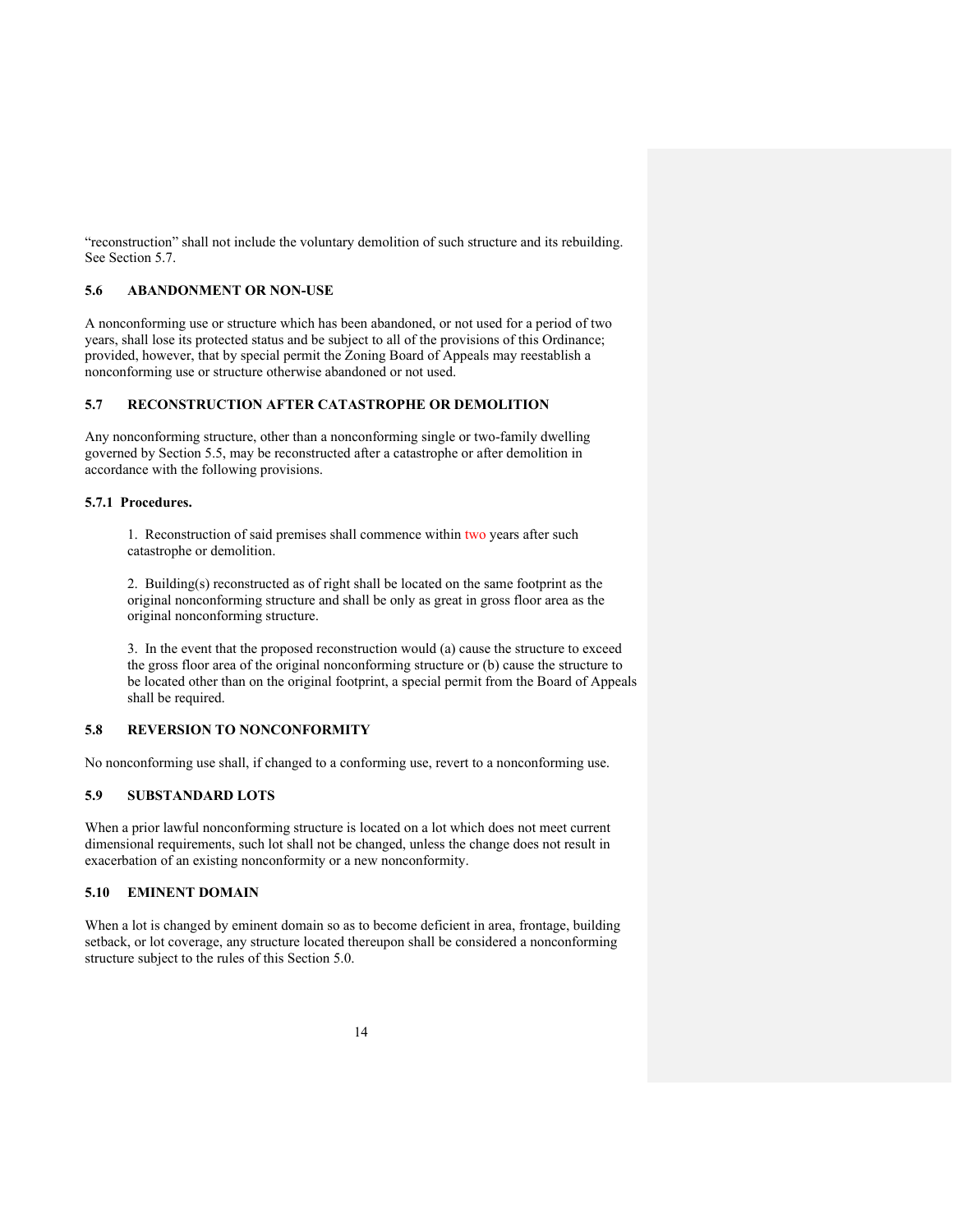# **5.11 PARKING FOR NONCONFORMING COMMERCIAL USES RESIDENTIAL DISTRICTS**

Any nonconforming commercial use in a Residential District may, by special permit, use a proximate parcel of owned land to meet minimum parking requirements so long as there is no expansion of the principal, non-conforming use. Parcels so-used shall create and preserve a visual and acoustical buffer with adjacent properties. There shall be a goal to protect the quality of life of neighboring residential properties. The buffer area may be in the form of fencing, landscaping, earthen berms or any other appropriate screening to reduce impacts of lighting, noise and aesthetics. This buffer shall occur in the side and rear setback areas whenever residential uses or districts abut commercial development or as determined by the Planning Board.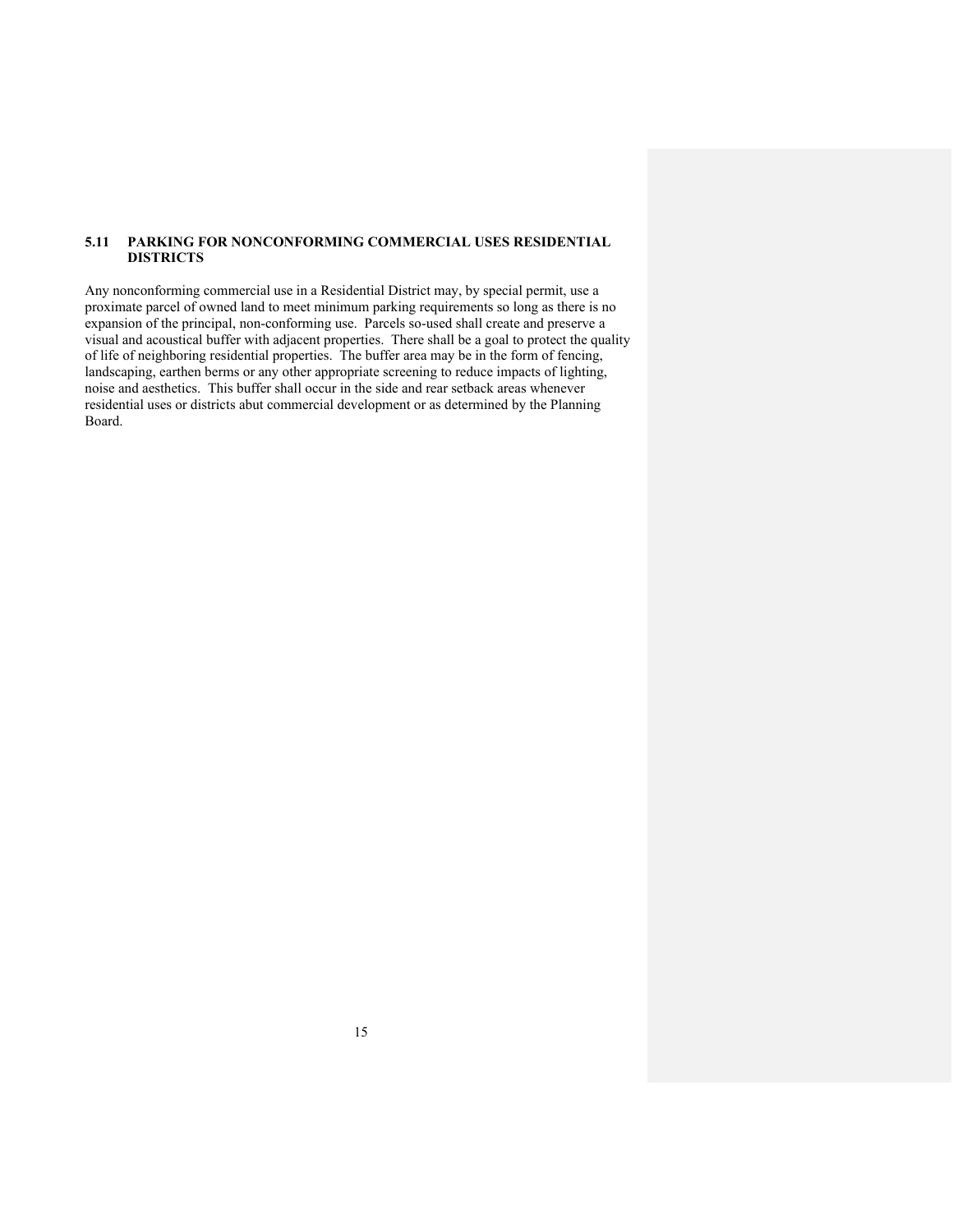# **SECTION 6.0 GENERAL REGULATIONS**

## **6.1 PARKING AND LOADING**

**6.1.1 General Requirements.** Except as specified herein, no land shall be used and no building or structure shall be erected, enlarged or used unless the off-street parking and loading space requirements are provided as specified in this Section. For the purpose of this Section an enlargement of any building shall require the provision of off-street parking for the existing building as if it were newly constructed.

**6.1.2 Computation of Parking Spaces.** When the computation of required parking space or loading space results in a fractional number, only the fraction of one-half or more shall be counted as one.

**6.1.3 Same Lot.** Required off-street parking facilities or loading bays shall be provided on the same lot as the principal use they are designed to serve, except as described herein.

## **6.1.4 CBD Parking.**

1. In the Central Business District, required off-street parking facilities or loading bays may be located on any lot within five hundred feet of the principal use they are designed to serve provided a special permit granted by the Planning Board determines that such conditions will not be detrimental to pedestrian or traffic safety. The Planning Board may impose, among other conditions, that certain pedestrian circulation improvements and amenities be upgraded between the required off-street parking facilities or loading bays and the principal use.

2. In the Central Business District, all off-street parking facilities and loading bays which are to be constructed or expanded, shall be constructed or expanded between a principal building and the rear and/or side lot lines unless otherwise allowed under paragraph 3, below. Such facilities or bays shall be set back at least the same distance as the principal building from the right of way of any street or a minimum of fifteen feet, whichever is greater.

3. In the Central Business District, all off-street parking facilities existing as the effective date of this provisions may be expanded between the setback line of the principal building and any street, provided a special permit is granted by the Planning Board. The special permit shall be granted if the Planning Board determines that such expansion could not be adequately accommodated elsewhere on the lot, and the design and layout of said improvements and related appurtenances are approved under Section 10.6.

4. In the Central Business District, all on-site parking shall be located to the side or behind the building.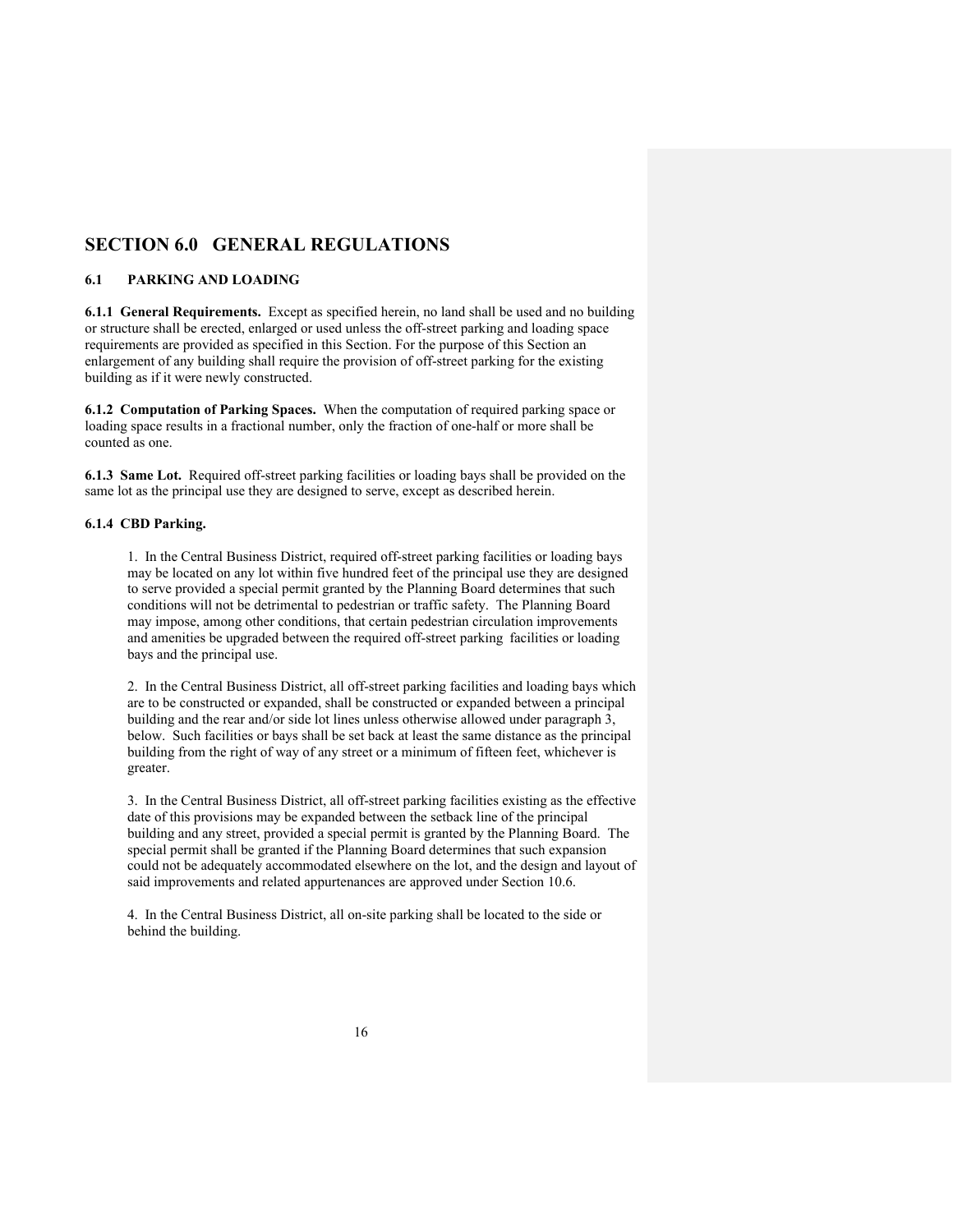**6.1.5 SBD and Business District Parking.** In the South Business District and the Business District, required off-street parking facilities and loading bays may be located on an adjoining lot to the principal use they are designed to serve provided

- 1. the adjoining lot is within the same zoning district; and
- 2. the design and layout of said improvements and related appurtenances are approved under Section 10.6.

**6.1.6 Parking Requirements by Use.** The parking requirements for various uses are set forth in the Table of Use Regulations. If, at the time of application, the exact use of land or buildings is not specified, then the requirement for off-street parking of the use or class of uses most typical or nearest in type to the proposed use shall be met as determined by the Planning Board.

| <b>Parking Code</b> | Requirement                                                                                                                                                                                                                                    |
|---------------------|------------------------------------------------------------------------------------------------------------------------------------------------------------------------------------------------------------------------------------------------|
| A                   | Two $(2)$ spaces                                                                                                                                                                                                                               |
| $\, {\bf B}$        | Two (2) spaces per dwelling unit                                                                                                                                                                                                               |
| $\overline{C}$      | One (1) space per studio or one-bedroom unit; two (2) spaces per each unit<br>with two $(2)$ or more bedrooms                                                                                                                                  |
| D                   | One (1) space per every three (3) seats and/or each sixty $(60)$ inches of<br>permanent bench seating, or, where no fixed bench seats are used, one (1)<br>space for each student vehicle which can be expected at any time on the<br>premises |
| E                   | One $(1)$ space for each staff person, plus one $(1)$ space per each five $(5)$<br>persons of rated capacity in the largest auditorium, plus one (1) space for<br>each student vehicle which can be expected at any time on the premises       |
| F                   | One $(1)$ space per ten $(10)$ children maximum rated capacity, plus one $(1)$<br>space per employee on largest shift                                                                                                                          |
| G                   | One $(1)$ space per two $(2)$ beds, plus one $(1)$ space per employee on largest<br>shift                                                                                                                                                      |
| H                   | One (1) space per 250sf gross floor area                                                                                                                                                                                                       |
| I                   | One $(1)$ space per three $(3)$ seats, plus one $(1)$ space per employee on<br>largest shift                                                                                                                                                   |
| J                   | One space per 300sf gross floor area                                                                                                                                                                                                           |
| $\bf K$             | One space per 200sf gross floor area                                                                                                                                                                                                           |
| L                   | One space per 2.5 seats, plus 1.5 space every two (2) employees on largest<br>shift                                                                                                                                                            |
| M                   | One (1) space per employee, plus spaces required for any restaurant or<br>retail operation on the premises                                                                                                                                     |
| N                   | One (1) space per employee on the largest shift, plus spaces as per<br>Planning Board for vehicle storage while awaiting service                                                                                                               |
| O                   | One $(1)$ space per each four $(4)$ patron seats in largest assembly area                                                                                                                                                                      |
| P                   | One $(1)$ space per sleeping unit, plus one $(1)$ space for each employee on<br>largest shift                                                                                                                                                  |
| Q                   | One (1) space per 500sf gross floor area                                                                                                                                                                                                       |
| R                   | One (1) space per 1,000sf gross floor area                                                                                                                                                                                                     |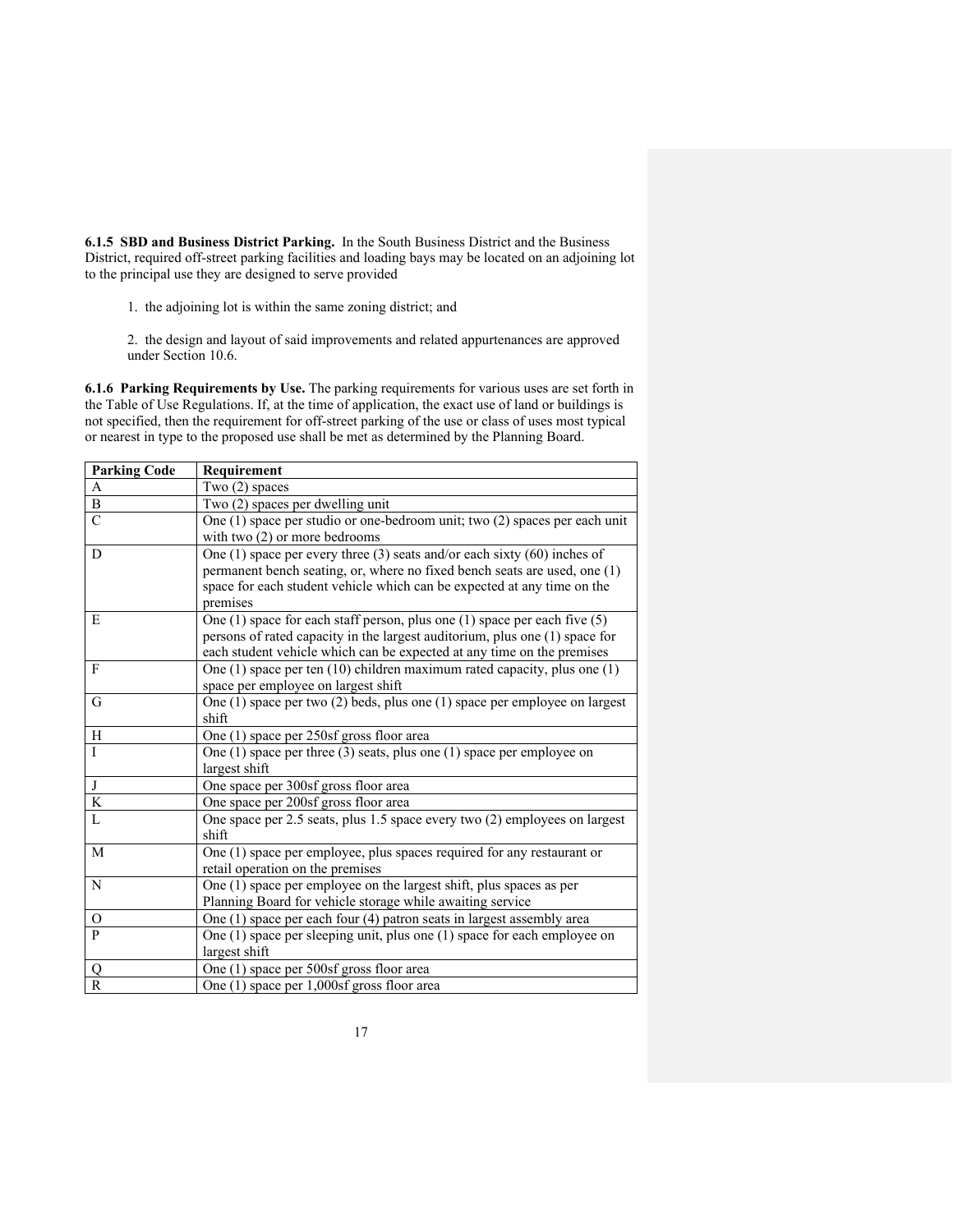| <sub>S</sub> | One $(1)$ space per every fifteen $(15)$ storage units                           |
|--------------|----------------------------------------------------------------------------------|
| T            | One (1) space per employee on largest shift                                      |
| II           | One $(1)$ parking space per unit, plus one $(1)$ visitor parking space for every |
|              | three $(3)$ units                                                                |
|              | One space per $200s$ gross floor area, plus one (1) space per employee on        |
|              | largest shift                                                                    |
| W            | Two $(2)$ spaces plus 1.5 spaces for each unit plus 1.5 spaces for each          |
|              | twenty (20) square feet of floor area available for meetings or functions        |
|              | Mixed use buildings shall provide the required number of parking spaces          |
|              | for each use within the building                                                 |

**6.1.7 Table of Minimum Dimensional Requirements for Parking Facilities.** The following Table establishes the minimum dimensions for parking lot design. Parking aisle requirements, as specified below, shall not apply to parking for single family and two family dwellings.

| <b>Angle of Parking</b><br>(degrees) | <b>Stall Width</b><br>$^{\circ}$ ft.) | <b>Stall Depth</b><br>(f <sub>t</sub> ) | <b>Curb Length</b><br>(ft.) | <b>Aisle Width</b><br>$(f\mathbf{t})$ |
|--------------------------------------|---------------------------------------|-----------------------------------------|-----------------------------|---------------------------------------|
| Parallel                             |                                       |                                         |                             |                                       |
| 30                                   |                                       |                                         | 18.5                        |                                       |
|                                      |                                       |                                         | 12.75                       |                                       |
| 60                                   |                                       | 19.75                                   | 10.5                        | 10                                    |
|                                      |                                       |                                         |                             |                                       |

**6.1.8 Loading Requirements.** Each loading bay shall be not less than ten feet in width and thirty-five feet in length exclusive of drives and maneuvering space and all required bays, drives and maneuvering space shall be located entirely on the lot with direct access to the building intended to be served.

**6.1.9 Table of Loading Design Requirements.** The following minimum requirements shall be provided off-street and on premises.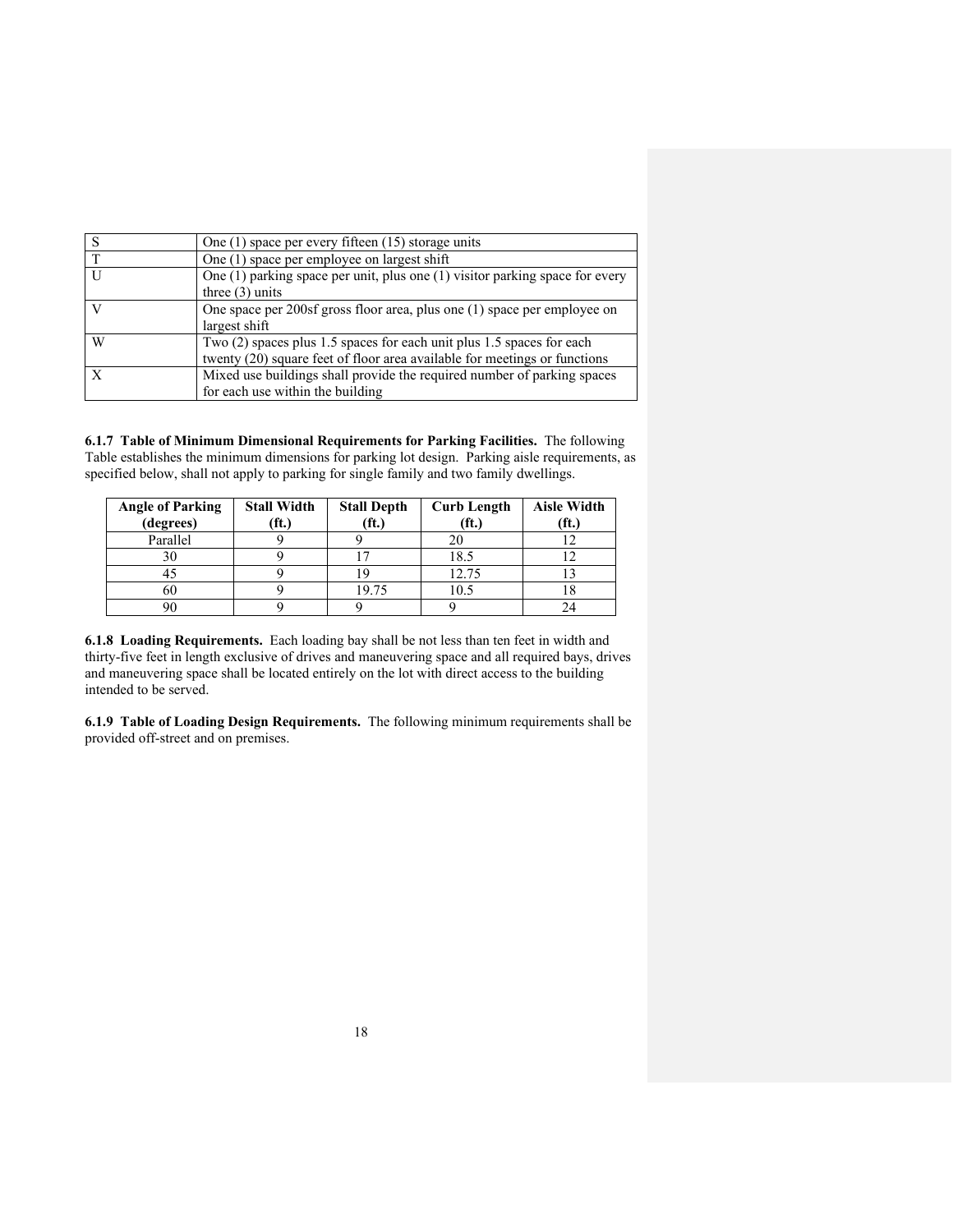| Category of Use                                                                                                               | <b>Number of Loading Bays Required for New Structures</b><br>by Gross Floor Area of Structure (x 1000 sq. ft) |          |           |                               |         |                 |  |
|-------------------------------------------------------------------------------------------------------------------------------|---------------------------------------------------------------------------------------------------------------|----------|-----------|-------------------------------|---------|-----------------|--|
|                                                                                                                               | <b>Less</b><br>than 4                                                                                         | $4 - 15$ | $15 - 20$ | 51-100                        | 100-150 | <b>Next 150</b> |  |
| Retail Trade<br>Wholesale Storage<br><b>Transportation Terminals</b><br>Manufacturing<br>Consumer Service<br>Office Buildings | $\theta$                                                                                                      |          | 2         | 3                             | 4       |                 |  |
| Multifamily Uses<br>Recreation<br><b>Research Laboratories</b>                                                                | 0                                                                                                             |          |           | $\mathfrak{D}_{\mathfrak{p}}$ | ٩       |                 |  |

**6.1.10 Special Permit.** The Planning Board may, by special permit, reduce the requirements of this Section if specific site or public safety considerations warrant such a reduction and no substantial detriment shall result.

# **6.2 SIGNS**

**6.2.1 General Requirements.** No signs or advertising devices of any kind or nature shall be allowed be erected on any premises or affixed to the outside of any structure or be visible from the outside of any structure in Bridgewater excepted as permitted in this Section.

**6.2.2 Residential Districts.** In the RA, RB, RC, and RD Districts, signs or advertising devices are permitted only as follows:

1. One sign displaying the street number, or name of the occupant of premises, or both, not exceeding three square feet in area. Such sign may be attached to a building or may be on a rod or post not more than six feet high and not less than three feet from the street line. Such sign may include identification of an accessory studio or professional office in the dwelling or on the premises, or may identify other permitted accessory uses, included customary home applications.

2. One bulletin or announcement board or identification sign for a permitted nonresidential building or use, not more than six square feet signboard area. For churches and institutions, two bulletin or announcement boards or identification signs are permitted on each building. Each such church or institution sign shall be not more than ten feet signboard area. No such sign shall be located nearer a street than one-half the required front yard depth.

3. One the premises with lawfully a nonconforming use, one sign not more than six square feet signboard area.

4. One "For Sale" or "For Rent" sign, not more than six square feet signboard area and advertising only the premises on which the sign is located.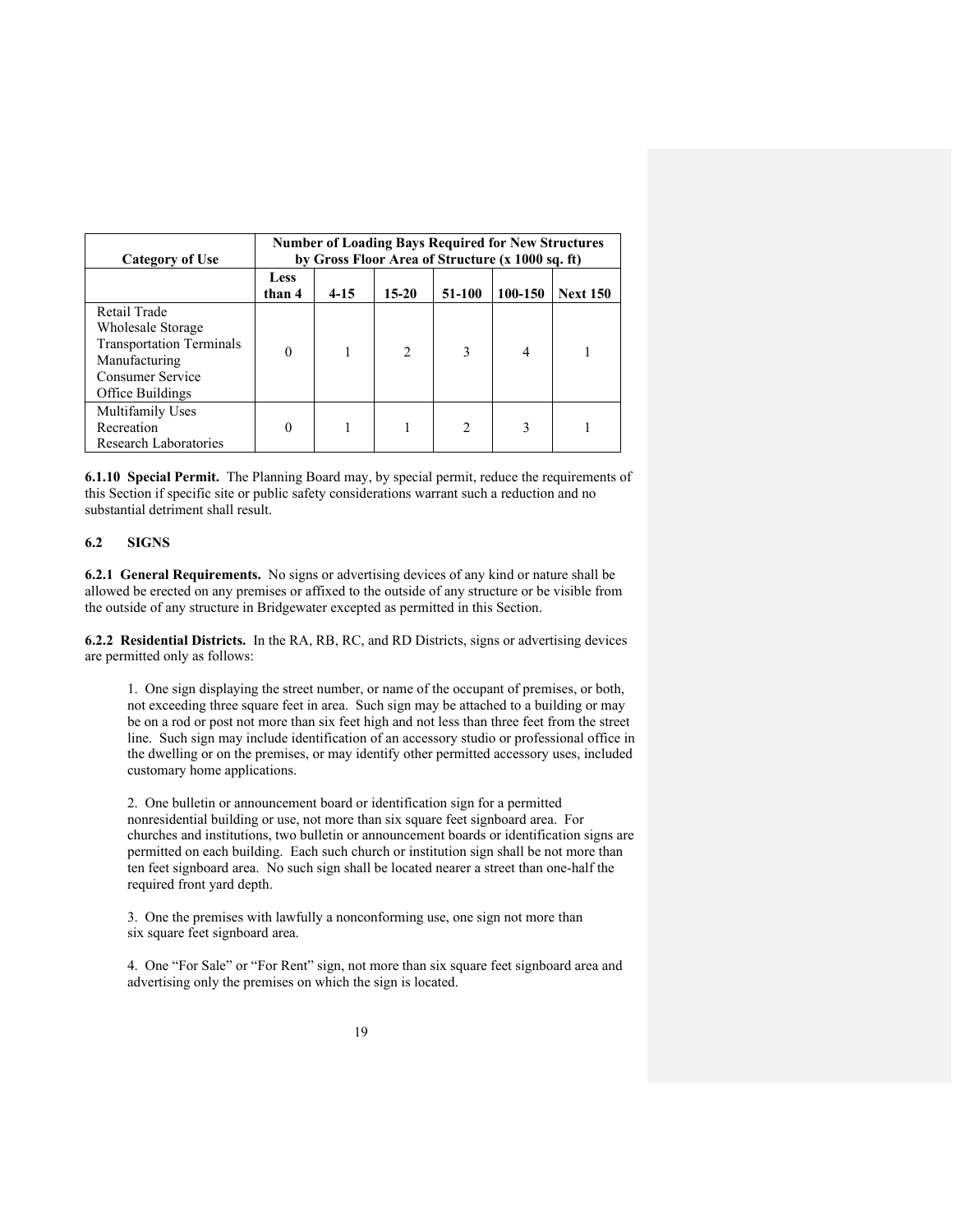5. One building contactor's sign on a building while actually under construction, not exceeding six square feet signboard area.

6. All signs or advertising devices shall be stationary and shall not contain any visible moving or movable parts. No sign or advertising device in such districts shall be of neon or illuminated tube type. Lightning of nay sign or advertising device shall be continuous (not intermittent nor flashing nor changing) and shall be so placed or hooded as to prevented direct light from shining onto any street or adjacent property. No sign or advertising device shall be illuminated after 11:00 P.M.

**6.2.3 Business and Industrial Districts.** In the CB, SB, B, GB, EGB, IA, IB, and IE Districts, signs shall be related to the premises on which they are located and shall only identify the occupant of such premises or advertise the articles or services available within said premises.

1. No temporary or permanent political, special promotion signs, banners, streamers, or placards shall be erected, suspended, posted, or affixed in any manner outdoors or on the exterior of any building in a Business District without permission from the Town Council and none of the above shall be erected for a period of more than thirty days and removed not later than forty-eight hours from the conclusion of the election or promoted event.

2. On each lot in a Business District or an Industrial District, two signs may be affixed to the exterior of a building, for each occupant. The top edge of each such sign shall be not higher than to roof ridge of the building, or the highest point of the roof ridge, if no ridge pole, nor higher than the plate of a flat roof.

3. Signs permitted in Business Districts and in Industrial Districts shall not be more than one hundred square feet signboard area per sign.

4. In Business and Industrial Districts where buildings are set back thirty feet or more, one freestanding sign per lot is permitted. The top edge of any such freestanding sign shall be not higher than sixteen (16) feet vertical measure above the average level of the ground between the supports of each sign. Any such freestanding sign may be located within the front yard space, if any on such lot, but not nearer than twelve feet to any lot line.

**6.2.4 Freestanding Signs.** No freestanding sign shall have signboard area (or display area, if no signboard) exceeding one hundred square feet gross area, measured from the tops of the topmost display elements to the bottom of the lowest display elements, and from exterior side to exterior side of display elements, and including in such measurements any blank space between display elements. No display or signboard dimension shall exceed sixteen feet for a freestanding sign.

**6.2.5 Illuminated Signs.** Illuminated signs are permitted, subject to the following conditions:

1. No sign shall be intermittently illuminated, nor of a traveling light, animated or flashing light type; provided, however, that signs with electronic changing messages that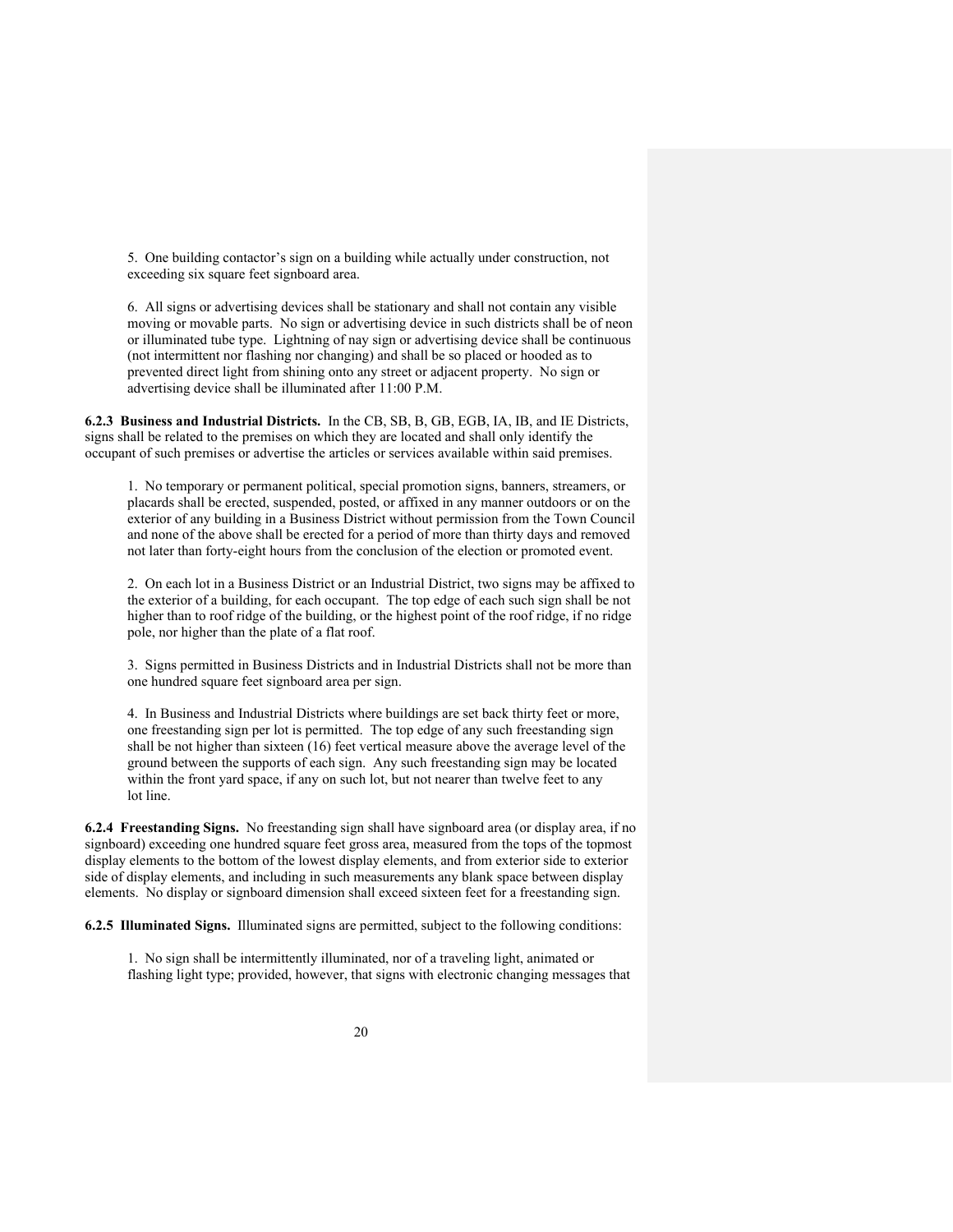do not flash are allowed by special permit from the Planning Board. Messages shall not change more frequently that once every 20 seconds.

2. Each steadily illuminated sign shall not exceed one hundred square feet gross display area.

3. Sign illumination is permitted only between the hours of seven o'clock in the morning and seven o'clock in the evening, except that signs of retail establishments may be illuminated during any hours these establishments are open to the public.

4. Internally illuminated signs are not permitted in the Gateway Business Districts (GBD) and Central Business District (CBD).

**6.2.6 Overspill and Glare.** In all zoning districts, for safety reasons, any private outdoor lighting fixture, whether temporary or permanent, other than gaseous tube letters in signs, shall be so placed or hooded that the light source itself shall not be directly visible at any point beyond the lot lines of the premises illuminated.

**6.2.7 Special Permit.** The Planning Board may grant a special permit for on-premises larger signs or additional on-premises signs, provided that no substantial detriment shall result to the neighborhood or the Town.

# **6.3 PERFORMANCE STANDARDS FOR LARGER PROJECTS**

**6.3.1 Purpose.** The following performance standards have been adopted in order to control the size, scale, and impacts of nonresidential and multifamily developments that require a special permit and/or site plan review.

*A. Lighting.* The proposed development shall not produce lighting so as to unreasonably interfere with the use and enjoyment of property within the Town. Lighting practices and systems shall (i) reduce light pollution, light trespass and glare in order to preserve and enhance the natural, scenic, and aesthetic qualities of the Town; (ii) conserve energy and decrease lighting cost without decreasing night time safety, security, and productivity; and (iii) preserve the night sky as a natural resource to enhance nighttime enjoyment of property within the Town.

*B. Noise.* The proposed development shall not unreasonably interfere with the reasonable use and enjoyment of property within the Town as a result of the generation of noise. Practices and systems shall (i) reduce noise pollution in order to preserve and enhance the natural and aesthetic qualities of the Town; (ii) preserve property values; and (iii) preserve neighborhood character.

*C. Site Development Standards.* To the extent practicable, the proposed development shall be located to preserve and enhance the natural features of the site, to avoid disturbances of environmentally sensitive areas, to minimize adverse impacts of development on adjoining properties, to minimize the alteration of the natural features of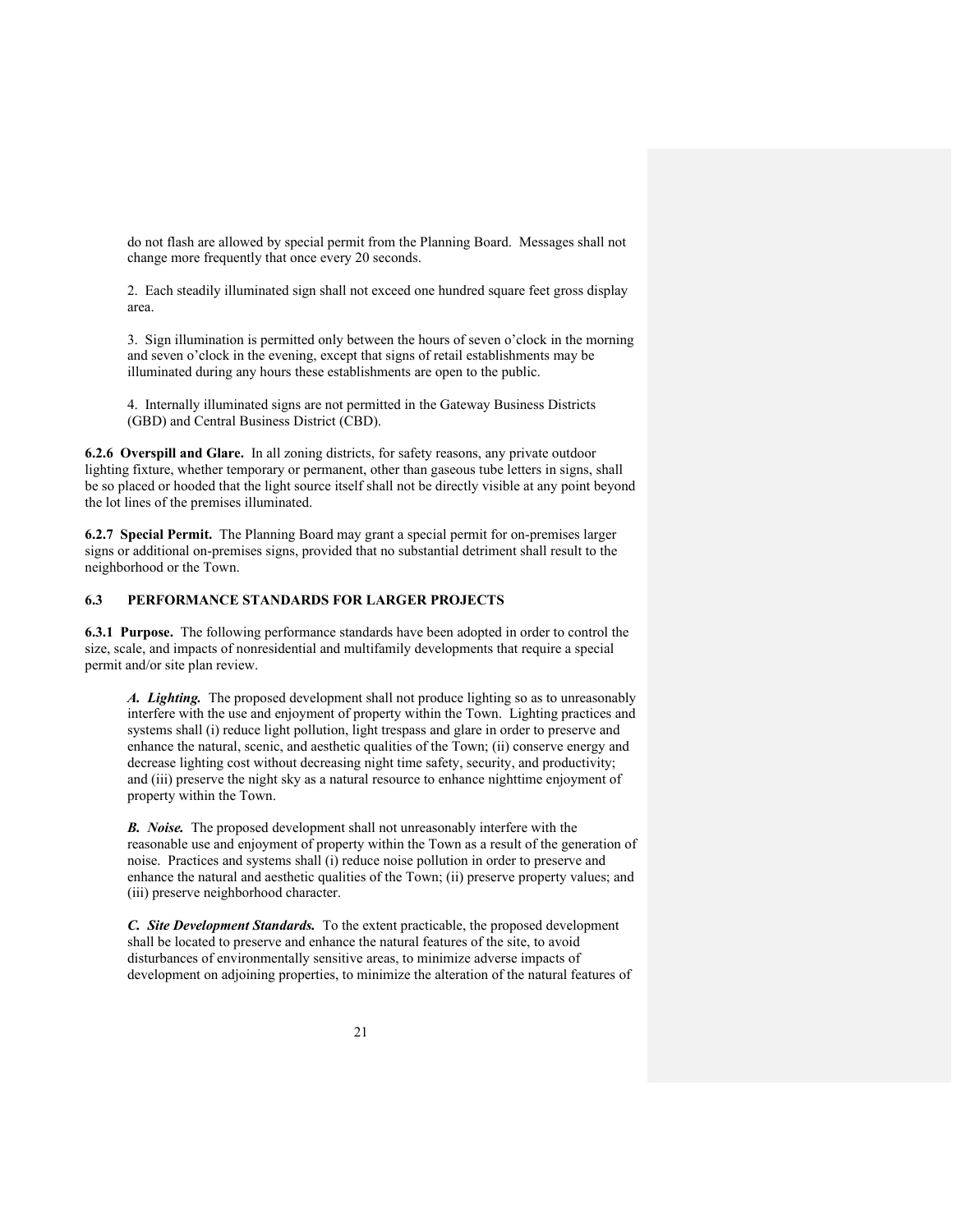the site and to preserve and enhance scenic points, historic buildings and places and similar community assets which add value and attractiveness to the subdivision and the Town.

*D. Pedestrian and Vehicular Access; Traffic Management.* The proposed development and/or redevelopment shall be designed with a forecast for the next five years from the time of application to (i) minimize hazards to public health and safety as a result of traffic; (ii) provide safe access and circulation on the site for expected vehicles, pedestrians, and emergency vehicles; (iii) provide off-site traffic mitigation, where required, to offset the impact of the development; (iv) reduce the traffic impacts of the proposed development on the area and the Town by incorporating traffic management devices; and (v) minimize the impact on scenic roads, historic districts, natural resources, and community character. The Development shall not degrade safety for pedestrians, bicyclists, motor vehicle occupants, or property.

*E. Aesthetics.* The location, size and design, building materials, and operating characteristics of the proposed development shall be compatible with and will not adversely affect the livability or appropriate development of abutting properties, with natural and built environment in the area and the surrounding neighborhood.

*F. Utilities; Security; Emergency Systems.* The proposed development shall be adequately served by public or private utilities, security systems, and emergency systems.

*G. Fiscal Impact.* The proposed Development shall maintain a positive net fiscal position for the long term, giving consideration to revenue estimates and actual growth in municipal service costs induced by the proposed Development.

**6.3.2 Procedures; Rules and Regulations.** Applicants for special permits or site plan approval for nonresidential or multifamily uses shall comply with these Performance Standards. "Nonresidential or multifamily use" shall mean any use other than a single or two family dwelling. The SPGA or the Planning Board (as the case may be) may adopt rules and regulations for these Performance Standards. The SPGA or Planning Board may require the establishment of an escrow account, pursuant to G.L. c. 44, s. 53G during the special permit process or site plan approval, to cover all or part of the cost of the technical review required by the project, including services provided by, but not limited to, attorneys, traffic engineers, landscape architects, civil engineers, fiscal analysts, and other professionals.

**6.3.3 Standards.** The following standards shall apply to applications for special permits or for site plan approval for nonresidential or multifamily use:

# *A. Lighting.*

1. **Shielding.** All outdoor light fixtures shall be shielded so as to meet the goals of this Section.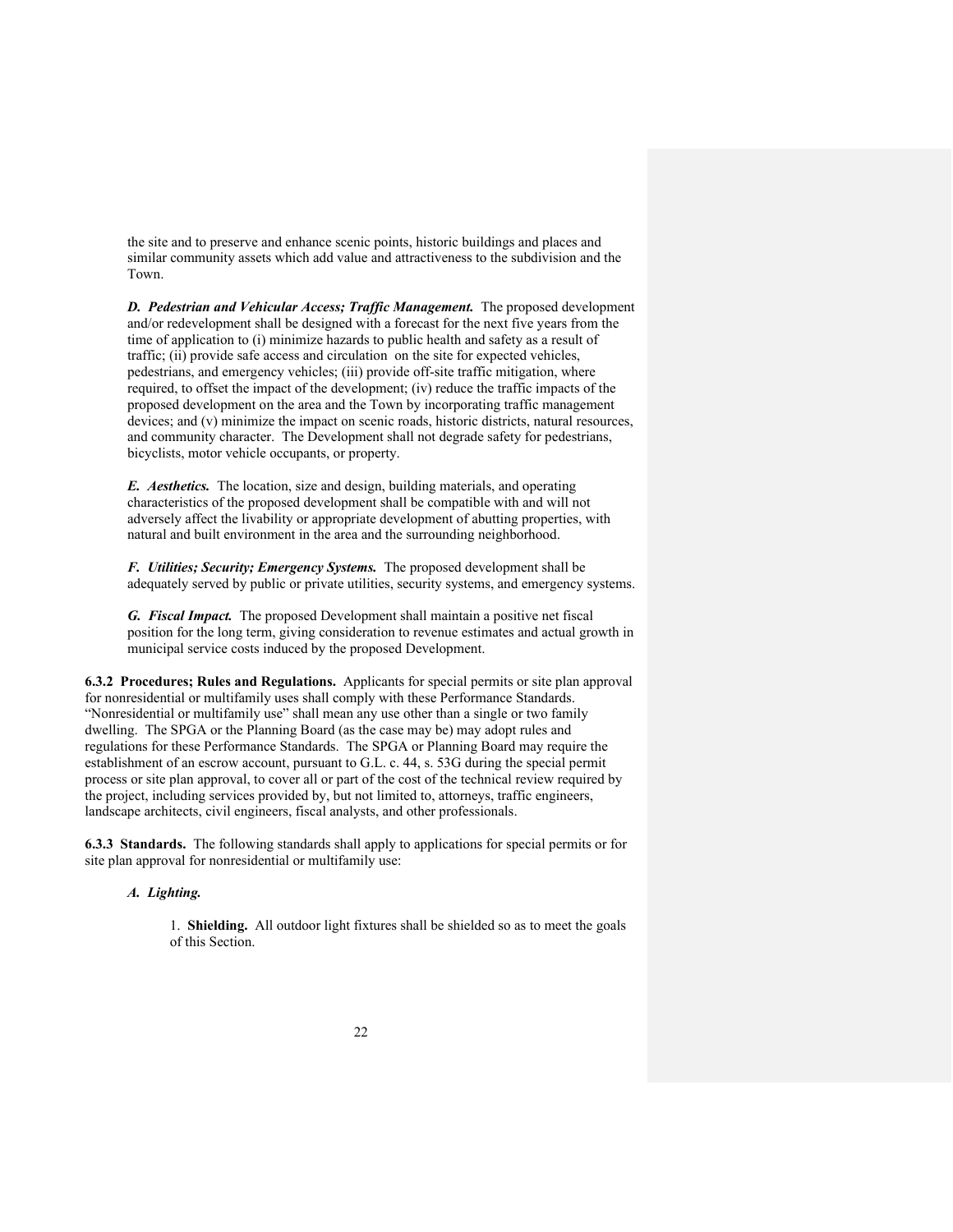2. **Light Trespass.** Direct light from the light source is to be confined within the property boundaries to prevent glare and overspill. Fixtures shall comply with the standards of the International Dark-Sky Association.

3. **Light Intensity.** Outdoor lighting shall be designed to provide the minimum intensity needed at any particular time.

4. **Illuminated Surfaces.** Preferred surfacing for lighted areas shall be of materials such as blacktop which reflect a relatively small fraction of incident light. Parking area lighting shall be reduced or eliminated outside business hours. The SPGA or Planning Board may require an electrical configuration for parking lots which support shut off for specific unused areas to reduce the glare from lighting.

5. **Searchlights.** The operation of laser shows or searchlights for advertising purposes is prohibited; provided however, that same may be authorized for a period of not more than fourteen days by special permit issued by the SPGA or Planning Board.

6. **Indoor Lighting.** Indoor light sources will not be projected outside in a manner to defeat the intent of this Section.

7. **Sodium Vapor or Metal Halide Lighting.** No outdoor light fixtures using sodium vapor or metal halide lamp or lamps shall be allowed unless specifically authorized by the SPGA or Planning Board in the special permit.

8. **Outdoor Signs.** Outdoor light fixtures used to illuminate an outdoor sign shall be mounted on top of the sign structure or otherwise restricted to prevent up-light and light trespass.

9. **Flickering and Flashing Lights.** No flickering or flashing lights shall be permitted. Processes, such as arc welding, which create light flashes shall be confined within buildings or shielded to prevent either direct glare or flashing.

#### 10. **Height of Fixtures.**

a. *Wall Mounted Fixtures.* Luminaires attached to a building for area lighting shall be mounted no higher than fifteen (15) feet above grade;

b. *Pole Mounted Fixtures.* Pole mounted exterior lighting fixture types shall be mounted no higher than 20 feet above grade.

11. **Hours of Operation.** Except as may be deemed appropriate for site safety or security, all external lighting, including lighting accessory to authorized signs, shall be extinguished one half hour after the facility is closed for the business day.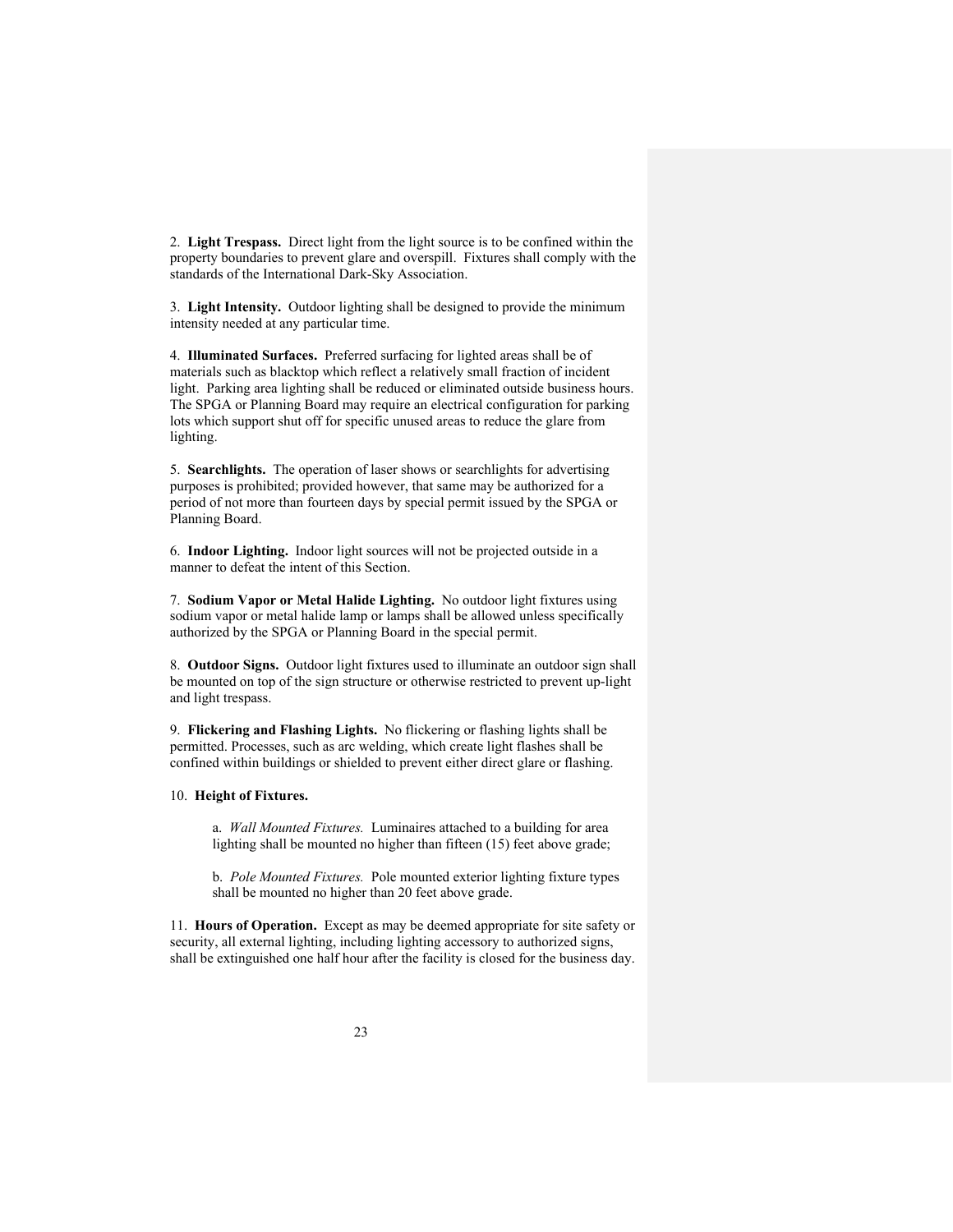Such lighting may be timed to resume one half hour prior to the arrival of the first employee on the premises.

#### *B. Noise.*

1. **Hours of Operation.** As a condition of any special permit, the SPGA or Planning Board may incorporate the following conditions regarding hours of operation.

a. The loading, unloading, opening, closing or other handling of boxes, crates, containers, building materials, garbage cans, or other objects or materials for sale or storage or use in a manner that causes a condition of noise pollution at any time but most specifically between the hours of 8:00 P.M. and 7:00 A.M. across a real property boundary in any district established under this Ordinance.

b. Operating or permitting the operation of tools or equipment used in construction, drilling or demolition work between the hours of 8:00 P.M. and 7:00 A.M. on week days or Saturday or at any time on Sundays or Holidays so that the sound creates a condition of noise pollution across a real property boundary.

c. The operation of construction devices between the hours 7:00 A.M. and 8:00 P.M. including such items as compressors, jackhammers, bulldozers, cranes, etc., in a manner that causes a condition of noise pollution that could be avoided by the application of best available technology, which might include mufflers where commercially available.

2. **Ambient Noise Level.** No person shall operate or cause to be operated any source of sound in a manner that creates a sound level of 10 dBA above ambient, as set forth in 310 CMR 7.10, measured at the property boundary of the receiving land use.

#### *C. Site Development Standards.*

1. **Land Disturbance.** Site/building design shall preserve natural topography outside of the development footprint to reduce unnecessary land disturbance and to preserve natural drainage on the site.

2. **Replication.** Clearing of vegetation and alteration of topography shall be replicated with native vegetation planted in disturbed areas as needed to enhance or restore wildlife habitat. As mitigation for tree removal, an applicant may be required to make an appropriate payment in lieu as a condition of any special permit or site plan approval.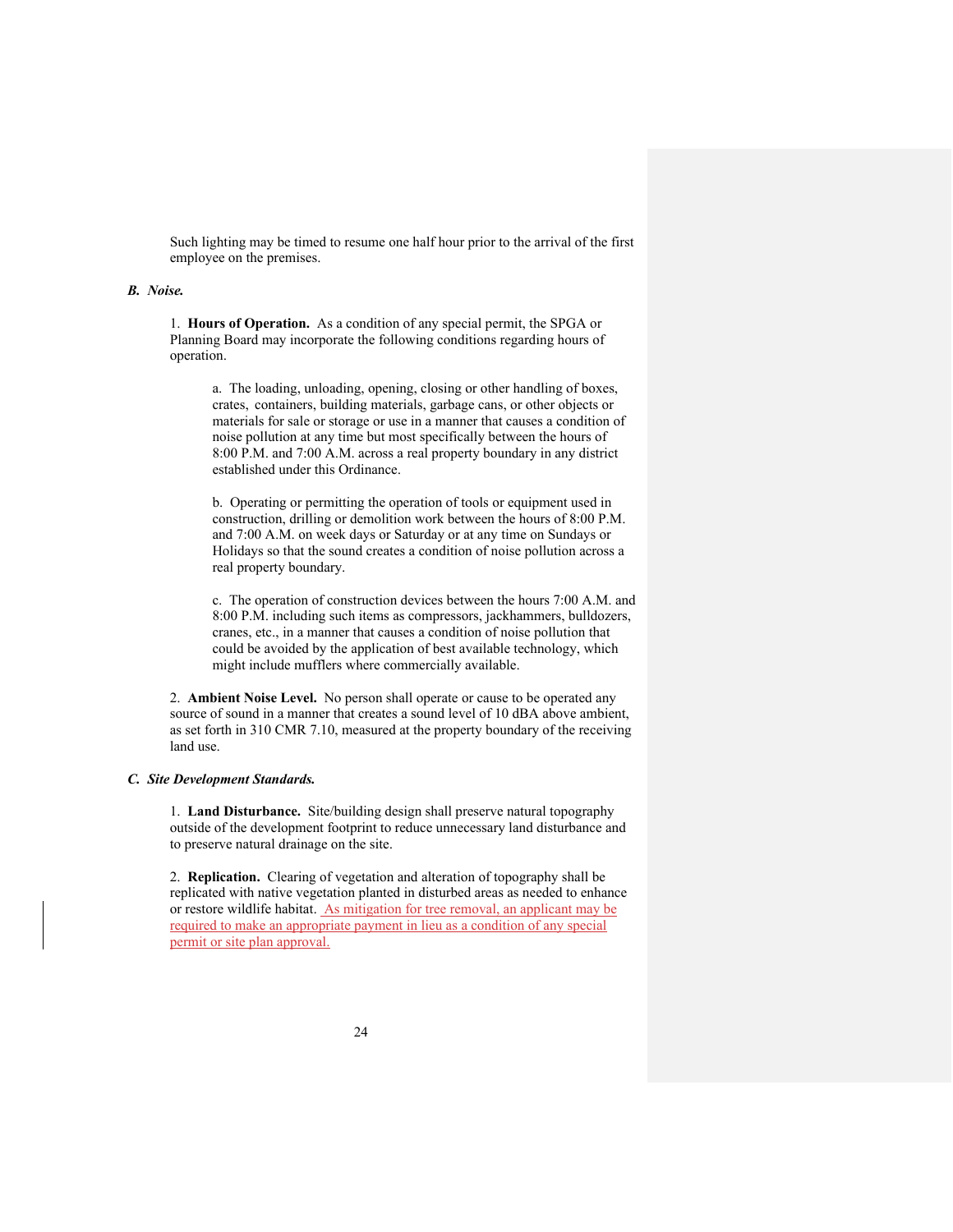3. **Clearing for Utility Trenching.** Clearing for utility trenching shall be limited to the minimum area necessary to maneuver a backhoe or other construction equipment. Roots should be cut cleanly rather than pulled or ripped out during utility trenching. Tunneling for utilities installation should be utilized wherever feasible to protect root systems of trees.

#### 4. **Site Design.**

a. Placement of buildings, structures, or parking facilities shall not detract from the site's scenic qualities and shall blend with the natural landscape.

b. Building sites shall be directed away from the crest of hills, and foundations shall be constructed to reflect the natural terrain.

c. Sites shall be designed in such a way as to avoid impacts to rare and endangered species and wildlife habitat on a site, and to maintain contiguous forested areas.

5. **Archeological or Historical Resources.** The SPGA or Planning Board may require applicants to submit the proposed development plan to the Town's Historical Commission and/or the Massachusetts Historical Commission for review and comment regarding possible archaeological or historical resources on the site.

6. **Preservation of Existing Vegetation.** Priority shall be given to the preservation of existing stands of trees, trees at site perimeter, contiguous vegetation with adjacent sites (particularly existing sites protected through conservation restrictions), and specimen trees. Understory vegetation beneath the dripline of preserved trees shall be retained in an undisturbed state. During clearing and/or construction activities, all vegetation to be retained shall be surrounded by temporary protective fencing or other measures before any clearing or grading occurs, and maintained until all construction work is completed and the site is cleaned up. Barriers shall be large enough to encompass the essential zone of all vegetation to be protected. All vegetation within the protective fencing shall be retained in an undisturbed state.

7. **Limit of Clearing.** Development envelopes for structures, driveways, wastewater disposal, lawn areas and utility work shall be designated to limit clearing and grading. In order to minimize the clearing and grading on a site associated with construction activities such as parking of construction vehicles, offices/trailers, stockpiling of equipment/materials, such activities may be limited to areas already planned for permanent structures. Topsoil shall not be stockpiled in areas of protected trees, wetlands, and/or their vegetated buffers.

8. **Finished Grade.** Finished grades should be limited to no greater than a 3:1 slope, while preserving, matching, or blending with the natural contours and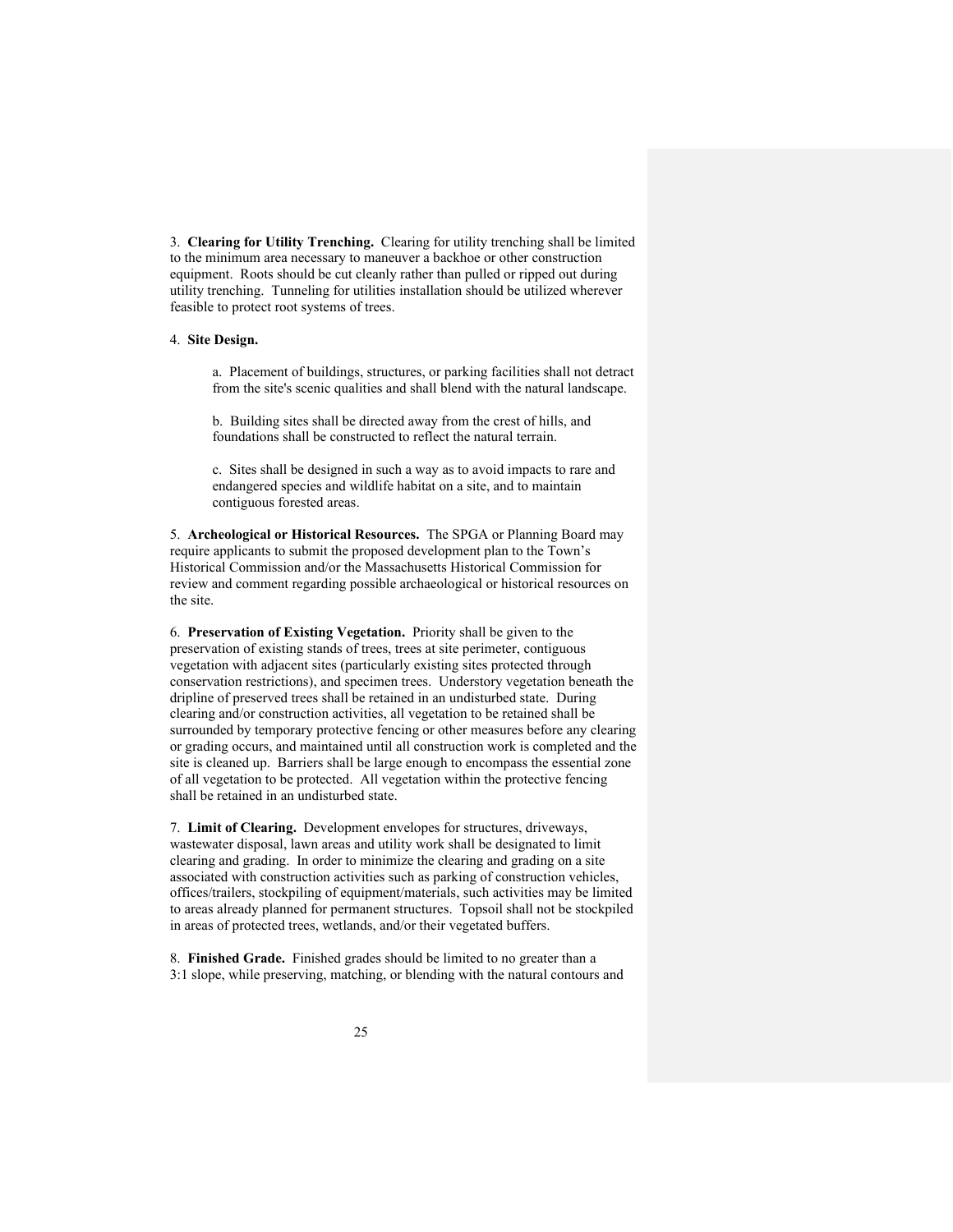undulations of the land to the greatest extent possible. Finished grade shall be no higher than the trunk flare(s) of trees to be retained. The design of grade changes at the base of existing large trees shall be subject to the approval of the SPGA or Planning Board or its agent.

9. **Pavement.** Applicants are encouraged to use pervious pavement when feasible.

10. **Phasing of Development.** The SPGA or Planning Board may limit the extent of a site exposed at any one time through phasing of construction operations. Effective sequencing shall occur within the boundaries of natural drainage areas.

11. **Revegetation.** Proper revegetation techniques shall be employed during construction using native plant species, proper seed bed preparation, fertilizer and mulching to protect germinating plants. Revegetation shall occur on cleared sites within seven (7) calendar days of final grading and shall occur during the planting season appropriate to the selected plant species.

12. **Topsoil.** A minimum of 6 inches of topsoil shall be placed on all disturbed surfaces which are proposed to be planted.

13. **Irrigation.** The SPGA or Planning Board may require that water for the purpose of irrigation shall be provided by an onsite well, after consultation with the Water Department.

#### *D. Pedestrian and Vehicular Access; Traffic Management.*

1. **Access.** To the extent feasible, access to nonresidential uses and structures shall be provided via one of the following: (i) Access via a common driveway serving adjacent lots or premises; (ii) Access via an existing side street; (iii) Access via a cul-de-sac or loop road shared by adjacent lots or premises. Access via roadways abutting residential districts shall be avoided where possible. Access and egress to a development with frontage on more than one street shall be in a manner that causes the least impact to the surrounding neighborhoods as determined by the SPGA or Planning Board.

2. **Driveways.** Each development shall be served by an adequate driveway. The SPGA or Planning Board may, in certain circumstances, allow additional driveways as a condition of approval where the access is shared or the project has frontage on two separate streets. All driveways shall be designed to afford adequate sight distance to pedestrians, bicyclists, and motorists exiting to public ways. Improvements may be required on the public way for vehicular turning movements in or out of the site and safe pedestrian access to adjoining sidewalks, paths, walking trails or bikeways.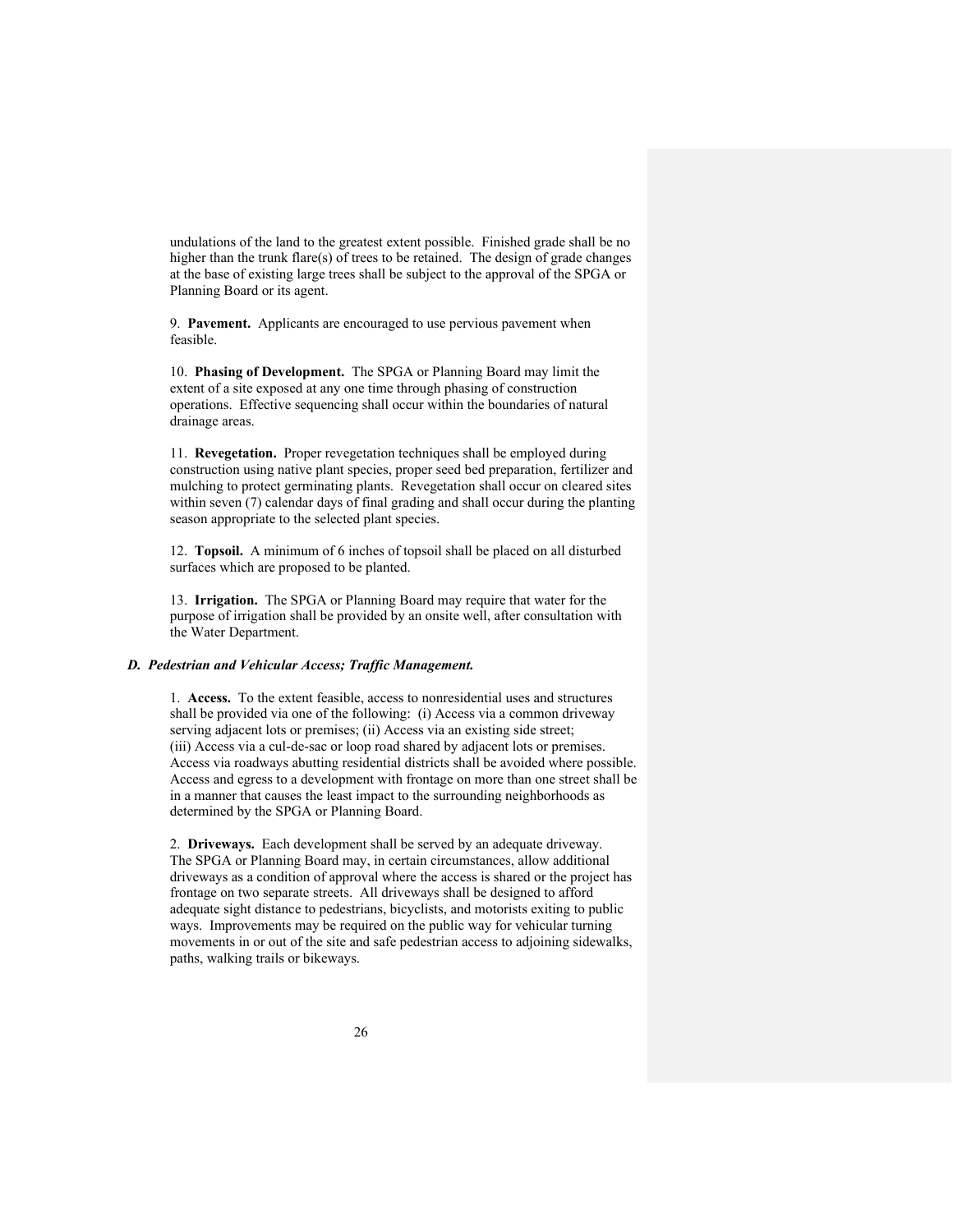3. **Curb Cuts.** Curb cuts shall be limited to the minimum width for safe entering and exiting, and shall in no case exceed 24 feet in width unless waived by the SPGA or Planning Board for industrial truck traffic. The location of driveway openings in relation to traffic and to adjacent streets shall provide for the convenience and safety of vehicular and pedestrian movement within the site. The number of curb cuts on state and local roads shall be minimized.

4. **Interior Circulation.** The proposed development shall assure safe interior circulation within its site by separating pedestrian, bikeways, and vehicular traffic.

5. **Transportation Plan Approval.** The proposed development shall be subject to Transportation Plan approval by the SPGA or Planning Board. The Transportation Plan shall consist of the following information:

a. A plan showing the proposed parking, loading, and traffic circulation within the site; access and egress points; and other features related to traffic generated by the proposed use.

b. A traffic study, prepared by a qualified traffic engineer, detailing the excepted traffic impacts. For proposed development in excess of 25,000 gross square feet, the required traffic study shall substantially conform to the Institute of Transportation Engineers "Traffic Access and Impact Studies for Site Development: A Recommended Practice," latest edition (TIAS). The SPGA shall approve the geographic scope and content of the TIAS. In addition, the applicant shall submit a Transportation Demand Management (TDM) plan tailored to the specific uses and the geographic location of the site.

c. Proposed mitigation measures, if any, such as left-turn lanes, roadway widening, signage, signalization of intersections.

d. For proposed development in excess of 25,000 gross square feet, the applicant shall submit a Traffic Management Component (TMC) as part of the Transportation Plan. The TMC shall provide information on the number of expected person trips to and from the site, broken down by various travel modes (e.g., single occupancy vehicle, carpool, walk, bicycle, commuter rail, shuttle bus, etc.). The TMC shall also incorporate one or more of the following techniques to reduce the number of single occupancy vehicle trips by employees coming to and departing from the proposed use:

(1) Establishment of or contribution to a Traffic Management Association (TMA) within the region, which shall provide shuffle services for employees and other services as may be appropriate;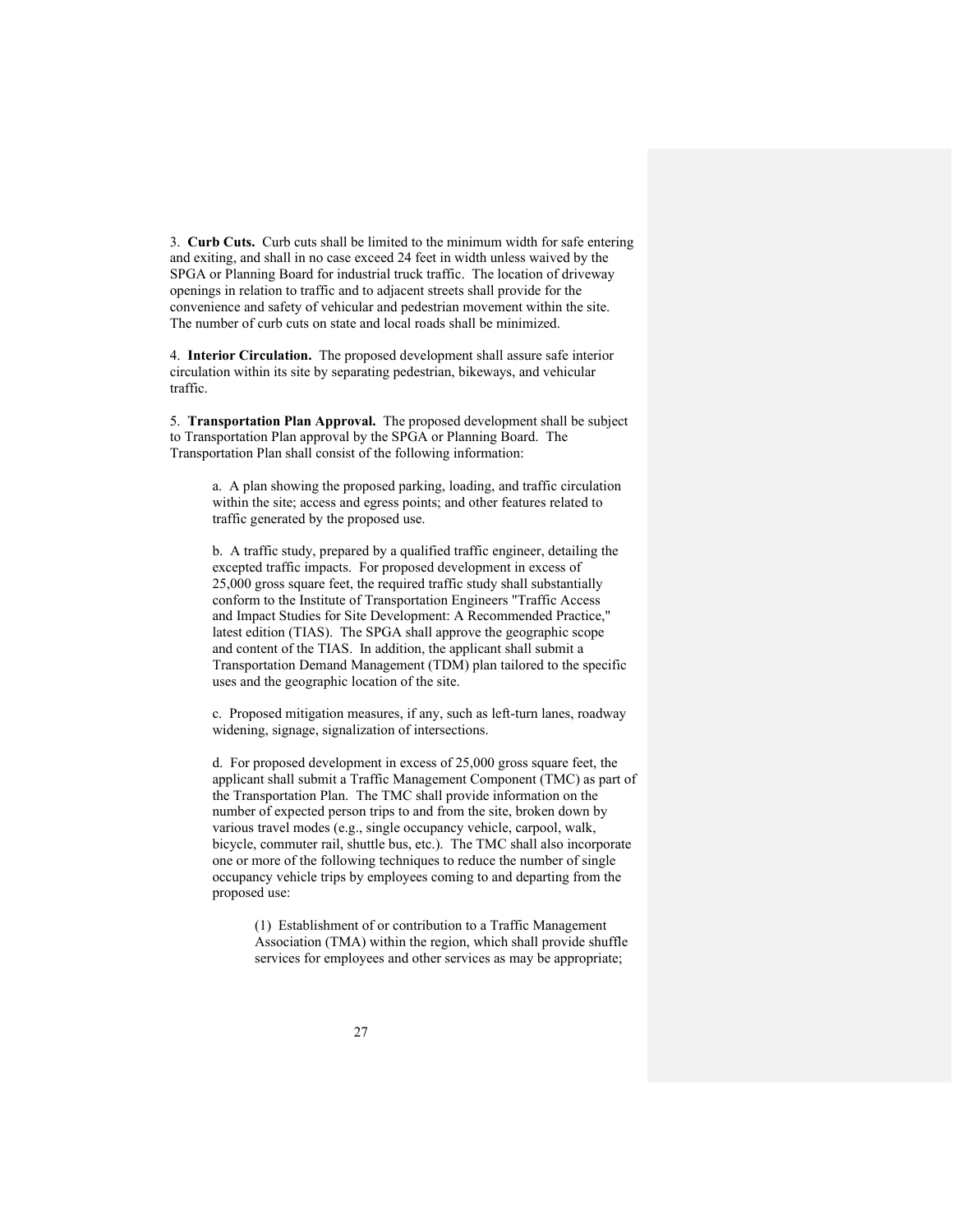(2) Employee carpools or vanpools sponsored by the employer or the TMA;

(3) Subsidized commuter rail passes, provided by the employer, and sold on the site or offered through payroll deduction;

(4) Monetary incentives to employees who do not use a parking space;

(5) On-site shower facilities and/or bicycle racks for employees who do not drive to work;

(6) Other techniques as may be deemed appropriate by the SPGA or Planning Board or its traffic consultant.

6. **Reduction in Parking.** In consideration of the applicant providing one or more of the above measures to reduce vehicular traffic to and from the site, the SPGA or Planning Board may reduce the number of required parking spaces below what would ordinarily be required by Section 6.1 of this Ordinance. To be considered for such a reduction, the applicant's traffic engineer shall determine and justify the parking demand for the project, as well as reduction in needed parking spaces attributable to each traffic management measure.

## 7. **Level of Service Maintenance or Improvement.**

a. If the proposed project will result in an intersection level of service below a rating of LOS D, the applicant may be required to provide detailed plans with a cost estimate (including reconstruction concepts), that when implemented would result in an intersection level of service rating of D or better.

b. If the proposed project will result in a reduction in level-of-service of one letter grade or an increase of 10 seconds of delay to a signalized or unsignalized intersection, the applicant may be required to provide detailed plans with a cost estimate that when implemented would result in a return to existing conditions.

8. **Dangerous Intersections.** The SPGA may require mitigation for any net increase in traffic volumes of 10% or more at an intersection that has an accident history of more than 5 accidents in the last three years for which data is available.

9. **Sight Distance.** Acceptable sight distance shall be provided and maintained at all access locations, egress locations, and all intersections affected by the Development. At a minimum, these site distances shall meet the stricter of the Massachusetts Highway Department and American Association of State Highway Transportation Officials standards for safe-stopping sight distances.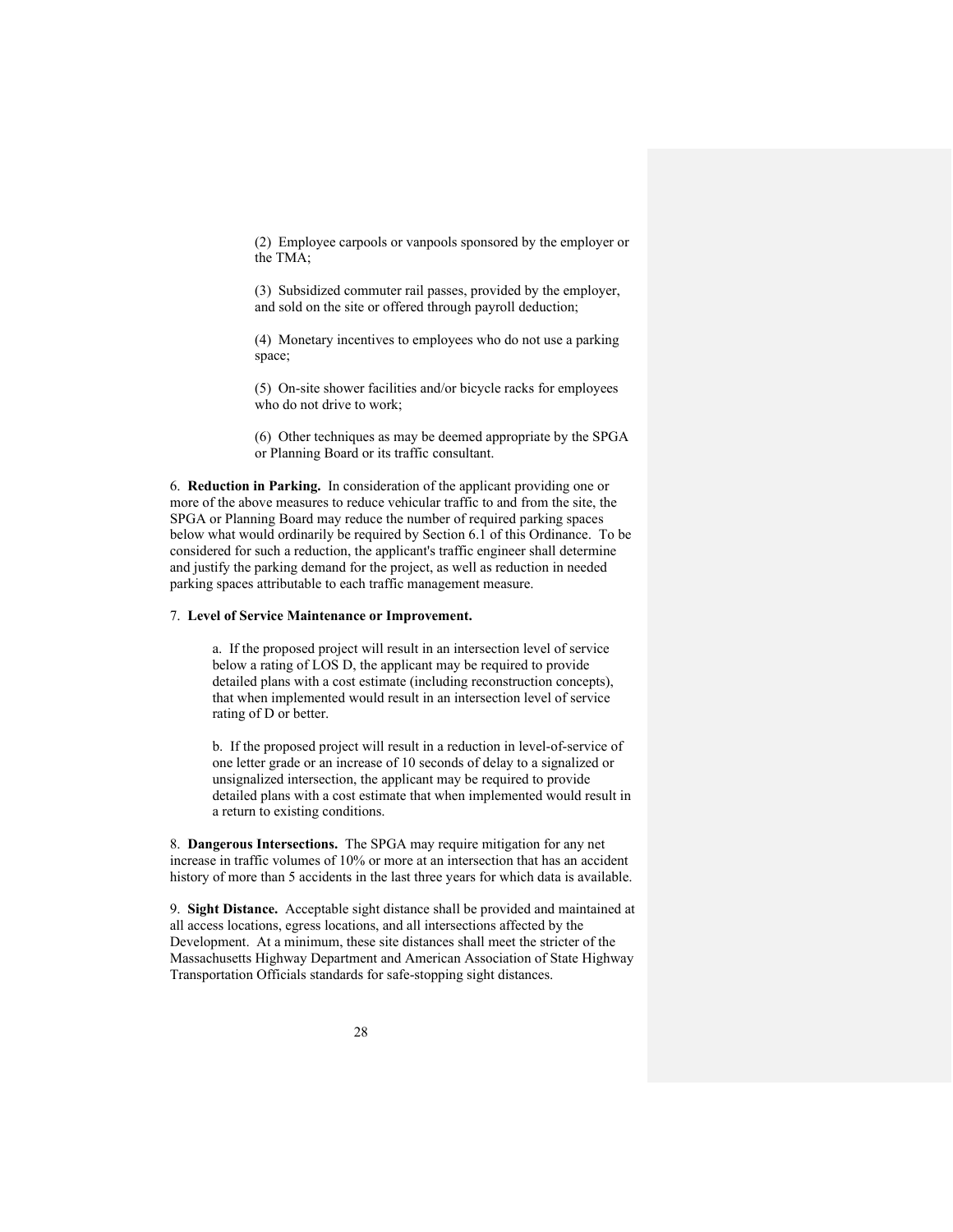10. **Maximum Parking.** The maximum parking allowed for a development shall be no more than the minimum number of spaces required under zoning.

11. **Mitigation.** The SPGA or Planning Board may require as a condition of any special permit off-site improvements to mitigate the impact of the proposed development. Such improvements include intersection widening and traffic signals or the components of the TMC.

12. **Pedestrian and Bicycle Safety.** Pedestrian and bicycle circulation, and the amenities required thereof, on and off site, shall be in accordance with the following requirements:

a. All development and redevelopment shall provide for pedestrian and bicyclist connections on the property, and allow for possible future connections with adjoining properties, where deemed appropriate by the SPGA or Planning Board.

b. Pedestrian access shall connect to all building entrances with further connections to local pedestrian arteries.

c. All road and intersection widening and new traffic signals or modification of existing traffic signals required as part of a Development or Redevelopment shall include appropriate bicycle and pedestrian accommodation.

d. The SPGA or Planning Board may require proposed development and redevelopment to provide sufficient rights-of-way on their properties to accommodate expected needs for bicycle and pedestrian use.

e. Sidewalks, crosswalks, walkways, bike racks or other pedestrian access shall be provided to allow access to adjacent properties and between individual businesses within a development.

f. If the property abuts a public bikeway/ right-of-way, a paved access route to the bikeway may be required.

13. **Location of Parking Areas.** Where feasible, the SPGA or Planning Board may require parking areas to be located to the side or behind buildings so as to provide an appropriate setting for the building within the context of the site and neighborhood and allow parking areas to be shared with adjacent businesses. The SPGA or Planning Board may require alternative studies of parking lot layouts. Except where physical constraints, site configuration, or safety considerations preclude strict compliance, all parking must be accessible by driveways to the parking lots of adjacent nonresidential uses and land zoned for nonresidential uses.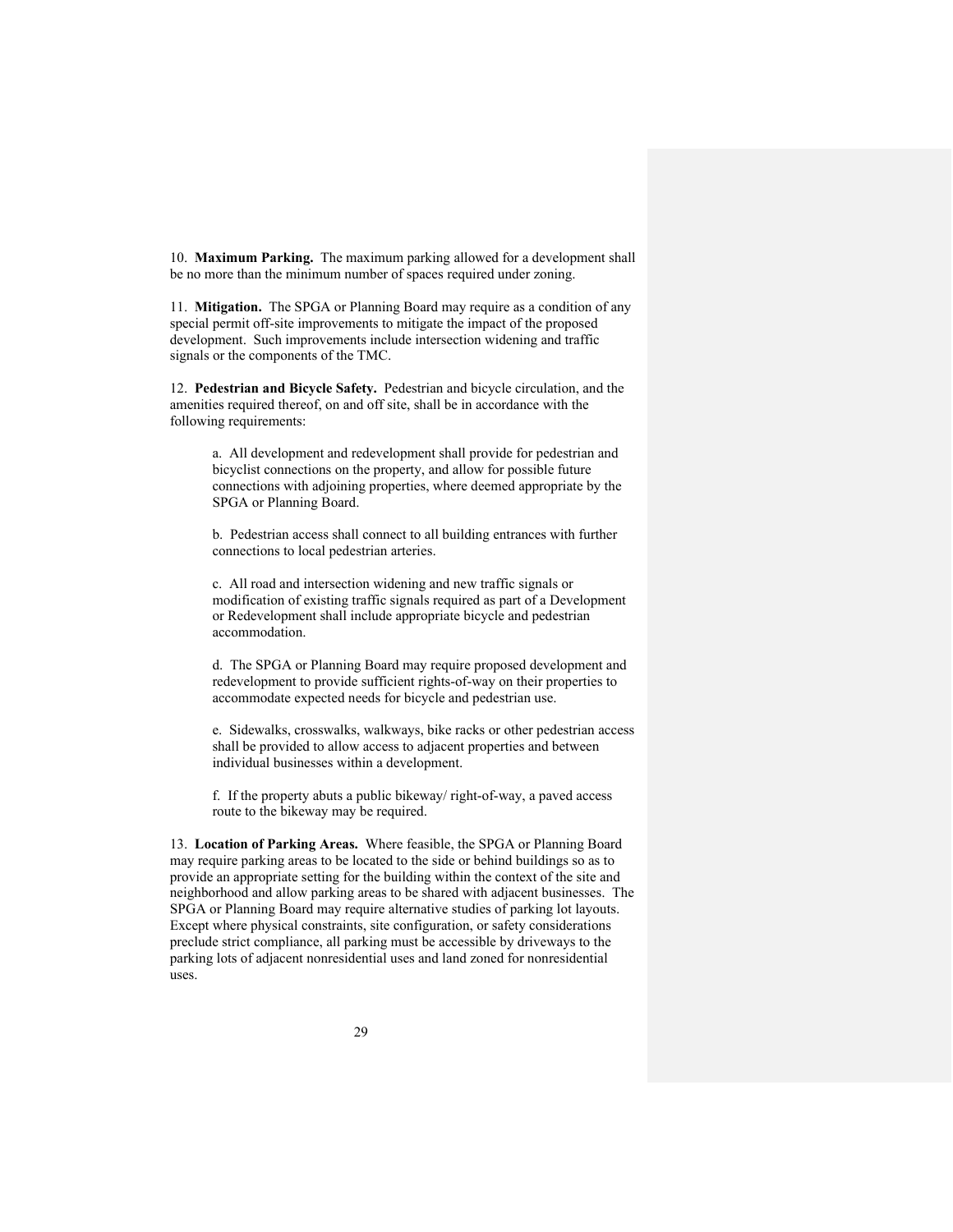14**. Parking in Required Front Setback.** The SPGA or Planning Board may prohibit parking within the required front setback.

15. **Traffic Calming Features.** Traffic calming measures such as crosswalks, bike lanes, rumble strips and landscaped islands may be required.

## *E. Aesthetics.*

1. **Compatibility with Neighborhood.** The location, size and design, building materials, and operating characteristics of the proposed development shall be compatible with and will not adversely affect the livability or appropriate development of abutting properties, with natural and built environment in the area and the surrounding neighborhood, with consideration to be given to the following:

a. harmony in scale, bulk, massing, and density;

b. consistency with the goals and objectives of the Master Plan and with any other plan that has been adopted by the Town.

#### *F. Utilities; Security; Emergency Systems.*

1. **Wastewater Treatment and Disposal.** The SPGA or Planning Board may require a report from the Board of Health confirming that the proposed site development provides for wastewater treatment and or disposal in a manner that is consistent with regulations of the Commonwealth of Massachusetts and the Board of Health.

2. **Water.** There shall be sufficient water capacity to meet the flow demands of the proposed use without causing municipal water flow characteristics off-site to fall below the standards adopted by the Town.

3. **Site Security.** There shall be a certification by the Police Chief that the petitioner has provided a written plan for site security, which plan has been approved by the Police Chief.

4. **Underground.** All electrical, cable and telecommunications services shall be installed underground.

5. **Fire Alarm System.** There shall be sufficient municipal fire alarm system capacity to meet the operating requirements of the proposed site development and use under applicable codes, regulations, and statutes enforce by the Fire Chief.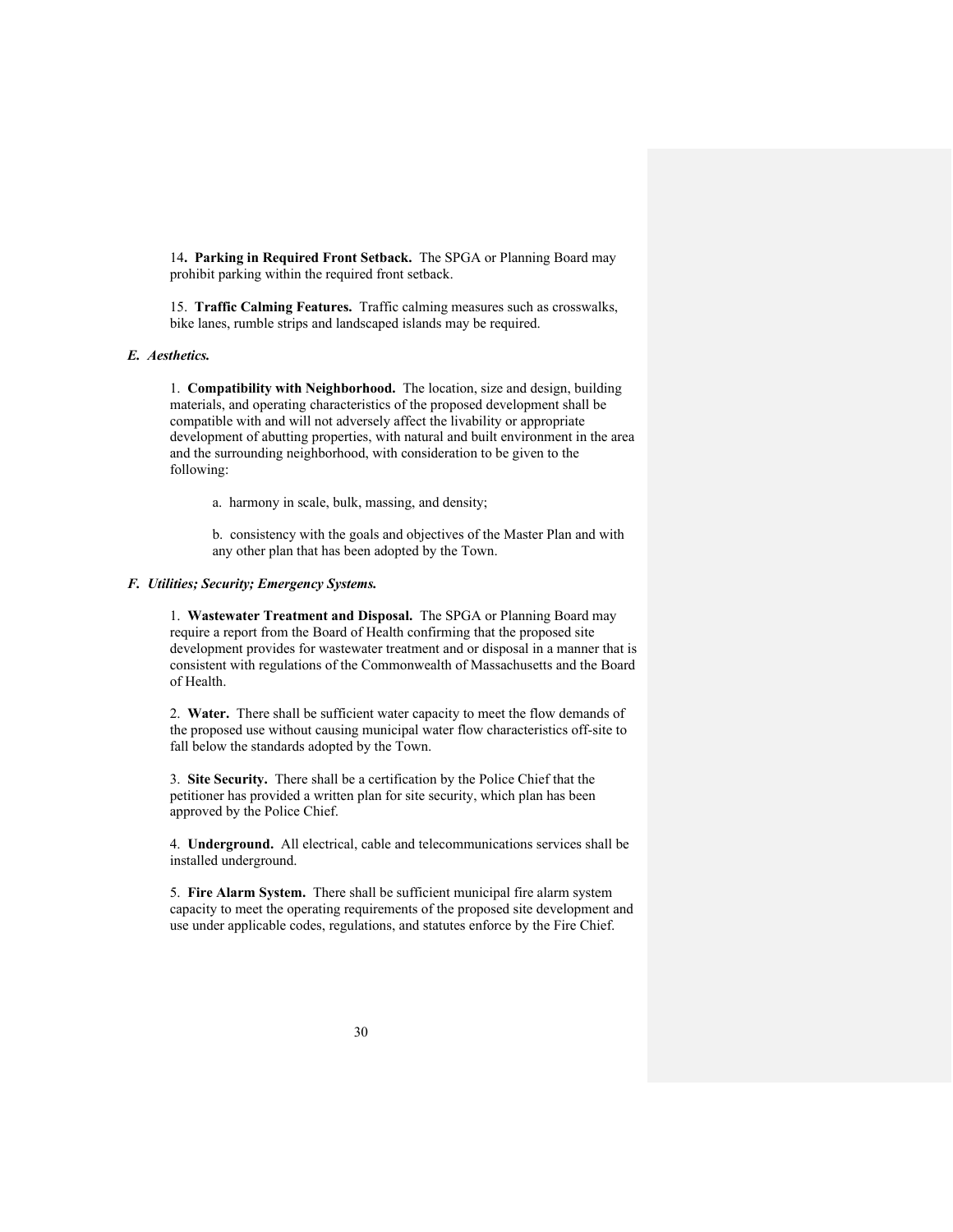## *G. Fiscal Analysis.*

1. The applicant shall provide an analysis of fiscal costs from the development, including increases in marginal costs, assessment of the capacity of existing municipal facilities to serve the new development, and, by order of magnitude, share of capital costs if improvements are needed.

2. The applicant shall identify an order of magnitude estimate as to the extent to which this development would generate the additional need for schools and affordable housing.

**6.3.4 Exemptions.** The following are exempt from these special permit standards:

1. Emergency Response. Emergency responses performed by a private entity or a public agency and fire or burglar alarms.

2. Municipal Uses and Structures. All municipal uses and structures, including schools.

3. Events. Properly permitted or authorized parades, fairs or outdoor entertainment between the hours of 7:00 A.M. and 11:00 P.M.

**6.3.5 Waiver of Standards.** The SPGA or Planning Board may, in the course of granting a special permit or site plan approval for nonresidential or multifamily development, waive any of these performance standards where such waiver is not inconsistent with public health and safety, and where such waiver does not derogate from the purposes of this Section because the proposed development will adequately serve the goals and objectives set forth in Section 6.3.1, hereof.

**6.3.6 Enforcement.** The SPGA or Planning Board may ensure compliance with these performance standards at the application stage by requiring evidence of probable compliance, whether by example of similar facilities or by engineering analysis, verified by technical peer review. In addition, the SPGA or Planning Board may require a monitoring program post-permit issuance for compliance purposes for a time period as may be specified in the special permit or site plan approval.

# **6.4 LANDSCAPING AND SCREENING**

**6.4.1 Purpose.** This Section is intended to ensure that the proposed development shall screen negative impacts from public and private views, and shall minimize tree, vegetation, and soil removal, and grade change. Proposed landscaping shall require native and drought-tolerant species and prohibit invasive or nonnative plants.

**6.4.2 Street Buffer Strip.** In the Business, Gateway, East Gateway, Elm Street Overlay, South Business, Industrial A, and Industrial B Districts, the SPGA or Planning Board may require landscaped buffer strip at least twenty (20) feet wide, continuous except for approved driveways, to be established adjacent to any public road to visually separate parking and other uses from the road. The buffer strip shall be planted with grass, medium height shrubs, evergreens and shade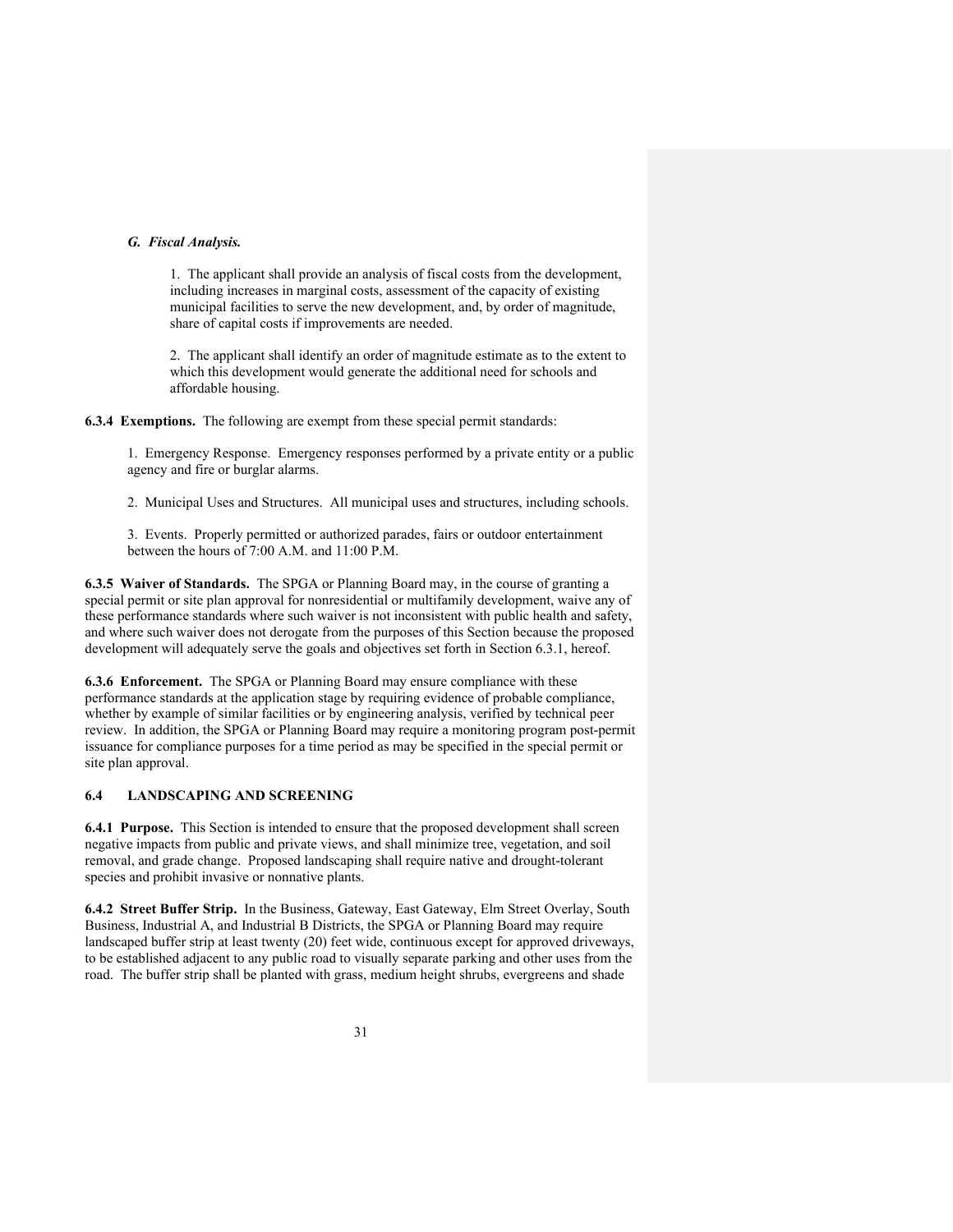trees having a minimum four inches in caliper measured four feet from ground level planted at least every thirty (30) feet along the road frontage. Evergreens and shade trees shall be at least eight feet in height at time of planting. At all street or driveway intersections, trees or shrubs shall be set back a sufficient distance from such intersections so that they do not present an obstruction to sight lines.

**6.4.3 District Buffer Strip.** A continuous landscaped buffer strip of at least ten (10) feet in width shall be provided and maintained in perpetuity between business and/or industrial districts and any residence districts and/or property lines. The landscaped buffer strip shall be of a density to substantially screen the development in question from view, along the zoning district line in question. Plantings of various approved evergreen species is encouraged and shall be planted at a minimum height of six (6) feet.

**6.4.4 Large Parking Areas.** Parking areas containing over 20 spaces shall have at least one shade tree per ten (10) parking spaces, such tree to be a minimum of 2½ inches in diameter and located either in the parking area or within 10 feet of it. At least 5% of the interior of the parking area shall be maintained with landscaping, including trees, in landscape islands or plots of at least nine (9) feet in width with no more than 20 parking spaces between each island or plot. Trees shall be located to provide visual relief from sun and wind interruption within the parking area and assure safe patterns of internal pedestrian and vehicular traffic. Other traffic calming measures such as crosswalks, bike lanes, rumble-strips and landscape islands may be required as necessary.

**6.4.5 Fencing.** Fencing may be allowed in lieu or in conjunction with plantings. Design and height of such fencing, with accompanying landscaping, shall be subject to the approval of the SPGA or Planning Board.

**6.4.6 Retaining Walls.** Retaining walls shall be constructed to a maximum height of six (6) feet. If site conditions require elevation changes of greater than six (6) feet, retaining walls shall be terraced and landscaped. Retaining walls facing residential districts shall be solid fieldstone or fieldstone veneer or other similar material. Unless used within the Industrial Districts, vertical cast in place concrete or concrete blocks shall not be permitted.

**6.4.7 Berms.** The SPGA or Planning Board may require a berm or berms in appropriate circumstances to promote the goals of this Section.

**6.4.8 Unsightly Uses and Areas.** Exposed storage areas, refuse disposal facilities, HVAC, machinery, service areas, truck loading areas, utility buildings and structures and other unsightly uses shall be screened from view from neighboring properties and streets using dense, hardy evergreen plantings, or earthen berms, or wall or tight fence complemented by evergreen plantings.

**6.4.9 Maintenance.** All landscaping features, structures and areas shall be properly maintained. Dead shrubs or trees shall be replaced within one growing season as a condition of approval.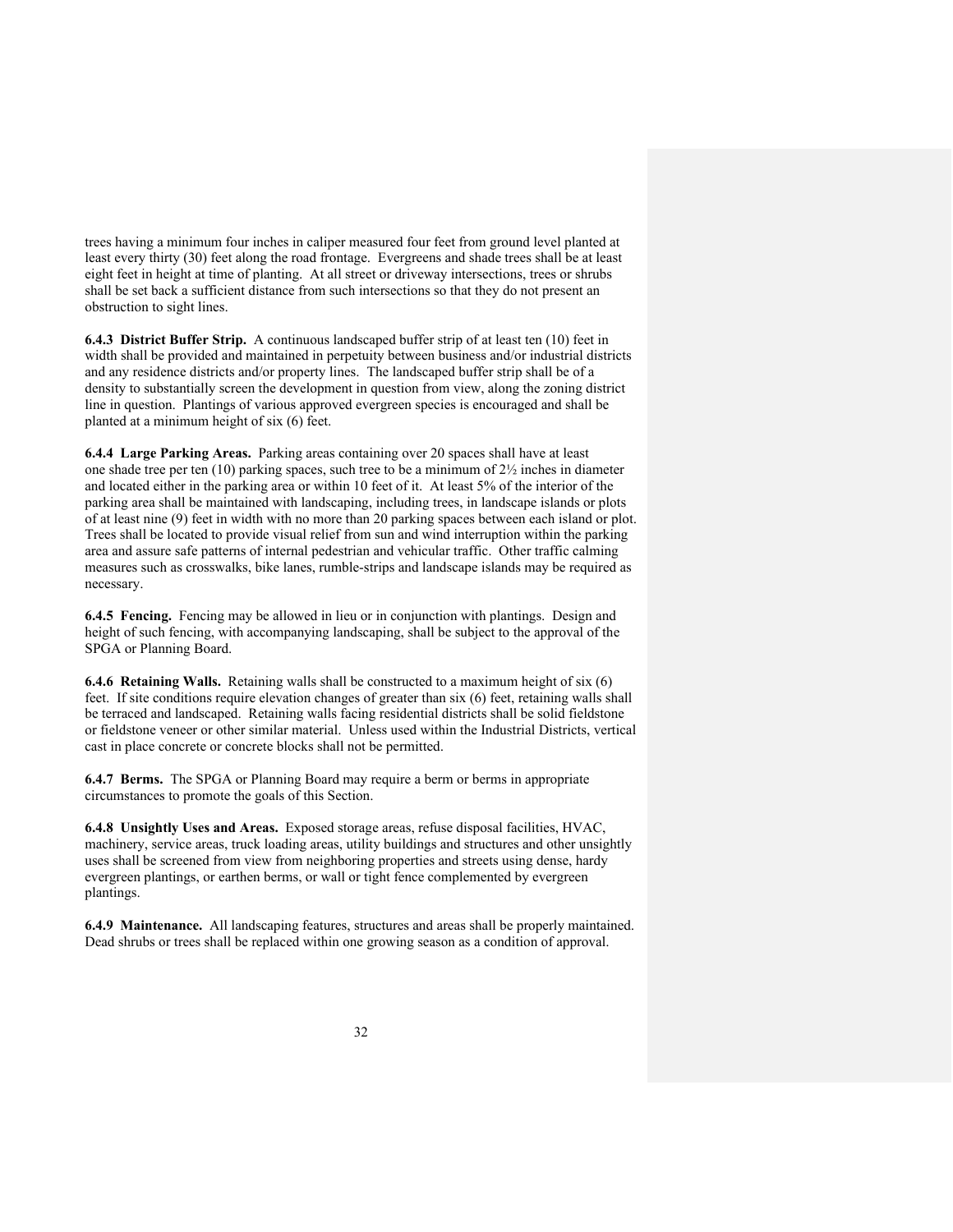**6.4.10. Special Permit.** The SPGA or the Planning Board, during the course of special permit or site plan review, may waive any provision of this Section, upon a finding that no substantial detriment shall result.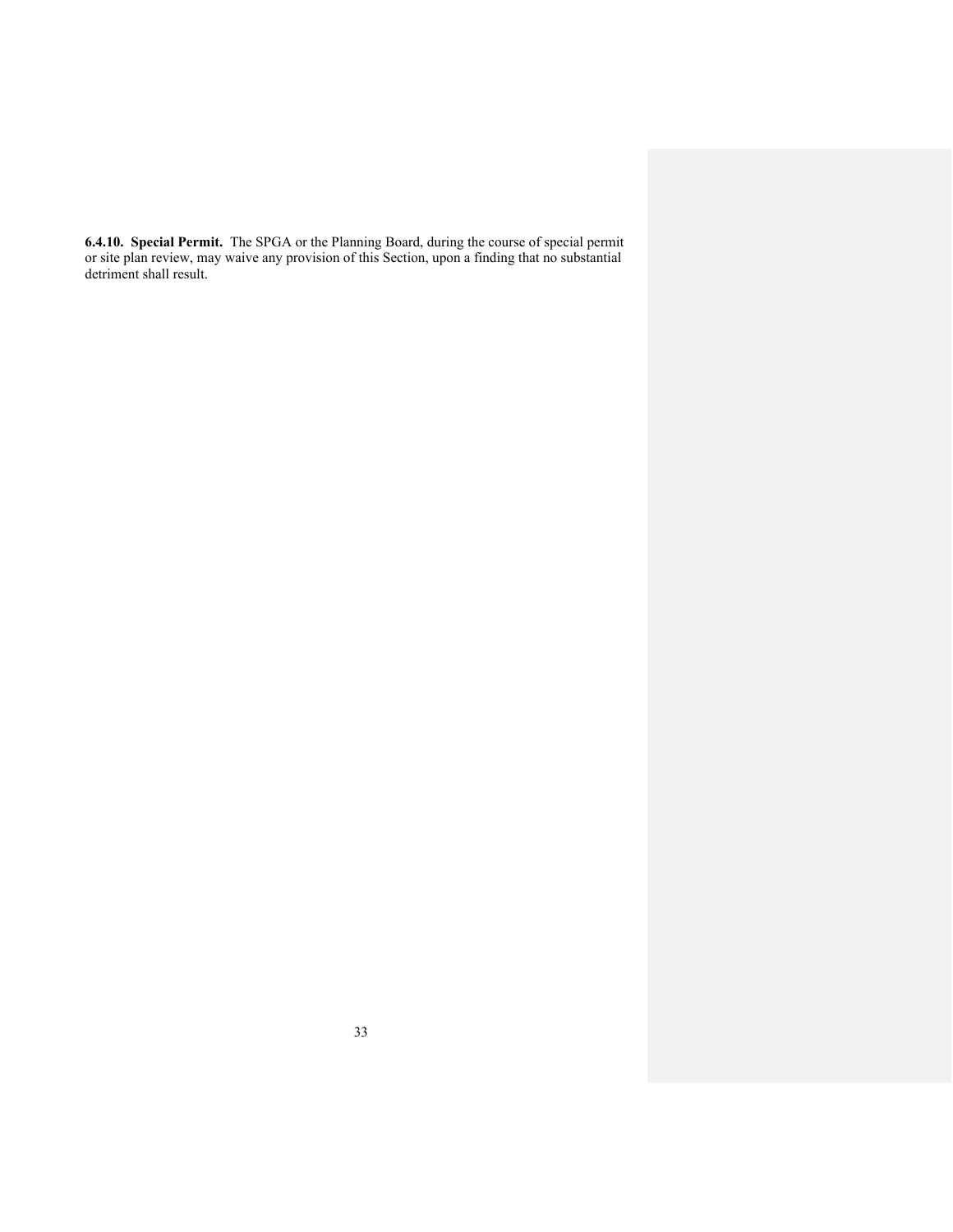# **SECTION 7.0 SPECIAL REGULATIONS**

### **7.1 ADULT ENTERTAINMENT ESTABLISHMENTS**.

**7.1.1 Purpose.** It is the purpose of this Section governing Adult Entertainment Establishments to address and mitigate the secondary effects of Adult Entertainment Establishments and sexually oriented businesses that are referenced and defined herein. Secondary effects have been shown to include increased crime, adverse impacts on public health, adverse impacts on the business climate of the Town, adverse impacts on the property values of residential and commercial properties, and adverse impacts on the quality of life in the Town. All of said secondary impacts are adverse to the health, safety and general welfare of the Town and its inhabitants.

1. The provisions of this Ordinance have neither the purpose nor intent of imposing a limitation on the content of any communicative matter or materials, including sexually oriented matter or materials. Similarly, it is not the purpose or intent of this Ordinance to restrict or deny access by adults to Adult Entertainment Establishments or to sexually oriented matter or materials that are protected by the Constitution of the United States of America or of the Commonwealth of Massachusetts, nor to restrict or deny rights that distributors or exhibitors of such matter or materials may have to sell, rent, distribute or exhibit such matter or materials. Neither is it the purpose or intent of this Ordinance to legalize the sale, rental, distribution or exhibition of obscene or other illegal matter or materials.

**7.1.2 Authority.** This Ordinance is enacted pursuant to G.L. Chapter 40A and pursuant to the Massachusetts Constitution to serve the compelling Town interests of limiting the location of and preventing the clustering and concentration of certain Adult Entertainment Establishments for the reasons set forth, above.

**7.1.3 Applicability.** An Adult Entertainment Establishment may be permitted as set forth in the Table of Use Regulations by special permit by the Board of Appeals provided a written determination is issued by said Board that the special permit decision criteria of Section 10.5 have been met.

**7.1.4 Location.** Adult Entertainment Establishments may be authorized by Special Permit in the SBD, but shall not be located closer than 1,200 feet from any Residential District, or any other Adult Entertainment Establishment, motion picture theatre, adult bookstore or any establishment licensed under G.L. c. 138, s. 12.

### **7.1.5 Conditions.**

1. In no instance shall the Board of Appeals issue a special permit to any person convicted or violating G.L. c. 119, s. 63 or G.L. c. 272, s. 28.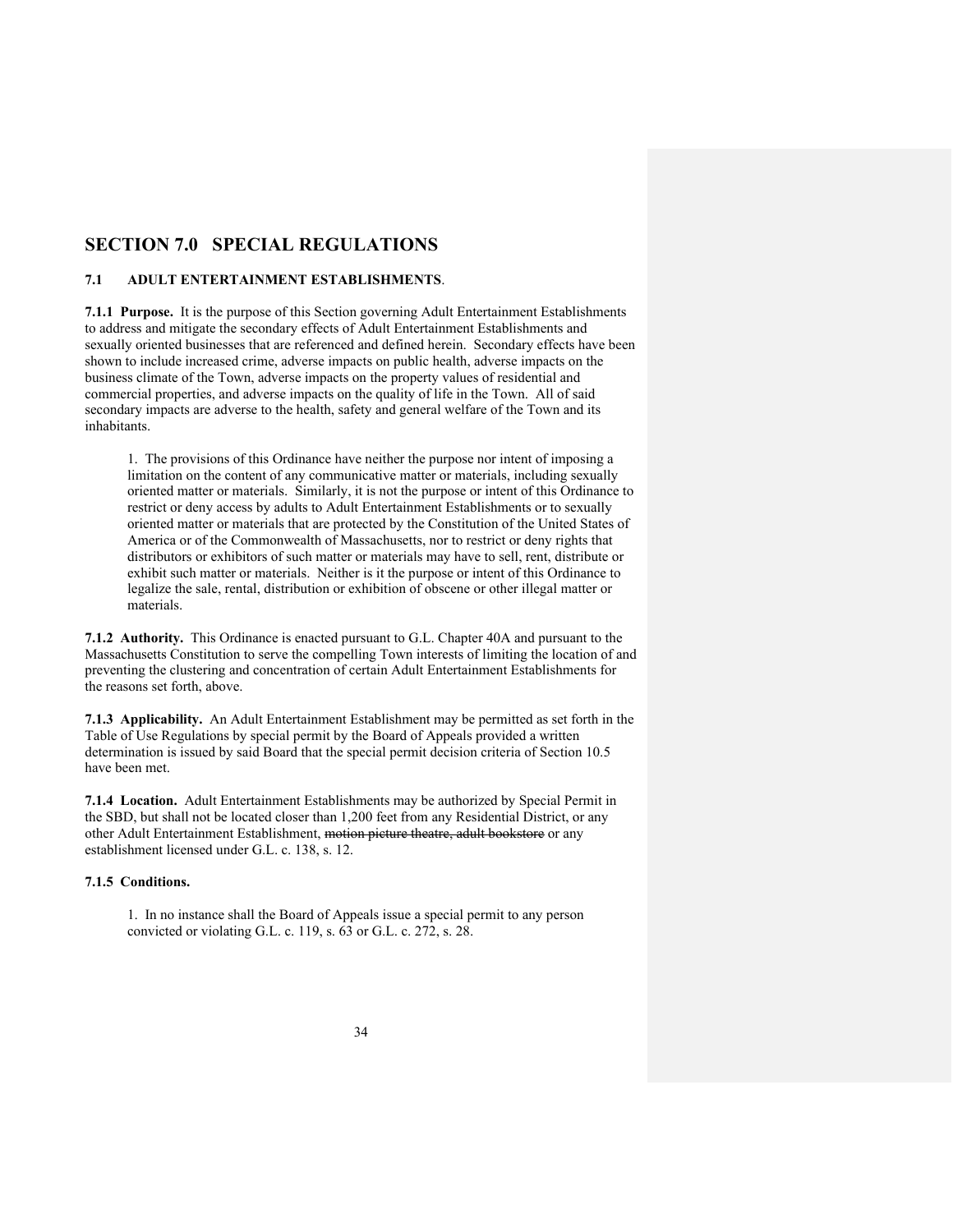2. No pictures, publications, electronic media, or other implements, items, or advertising that fall within the definition of adult merchandise shall be displayed in store windows or be visible from areas used by the general public.

### **7.2 COMMON DRIVEWAYS**

**7.2.1 Purpose.** The purpose of this Section is assuring safe and adequate means of vehicular access to public ways for no more than two adjoining lots with existing minimum frontage on a public way. Common driveways are allowed in Commercial or Industrial zoning districts only and shall not substitute for the construction of streets or roadways under the Subdivision Control Law or the Subdivision Regulations of the Town of Bridgewater. For Commercial and Industrial lots and uses, common driveways provide a means for access management by minimizing curb cuts. Except as otherwise provided herein, common driveways are not intended or permissible for residential lots or residential uses regardless of the zoning district.

**7.2.2 Special Permit Required.** The Planning Board shall serve as the Special Permit Granting Authority under this Section. The Planning Board may approve a special permit for the construction of a common driveway in a Commercial or Industrial District for commercial or industrial uses only.

**7.2.3 Requirements.** Common driveways are allowed by special permit only in Commercial and Industrial Districts and for commercial, mixed use and industrial lots or uses only; provided, however, that Common driveways are allowed in Residential Districts where a Retreat Lot is authorized pursuant to Section 8.2.

1. A common driveway shall not serve as required minimum frontage distance for any lot.

2. A common driveway shall be located entirely within the lots served by the common driveway.

3. A common driveway shall not be less than 24 feet in continuous width.

4. The approval or endorsement of any plan of land under the Subdivision Control Law, including Form A or Approval Not Required (ANR) plan, illustrating lots that appear to share a common driveway shall not constitute an approval of a special permit under this Section.

**7.2.4 Design Standards.** The centerline of a common driveway in commercial or industrial zoning districts shall be located upon and along the shared property line of the lots served by the common driveway.

1. Common Driveways shall have a minimum continuous width of twenty-four (24) feet. Unless otherwise noted herein, the layout and method of construction of a common driveway shall not differ from other driveway standards including permissible curb cuts and required line of sight standards.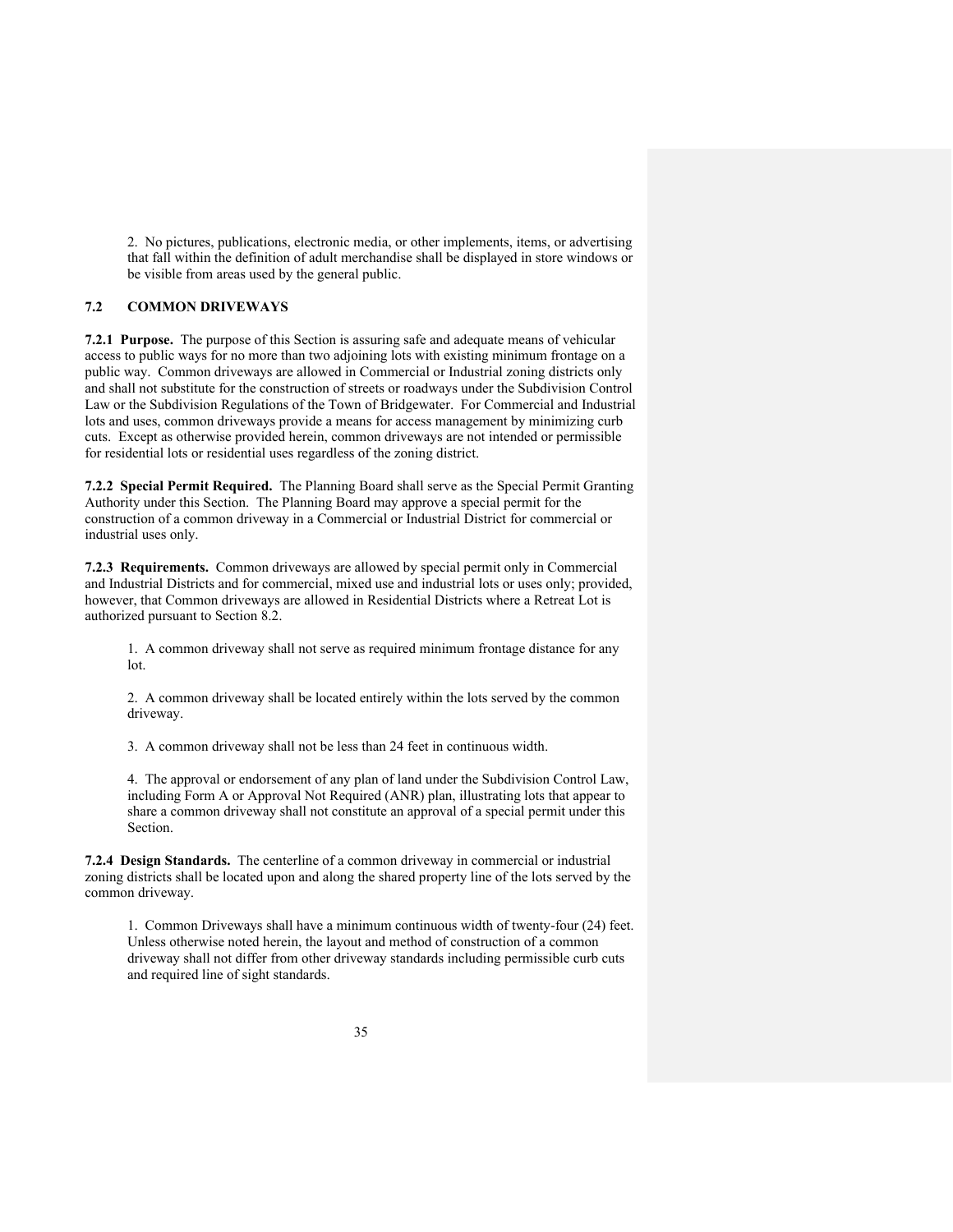2. The length of a common driveway shall not exceed 400 linear feet as measured from the right of way or street furnishing access to the common driveway, unless the Special Permit Granting Authority determines a greater length would not adversely impact public safety.

### **7.3 HOTELS AND MOTELS**

#### **7.3.1 Dimensional Requirements.**

1. No motel or hotel shall be constructed on a lot having less than two hundred feet frontage, nor less than forty thousand square feet of lot area.

2. On each lot used for motel or hotel purposes there shall be provided front, rear and side yards each not less than fifty feet depth.

**7.3.2 Open Space.** A space not less than twenty feet shall be maintained open with grass, bushes, flowers or trees all along each side lot, rear lot and front lot, except for entrance and exit driveways and such open space shall not be built on, nor paved, nor used for parking.

**7.3.3 Habitable Space.** Each rental unit shall contain not less than two-hundred square feet habitable floor area.

**7.3.4 Driveways.** Each motel or hotel site shall be provided with not more than two motor vehicle driveways for each abutting street which shall intersect the abutting street or streets at ninety degrees. Not less than thirty percent of the lot shall be maintained as open space.

## **7.4 MEDICAL MARIJUANA TREATMENT CENTERS**

**7.4.1 Purpose.** The purpose of this Section is to:

1. Establish specific zoning standards and regulations for medical marijuana treatment centers, and medical marijuana growing and cultivation operations; protect the public health, safety and welfare of Bridgewater residents;

2. Regulate the siting, design, placement, safety, monitoring, modification, and removal of a Medical Marijuana Treatment Center (RMD); and marijuana cultivation; and

3. Minimize the adverse impacts of an RMD on adjacent properties, residential neighborhoods, schools and other places where children congregate, local historic districts, and other land uses potentially incompatible with said facilities.

**7.4.2 Definitions.** See "Medical Marijuana Treatment Centers" in Section 11.0.

**7.4.3 SPGA.** For all purposes pursuant to this Ordinance of the Medical Marijuana Treatment Center, the Planning Board is hereby designated as the Special Permit Granting Authority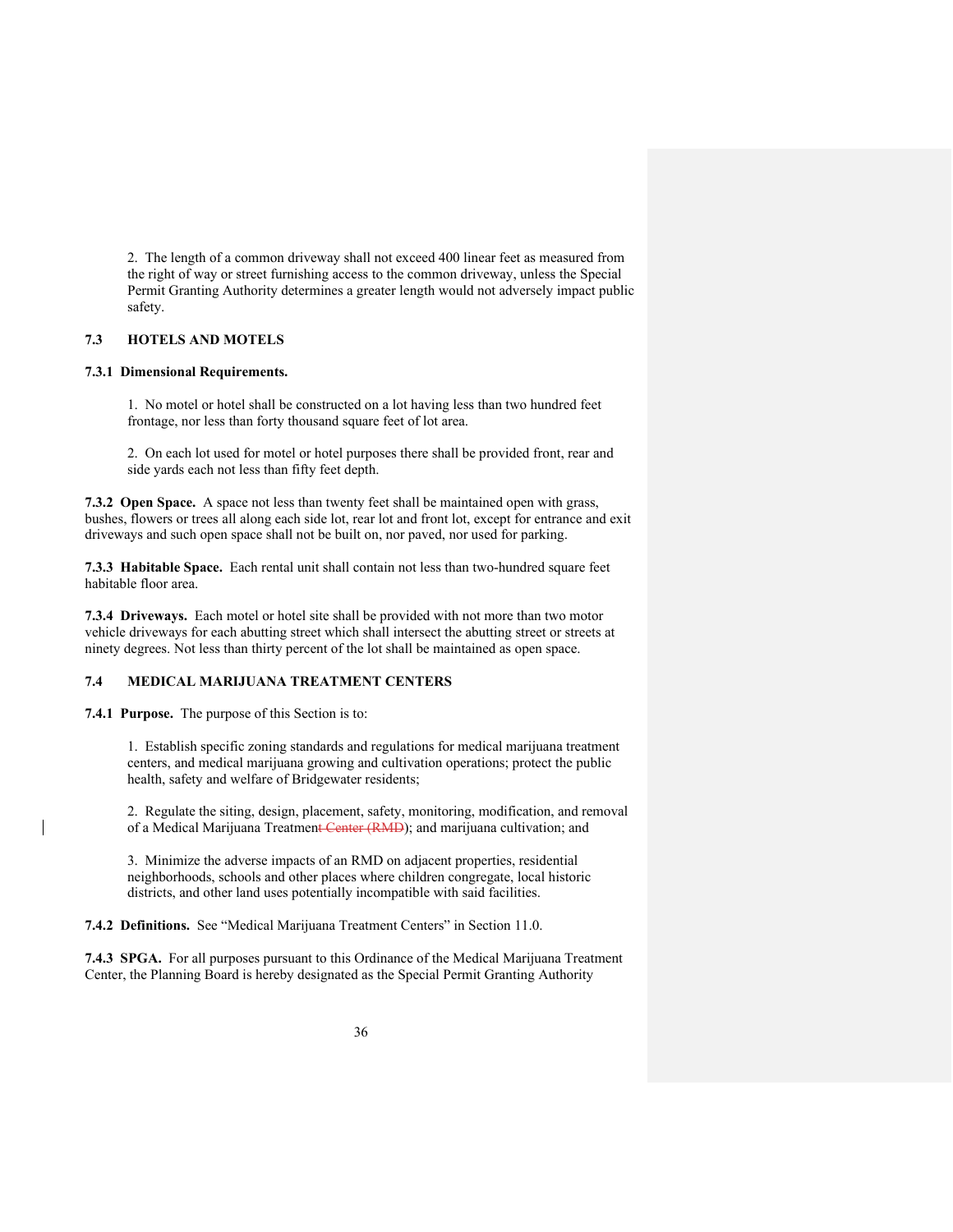(SPGA). All special permit applications made pursuant to this Ordinance shall conform to the standards and criteria and procedural provisions as required by the rules and regulations of the Planning Board.

**7.4.4 Special Permit Criteria.** In addition to the specific criteria contained within Section 10.5, the SPGA shall consider the following criteria, where relevant before issuing a special permit for development within the Medical Marijuana Treatment Center:

- 1. Must comply with all requirements of 105 CMR 725.000;
- 2. Adequacy of the site in terms of the size of the proposed use(s);

3. Suitability of the site for the proposed use(s), an RMD shall not be sited within a radius of five hundred feet of a school, daycare center, or any facility in which children commonly congregate. The 500 foot distance under this Section is measured in a straight line from the nearest point of the facility in question to the nearest point of the proposed RMD;

- 4. Suitability of security for the proposed use(s);
- 5. Impact on traffic and safety;
- 6. Impact on the visual character and security the surrounding neighborhood;

7. Adequacy of parking; an RMD shall provide 1 space for each 400 gross square feet of floor area used for treatment, dispensing and processing and 1 space for each 2,000 gross square feet of floor area used for cultivation;

8. Adequacy of utilities, including sewage disposal, water supply and storm water drainage;

9. Shall provide free home delivery qualifying patients within the Town of Bridgewater;

10. Provide proof of an agreement with the Town Council on payment in lieu of taxes.

**7.4.5 Cultivation Prohibited.** Cultivation, as defined in this Ordinance, by any qualifying patient, personal care-giver, or Medical Marijuana Treatment Center in any location other than where specifically permitted shall be disallowed. This disallowance shall include cultivation, even where proposed as an accessory use, by any qualified patient, personal caregiver, or Medical Marijuana Treatment Center.

**7.4.6 Design.** A Medical Marijuana Treatment Center shall be designed and constructed in accordance with the underlying zoning district and the requirements of all applicable provisions of Section 4.0.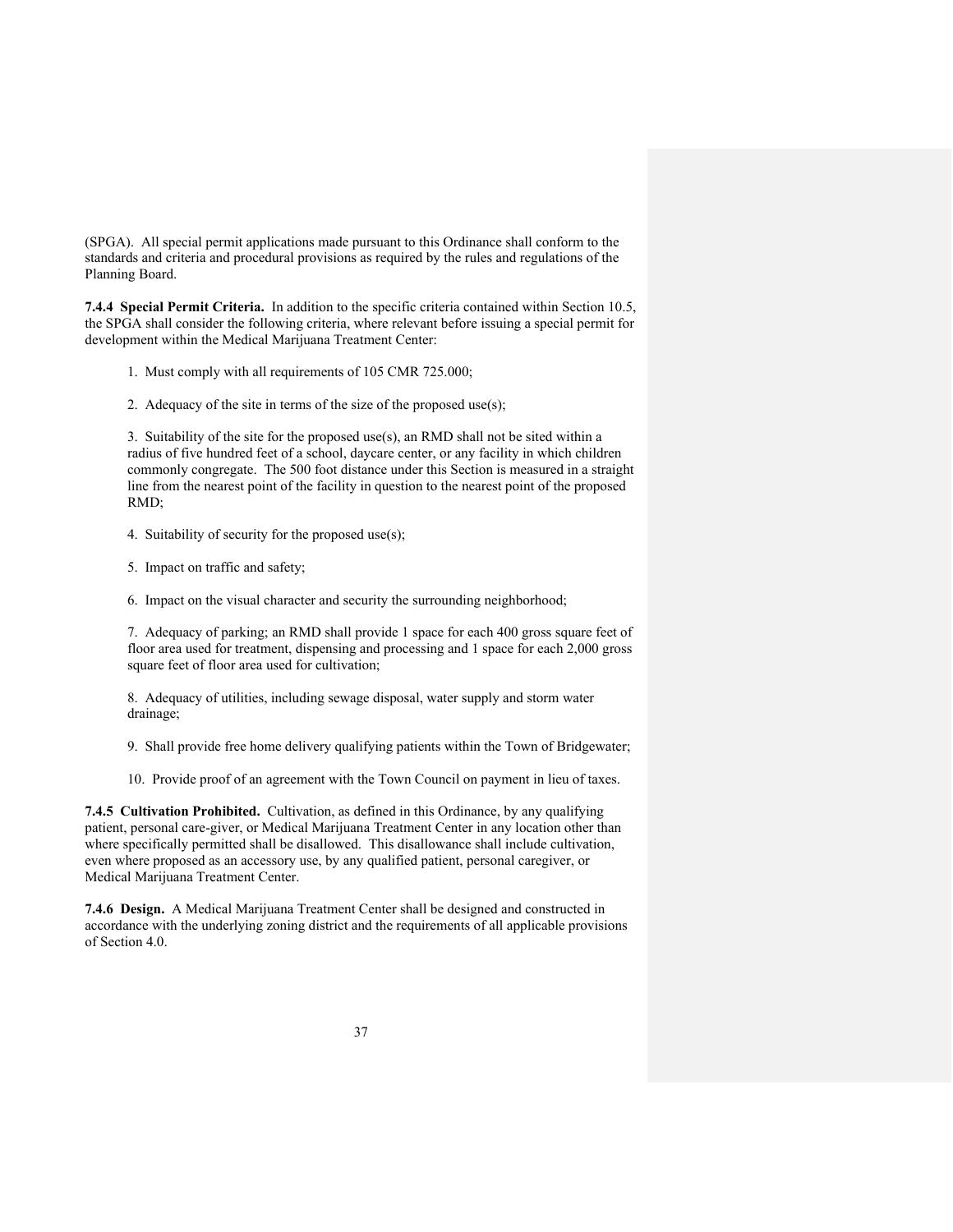**7.4.7 As-Built Plan.** An as-built plan, certified by a registered professional land surveyor or engineer, shall be submitted to the SPGA and Building Inspector before the issuance of a permanent occupancy permit. The as-built plan shall attest to a development's conformity to its approved site plan by indicating landscaping, buildings, drainage flow, number of parking stalls, and limits of parking areas and drives.

**7.4.8 Modifications.** Any changes in the approved special permit shall be submitted to the Planning Board for review and approval prior to issuance of permanent occupancy permit. The special permit is granted for a period of two years and shall lapse if substantial use or construction has not been commenced by such date, except for good cause shown and provided that said construction once begun shall be actively and continuously pursed to completion within a reasonable time. Good cause and reasonable time shall be determined by a vote of the SPGA.

### **7.5 ADULT USE MARIJUNA ESTABLISHMENTS**

**7.5.1 Purpose.** The purpose of this Section is to regulate all types of Adult Use Marijuana Establishments ("Marijuana Establishments").

**7.5.2 Definitions.** See section 11.0, "Adult Use Marijuana Establishments."

**7.5.3 Special Permit Granting Authority.** The Special Permit Granting Authority (SPGA) shall be the Planning Board.

**7.5.4 Application Requirements.** All applicants are encouraged to contact the Community and Economic Development Director to schedule a pre-application meeting. In addition to all the application requirements related to special permits the applicant shall include the following at the time of application:

1. Copies of all licenses, permits and documentation demonstrating application status, registration or licensure by the Commonwealth of Massachusetts Cannabis Control Commission.

2. A security plan showing the arrangement of pedestrian circulation and access to the public points of entry to the premises from the nearest public or private street or offstreet parking area. The security plan shall detail how the property will be monitored so as to avoid, deter and prevent illegal activities from taking place upon or about the applicant's premises and shall show the location of any walkway structures, lighting, gates, fencing and landscaping.

3. A list of all managers, officers, directors, persons or entities having direct or indirect authority over the management, policies, security operations or cultivation operations of the Marijuana Establishment.

4. A list of all persons or entities contributing 10% or more of the initial capital to operate the Marijuana Establishment, including capital in the form of land or buildings.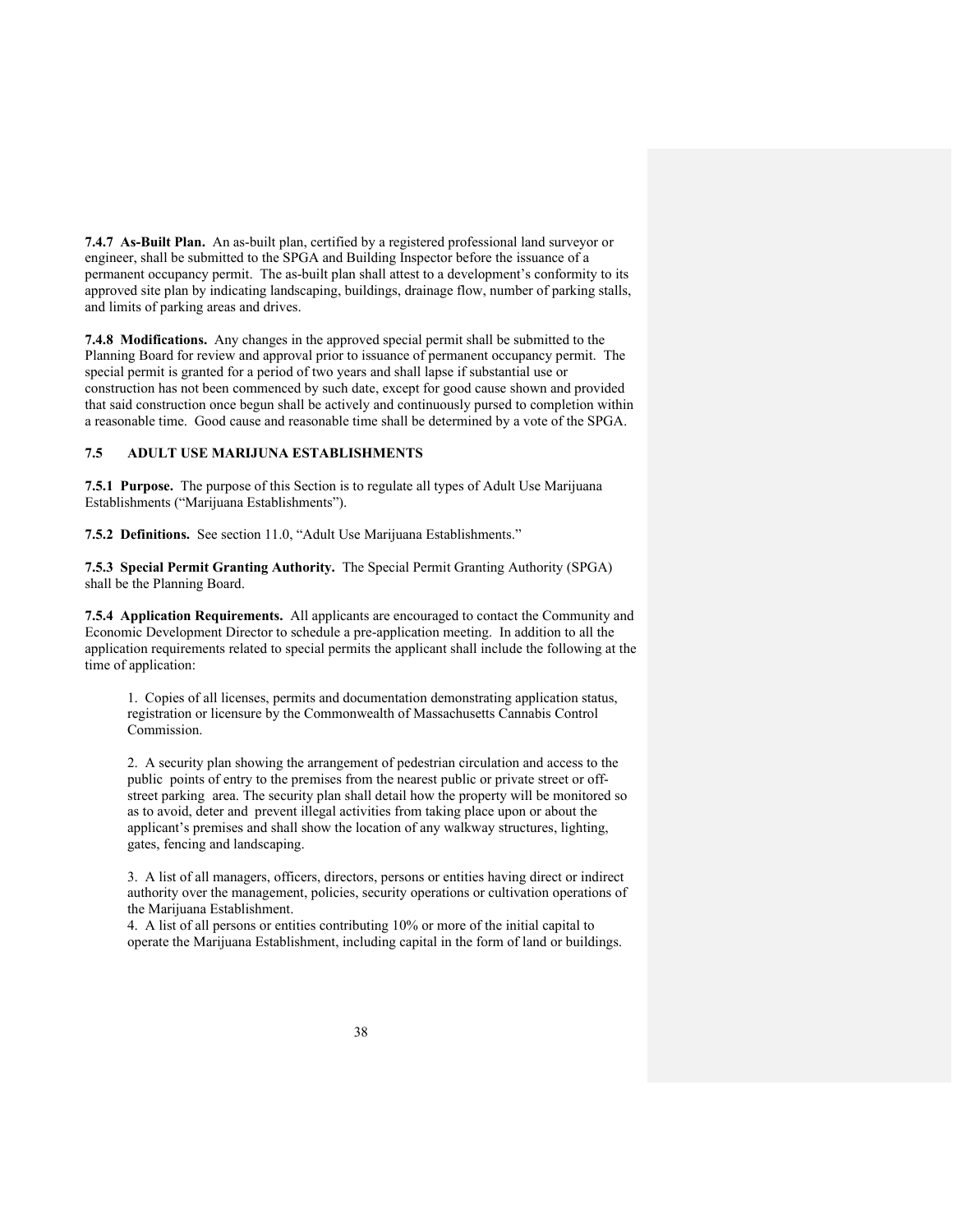5. Proof that the Marijuana Establishment is registered to do business in the Commonwealth of Massachusetts as a domestic business corporation or another domestic business entity in compliance with 935 CMR 500 and is in good standing with the Secretary of the Commonwealth and Department of Revenue.

6. Documentation of a bond or other resources held in an escrow account in an amount sufficient to adequately support the dismantling or winding down of the Marijuana Establishment, if required.

7. An odor control plan detailing the specific odor-emitting activities or processes to be conducted on-site, the source of those odors, the locations from which they are emitted from the facility, the frequency of such odor-emitting activities, the duration of such odor-emitting activities, and the administrative and engineering controls that will be implemented to control such odors, including maintenance of such controls.

8. An applicant who is not the property owner shall submit evidence in the form of a deed, an executed lease or valid purchase and sale agreement documenting the applicant's contingent property interest and legal right to operate a Marijuana Establishment at the property.

### **7.5.5 Use Regulations.**

1. No special permit shall be granted for any Marijuana Establishment sited within a radius of five hundred (500) feet of a public or private, primary or secondary school, licensed daycare center, public library, public park or playground. The 500 foot distance under this section shall be measured in a straight line from the nearest point of the facility in question to the nearest point of the proposed Marijuana Establishment. Each applicant for a special permit under this section shall submit a plan signed by a licensed surveyor, depicting compliance with the linear distance requirements set forth herein.

2. All aspects of a Marijuana Establishment relative to the cultivation, possession, processing, distribution, dispensing or administration of marijuana, marijuana products, or related supplies must take place at a fixed location within a fully enclosed building and shall not be visible from the exterior of the building. A Marijuana Establishment shall not be located in a trailer, storage freight container, motor vehicle or other similar movable enclosure.

3. No outside storage of marijuana, marijuana products, or related supplies is permitted.

4. The Marijuana Establishment shall provide an odor control plan that provides for proper and adequate ventilation at such facilities in such a manner so as to prevent pesticides, insecticides or other chemicals used in the cultivation or processing of marijuana or marijuana related products from being dispersed or released outside the facilities. All resulting odors, smoke, vapor, fumes, gases and particulate matter from marijuana or its processing or cultivation shall be effectively confined to the premises or so disposed of so as to avoid any air pollution.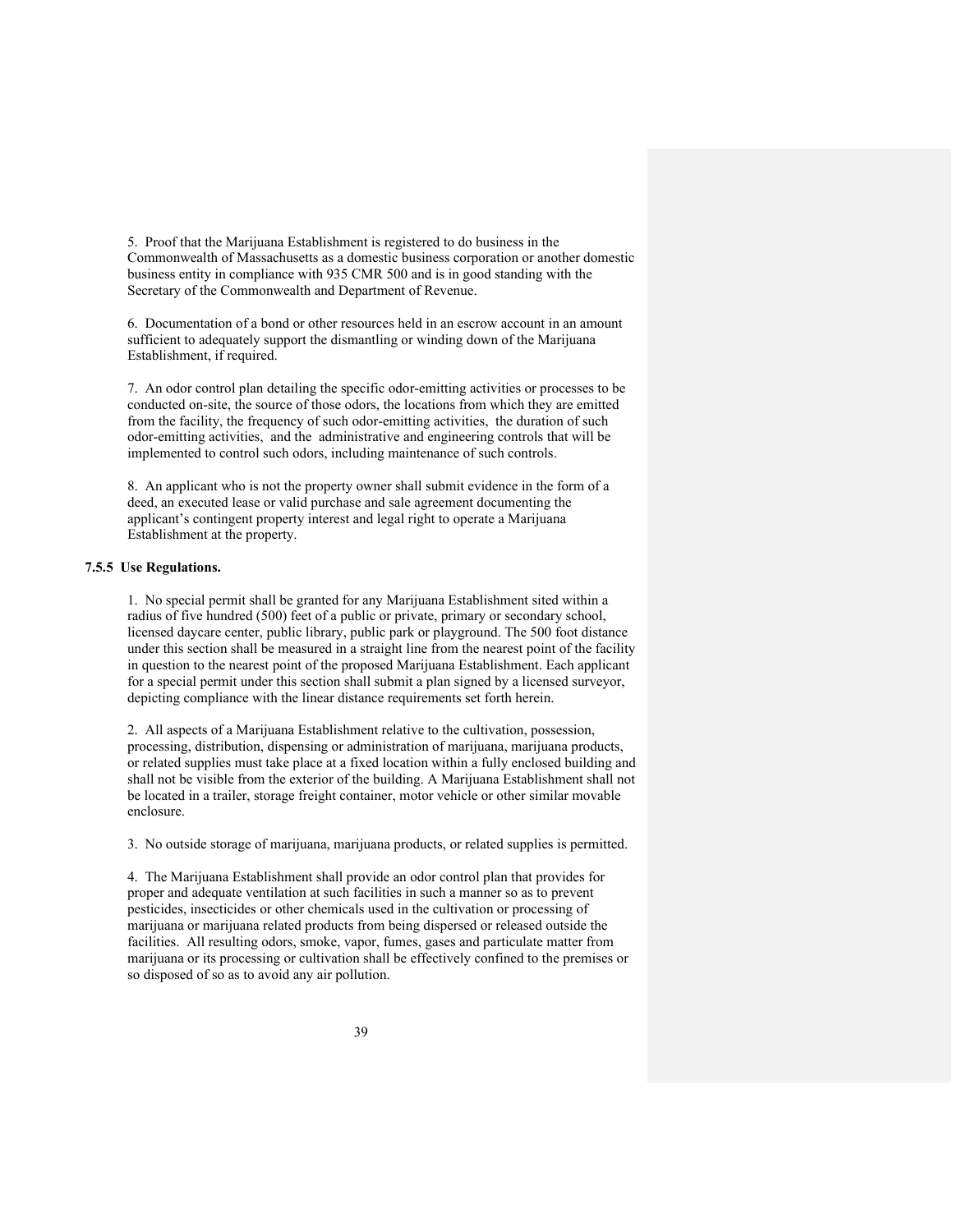5. The Marijuana Establishment shall provide for adequate and proper security at the premises so as to avoid, deter and prevent illegal activities from taking place upon or about the applicant's premises.

6. No marijuana or marijuana product shall be smoked, eaten or otherwise consumed or ingested on the premises. All Marijuana Establishments permitted under this section shall comply with all state and local laws, rules and regulations governing the smoking of tobacco.

**7.5.6 Dimensional Requirements**. A Marijuana Establishment shall comply with the dimensional controls set forth in the Town of Bridgewater Zoning Ordinance.

**7.5.7 Abandonment or Cessation of Use.** A Marijuana Establishment shall be required to remove all materials, plants, equipment and other paraphernalia within ninety days of ceasing operations or immediately following revocation of its license issued by the Cannabis Control Commission. The SPGA may require the Marijuana Establishment to post a bond or other resources held in an escrow account in an amount sufficient to adequately support the dismantling and winding down of the Marijuana Establishment.

**7.5.8 Special Permit Approval Criteria.** After notice and public hearing, and after due consideration of the evidence submitted, including the reports and recommendations of other Town departments and the criteria for special permit decisions set forth in Section 10.5, the SPGA may grant such a special permit provided that it finds in addition that:

1. The Marijuana Establishment does not derogate from the purposes and intent of this Section and the Zoning Ordinance.

2. The application information submitted is adequate for the SPGA to consider approving the special permit request.

3. The proposed establishment is designed to minimize any adverse impacts on abutting properties.

4. The security plan provides sufficient assurance that adequate security controls have been implemented to ensure the protection of the public health and safety during hours of operation and that any marijuana or marijuana related products are adequately secured on-site or via delivery.

5. The odor control plan proposed adequately provides for the ongoing safe operation of the establishment and minimizes any adverse impacts to abutting properties from odoremitting activities to be conducted on-site.

6. The proposed design and operation of the Marijuana Establishment will meet the requirements of this Section.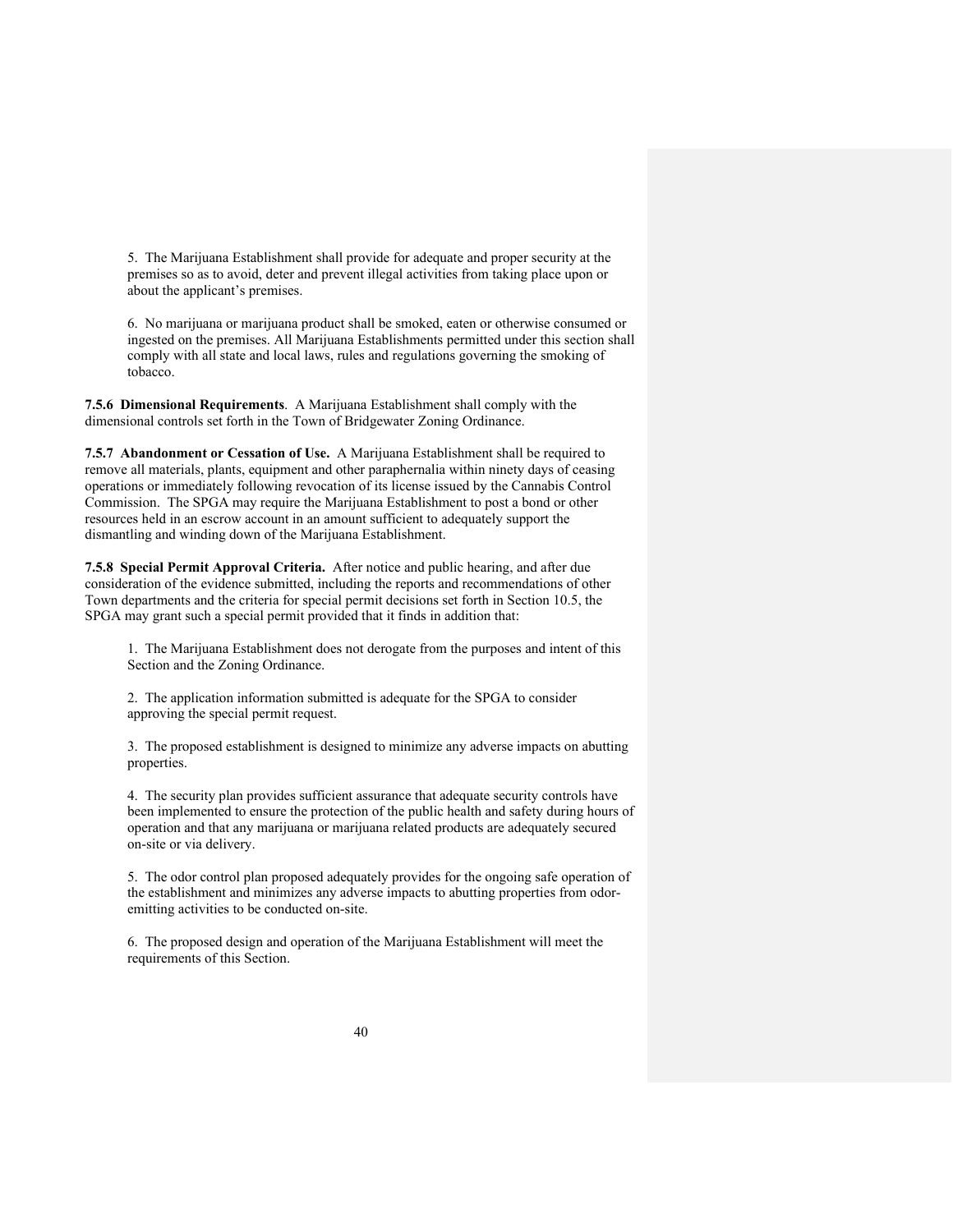**7.5.9 Lapse.** A special permit grant under this section shall lapse if not exercised within one year of issuance.

### **7.6 SOLAR ENERGY SYSTEMS**

**7.6.1 Purpose.** The purpose of this Section is to provide standards for the placement, design, construction, operation, monitoring, modification and removal of ground-mounted solar photovoltaic facilities and other types of solar energy systems that address public safety, minimize impacts on scenic, natural and historic resources and to provide adequate financial assurance for the eventual decommissioning of such installations. The provisions set forth in this Section shall apply to the construction, operation, and/or repair of all ground-mounted solar photovoltaic installations. Roof mounted solar energy systems, whether commercial or residential, are allowed as of right in a districts.

**7.6.2 Applicability.** This Section applies to all ground-mounted solar photovoltaic installations proposed to be constructed after the effective date of this Section. This Section also pertains to physical modifications that materially alter the type, configuration, or size of these installations or related equipment.

**7.6.3 Compliance with Laws, Ordinances and Regulations.** The construction and operation of all solar photovoltaic installations shall be consistent with all applicable local, state and federal requirements, including but not limited to all applicable safety, construction, electrical, and communications requirements. All buildings and fixtures forming part of a solar photovoltaic installation shall be constructed in accordance with the State Building Code.

**7.6.4 Special Permit Granting Authority.** The Planning Board shall be the Special Permit Granting Authority (SPGA) for solar photovoltaic facilities requiring a special permit under this Section. An applicant may file for a combined site plan approval (Section 10.6) and solar photovoltaic facility special permit application. The Planning Board may consolidate the review of both applications into one review procedure.

**7.6.5 Application for Special Permit.** The following information shall be submitted for all Solar Energy Systems for an application to be considered complete:

1. Blueprints or drawings of the Solar Energy System signed by a Professional Engineer licensed to practice in the Commonwealth of Massachusetts showing the proposed layout of the System and any potential shading from nearby structures;

2. Proposed changes to the landscape of the site, grading, vegetation clearing and planting, exterior lighting, screening vegetation or structures;

3. A description of the Solar Energy System and the technical, economic and other reasons for the proposed location and design shall be prepared and signed by a registered professional engineer;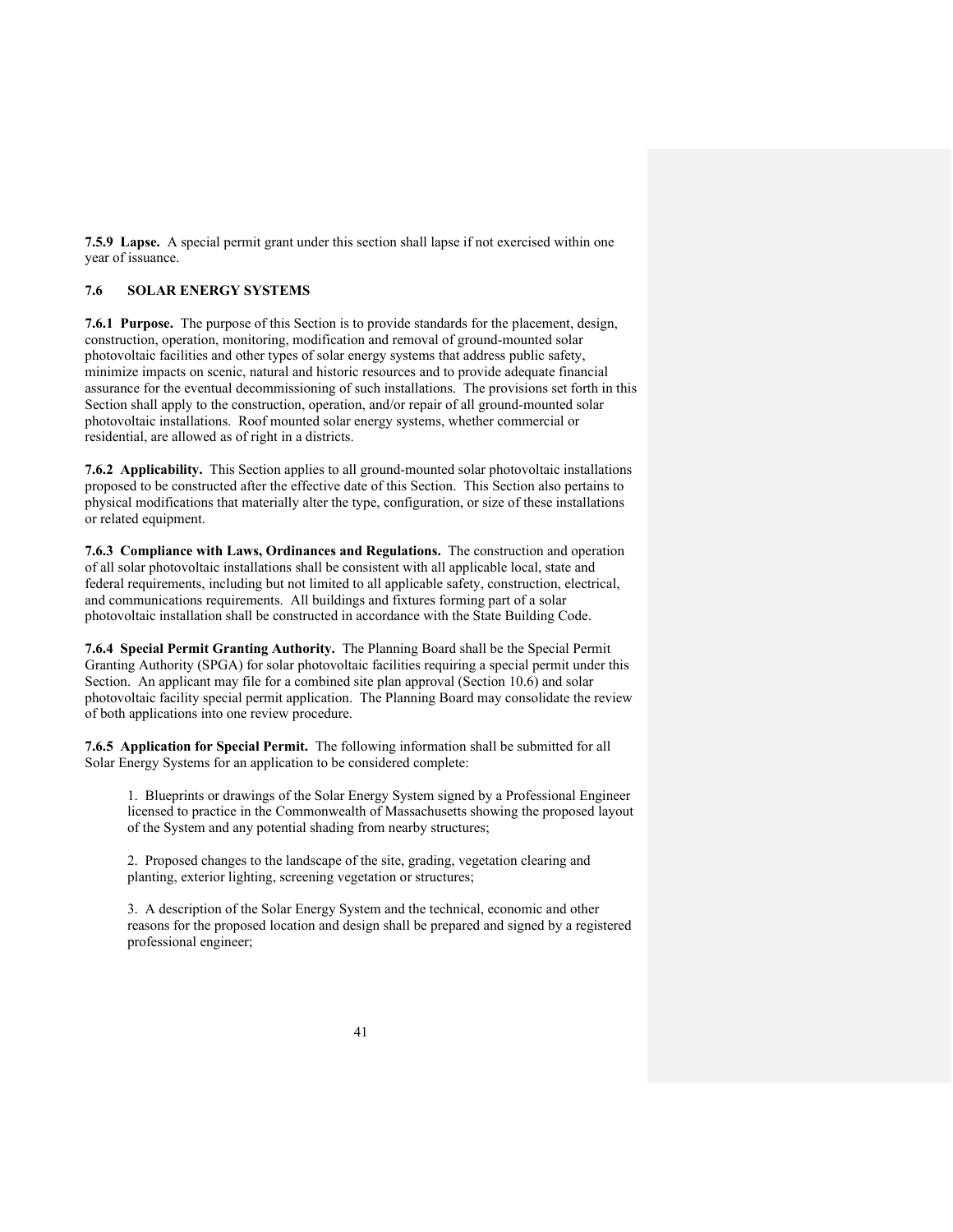4. Confirmation prepared and signed by a registered professional engineer that the Solar Energy System complies with all applicable federal and state standards;

5. One or three line electrical diagram detailing the Solar Energy System, associated components, and electrical interconnection methods, with all National Electrical Code compliant disconnects and over-current devices;

6. Documentation of the major System components to be used, including the PV panels, mounting system, and inverter;

7. An operation and maintenance plan which shall include measures for maintaining safe access to the System, storm water controls, as well as general procedures for operational maintenance of the System;

8. Information on noise (Inverter) and reflectivity/glare of solar panels identify potential impacts to abutters.

**7.6.6 Standards.** Unless otherwise expressly provided by this Section, all requirements of the underlying zoning district shall apply and in addition the following standards shall apply.

1. Solar Energy System, Small/Medium Scale shall be located on a parcel of land that contains the required minimum lot size.

2. Solar Energy System, Large-Scale shall be located on a parcel of land that contains a minimum of five (5) acres.

3. Setbacks from property lines shall be as follows:

| Front, Side and Rear                              | $50$ fee   |
|---------------------------------------------------|------------|
| Panels facing against existing residential uses   | $100$ feet |
| Riverfront covered under the Massachusetts Rivers |            |
| Protection Act, Chapter 258 of the Acts of 1996   | 200 feet   |

4. Where abutting residential uses, all Solar Energy System, Large-Scale transformers and /or inverters shall be located a minimum of 220 feet from property lines. Solar Energy System, Small and Medium Scale transformers and/or inverters shall meet the Front, Side and Rear setbacks.

5. All ground-mounted Solar Energy Systems shall be fenced for security. Solar Energy System, Small and Medium Scale may be fenced for security and also to serve as part of the development's screening and buffers.

6. Solar modular panels shall not contain hazardous materials.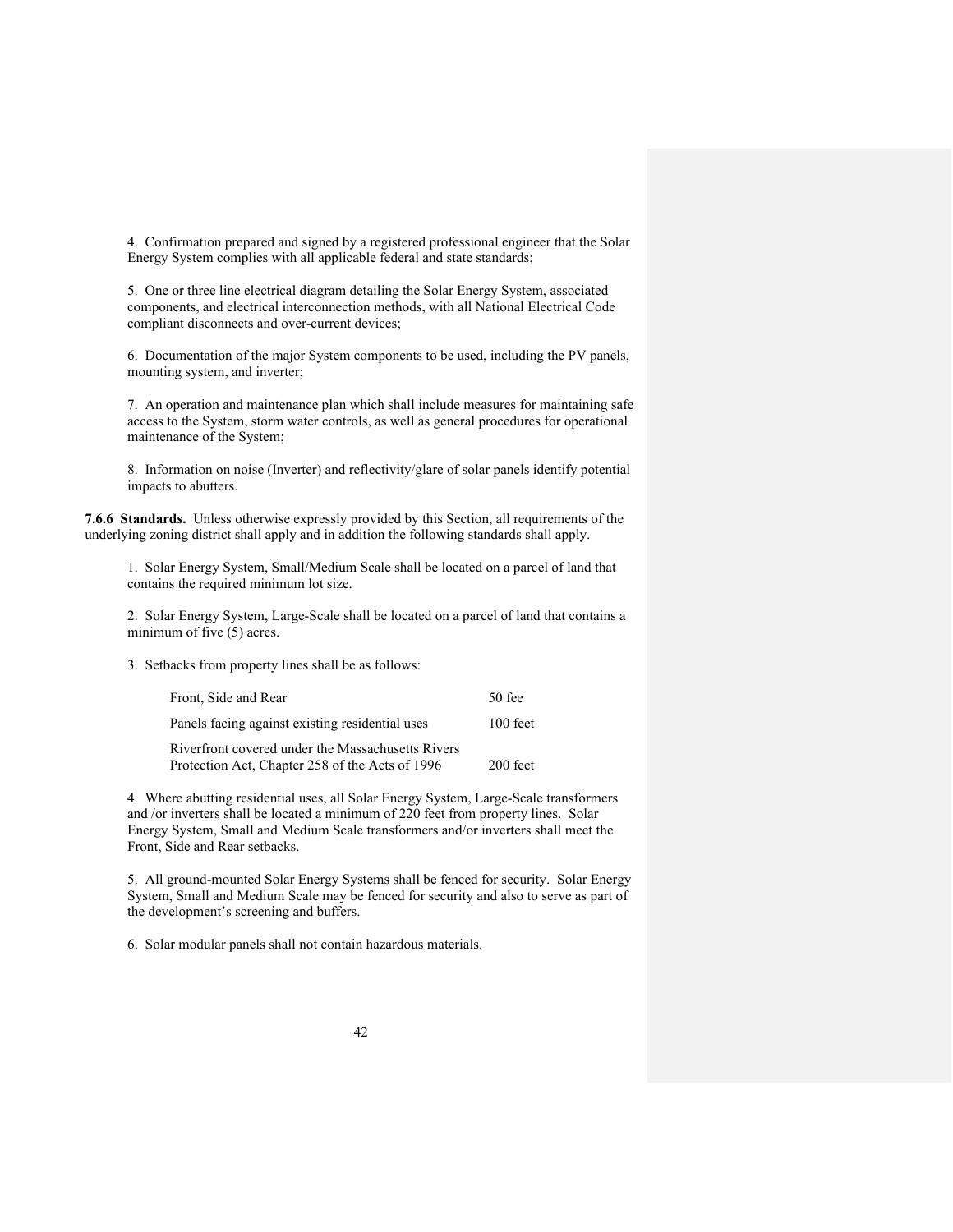7. All appurtenant structures, including but not limited to, equipment shelters, storage facilities, transformers, and substations, shall be architecturally compatible with each other and shall be screened from the view of persons not on the parcel.

8. Lighting of Solar Energy Systems shall be consistent with state and federal law. Lighting of appurtenant structures shall be limited to that required for safety and operational purposes, and shall be reasonably shielded from abutting properties. Where feasible, lighting of the Solar Energy System shall be directed downward and shall incorporate full cut-off fixtures to reduce light pollution.

9. There shall be no signs, except announcement signs, no trespassing signs or any signs required to warn of danger. A sign is required that identifies the owner and operator with an emergency telephone number where the owner and operator can be reached on a twenty-four hour basis

10. All utility connections from the Solar Energy System site shall be underground except to the extent that underground utilities are not feasible in the reasonable determination of the Planning Board.

11. Clearing of natural vegetation shall be limited to fifty percent (50%) of the total site are that which is necessary for the construction, operation and maintenance of the Solar Energy System. Only minor regrading (less than 25%) of the total site area shall be allowed and no soils shall be allowed to be removed from the property.

12. Solar fields shall be properly visually buffered from residential properties. Buffers may be provided by use of landscaping and /or fencing.

13. There shall be a minimum of one parking space to be used in connection with the maintenance of the Solar Energy Systems and the site; however, it shall not to be used for the permanent storage of vehicles.

14. The Solar Energy Systems owner or operator shall provide a copy of the project summary, electrical schematic, and site plan to the local fire chief. Upon request the owner or operator shall cooperate with local emergency services in developing an emergency response plan. All means of shutting down the Solar Energy System shall be clearly marked. The owner or operator shall identify a responsible person for public inquiries throughout the life of the System.

15. No Solar Energy System shall be approved or constructed until evidence has been given to the Planning Board that the utility company that operates the electrical grid where the installation is to be located has been informed of the Solar Energy System owner or operator's intent to install an interconnected customer-owned generator. Offgrid systems shall be exempt from this requirement.

16. No ground-mounted Solar Energy System shall be constructed, installed or modified as provided in this Section without first obtaining a building permit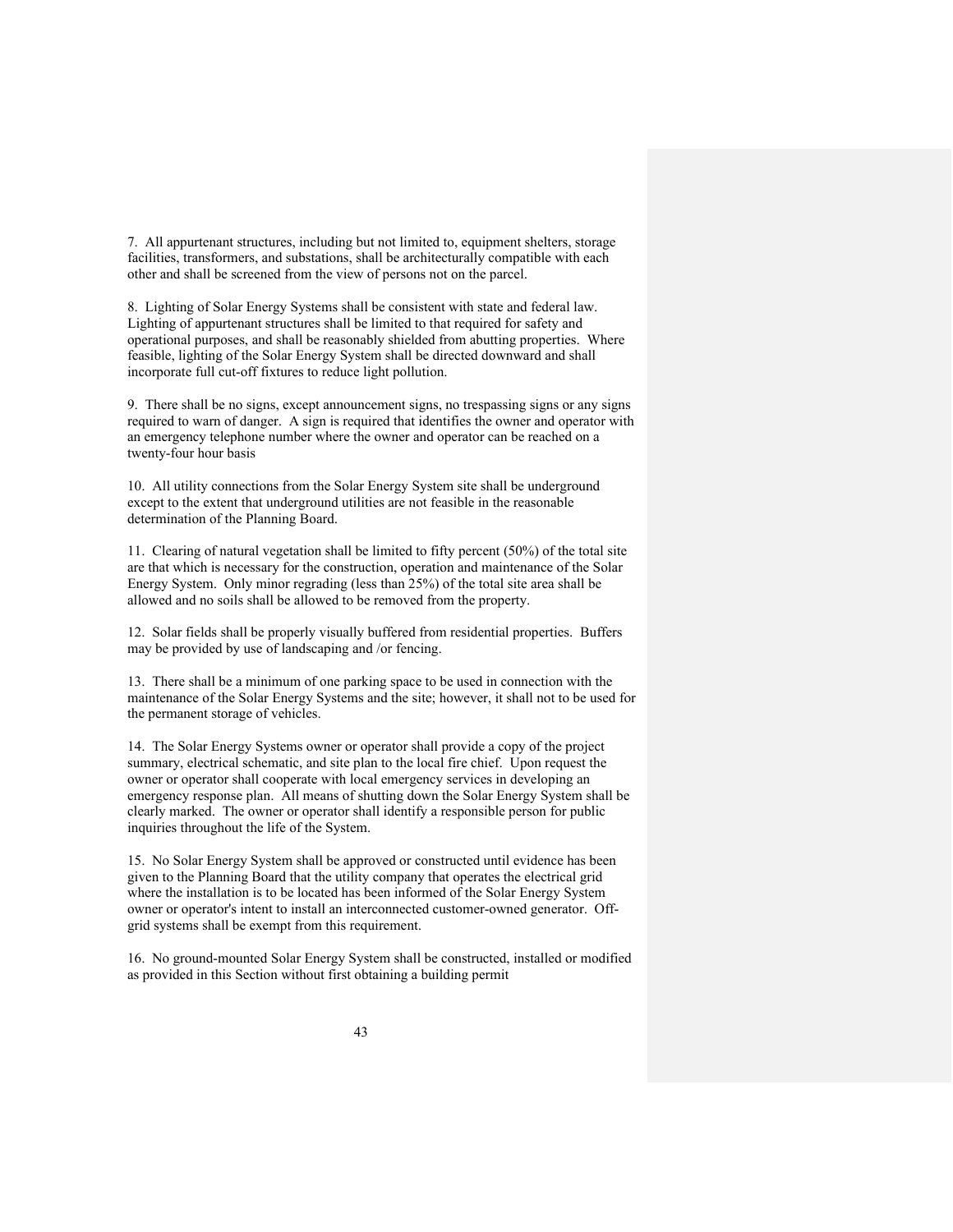17. The ground-mounted Solar Energy System owner or operator shall maintain the facility in good condition. Maintenance shall include, but not be limited to, painting, structural repairs, and integrity of security measures. Site access shall be maintained to a level acceptable to the local Fire Chief and Emergency Medical Services. The owner or operator shall be responsible for the cost of maintaining the Solar Energy System and any access road(s), unless accepted as a public way.

**7.6.7 Decommissioning.** The owner, operator, his successors in interest shall remove any ground-mounted Solar Energy System which has reached the end of its useful life or has been abandoned. The owner or operator shall physically remove the System no more than 150 days after the date of discontinued operations. The owner or operator shall notify the Planning Board by certified mail of the proposed date of discontinued operations and plans for removal. Decommissioning shall consist of:

1. Physical removal of all ground-mounted Solar Energy Systems, structures, equipment, security barriers and transmission lines from the site.

2. Disposal of all solid and hazardous waste in accordance with local, state, and federal disposal regulations.

3. Stabilization or re-vegetation of the site as necessary to minimize erosion. The Planning Board may allow the owner or operator to leave landscaping or designated below-grade foundations in order to minimize erosion and disruption to vegetation.

**7.6.8 Abandonment.** Absent notice of a proposed date of decommissioning or written notice of extenuating circumstances, the Solar Energy System shall be considered abandoned when it fails to operate for more than one year without the written consent of the Planning Board. If the owner or operator of such System fails to remove the System in accordance with the requirements of this Section within 150 days of abandonment or the proposed date of decommissioning, the town may enter the property and physically remove the System.

**7.6.9 Surety.** Proponents of ground-mounted Solar Energy Systems shall provide a form of surety, either through escrow account, bond or otherwise, to cover the cost of removal in the event the town must remove such System and remediate the landscape, in an amount and form determined to be reasonable by the Planning Board, but in no event to exceed more than 125 percent of the cost of removal and compliance with the additional requirements set forth herein, as determined by the project proponent. Such surety will not be required for municipallyor state-owned facilities. The project proponent shall submit a fully inclusive estimate of the costs associated with removal, prepared by a qualified engineer. The amount shall include a mechanism for calculating increased removal costs due to inflation

**7.6.10. Standards for Review and Approval of a Special Permit for a Solar Photovoltaic Facility.** The Planning Board shall consider in addition to the requirements above, the following specific criteria: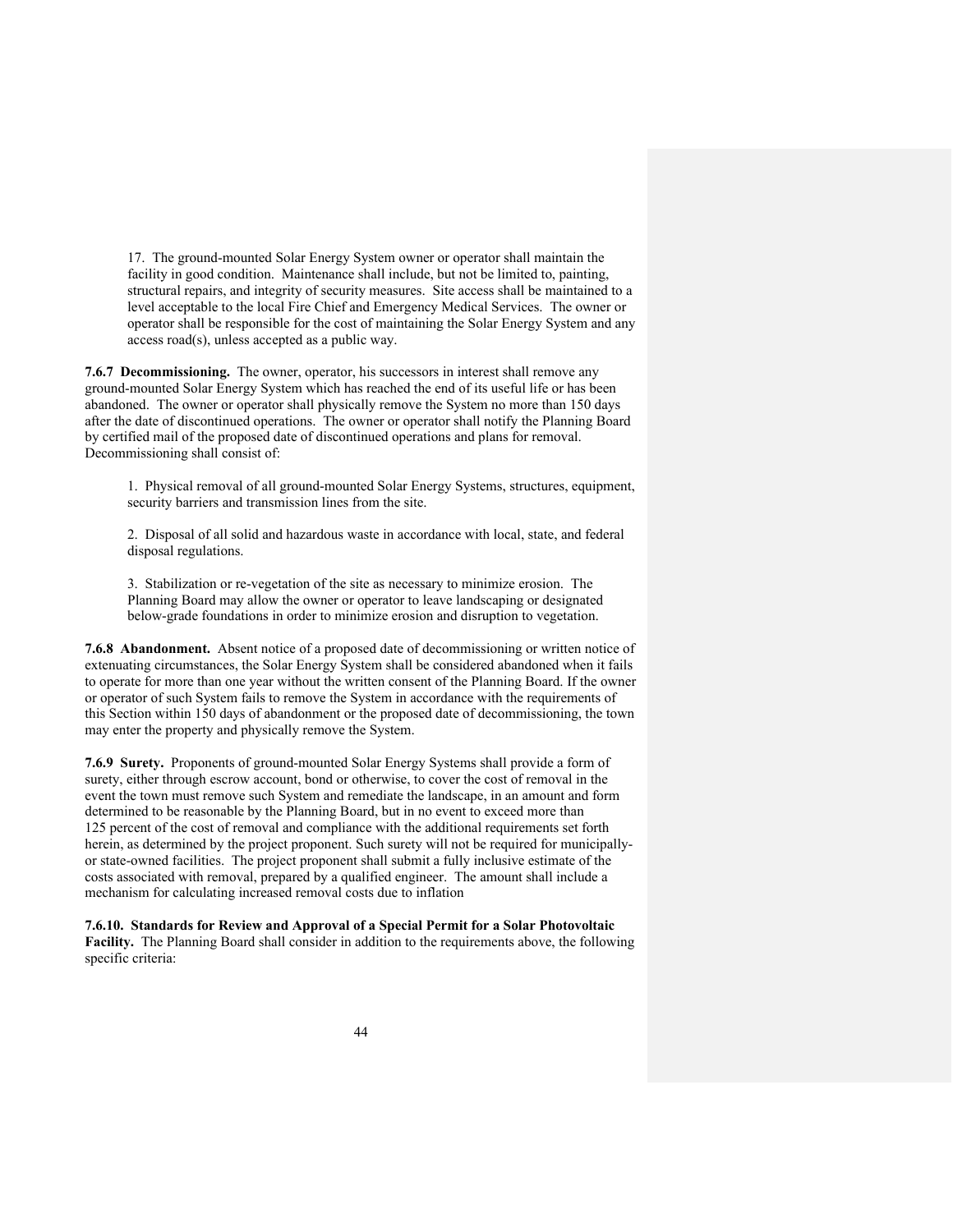1. The Board finds in writing that each of review standards set forth above have been met and that the location of the ground-mounted Solar Energy System is suitable and that the size and design are the minimum necessary for that purpose.

2. The SPGA shall also impose, in addition to any applicable conditions specified in this Section, such conditions as it finds reasonably appropriate to safeguard the neighborhood or otherwise serve the purposes of this Section, including, but not limited to: screening, lighting, fences, modification of the exterior appearance of the structures, limitation upon size, method of access or traffic features, parking, removal upon cessation of use or other requirements. Such conditions shall be imposed in writing and the applicant may be required to post bond or other surety for compliance with said conditions in an amount satisfactory to the SPGA.

**7.6.11 Compliance.** An as-built plan, certified by a registered professional land surveyor or engineer shall be submitted to the SPGA and Building Inspector before the issuance of a permanent occupancy permit. The as-built plan shall attest to the developments conformity to its approved site plan by indicating buffers and landscaping, buildings, drainage flow, installation of panels, fire access and to any and all conditions required in the approval.

**7.6.12 Modifications.** Any changes in the approved special permit shall be submitted to the Planning Board for review and approval prior to issuance of permanent occupancy permit.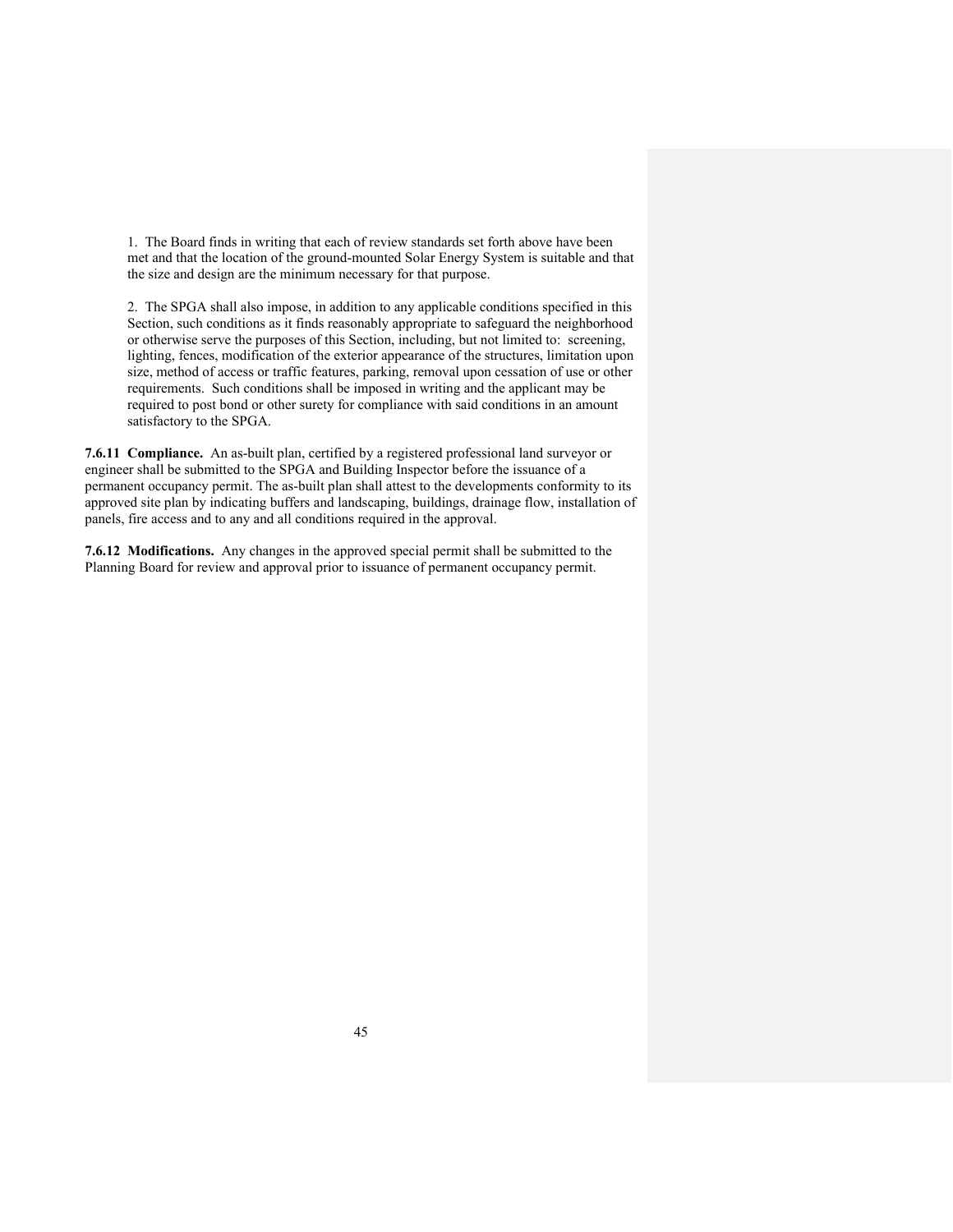## **SECTION 8.0 SPECIAL RESIDENTIAL REGULATIONS**

### **8.1 LIVE WORK UNITS**

**8.1.1 Purpose.** The purpose of this Section is to:

1. Provide for the appropriate development of uses that incorporate both living and working space;

2. Provide flexibility for development of live work units by encouraging the rehabilitation, redevelopment, and reuse of existing commercial, industrial and institutional buildings;

3. Provide a regulatory framework that allows new businesses to start up and thrive;

4. Provide opportunities for people to live in mixed use industrial and commercial areas whenever it is compatible with existing uses;

5. Protect existing and potential industrial uses as well as nearby residential uses from conflicts with one another; and

6. Ensure that live work buildings are compatible and complementary with existing commercial, industrial, and residential buildings in the area, while remaining consistent the predominant workspace character of live/work buildings.

**8.1.2 Conversion to Live Work Units.** Live Work Units are the result of the conversion of an existing commercial, industrial or institutional building or structure or portion of a building or structure that combines a commercial or manufacturing activity allowed in the zone with a residential living space for the owner of the commercial or manufacturing business and that person's household. Live work Units shall be studio, one-bedroom, and/or two-bedroom units with configurations for live work space.

1. The resident owner is largely responsible for the commercial or manufacturing activity performed.

2. The commercial or manufacturing activity conducted takes place subject to a valid business license associated with the premises.

**8.1.3 Business License Required.** At least one resident in each live work unit shall maintain a valid business license for a business operating on the premises.

### **8.1.4 Standards and Allowable Commercial Uses.**

1. Live work units are not allowed at the street level. Ground floor retail, office, incubator, commercial, or nonresidential uses shall comprise 100% of the total gross floor area of the ground floor.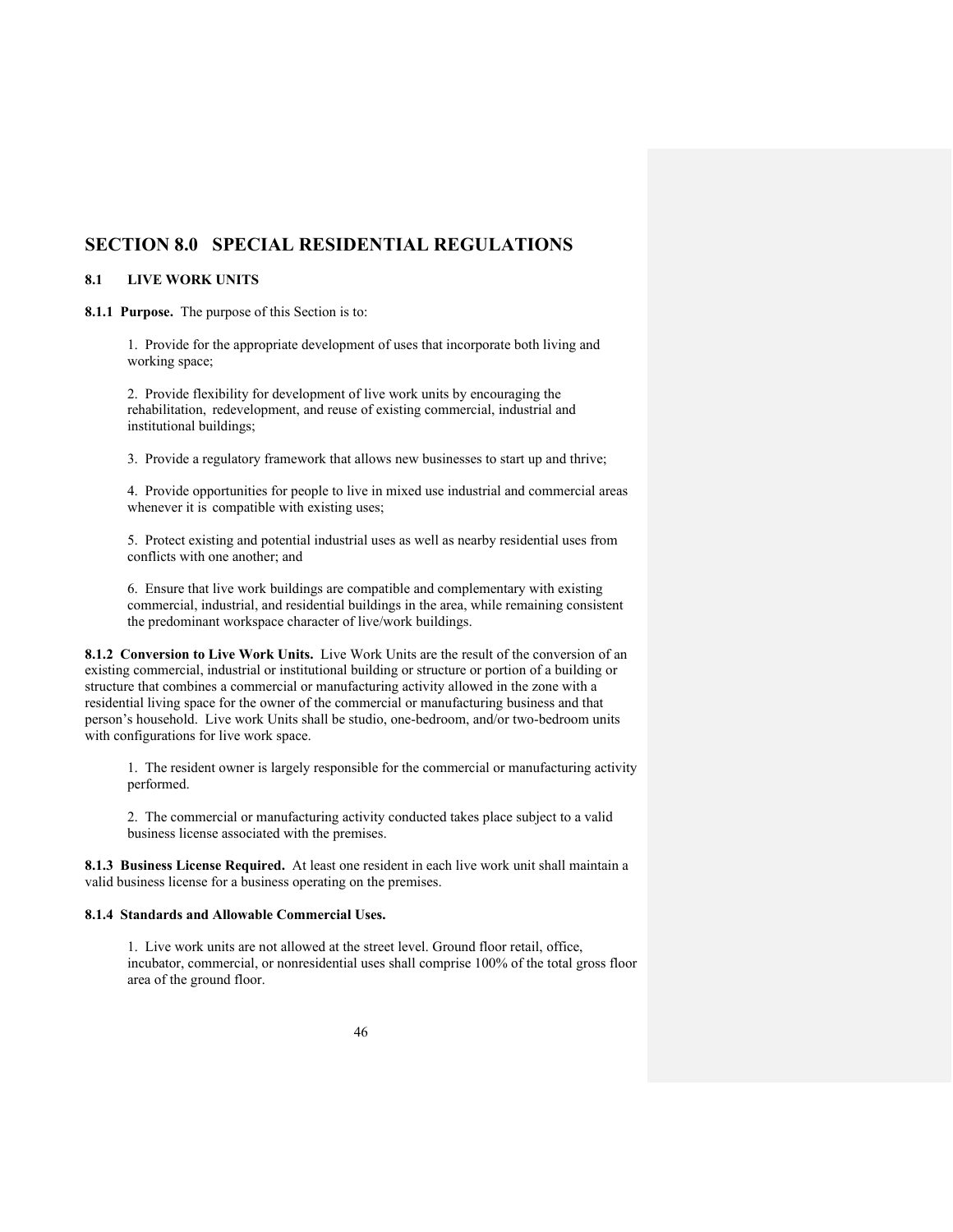2. Any commercial use permitted in the underlying zoning district is permitted in the live work unit.

3. Only existing commercial, industrial and institutional buildings and structures are eligible for conversion by special permit.

4. In a Residential District, only the following commercial uses are permissible for live work space: professional services, technology (including light manufacturing), retail, art, craftsman, and artisan activities (including food preparation).

5. Parking standards may be reduced to one parking space per live work unit through the special permit process. Live work units may be required to provide minimal visitor parking as established in Section 6.1.

6. To be eligible to convert an existing commercial, industrial and institutional building to live work space, the existing structure or building shall have a minimum gross floor area of 10,000 square feet and be located on a lot with a minimum of 40,000 square feet of area within the designated zoning districts. Through the special permit process the Planning Board may allow the existing building an addition or expansion of up to 100% of existing gross floor area.

7. Additions to the existing building shall reflect the architectural character and context of the building and utilize complementary materials. Proposed structures shall complement the existing building architecture and reflect the character and context of the site.

**8.1.5 Density.** The Board may permit live work space with a maximum residential density no greater than the site's ability to provide suitable parking on-site.

**8.1.6 Three Bedroom Units Prohibited.** Live work units with three or more bedrooms per unit are not permitted.

### **8.2 RETREAT LOTS**

**8.2.1 General Requirements.** Not more than one (1) Retreat Lot may be created from any parcel, or parcels held in common ownership within the immediate five-year past. The Retreat Lot shall require a special permit issued by the Zoning Board of Appeals.

**8.2.2 Standards.** A Retreat Lot shall meet the following minimum standards:

1. The subject parcel shall have a minimum lot area of 150,000 square feet.

2. The subject parcel shall have a minimum of 40,000 square feet of contiguous upland area.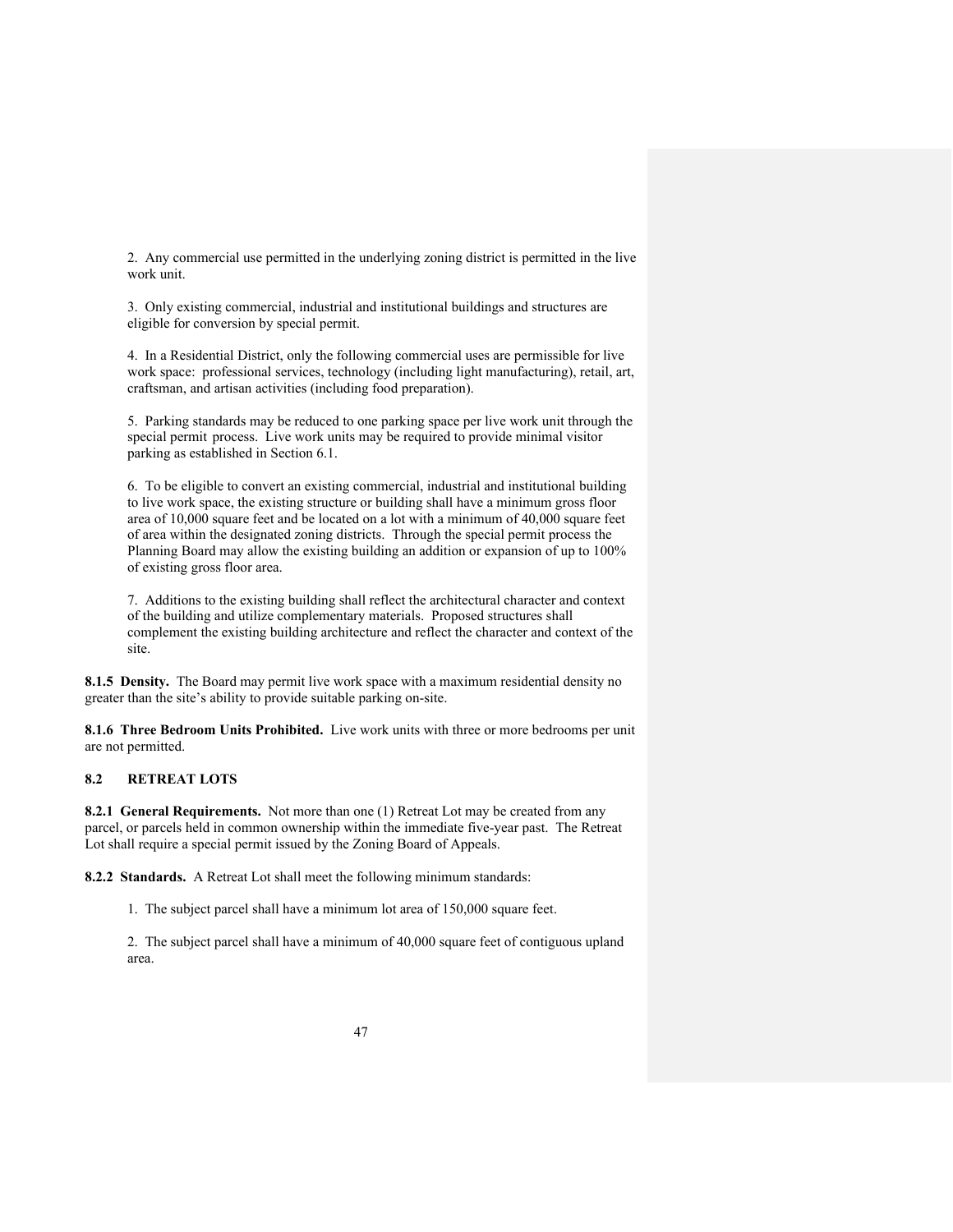3. The minimum lot frontage shall be 30 linear feet.

4. The proposed lot shall maintain a minimum lot width of 30 linear feet.

5. Under no circumstances shall the development of a Retreat Lot create driveway curb cuts closer than 25 linear feet from another existing or proposed driveway curb cut.

6. The Retreat Lot and the remainder lot may be served by a common driveway as per Section 7.2.

7. A driveway length shall not exceed 300 linear feet without a hammer head or other method of reversing the direction of a vehicle.

**8.2.3 ANR Plan.** The applicant shall submit an Approval Not Required (ANR) Plan under the Subdivision Regulations depicting the Retreat Lot and any conforming lots. The Approval Not Required Plan shall not take the place of the site plan otherwise required for the special permit application.

### **8.3 OPEN SPACE CONSERVATION DEVELOPMENT (OSCD)**

**Replace with Flexible Development? See separate file.**

**8.3.1 Purpose.** The purpose of this Section is to preserve large tracts of open space for natural and historical resource protection. Moreover, the intent of this Section is to protect and foster the Town of Bridgewater's rural and scenic character by promoting residential development that is in harmony with natural features and traditional landscapes. Finally, providing flexibility of residential development standards and procedures allows the Planning Board to protect, preserve and enhance the natural environment.

**8.3.2 Special Permit Required.** An OSCD is allowed in any residential district by special permit. The Planning Board is the Special Permit Granting Authority for Open Space Conservation Development (OSCD) as an alternative to a conventional Definitive Subdivision.

**8.3.3 Minimum Land Area.** A minimum of five (5) acres of land area is necessary for OSCD. The parcel of land must have a minimum of fifty (50) feet of frontage on a public right of way.

**8.3.4 Development Standards.** Residential building lots in an OSCD must have a minimum of 10,000 sq ft of lot area, and a minimum of frontage of 25 feet. No residential building shall be located within 25 feet of a public right of way, private way, or common driveway. No residential building shall be within 20 feet of a lot line or within 30 feet of a boundary line. No residential building shall be within 30 feet of common land. Only single family residential units are allowed in an OSCD.

1. The Planning Board may require larger setbacks and may permit smaller setbacks in order to conform to the stated purposes and intent of Open Space Conservation Development.

**Formatted:** Highlight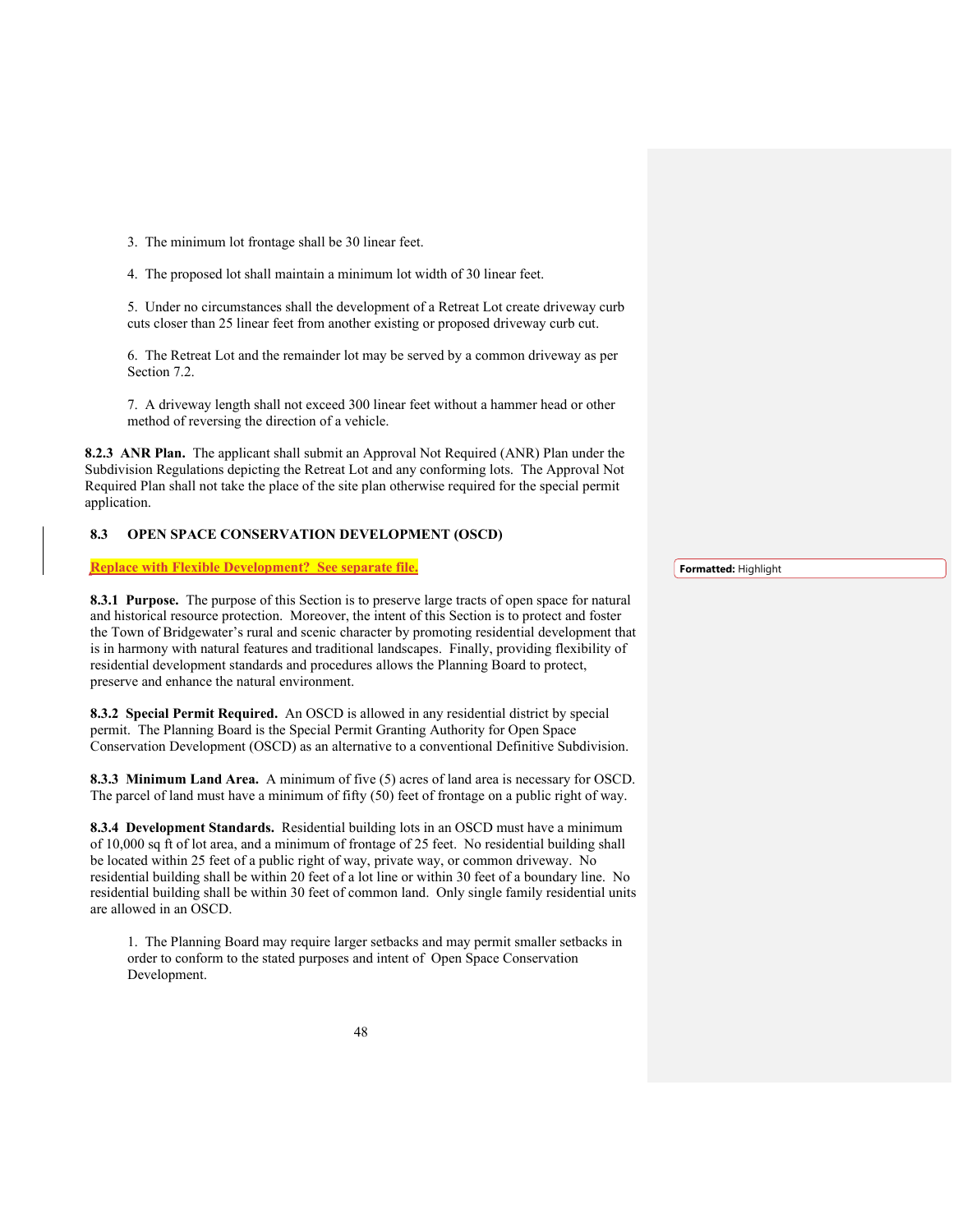2. On tracts with pre-existing structures, the area and frontage of the lot retaining the preexisting structure shall not be reduced below the minimum lot size and minimum frontage required in the underlying zoning district.

**8.3.5 Maximum Number of Dwelling Units**. The maximum number of dwelling units permitted in an OSCD shall be computed by dividing the total developable area of the tract by the minimum lot size required for single family development in the underlying zoning district. For the purpose of this computation, the "developable" area shall be the total area of the tract, including the open space and common land, but excluding all streams, ponds, wetlands, floodplains, stormwater basins, and areas subject to existing valid open space restrictions. The excluded area for computation does not include buffers.

**8.3.6 Streets and Utilities.** Unless otherwise identified in this Section, all streets, sidewalks, sewage, water distribution, drainage and stormwater facilities shall be designed and constructed in compliance with the applicable rules and regulations of the Town of Bridgewater. In an OSCD, any right of way must be 40 feet minimum width. Roads serving 10 or fewer dwelling units require travel lane pavement minimum width of 20 feet. Roads serving 11-20 dwelling units require travel lane pavement minimum width of 22 feet. Roads serving 20 or more dwelling units require travel lane minimum width of pavement of 24 feet.

1. All OSCD projects shall incorporate multimodal transportation approaches including Complete Streets into the project design; e.g. sidewalks, cross walks, and bicycle circulation facilities. Whenever feasible an OSCD project shall accommodate and encourage multimodal transportation networking opportunities facilitating Complete Streets network connectivity; e.g., walking trails, bicycle lanes, and related infrastructure.

**8.3.7 Common Land.** In an OSCD, a minimum of sixty percent (60%) of the total tract area shall be set aside as Common Land for the use of the OSCD residents or the general public.

1. The minimum required area of Common Land shall not contain a greater percentage of wetlands than the percentage of wetlands found in the overall tract of land on which the OSCD is located.

2. Common Land shall be planned as large, contiguous parcels whenever possible.

3. Strips or narrow parcels of Common Land shall be permitted only when necessary for providing access to the Common Land from a public or private way, or if the Planning Board finds that a vegetated buffer strip along the site's perimeter is appropriate and consistent with the purpose of OSCD development.

4. Common Land may be set aside in more than one parcel provided that the size, shape and location of such parcels are suitable for the designated uses.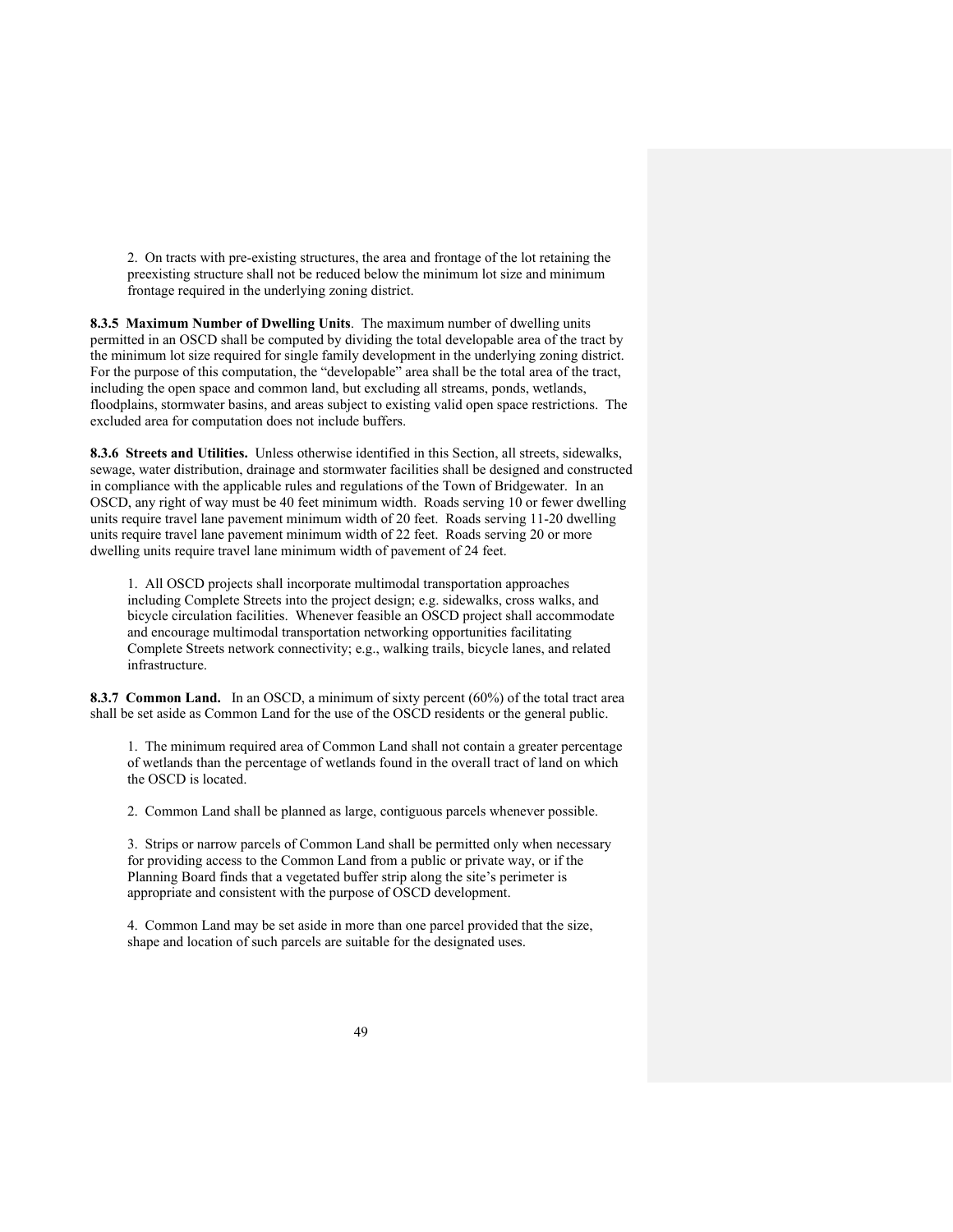5. If the tract of land abuts adjacent Common Land, undeveloped lots or open space, the Common Land, wherever possible, shall be connected to, and remain contiguous with, such adjacent Common Land, undeveloped abutting lots or open space.

6. The Common Land shall include adequate upland public access from a way or street.

**8.3.8 Use of Common Land.** The Common Land shall be dedicated and used for natural resource protection, recreation, park purposes, outdoor education, agriculture, horticulture, or forestry, or for any combination of such uses. No other uses shall be allowed in the Common Land, except as follows:

1. A portion of the Common Land may be also be used for the construction of leaching areas associated with septic disposal systems serving the OSCD or for water supply wells serving the OSCD, if the Planning Board determines that such use will enhance the specific purpose of Open Space Conservation Development and promote better overall site planning. Septic disposal easements shall be no larger than reasonably necessary and must be identified in submitted application and plans.

2. If any portion of the Common Land is used for the purpose of such leaching areas or wells, the Planning Board shall require adequate assurances, deed restrictions and covenants that such facilities shall be maintained by the lot owners within the OSCD.

3. A portion of the Common Land may also be used for ways serving as pedestrian walks, bicycle paths and emergency access or egress to the OSCD or adjacent land, but only upon the determination of the Planning Board that such a use will enhance the specific purpose of Open Space Conservation Development and promote better overall site planning, and if the Board finds that adequate assurances, deed restrictions and covenants exist to ensure proper maintenance of such facilities by the owner of the Common Land.

4. The Common Land may be subject to easements for the construction, maintenance, and repair of utility and drainage facilities serving the Open Space Conservation Development or adjacent parcels.

5. The Common Land shall remain vacant, provided that an overall maximum of five (5) percent of such land may be subject to pavement and structures accessory to the dedicated use or uses of the Common Land or as otherwise permitted herein.

6. The proposed use of the Common Land shall be specified prior to plan approval and appropriate dedications and restrictions shall be imposed on the deed of the Common Land.

7. The Planning Board shall have the authority to approve or reject particular uses proposed for the Common Land in order to enhance the specific purposes of Open Space Conservation Development, and to further efforts to equitably distribute a variety of open space benefits throughout the community.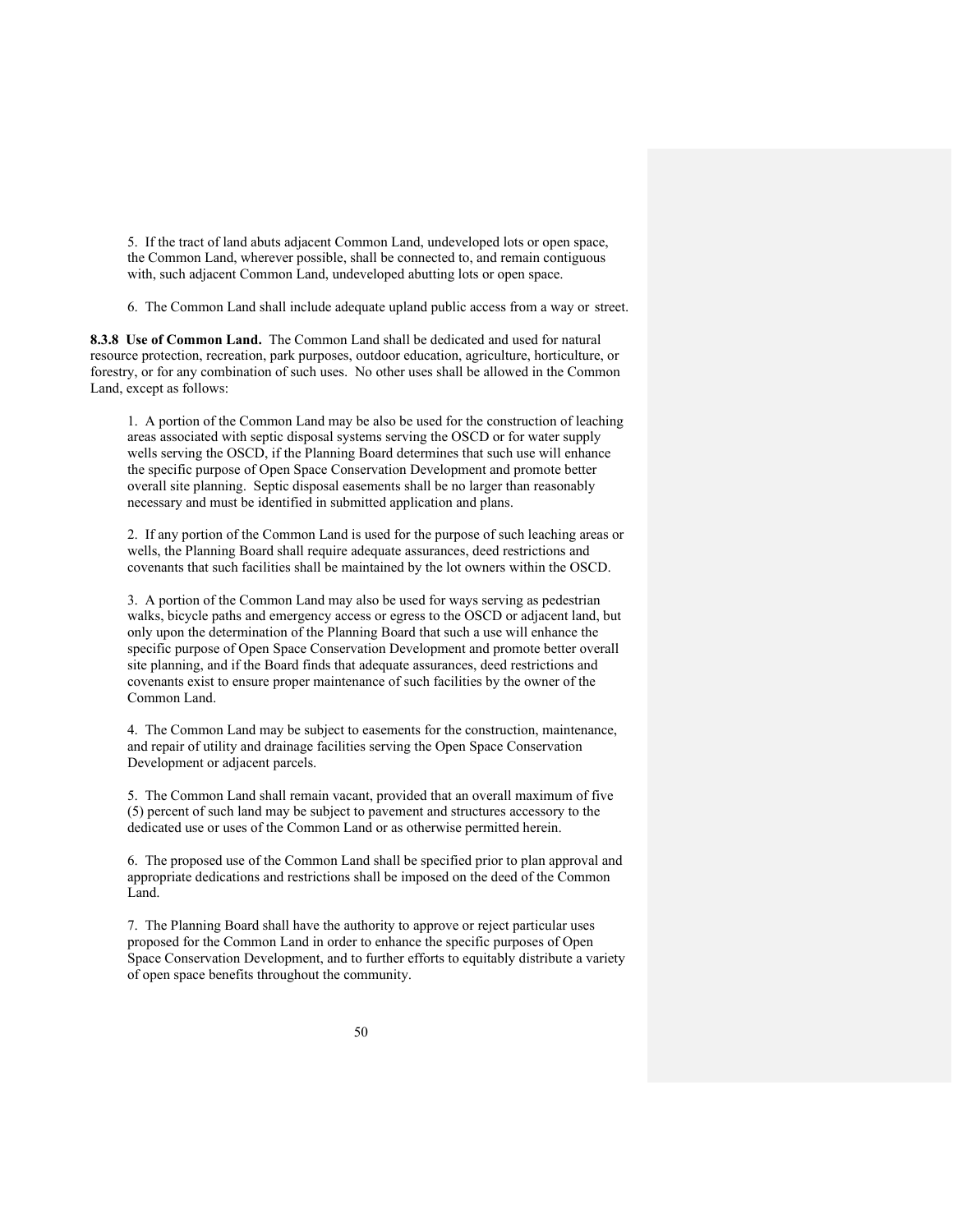**8.3.9 Ownership of Common Land**. The Common Land, in whole or part, shall be conveyed to and accepted by the Town of Bridgewater; or to a suitable and verifiable nonprofit organization dedicated to the preservation, conservation, stewardship, and management of the Common Land. The Bridgewater Town Council shall approve the form of ownership of the Common Land.

1. If any portion of the Common Land is not conveyed to the Town of Bridgewater, a perpetual conservation or use restriction, approved by the Planning Board and enforceable by the Town of Bridgewater, shall be imposed on the Common Land, providing that the land be kept in its open or natural state and that the land shall not be built upon or developed or otherwise utilized except in accordance with provisions of the OSCD as set forth herein and, if applicable, as further specified in the conditions and decision of the Planning Board approval governing the individual OSCD project.

2. The proposed ownership of all Common Land shall be specified on a plan required by the Planning Board.

3. At the time of its conveyance, the Common Land shall be free of all encumbrances, mortgages or other claims, except as to easements, restrictions and encumbrances required or permitted by this ordinance.

**8.3.10 Maintenance of Common Land.** If the Common Land is to be held by a homeowners association, or other approved entity, a management plan shall be prepared establishing responsibilities and schedules for maintenance of the Common Land.

**8.3.11 Four-Step Design Process.** Each plan for Open Space Conservation Development shall follow a four-step design process, as described below. Upon submitting an application, applicants shall demonstrate to the Planning Board that these four design steps were utilized in determining the layout of their proposed streets, house lots, and open space.

1. Designating the Open Space. First, identify the open space to be protected. The open space shall include, to the extent feasible, the most sensitive and noteworthy natural, scenic and cultural resources on the property.

2. Location of House Sites. Second, locate the potential house sites. House sites shall be located not closer than 100 feet to wetlands, but may be situated within 50 feet of open space areas (other than the wetlands), in order to enjoy views of the latter without negatively impacting the former.

3. Street and Lot Layout. Third, align the proposed streets to provide vehicular access to each house in the most reasonable and economical way. When lots and access streets are laid out, they shall be located in a way that minimizes adverse impacts on open space. To the greatest extent practicable, wetland crossings shall be discouraged.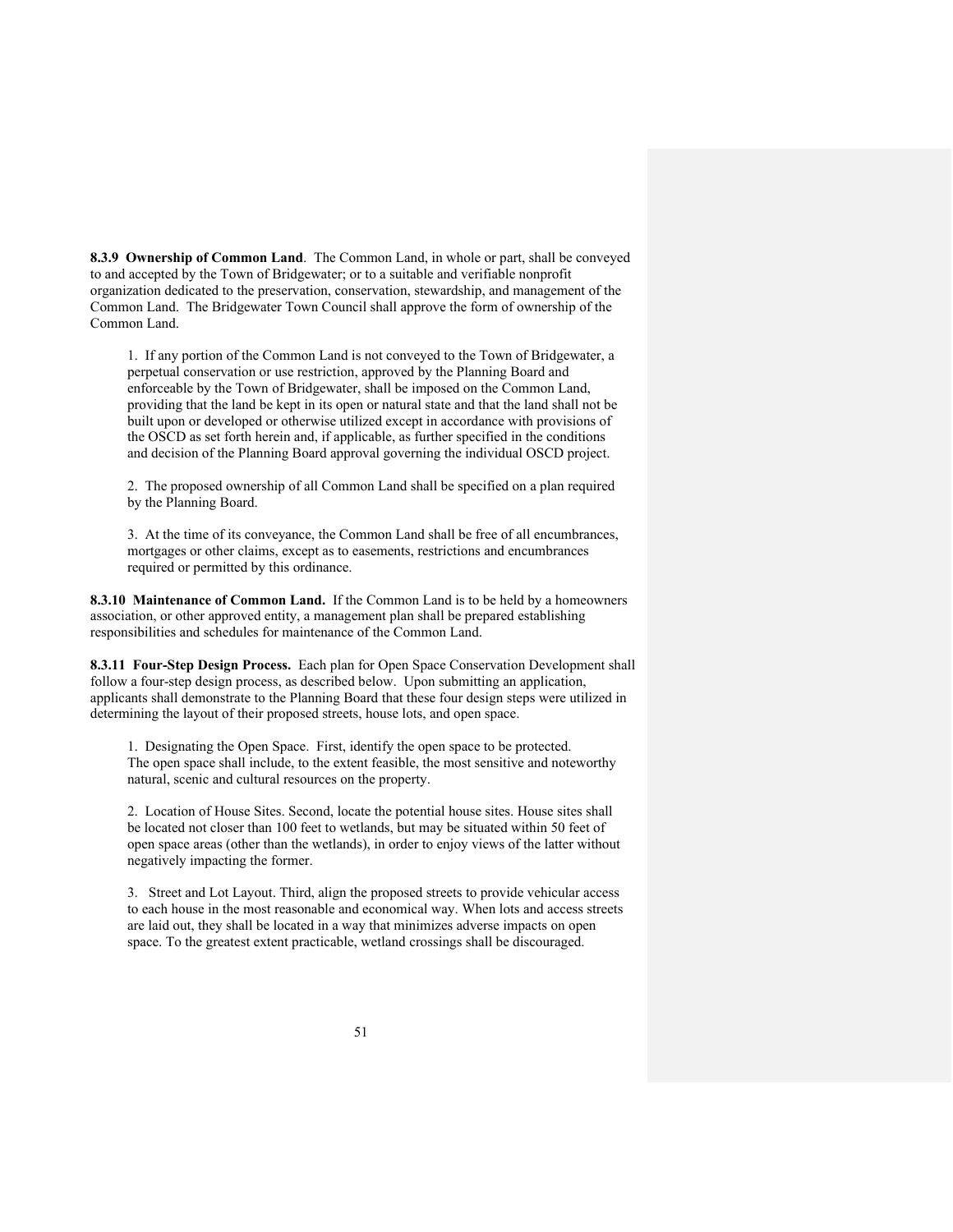4. Lot Lines. Fourth, sketch applicable lot lines, generally drawn midway between house locations.

**8.3.12 Additional Design Criteria.** The OSCD shall be designed with the following objectives, in order of priority:

1. Septic systems shall be placed on the most suitable soil for subsurface septic disposal.

2. Buildings shall be sited within any woodland contained in the parcel or along the edges of the open fields adjacent to any woodland as to reduce any impact upon the site's natural, scenic and cultural resources, and to enable new construction to be visually absorbed by the natural landscape features.

3. Buildings shall be sited in locations where the greater number of units can be designed to take maximum advantage of solar heating opportunities.

4. Buildings shall be sited to avoid sensitive environmental features, including wildlife habitat, wetlands, water bodies, steep slopes or other important site features.

5. New structures may be sited in clusters close to an existing public road to reflect the traditional locations, patterns and setbacks of nearby buildings. Such roadside clusters shall be compatible with the scale of the surrounding neighborhood and shall maintain at least 75% of the existing undeveloped road frontage in conservation. Architectural design of new structures (proportions, roof pitches, exterior materials and fenestration) shall reflect the character of nearby existing structures.

**8.3.13 Pre-Application Meeting**. Prior to submission of the Special Permit application, applicants are required to meet with requisite Town Offices or other Board designees to review the proposed development of the parcel of land and explore general conditions involving the site and reveal potential problems. Concept plans will assist in this discussion, and should show the critical features to be included in the special permit application as set forth in below. Applicants are strongly encouraged to submit a preliminary plan application to the Planning Board for review.

**8.3.14 OSCD and Subdivision Approval.** If the Open Space Conservation Development requires approval under the Subdivision Control Law, the "Open Space Conservation Development Site Plan" shall contain a plan in the form and with the contents required of a Definitive Subdivision Plan by the Bridgewater Subdivision Rules and Regulations. The applications for an OSCD Special Permit and for approval of a Definitive Subdivision Plan shall be filed concurrently. To the extent permitted by ordinance, the Planning Board shall consider both applications at the same time.

**8.3.15 Planning Board Evaluation.** In evaluating the proposed OSCD, the Planning Board shall consider the following: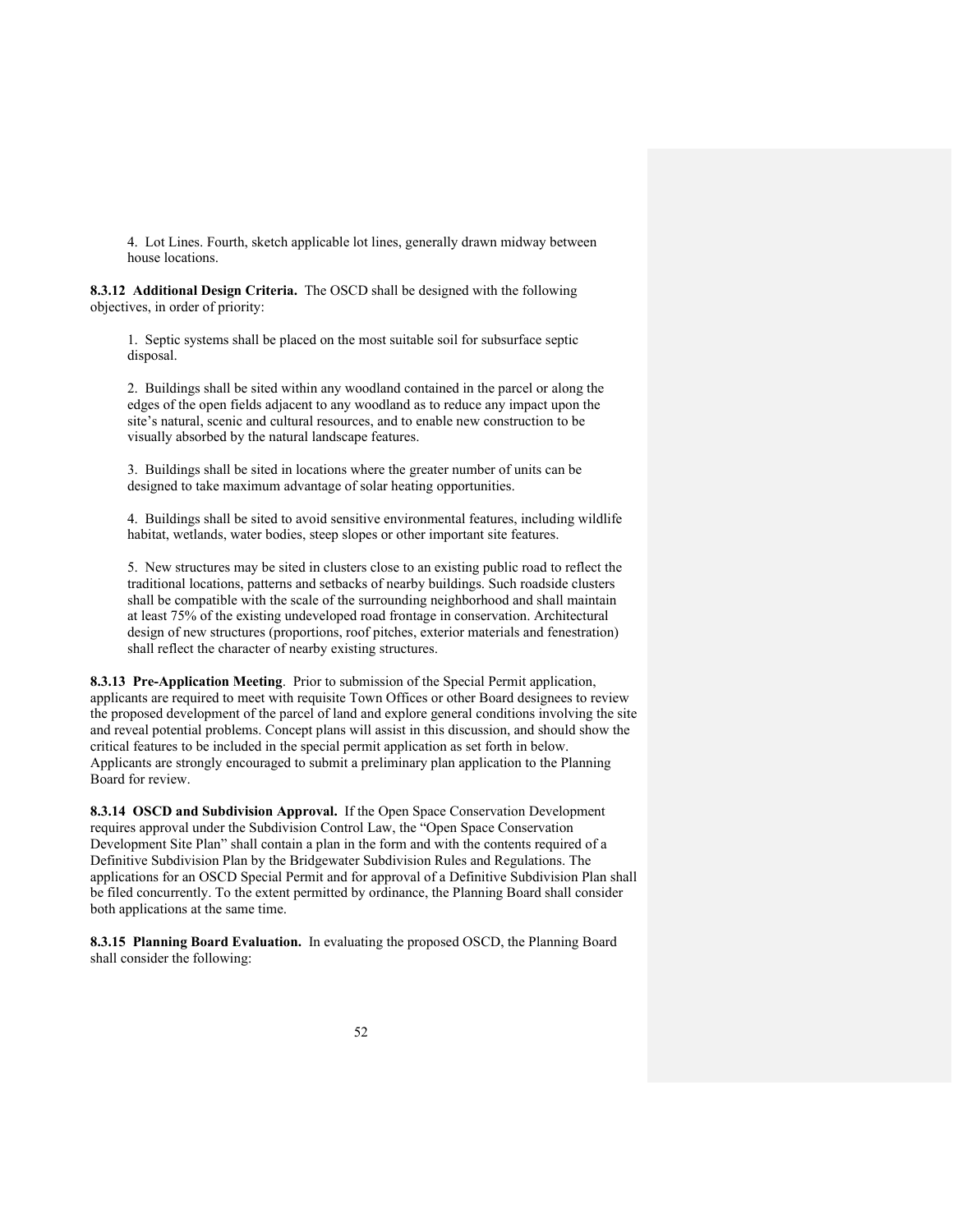- 1. The general purpose and objectives of this ordinance;
- 2. The existing and probable future development of the surrounding areas;
- 3. The appropriateness of the proposed layout of streets, ways, lots and structures; and

4. The proposed layout and use of the Common Land in relation to the proposed dwelling units in the OSCD, adjoining public or private common land or open space or the topography, soils and other characteristics of the tract of land in question; and

5. To the extent reasonable, whether the areas designated as Common Land are consistent with the objectives stated in the Town of Bridgewater Open Space and Recreation Plans as well as the Master Plan.

**8.3.16 Planning Board Action.** The Planning Board may grant a special permit for an OSCD after considering the criteria in Section 10.5.2, and if the Board finds that the OSCD:

1. Complies with the requirements of this chapter, other applicable requirements of the Zoning Ordinances, and where applicable, the construction and design standards of the Town of Bridgewater Subdivision Rules and Regulations.

2. Is consistent with the purposes of this Section; and

3. Is in harmony with the existing uses of the area and complementary to the character of the surrounding area and neighborhood.

4. The Planning Board must find that the number of housing units to be developed in the OSCD will not exceed by more than ten percent (10%) the number of house lots that could be developed under standard lot area and frontage requirements.

**8.3.17 Conditions.** As condition of approval, the Planning Board may require such changes in the proposed development plans and may impose such conditions and safeguards as it deems necessary to secure the objectives of this ordinance, and to protect the health, safety and welfare of the inhabitants of the area and of the Town of Bridgewater. The Special Permit shall specify the timing for conveyance of the Common Land.

**8.3.18 Change in Plans After Grant of Special Permit.** No major or minor change in any aspect of the approved plans shall be permitted without the written approval of the Planning Board. A revised special permit will be required if the Planning Board determines any proposed change to be major.

**8.3.19 Building Permit.** No building permit shall be issued for any structure within an OSCD unless said structure is in full compliance with this ordinance and the terms and conditions of any Special Permit thereunder.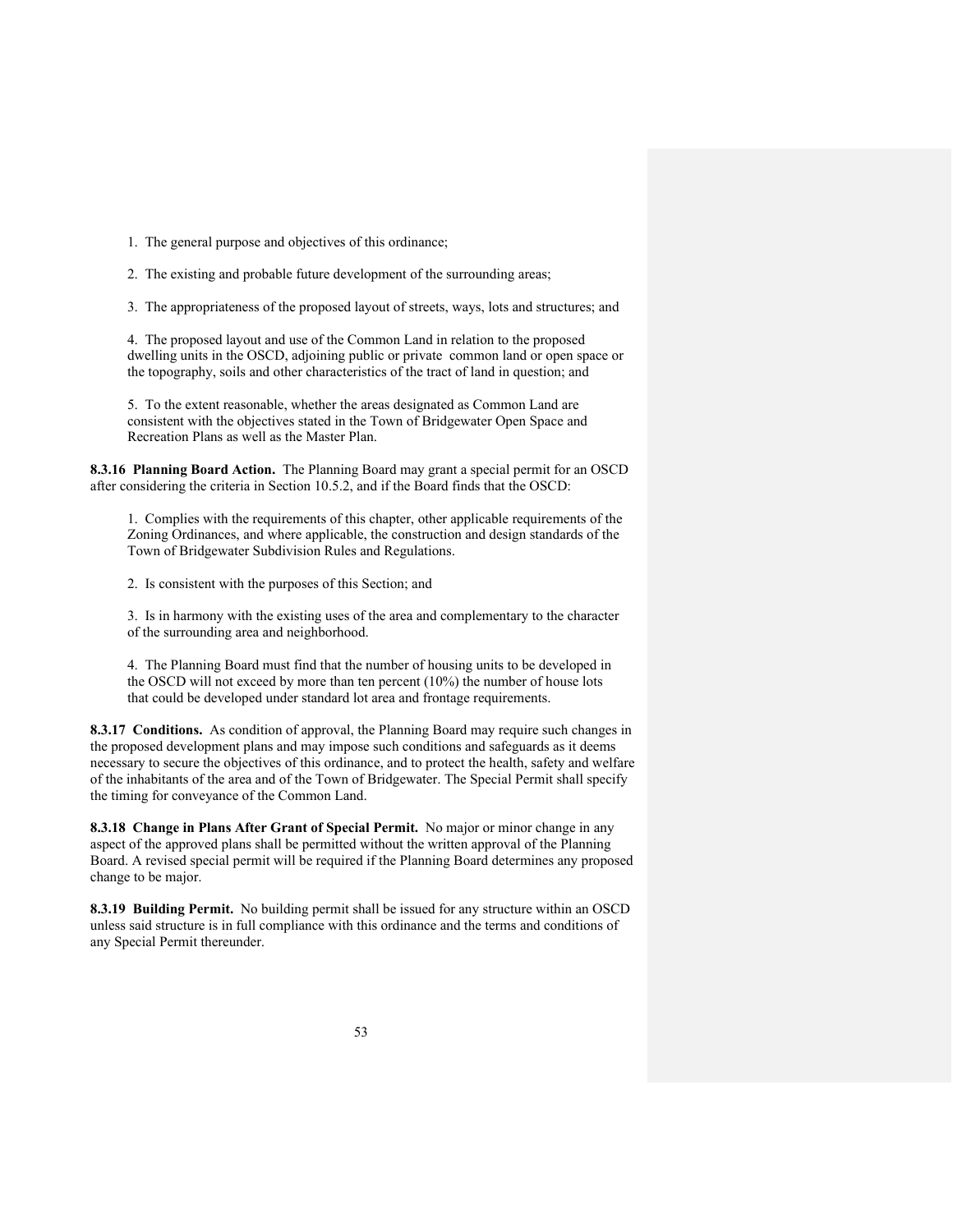### **8.4 BED AND BREAKFAST**

**8.4.1 Purpose.** The purpose of this Section is to preserve the existing housing stock and neighborhood character while providing efficient use of larger homes and providing flexibility to respond to changing household sizes and needs.

**8.4.2 Special Permit Required.** The Planning Board is hereby designated the Special Permit Granting Authority (SPGA) for Bed and Breakfast. The SPGA shall adopt rules relative to the issuance of special permits for Bed and Breakfast and file a copy with the Town Clerk. The SPGA shall follow the procedural requirements for special permits as set forth in G.L. c. 40A, s. 9. After notice and public hearing and after due consideration of the reports and recommendations of other town boards, commissions and or departments, the SPGA may grant such a permit. The SPGA shall also impose, in addition to any applicable conditions specified in this Section, such conditions as the SPGA finds reasonably appropriate to improve the site design, traffic flow, safety and or otherwise serve the purpose of this Section. Such conditions shall be imposed in writing and the applicant may be required to post a bond or other surety for compliance with said conditions in an amount satisfactory to the SPGA.

**8.4.3 Compliance with Regulations.** No bed and breakfast special permit shall be granted unless the application and site plan meet the requirements contained in Section 20.4 and the SPGA's Rules and Regulations for Bed and Breakfast applications.

**8.4.4 Requirements.** A bed and breakfast operation shall be allowed by special permit be subject of the following requirements:

1. The residential building hosting a bed and breakfast must be in existence prior to the approval of this Section.

2. In the RA, RB, SBD and Gateway Districts, a bed and breakfast shall have a minimum lot size of 87,120 square feet and a minimum lot frontage of 300 feet.

3. In the Business-B District, a bed and breakfast shall have a minimum lot size of 20,000 square feet and a minimum lot frontage of 120 feet.

4. In the RC and RD districts, a bed and breakfast shall have a minimum lot size of 37,000 square feet and a minimum lot frontage of 180 feet.

5. The only meal to be provided guests shall be breakfast, and it shall only be served to guest taking lodging in the facility.

6. Rooms used for sleeping shall be part of the primary residential structure and shall not have been specifically constructed for rental purposes.

7. Exterior alterations other than sign (see below) shall be in keeping with the character of the structure.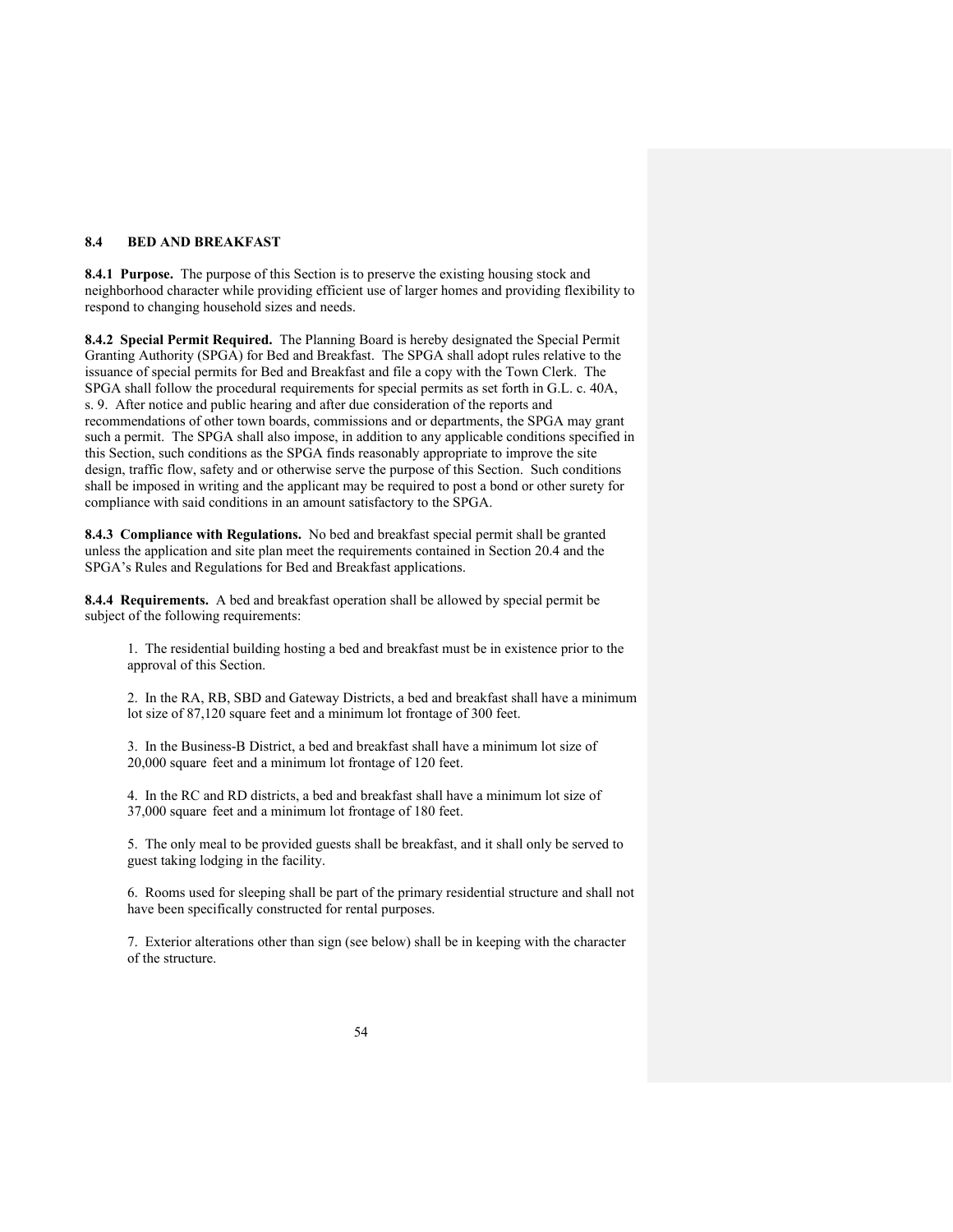8. The operation shall not use more than sixty percent (60%) of the floor area of the principal residence. Common areas such as the kitchens are not included in this calculation.

9. For each bed and breakfast, one small-unlighted announcement sign not exceeding three square feet in area may be attached to and parallel with the front porch or wall of the building.

10. One parking space (gravel) per guestroom plus two parking spaces for residence shall be provided.

11. Guest spaces shall be setback a minimum of twenty feet from any property line and located to the side and rear of the building and shall be screened from adjacent properties by a four-foot high wood or masonry fence or by sight-obscuring vegetation of the same height.

12. No areas shall be floodlit. Drives and parking areas shall not be illuminated by lighting fixtures higher than twenty (20) feet. Sidewalks shall not be illuminated by lighting fixtures higher than fifteen (15) feet. All lighting fixtures shall be shielded to have a total cutoff of all light at less than ninety (90) degrees. The total cutoff of all light shall occur within the property lines of the parcel to be developed.

**8.4.5 As-Built Plan.** An as-built plan, certified by a registered professional land surveyor or engineer, shall be submitted to the SPGA and Building Inspector before the issuance of a permanent occupancy permit. The as-built plan shall attest to the development's conformance with the approved site plan by indicating landscaping, buildings, drainage flow, number of parking stalls, and limits of parking areas and drives.

**8.4.6 Changes.** Any changes in the approved special permit shall be submitted to the SPGA for review and approval prior to issuance of permanent occupancy permit.

**8.4.7 Time Limit.** The special permit is granted for a period of two years and shall lapse if substantial use or construction has not been commenced by such date, except for good cause shown and provided that said construction once begun shall be actively and continuously pursed to completion within a reasonable time. Good cause and reasonable time shall be determined by a vote of the SPGA.

### **8.5 MOBILE HOME ELDERLY COMMUNITY (MHEC)**

**8.5.1 Purpose.** The purpose of this Section is to provide for the construction, erection, placement and regulation of manufactured homes for residents within manufactured housing communities under G.L. Chapter 140, Sections 32A et seq. (hereinafter "Park" or "Manufactured Housing Community"), who are defined as elderly (meaning each resident is at least 55 years of age or otherwise permitted within the park under Massachusetts or federal law) and which such retirement community shall be no less than fifty (50) acres in size provided that (1) the approval of a preliminary plan by the Planning Board; and (2) the issuance of a special permit by the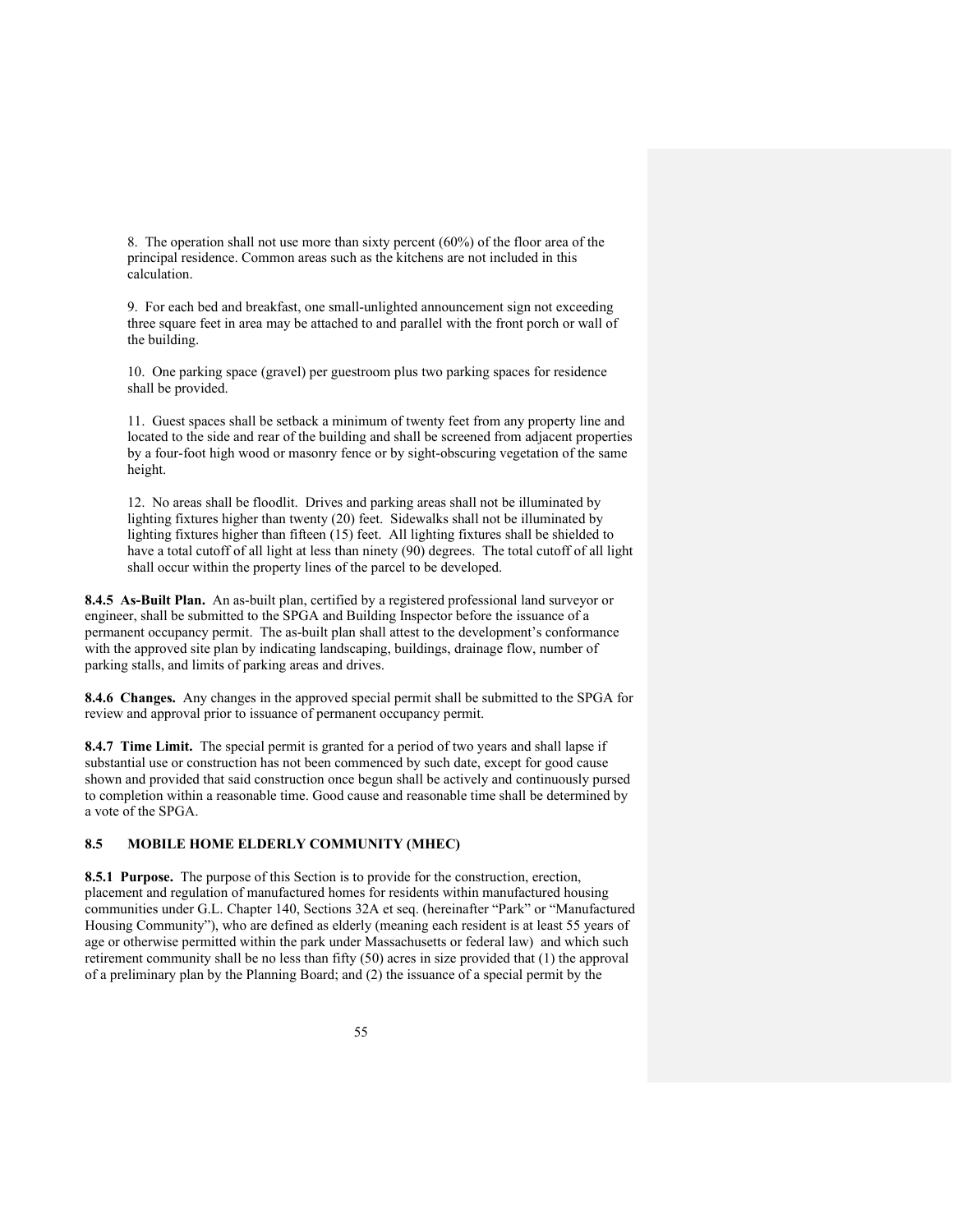Planning Board in accord with procedures set forth herein. A Special Permit issued here under is and must be issued for authorization. It is intended of this district that manufactured homes will be placed on individual sites, which sites shall be on frontage on private ways. Approval of the Planning Board will be required as set forth in the Rules and Regulations governing the sub-division of land for the Town of Bridgewater, unless provisions are waived or otherwise modified, as herein provided or otherwise provided by law including approval of street, utility and drainage systems, whether or not the subject proposal constitutes a subdivision as defined in G.L. c. 41, s. 81K-81GG.

**8.5.2 Definitions.** For the definitions of terms used in this Section, see "Mobile Home Elderly Community" in Section 11.0.

**8.5.3 General Provisions.** In a Manufactured Housing Elderly Community District, planned self-contained retirement communities constructed expressly and specifically limited to use, residence and occupancy by elderly persons who have achieved a minimum age requirement for such use, residency or occupancy of at least fifty-five (55) years (unless an exception is available under Massachusetts or federal law) shall be allowable by special permit subject to the following specific requirements and general guidelines and to this specific conditions set forth by the permit granting authority as it is the Special Permit Granting Authority applying those provisions. Any and all presently permitted and constructed Manufactured Housing Communities are hereby grandfathered for all purposes and provisions hereunder.

**8.5.4 Procedures; Special Permit.** An application for a special permit to develop a Manufactured Housing Elderly Community shall be submitted and received in a manner pursuant to the procedures set forth in G.L. c. 40A, and all amendments thereto, as well as adherence to the Town's Zoning Ordinance. A special permit shall only be issued following public hearings held within ninety (90) days after filing of an application.

**8.5.5 Procedures; Site Plan Review.** A Preliminary Site Plan shall be submitted to the Permit Granting Authority, which shall within thirty (30) days submit its preliminary non-binding approval or disapproval and its preliminary recommendations to the permitting granting authority, the Board of Health, the Conservation Commission and Town Council. A site planned and written plan in quintuplicate (5) shall be prepared for the whole tract of land and shall be submitted to the Town Clerk who shall distribute copies to the Planning Board, Board of Health and Conservation Commission or other board with permitting granting authority. These agencies shall review the site plan and application and shall report their findings and recommendations for approval or disapproval, together with reasons therefor and any additional requirements, to the Planning Board within sixty (60) days of receipt of the application and plan. The Site Plan may be altered between the date of filing and the date of decision. The site plan submitted to the permit granting authority, shall include:

- 1. The name of the proposed development, north point, date, scale or legend;
- 2. The name of the record owner, applicant, architect, engineer and surveyor;
- 3. The names of all abutters as determined from the most recent tax list;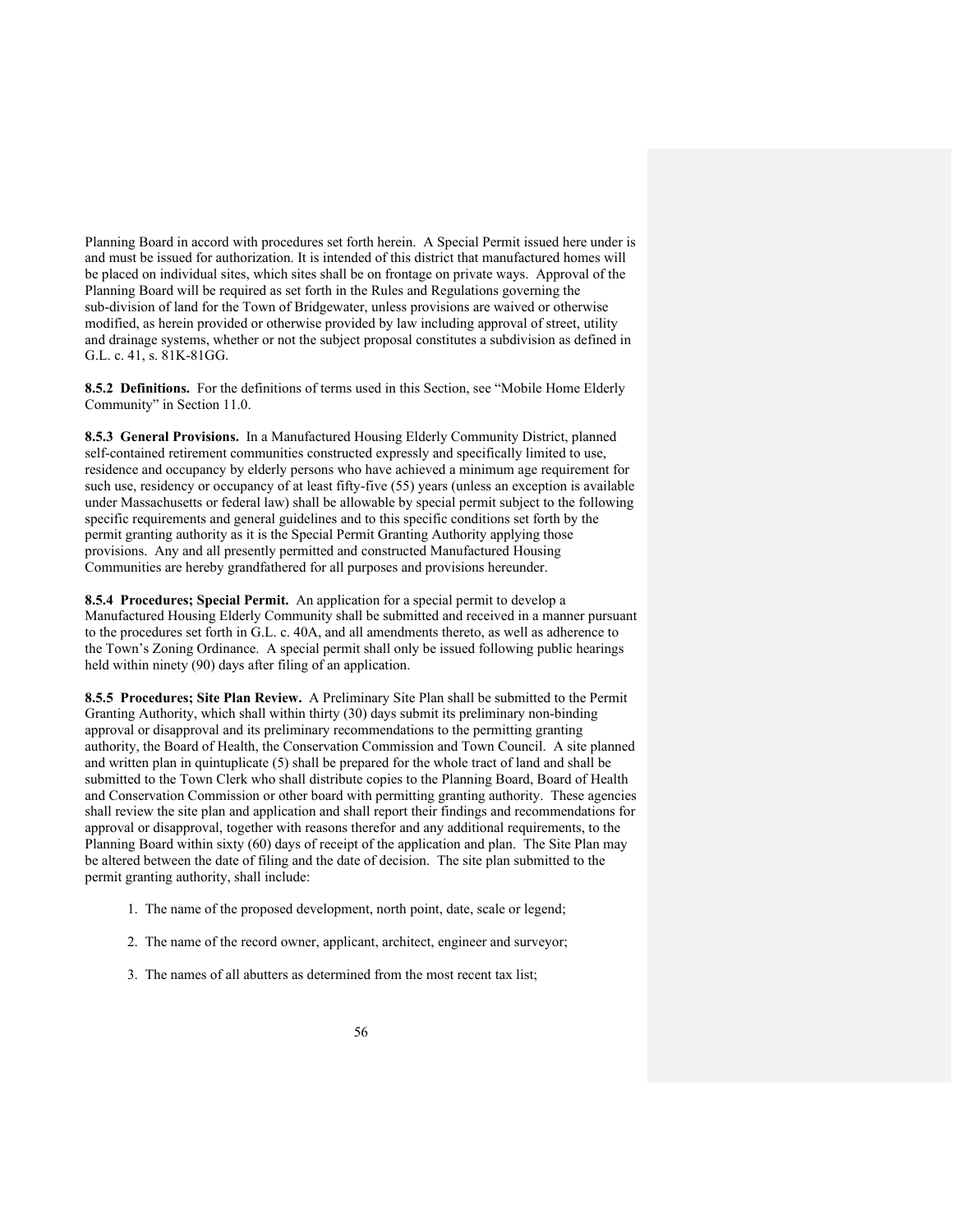- 4. Existing and proposed topography of the land at two foot contour intervals;
- 5. The existing and proposed lines of streets, ways and easements;
- 6. Proposed dedicated open space areas or other common areas;
- 7. Proposed lighting;

8. The proposed drainage systems including existing and man-made waterways and retention or detention areas on the property and on adjacent property, together with a map showing the project locus and adjacent land uses, circulation facilities, topography and drainage;

- 9. The names, location and width of adjacent streets;
- 10. The boundaries of any proposed site or building sites;
- 11. Location of fire alarm boxes and hydrants;

12. Computations used in designing storm drain system;

13. All existing and proposed building, structure, parking spaces, driveways, openings, private ways, service areas and open spaces;

14. Landscape features, including lawns, recreation areas, fences, walls and walks;

15. A drawing of proposed elevations with regard to exterior architecture of the proposed buildings; and

16. All other information required for Definitive Plans under Bridgewater Rules and Regulations Section  $III(B)(3)$  and any other information required by the Planning Board.

17. The Applicant shall submit with the Site Plan a written description by a duly qualified engineer of existing hydrogeologic conditions and how the proposed sewage disposal system and storm drainage system will impact existing hydrogeologic conditions.

**8.5.6 Additional Requirements.** Each Manufactured Housing Elderly Community shall conform to the following requirements:

1. Site Requirements. Minimum Manufactured Home site size shall be 7,000 square feet. All sewerage systems and water systems must be approved by the state and local Board of Health. Each Manufactured Home Site is to have a minimum of sixty (60) feet of frontage. Adequate surface water drainage is to be provided for each Manufactured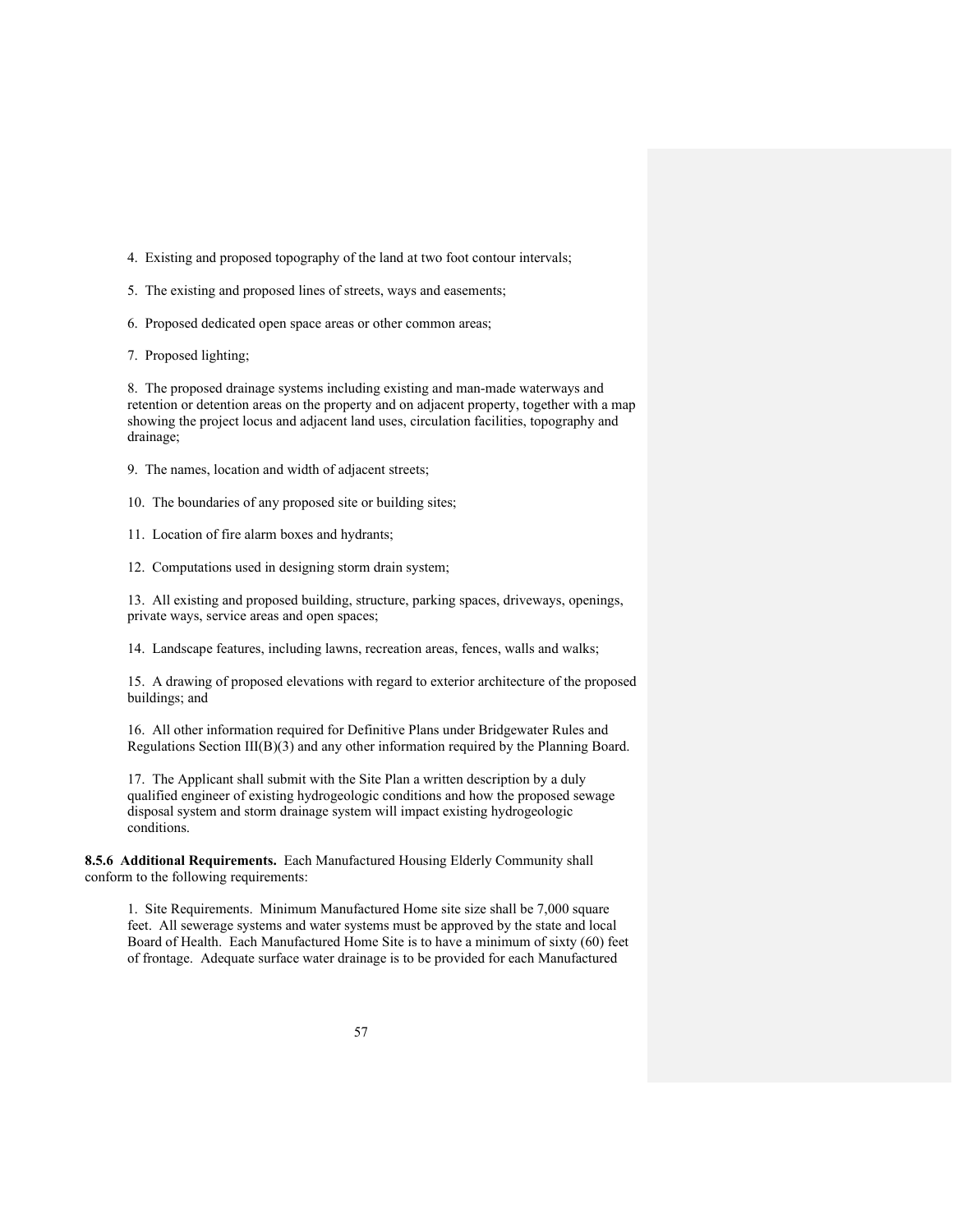Home Site. There shall be a minimum clearance or twenty (20) feet between each manufactured home with a set back from way layout of twenty (20) feet.

2. A minimum of two (2) parking spaces shall be required for each Manufactured Home Site. Each parking space shall be an area not less than nine (9) feet wide by twenty (20) feet long and hard surfaced, together with a hard surfaced driveway connecting such parking space with the street.

3. All Manufactured Home Sites shall abut a layout of not less than 40 feet in width and have a 28 foot wide paved way. All ways within the community shall be well drained with an adequate gravel base of at least 18 inches, with 3 inches of base type 1 bituminous concrete and 1½ inches of type 1 bituminous concrete top. All ways shall be maintained in good condition. All ways shall be subject to the approval of the Highway Superintendent of the Town of Bridgewater.

4. No manufactured home site shall be located nearer than 200 feet from a Massachusetts state numbered highway. There shall be a green belt of a minimum of 30 feet abutting the perimeter of the community and which shall be placed no closer than 20 feet from the near edge of the perimeter, nor closer than 30 feet from the community perimeter, whichever is greater. The green belt shall remain undisturbed, except by written permission of the applicable permitting authority.

5. Electricity. Each Manufactured Home Site shall be provided with an approved underground electrical connection specifically metered. All electrical, telephone, and TV cable lines throughout the park shall be of an approved underground system. Al provisions of the State Electrical Code will be strictly adhered to.

6. Street Lights. Illumination may be provided by lighted post lanterns adjacent to the way associated with each Site.

7. No occupied travel trailer, pick-up-coach, motor home, or other like vehicle shall be permitted in a Manufactured Housing Elderly Community.

8. No Manufactured Home within the Manufactured Housing Community shall comply with current HUD standards.

9. Each building and Manufactured Home Site and Manufactured Home Pad shall be an element of overall plan for site development.

10. Where possible manufactured home pads shall be oriented with respect to scenic views, natural landscape features, topography, and natural drainage areas. Development proposals shall include a landscape program to illustrate the proposed treatment of space, ways, paths, service and parking areas. Screening devices shall not impair pedestrian or vehicular safety.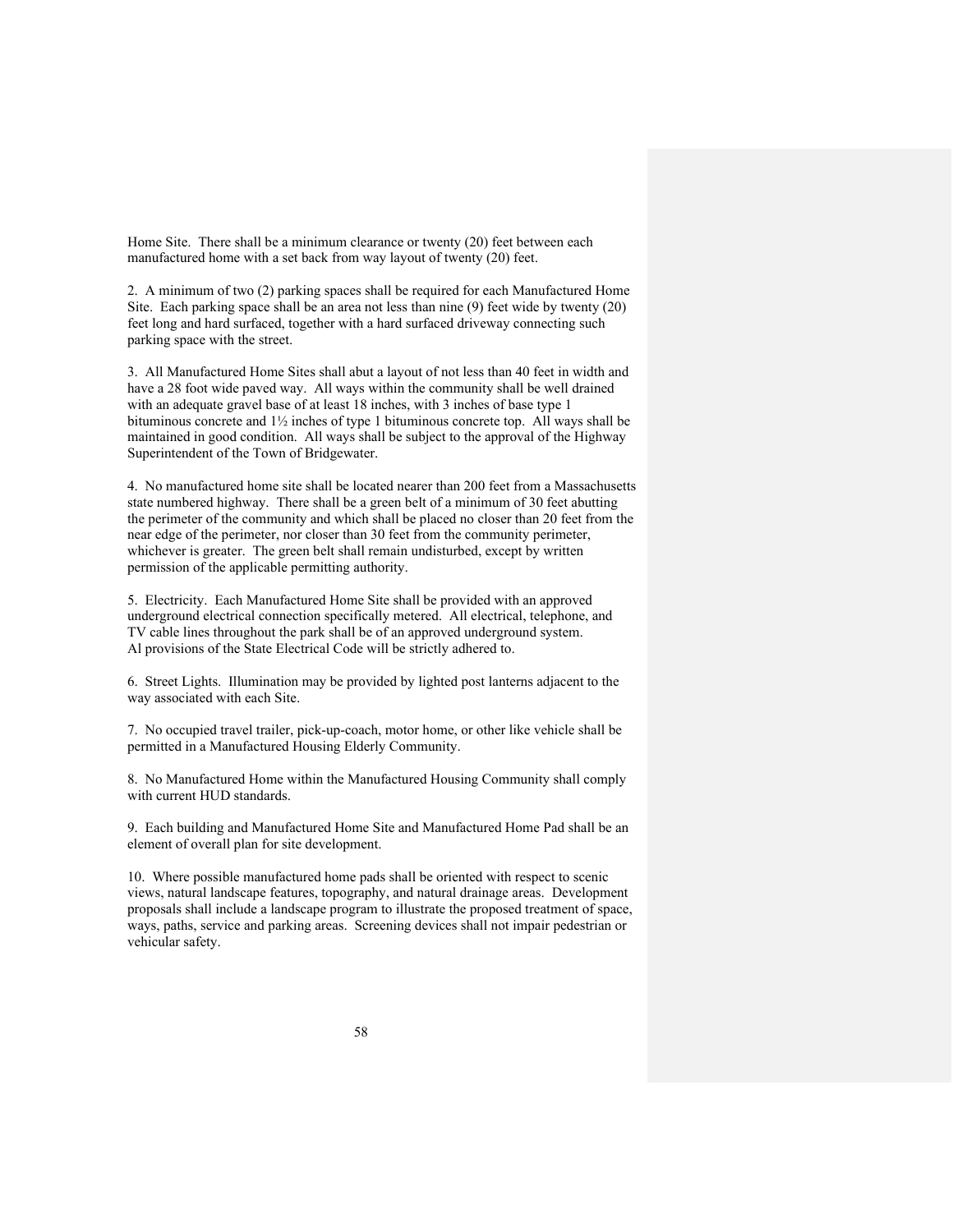11. All utilities shall be installed underground wherever possible. All transformer boxes, substations, pumping station, and meters shall be located and designed so as not to be unsightly or hazardous to the public. Individual water metering for manufactured homes may be provided based upon appropriate Town of Bridgewater approval.

12. Residual open space within the allowable density limits shall be allocated to the recreational amenity and environmental enhancement of the Manufactured Housing Elderly Community shall be designed as such on the site plan for the proposed development.

13. After approval of a proposed Manufactured Housing Elderly Community there shall be no further subdivision of land within the proposed development which shall increase the allowable density.

14. Manufactured Homes shall not have exterior radio, television, or electronic or electrical device for entertainment or communication unless such device is the smallest applicable one on the market for sale and use for such purposes and is located with a location on the rear of the Manufactured Home or is not able to locate it there, obscured and hidden by devices and structures intended to allow such device to blend into the site (e.g., decorative hollow rock structures that are constructed for such purposes). Residents may install satellite dishes no larger than that allowed by current FCC regulations, as long as they obtain prior written approval of the owner/operator, which approval shall not be unreasonably withheld or delayed to insure that such satellite dish is installed with respect for the safety and view of neighbors and to the same extent as provided, herein, hidden or disguised (e.g., decorative rocks or fiberglass units meant to hide the satellite for aesthetic purposes) so as to blend into the site.

14. Hitches, wheels, axels or other like appurtenances to the Manufactured Home shall be removed by the Permittee. One or more access hatches must be provided through the skirting, but shall be located only in the rear or side(s) of the Manufactured Home. Skirting material will be either the same material as the Manufactured Home siding or an impregnated or treated wood siding, or masonry or aluminum as determined by the Permittee consistent with other such materials used in the Manufactured Housing Community.

15. All sheds in Manufactured Housing Community shall be limited to 8' by 10' (8 feet by 10 feet) and shall be sited in the most inconspicuous location on the Manufactured Home Site. Where garages are associated with a manufactured home, no such sheds shall be permitted.

16. No permanent additions, by way of example including but not limited to enclosures or rooms shall be added to any manufactured home without proper plans approved by the Permittee and if necessary, by the appropriate permit granting authority. Open porches with awnings and removable skirting may be installed. All structures must conform to the Town's building code and must be approved and permitted in writing by the building department prior to construction.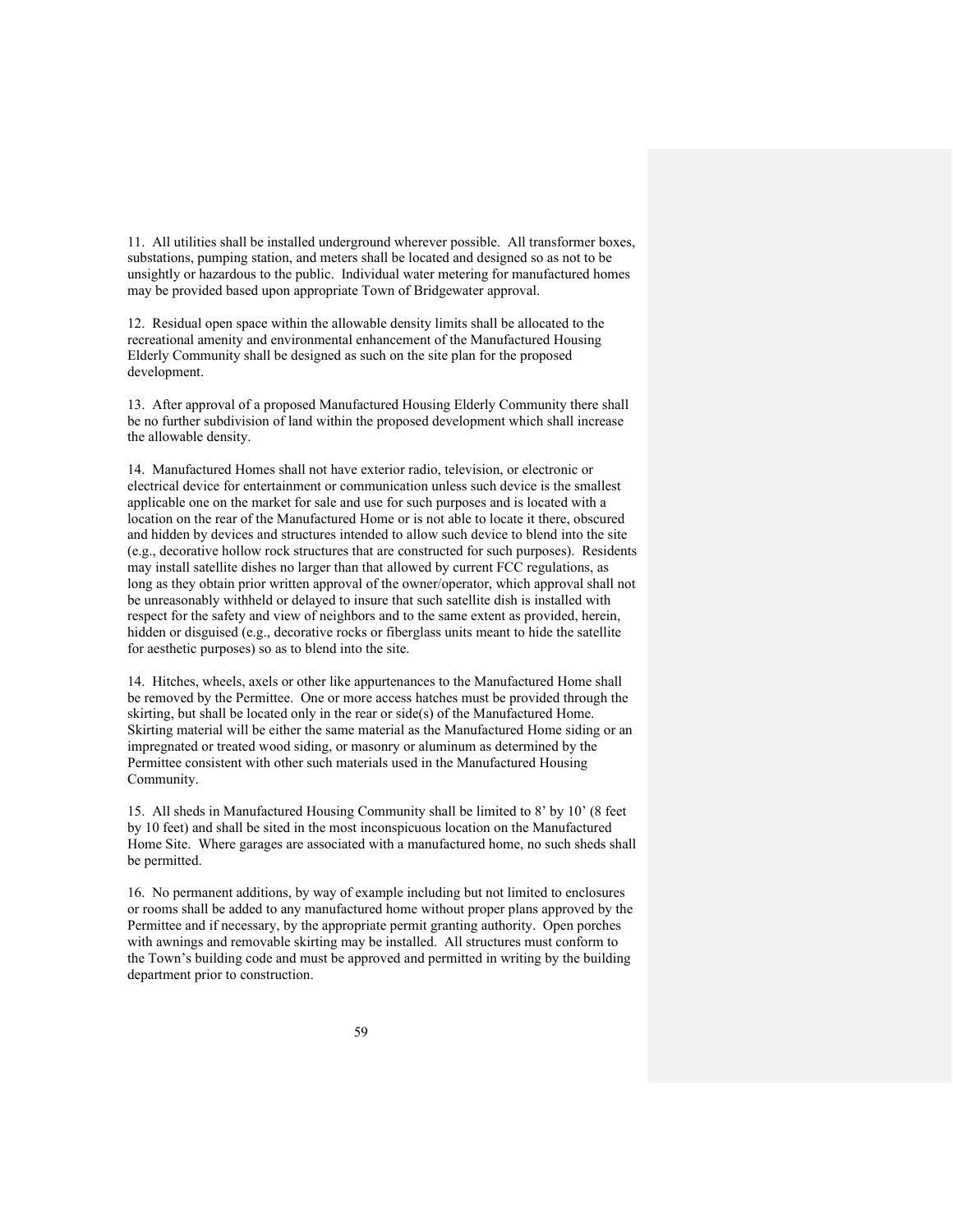17. A one-family dwelling may be permitted on the site, provided further, that such dwelling complies with the building requirements of the Town of Bridgewater, MA. A portion of such dwelling may be utilized for the management offices.

18. The Manufactured Housing Elderly Community shall conform to all the requirements for a self-contained retirement community contained in G.L. c. 151B, s. 5, subsection 8, together with any amendments thereto including a minimum park site of fifty (50) acres.

**8.5.7 Responsibilities of Manufactured Housing Elderly Community Permittee.** A Permittee shall operate a Manufactured Housing Elderly Community in compliance with all regulations, and shall provide adequate supervision to maintain the Park, its facilities and equipment in good order and in clean and sanitary condition.

1. The sale of manufactured homes by the Permittee for placement within the Manufactured Housing Elderly Community may be accomplished only if there is a free and available manufactured home site in the Manufactured Housing Community on which such Manufactured Homes shall be placed. No Manufactured Homes shall be allowed unless they are placed on Manufactured Home Sites for future residence.

2. All ways in the Manufactured Housing Elderly Community shall be maintained by the Permittee. They shall be kept passable and in good condition at all times. Snow removal and sanding shall be done by the Permittee at its expense.

3. The Permittee shall insure compliance by all tenants with these Rules and Regulations and all Community Rules and Regulations.

4. All residents of the Manufactured Housing Elderly Community or occupants of any Manufactured Home must be 55 years of age or over (except as provided under Massachusetts or federal law).

5. No pets are permitted within the Park.

6. Up to three residents will be approved for each Manufactured Home (age 55 or older), provided that such parties must be related in a manner recognized by Massachusetts law. Guests must register with the Permittee and may not stay for more than two weeks.

7. Television, radio, stereo and music must be kept at a moderate listening level.

8. Original landscaping will be done by the management. Flowers, shrubs or other land improvements may be done by the tenant but cannot be removed if vacated. Additions of awnings, accessories, or digging must be approved by the management. No fences may be erected. All manufactured home sites must be kept orderly, grass cut and trimmed.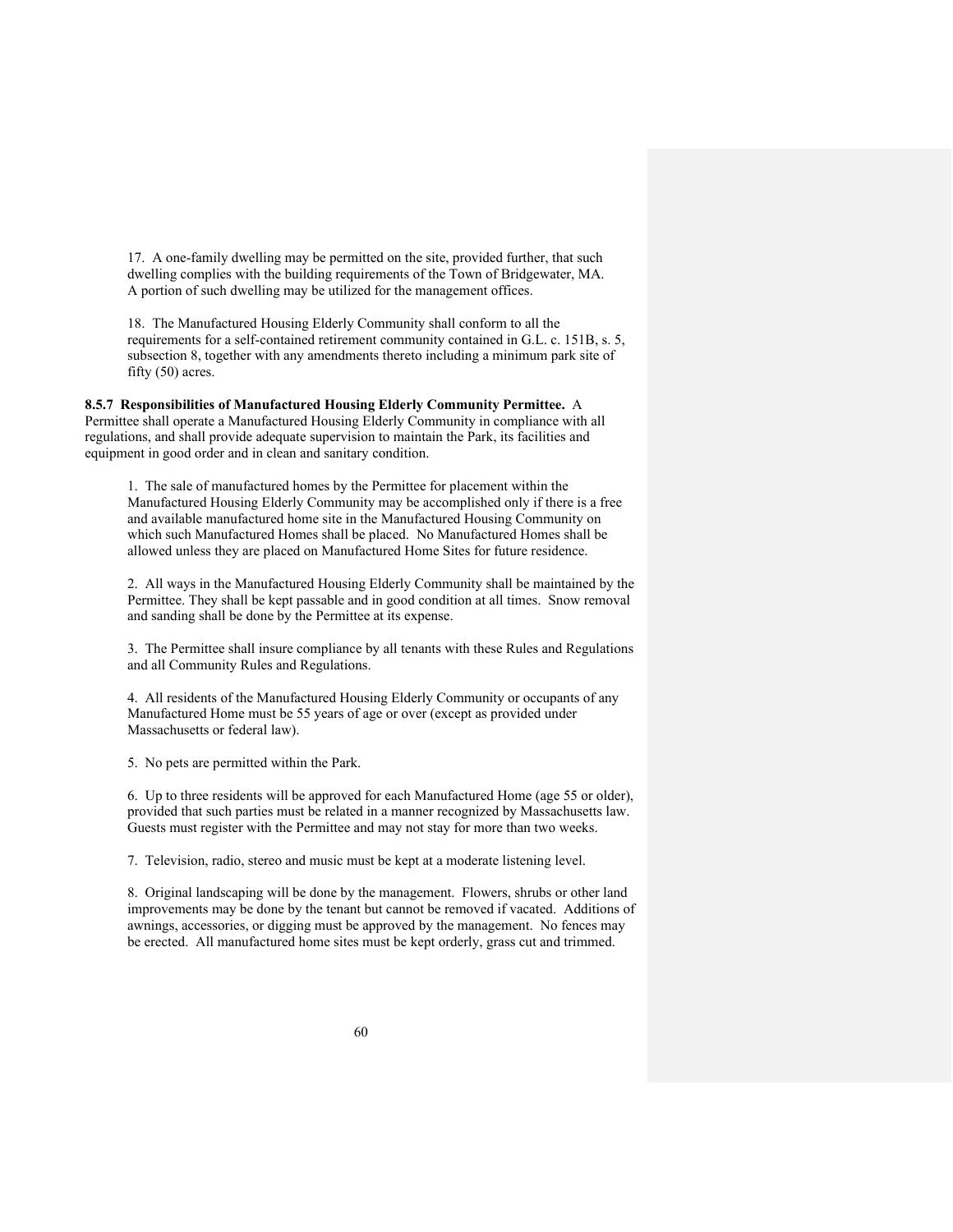9. Outdoor drying of laundry may be done only in area designated and provided therefore and approved by Permittee.

10. Repairing cars in the Manufactured Housing Elderly Community is prohibited, and cars dripping gas or oil must be fixed. No parking of uninsured vehicles or trailers of any description will be allowed on the Manufactured Home site or within the Park.

11. An individual mailbox in a central mailbox location approved by the U.S. Post Office must be provided for each such Resident. Visitors must be accompanied by a tenant, and the tenant shall be responsible for their guests.

12. The posted speed limit within the park must be maintained, such speed limit shall not exceed 15 MPH.

13. Posting of "For Sale" signs in the windows is permitted provided that such sign does not exceed 12 inches by 18 inches; all other "For Sale" signs are prohibited.

14. Tenants may not lease their Manufactured Homes.

15. Solicitors or peddlers will not be allowed in the Park.

16. Each resident must submit to the Permittee, a birth certificate duly authenticated specifying his/her true and accurate date of birth.

17. The permit granting authority(s) reserves the right to inspect the Manufactured Housing Elderly Community to insure adherence to the above rules and regulations.

18. Rules and regulations for the Manufactured Housing Elderly Community shall be submitted annually to the Board of Health as required under Massachusetts law.

### **8.6 SENIOR HOUSING FACILITY**

**8.6.1 Purpose.** The objectives of this Section are to achieve the following public purposes:

[1. T](http://ecode360.com/print/15617009#15617009)o provide for the development and use of alternative housing and nursing care for the elderly;

[2.](http://ecode360.com/print/15617010#15617010) To create home health care, housing and other supportive services for the senior population outside of an institutional setting;

[3.](http://ecode360.com/print/15617011#15617011) To encourage the preservation of open space;

[4.](http://ecode360.com/print/15617012#15617012) To provide alternative housing for seniors that cause relatively little demand on Town services;

[5.](http://ecode360.com/print/15617013#15617013) To preserve the town's residential character;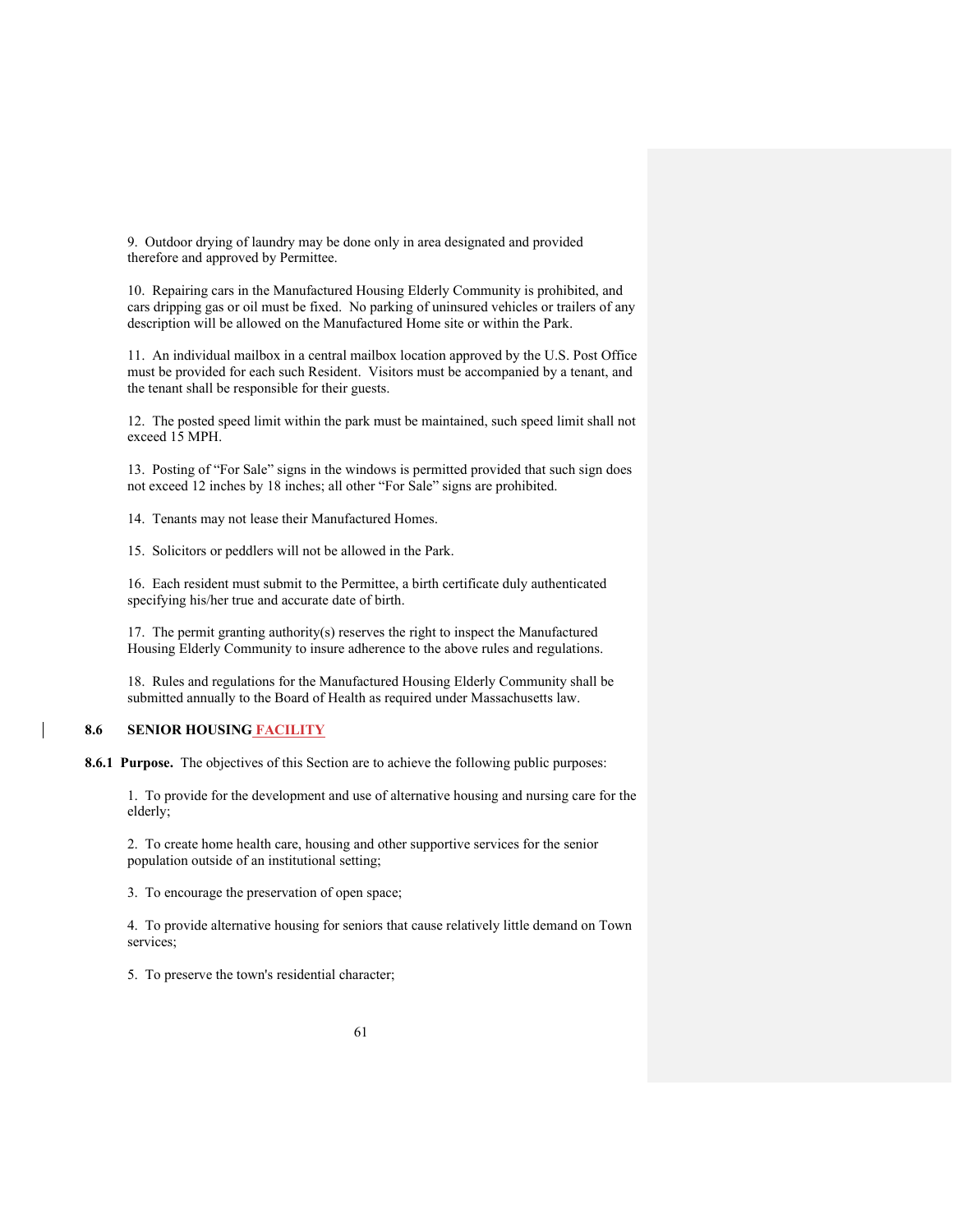[6.](http://ecode360.com/print/15617014#15617014) To provide such accommodations in a manner harmonious with the surrounding land uses while protecting natural resources and open space;

[7.](http://ecode360.com/print/15617015#15617015) To provide housing which is affordable for seniors.

**8.6.2 Definitions.** See "Senior Housing Facility" in Section 11.0.

**8.6.3 Applicability.** The Planning Board may grant a special permit for a Senior Housing Facility as defined in Section 11.0 as set forth in the Table of Use Regulations, subject to the requirements of this Section.

[1. T](http://ecode360.com/print/15617017#15617017)his Section shall not apply to Senior Housing Facilities existing on the date of adoption of this Section.

**8.6.4 [Dimensional Requirements and Design Standards.](http://ecode360.com/print/AN1471?guid=15582155&children=true#15617018)** Dimensional requirements and design standards shall be as follows:

[1.](http://ecode360.com/print/15617019#15617019) Minimum Lot Size. The minimum lot size shall be two (2) acres.

[2.](http://ecode360.com/print/15617020#15617020) Density. The maximum allowable density shall be 2,000 square feet of contiguous upland lot area per living unit or bedroom unless the Planning Boards determines that a greater density shall not cause substantial detriment to the neighborhood.

[3. B](http://ecode360.com/print/15617021#15617021)uilding Height. Any addition or new construction shall not exceed 35 feet in height as measured in accordance with the State Building Code. This shall not preclude the reuse and renovation of existing structures which may exceed this height limit.

[4. B](http://ecode360.com/print/15617022#15617022)uilding Coverage. The maximum building coverage, including accessory buildings, shall not exceed 30% of the lot area for new construction or expansion of existing structures.

[5. B](http://ecode360.com/print/15617023#15617023)uilding Setbacks. Buildings shall be set back thirty (30) feet as follows in the side and rear yards.

[6.](http://ecode360.com/print/15617024#15617024) Setback from Residential Dwellings. All buildings associated with the Senior Housing Facility shall be no closer than 50 feet from existing residential dwellings; however, with respect to accessory structures not greater than 300 square feet, the Planning Board, in its discretion, may reduce said setback by an amount up to but not greater than 30 feet if it determines that said structure will not adversely impact the use and enjoyment of the existing residential dwelling.

[7. M](http://ecode360.com/print/15617025#15617025)inimum Lot Frontage. The minimum lot frontage shall conform to the requirements of the district where such use is located.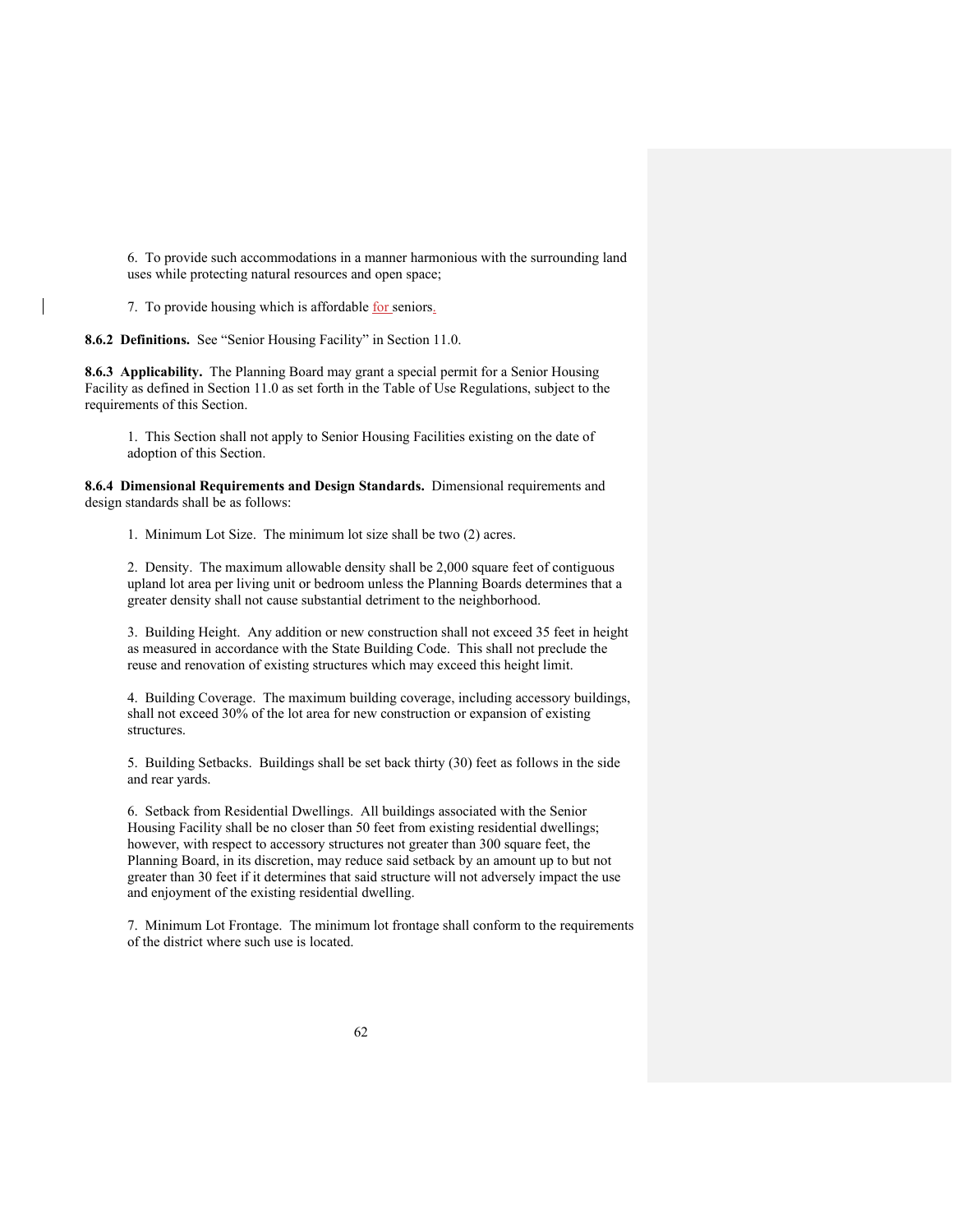[8. T](http://ecode360.com/print/15617026#15617026)own Services. Facilities shall be serviced by public water and sewer of sufficient capacity to serve the project. Any extension and/or replacement of sewer and/or water lines necessary to provide sufficient capacity shall be the responsibility of the applicant.

[9. T](http://ecode360.com/print/15617027#15617027)ransportation Services. The operator of the facility shall be required to provide or arrange for transportation to town services and facilities.

[10. C](http://ecode360.com/print/15617028#15617028)ommon Open Space. In the Residence Districts, there shall be an area of common open space equal to that required in the district in which the facility is located, or at least 10% of the lot area, whichever is greater. The common open space shall be retained in perpetuity for conservation or passive recreation use. No more than 25% of the minimum required open space shall be situated within wetlands.

[11.](http://ecode360.com/print/15617029#15617029) Parking. The minimum number of parking spaces provided on the lot shall be 0.5 spaces per bedroom, plus spaces equal to the largest employee shift, plus one visitor space per every ten bedrooms.

[12. A](http://ecode360.com/print/15617030#15617030)ccess and On-site Circulation. Adequate on-site circulation shall be provided to and from the site, taking into consideration the adjacent sidewalks and streets and accessibility of the site and building(s) thereon for emergency vehicles. Adequate provision shall be made for off-street loading and unloading requirements of delivery vehicles and passengers using private transportation.

[13.](http://ecode360.com/print/15617031#15617031) Public Safety. The facility shall have an integrated emergency call, telephone and other communication system to provide monitoring for its residents. There shall be sufficient site access for public safety vehicles. A plan shall be approved by the Fire Department for the emergency evacuation of residents with emphasis on ensuring the safety of residents with physical impairments.

[14.](http://ecode360.com/print/15617032#15617032) Landscaping. Landscaping and screening are required to obscure visibility from beyond the boundaries of the premises of parking areas, dumpster locations and loading areas. The minimum setback from all property lines of such parking lots, dumpster locations, and loading areas, except for their points of ingress and egress, shall be 15 feet.

**[8.6.5 Accessory Uses.](http://ecode360.com/print/AN1471?guid=15582155&children=true#15617047)** The operator of the Senior Housing Facility may also provide optional services on the site for the convenience of residents, including but not limited to transportation, barber/beauty services, sundries for personal consumption, laundry services and other amenities, provided such uses serve primarily the residents and staff of the Senior Housing Facility and the accessory uses shall be wholly within a residential structure and shall have no exterior advertising display.

**[8.6.6 Special Permit Procedure.](http://ecode360.com/print/AN1471?guid=15582155&children=true#15617058)** The procedure for a special permit under this Section shall be governed by Section 10.5.

**Field Code Changed**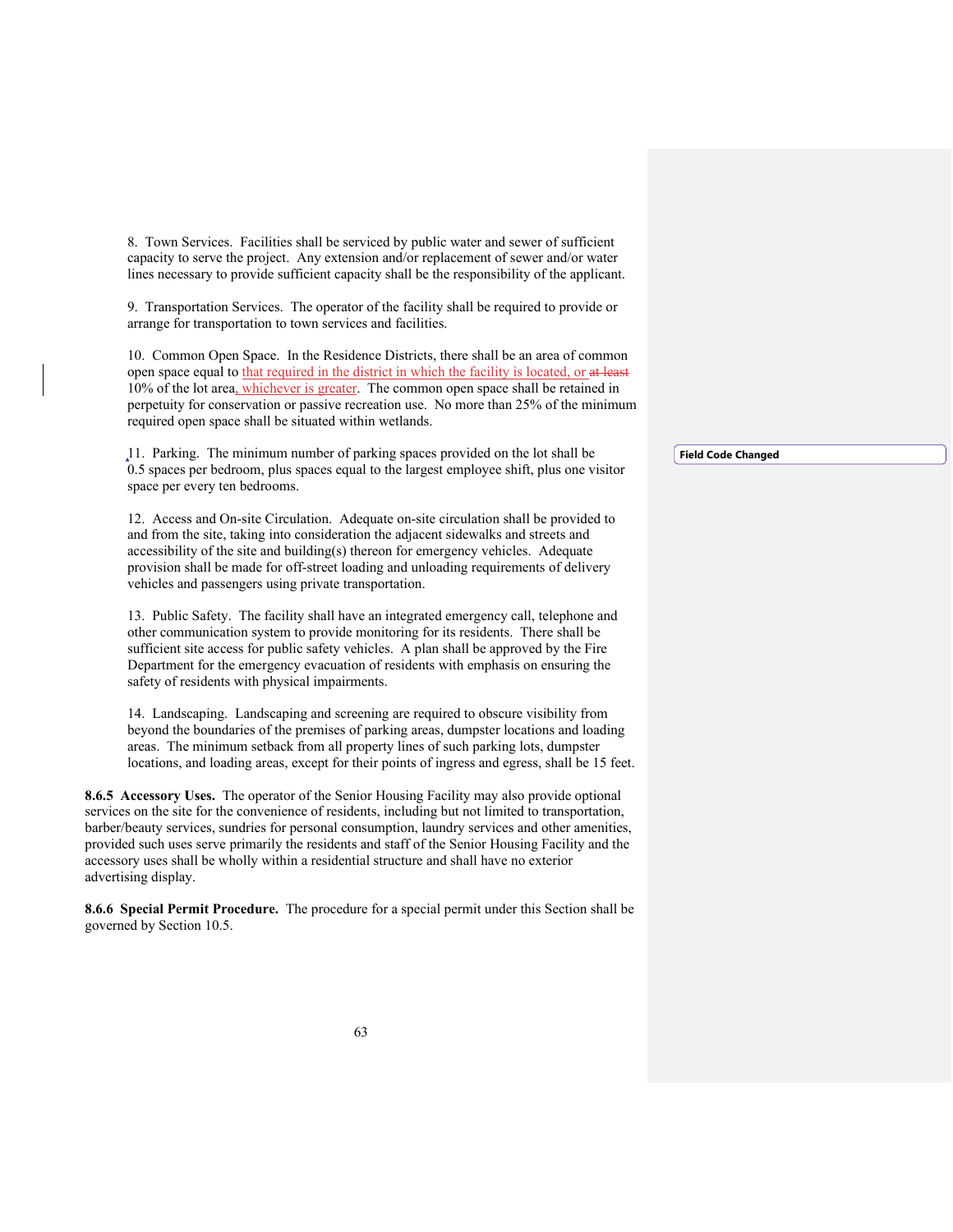## **SECTION 9.0 SPECIAL DISTRICT REGULATIONS\***

**\****The Waterford Village Smart Growth Overlay District, adopted pursuant to G.L. c. 40R, which remains in full force and effect, is not included in this Ordinance, but is available in the office of the Planning Board.*

## **9.1 FLOOD PLAIN OVERLAY DISTRICT (FPOD)**

**9.1.1 Purpose.** The purpose of the Flood Plain Overlay District (FPOD) is:

1. To provide that lands in the Town of Bridgewater subject to seasonal or periodic flooding as described hereinafter shall not be used for residence or other purposes in such a manner as to endanger the health or safety, of the occupants thereof or of the public generally, or as to burden the public with costs resulting from unwise individual choices of land use.

2. To protect, preserve and maintain the water table and water recharge areas within the Town so as to preserve present and potential water supplies for the public health and safety.

3. To assure the continuation of the natural flow pattern of the water courses within the Town in order to provide adequate and safe floodwater storage capacity to protect persons and property against the hazards of flood inundation.

**9.1.2 District Boundaries.** The FPOD is herein established as an overlay district. The FPOD includes all special flood hazard areas within the Town of Bridgewater designated as Zone A and AE on the Plymouth County Flood Insurance Rate Map (FIRM) issued by the Federal Emergency Management Agency (FEMA) for the administration of the National Flood Insurance Program. The map panels of the Plymouth County FIRM that are wholly or partially within the Town of Bridgewater are panel numbers 25023C0188J, 25023C0189J, 25023C0193J, 25023C0281J, 25023C0282J, 25023C0283J, 25023C0284J, 25023C0292J, and 25023C0301J, dated July 17, 2012; and panel numbers 25023C0302K, 25023C0303K, 25023C0304K, 25023C0306K, 25023C0307K, 25023C0308K, 25023C0311K and 25023C0312K, dated July 16, 2015. The exact boundaries of the District may be defined by the 100-year base flood elevations shown on the FIRM and further defined by the Plymouth County Flood Insurance Study (FIS) report dated July 16, 2015. The exact boundaries of the FPOD may be defined by the 100-year base flood elevations shown on the FIRM and further defined by the Plymouth County Flood Insurance Study (FIS) report dated July 16, 2015. The FIRM and FIS report are incorporated herein by reference and are on file with the Town Clerk.

**9.1.3 Overlay District.** The FPOD shall be superimposed on existing underlying districts. In the FPOD, applicable use and provisions of this Ordinance continue in force. All uses permitted in the underlying district are allowed, except mobile homes and trailers.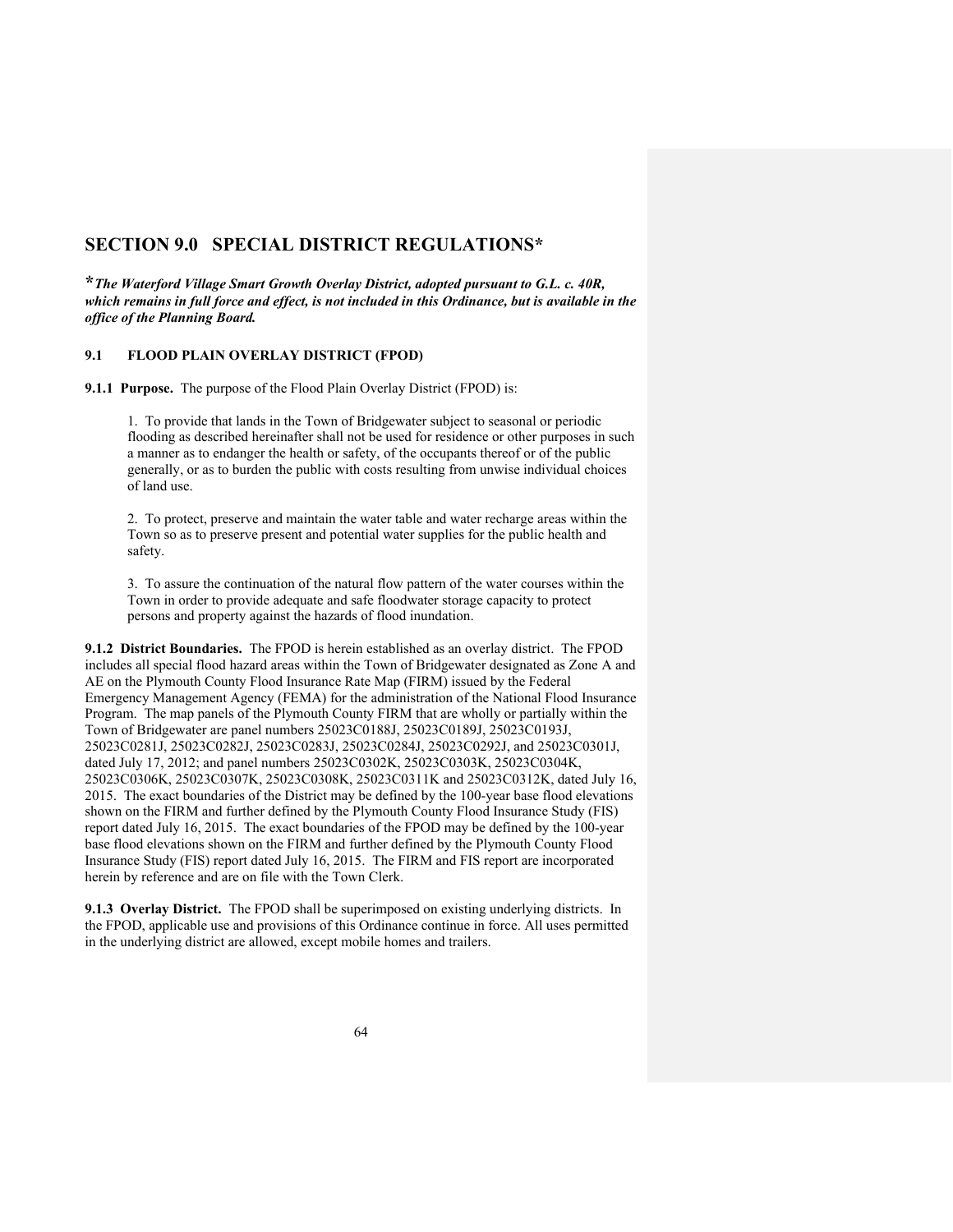#### **9.1.4 Base Flood Elevation and Floodway Data.**

1.Floodway Data - in Zone A and AE, alone watercourses that have not had a regulatory floodway designated the best available federal, state, local, or other floodway data shall be used to prohibit encroachments in floodways which would result in any increase in flood levels within the community during the occurrence of the base flood discharge.

2. Base Flood Elevation Data - in a Zone A, applicants may be required under the Wetland Protection Act, to determine base flood elevation information on engineering calculations. Base flood elevation data is required for subdivision proposals or other developments greater than 50 lots or 5 acres; whichever is the lesser, within unnumbered A. Zones.

## **9.1.5 Use Regulations.**

1. In a floodway, the following provisions apply: All encroachments (fill, construction, etc.) are prohibited unless engineer's certification is provided that such encroachment does not increase flood levels.

2. In the FPOD, no mobile homes or trailers are allowed. No new building shall be erected, altered, enlarged, unless special permit is received from the Board of Appeals. Board of Appeals shall issue a permit stating the conditions under which a building may erected in the floodplain.

3. All subdivision proposals must be designed to assure that such proposals minimize flood damage, all public utilities and facilities are located and constructed to minimize or flood damage, and adequate drainage is provided to reduce exposure to flood hazards.

**9.1.6 Procedures.** Any person undertaking action described in this Section within the FPOD shall submit six (6) copies of application for permit to the Building CommissionerInspector, who shall transmit same to the Board of Appeals, Board of Health, Department of Public Works, Conservation Commission and Planning Board. The application shall be accompanied by plans that conform to existing the Planning Board's Subdivision Rules and Regulations. No permit to be issued by the Board of Appeals until receipt of recommendations from the Planning Board and Conservation Commission. A special permit issued by the Board of Appeals, or a building permit issued by the Building Inspector, shall be deemed to be a permit hereunder provided work is started within six (6) months, or take any other action relative thereto. The Board of Appeals may issue a special permit under this Section if it does not endanger health, safety, welfare of occupants, and the Board shall be satisfied:

- 1. That floor level elevation is proper.
- 2. That other land is protected against detriments.
- 3. That safe vehicular and pedestrian passage be provided.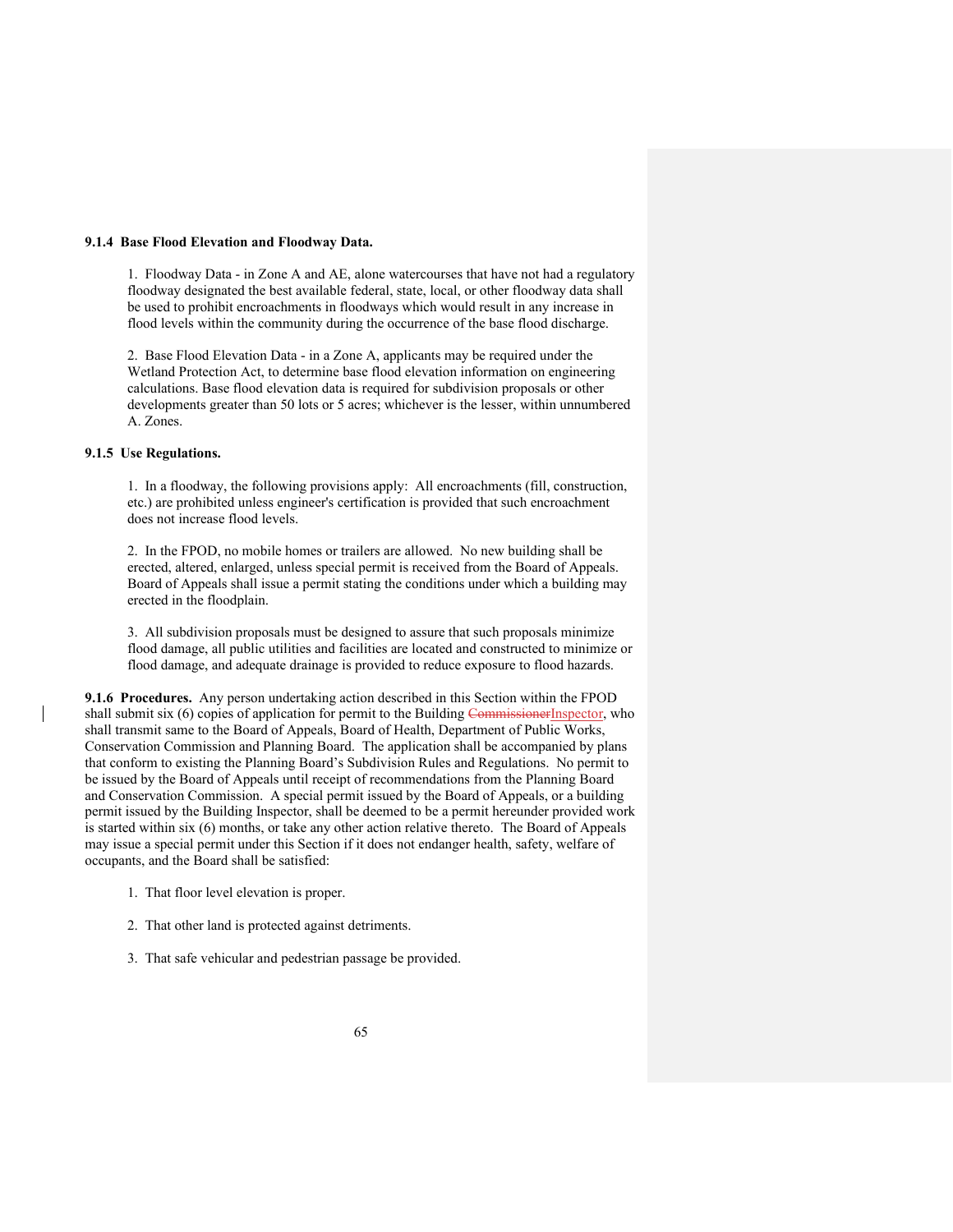- 4. That methods of drainage are adequate.
- 5. That methods of filling will assure that the health and safety of occupants is protected.
- 6. That the land is not subject to periodic flooding.

7. That the portion of any lot used to meet the yard and area requirements, does not exceed 50% of the minimum lot area, except in the Residential A/B District, wherein the portion of any lot used to meet the yard and area requirements shall not exceed 50% of the minimum lot requirements.

**9.1.7 Applicability of Other Regulations.** Nothing in this Section limits the authority of the Board of Health in respect to premises in the FPOD. Nothing in this Section shall limit the applicability of G.L. c. 131, s. 40 or the following (where applicable):

1. 780 CMR Massachusetts State Building Code;

2. 310 CMR 10.00, Wetlands Protection Regulations, Department of Environmental Protection (DEP);

3. 310 CMR 13.00 Inland Wetlands Restriction;

4. 310 CMR 15, Title V, Minimum Requirements for Subsurface Disposal of Sanitary Sewage (DEP).

Any variances from the provisions and requirements of the above referenced state regulations may only be granted in accordance with the required variance procedure of these state regulations.

**9.1.8 Notice.** Prior to the alteration and/or relocation of any river or watercourse in a riverine situation, notice shall be given to the following:

Adjacent Communities

NFIP State Coordinator Massachusetts Department of Conservation and Recreation 251 Causeway Street, Suite 600-700 Boston, MA 02114-2104

NFIP Program Specialist Federal Emergency Management Agency Region I 99 High Street, 6th Floor Boston, MA 02110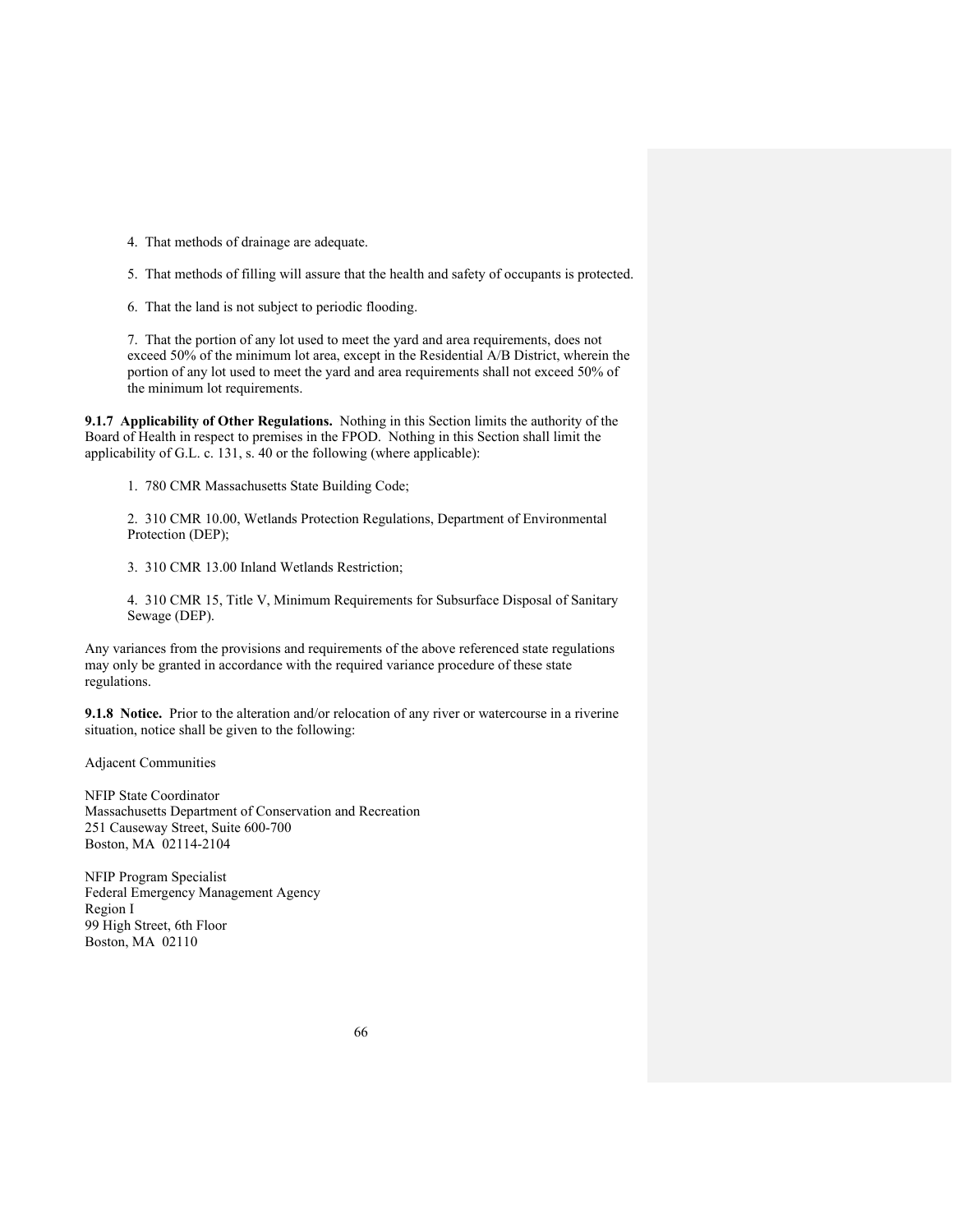### **9.2 AQUIFER PROTECTION OVERLAY DISTRICT (APOD)**

**9.2.1 Purpose.** The purpose of this Section is:

1. To preserve and protect the groundwater resources of the Town of Bridgewater;

2. To protect, preserve and maintain the existing and potential groundwater supply and surface water quality to present and future residents of the Town;

- 3. To prevent pollution of ground and surface water and water supplies;
- 4. To assure continued availability of the water supply of the Town;
- 5. To promote and protect the public health, safety and general welfare.

**9.2.2 Establishment; Overlay District.** There are hereby established within the town, certain Aquifer Protection Overlay Districts, consisting of the aquifer itself, the land above the aquifer, and the aquifer's most significant recharge areas. An Aquifer Protection Overlay District (APOD) shall be considered as overlaying other zoning districts and shall be so identified on the zoning map of the Town of Bridgewater. Any uses permitted in the portions of the districts so overlaid shall be permitted subject to all the provisions of the APOD.

**9.2.3 Prohibited Uses.** In those portions of the Town within the APOD, the following activities are prohibited as a principal or accessory use unless otherwise noted. Where lawfully existing, such uses may continue but not be expanded or altered without obtaining a special permit hereunder:

1. Landfills and open dumps as defined in 310 CMR 19.006;

2. Storage of liquid petroleum products, except the following: (1) normal household use, outdoor maintenance and heating or a structure; (2) waste oil retention facilities required by statute, rule, or regulation; provided that such storage, listed in items a. and b. above, is in freestanding containers within buildings or above ground with secondary containment adequate to contain a spill the size of the container's total storage capacity;

- 3. Gasoline service station;
- 4. Landfilling of sludge or septage as defined in 310 CMR 32.05;

5. Storage of sludge and septage, unless such storage is in compliance with 310 CMR 32.31;

6. Storage of deicing chemicals unless such storage, including loading areas, is within a structure designed to prevent the generation and escape of contaminated runoff or leachate;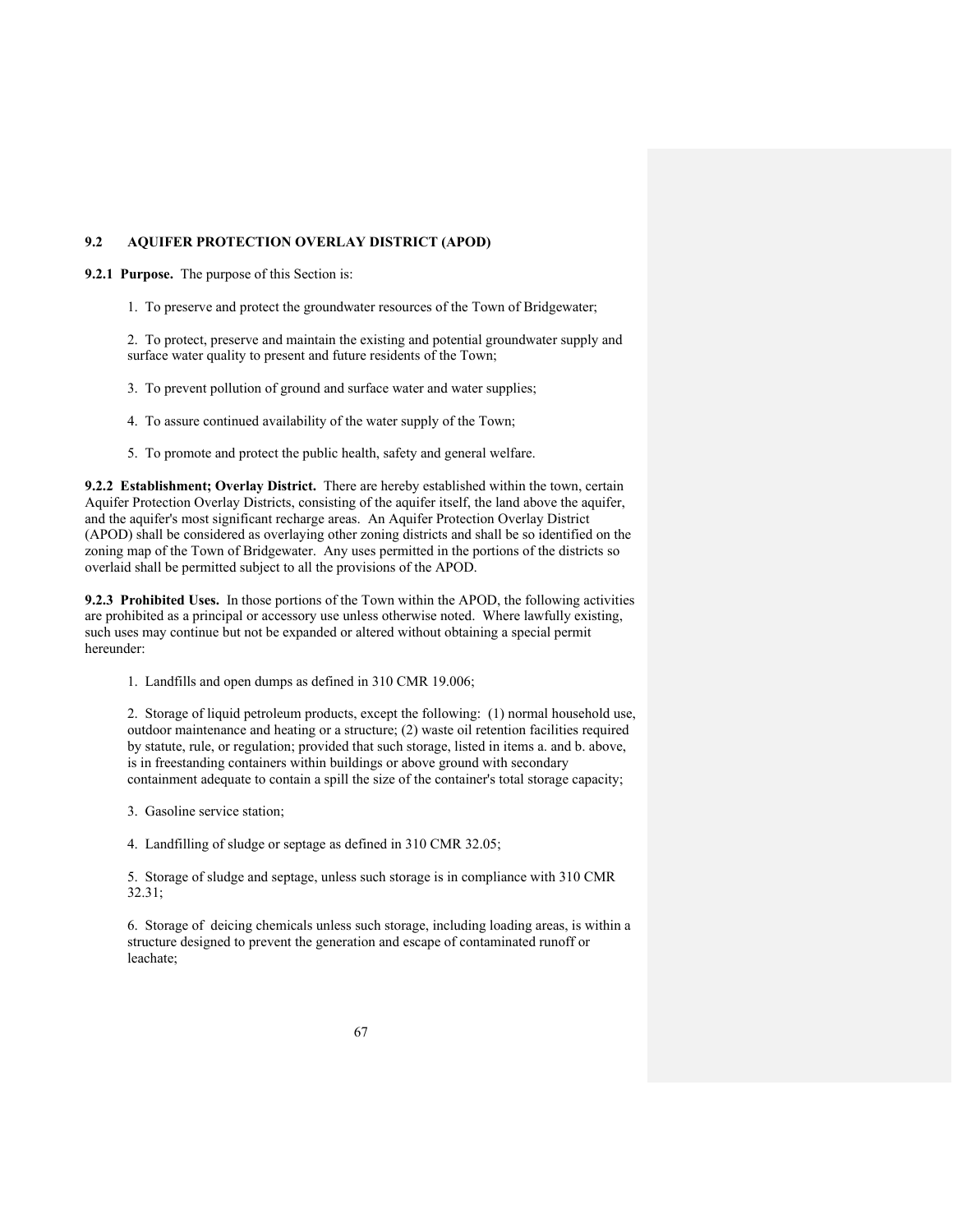7. Storage of animal manure in quantities greater than one cubic yard unless covered or contained in accordance with the specifications of the United States Soil Conservation Service;

8. Facilities that generate, treat, store or dispose of hazardous waste subject to G.L. c. 21C and 310 CMR 30.000, except the following: (1) very small quantity generators as defined under 310 CMR 30.000; (2) household hazardous waste centers and events under 310 CMR 30.390; (3) waste oil retention facilities required by G.L. c. 21, s. 52A; (4) water remediation treatment works approved by DEP for the treatment of contaminated ground or surface waters;

9. Automobile graveyards and junkyards, as defined in G.L. c. 140B, s. 1 and repair shops except for those shops deemed to be very small quantity generators as defined under 310 CMR 30.000;

10. Treatment of disposal works for non-sanitary wastewaters that are subject to 314 CMR 5.00, except the following: (1) the replacement or repair of an existing system(s) that will not result in a design capacity greater than the design capacity of the existing system(s); (2) treatment works approved by the Massachusetts Department of Environmental Protection designed for the treatment of contaminated ground or surface waters;

11. Storage of hazardous materials, as defined in G.L. c. 21E, unless in a free-standing container within a building or above ground with adequate secondary containment adequate to contain a spill the size of the container's total storage capacity;

12. Stockpiling and disposal of snow and ice containing deicing chemicals if brought in from outside the district;

13. Storage of commercial fertilizers, as defined in G.L. c. 128, s. 64, unless such storage is within a structure designated to prevent the generation and escape of contaminated runoff or leachate;

14. The use of septic system cleaners which contain toxic or hazardous chemicals;

15. The application of fertilizers and pesticides, including herbicide, insecticides, fungicides, and rodenticides, unless in accordance with state and federal standards;

16. Earth removal, consisting of the removal of soil, loam, gravel or any other earth material (including mining activities) to within six feet of maximum high groundwater, unless otherwise stated herein, as determined from monitoring wells in accordance with the provisions of the earth removal ordinance of the town, except excavations for building foundations, approved roads, utility works, or exempted agricultural uses. Properties which have received approval under the earth removal ordinance for such activities before the effective date of this provision, shall not be excavated to within four feet of maximum high groundwater; and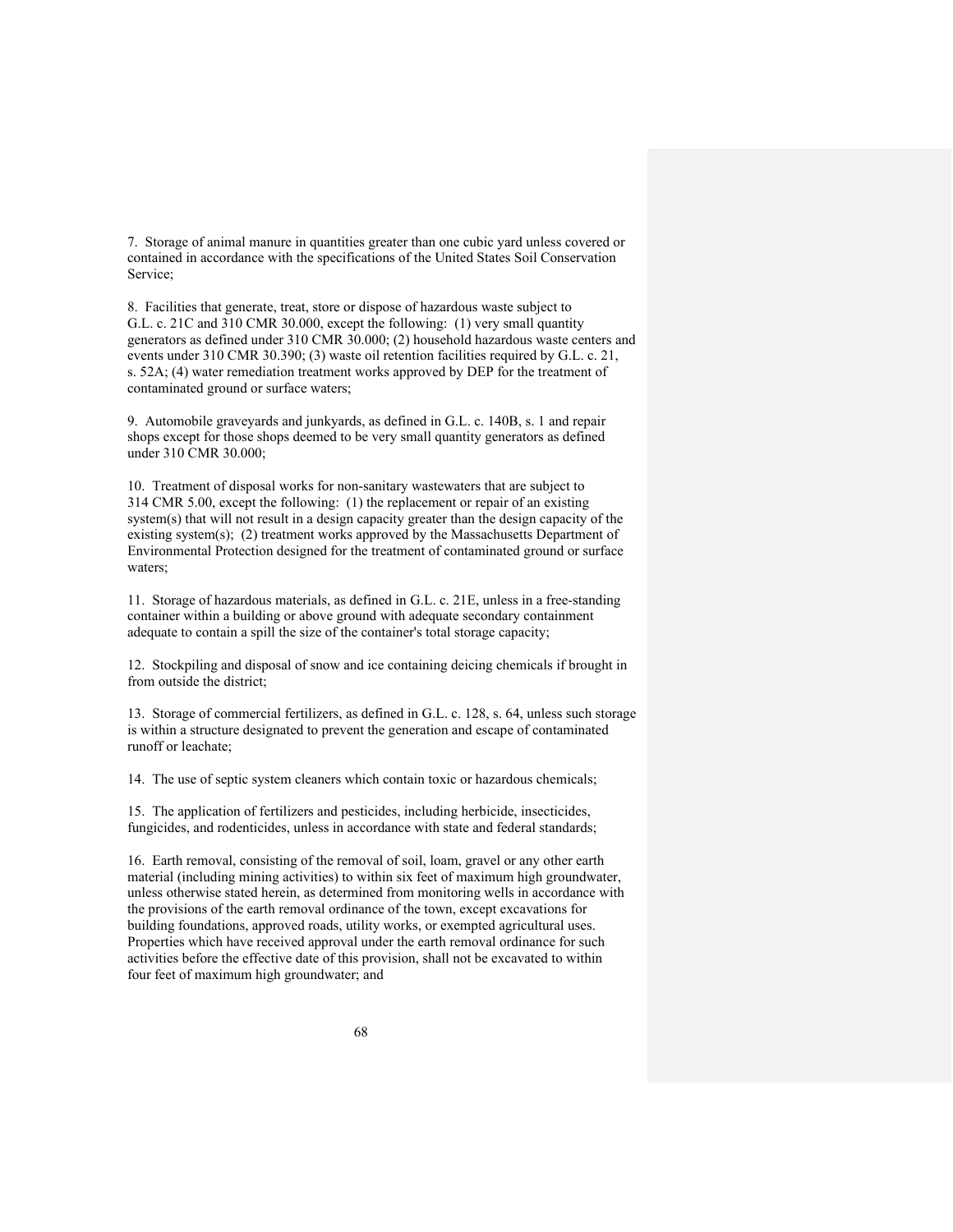17. Stormwater drainage systems serving nonresidential lots unless said systems are designed to recharge outflow in a manner that will not degrade existing groundwater quality and to meet other overall objectives of the standards set forth herein.

**9.2.4 Uses and Activities Requiring a Special Permit.** The following uses and activities are permitted only upon the issuance of a special permit under such conditions as may be required by the Special Permit Granting Authority (SPGA):

1. Expansion or alteration of existing uses that do not conform to the APOD.

2. The construction of dams or other water control devices, ponds, pools or other changes in waterbodies or courses, created for swimming, fishing, or other recreational uses or drainage improvements. Such activities shall not adversely affect water quality or quantity.

3. The construction of dams or other water control devices, ponds, pools or other changes in waterbodies or courses, created for agricultural uses which do not constitute normal maintenance or, emergency practices under state and federal laws. Such activities shall not adversely affect water quality or quantity.

4. Any use that will render impervious more than 2,500 square feet of any lot containing 10,000 square feet of land or less. Said lot must be provided with a stormwater drainage system designed in accordance with standards set forth herein. In addition, elements of the drainage system serving said lot may be located on adjacent or nearby land within the same watershed, if so authorized by the SPGA, under the following conditions: (1) the overall recharge characteristics of the watershed under consideration will not be altered; (2) the land to be utilized shall remain as part of the proposed use in perpetuity or until its use as a recharge area is not required to meet the requirements of this Ordinance; (3) recharge areas authorized under this provision shall not be utilized by any additional parties for similar use unless so authorized by the SPGA in accordance with the standards stated herein.

5. Any lot containing a land area greater than 10,000 square feet but less than or equal to 43,560 square feet whose percentage of impervious area would exceed the maximum allowed under the following:

Maximum percent – 0.5745 (lot area) - 3,244.9

Example: 0.5745 (21,000 s.f.) - 3,244.9 – 8,819.6 s.f. An impervious area exceeding 8,820 square feet (rounded to the nearest foot) for this size lot would require a special permit. Said lot must be provided with a stormwater drainage system in accordance with the standards set forth herein. In addition, elements of the stormwater drainage system may be located on adjacent or nearby land within the same watershed in accordance with the conditions stated above.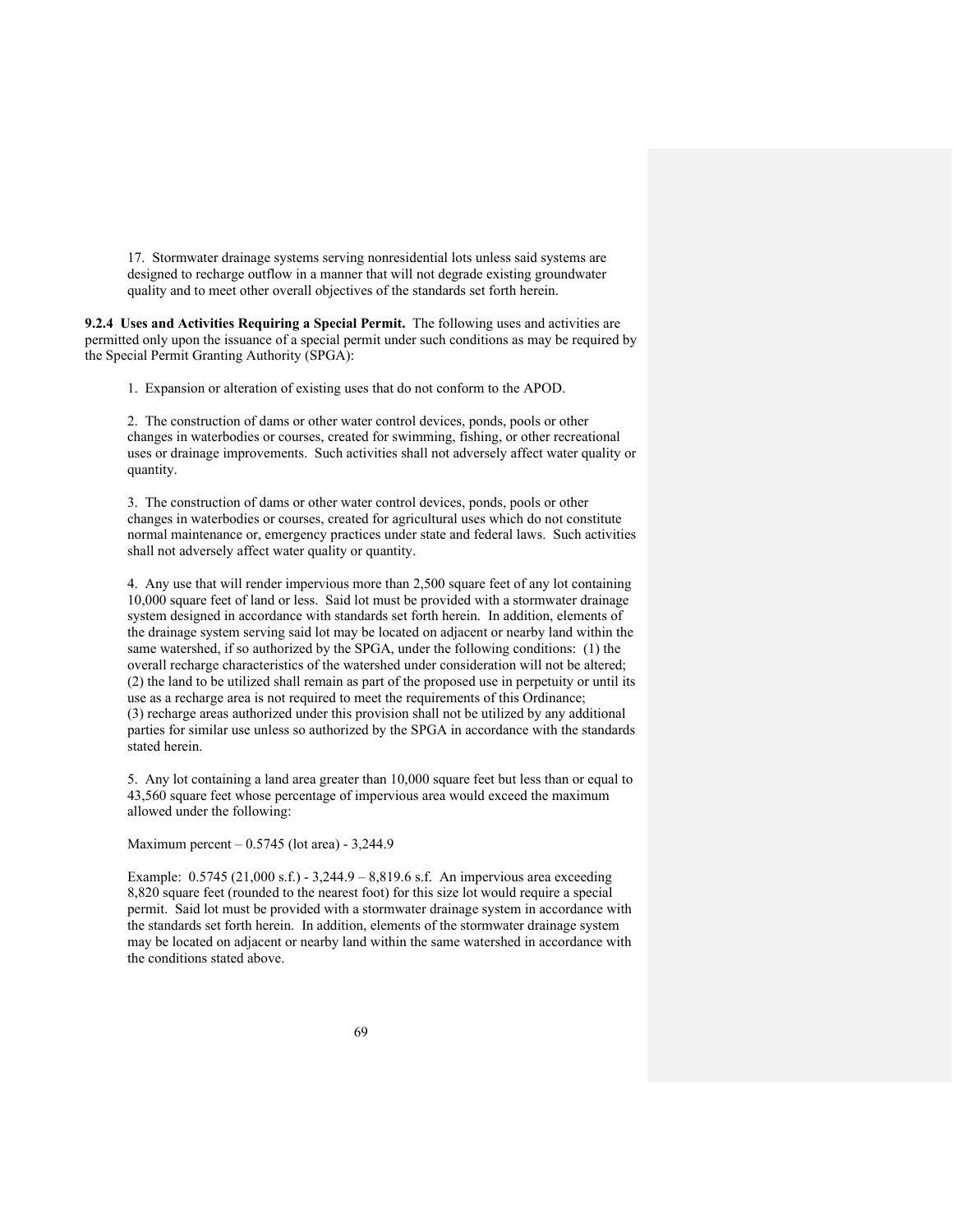6. Any use that will render impervious more than 50% of a lot containing more than 43,560 square feet in land area. Said lot must be provided with a stormwater drainage system designed in accordance with standards set forth herein. The stormwater drainage system serving said lot must be located entirely within the lot.

**9.2.5 Boundary Disputes.** The SPGA may grant relief from the provisions of this Section in cases where the location of the APOD boundary in relation to a particular parcel is in doubt or dispute. The burden of proof shall be upon the owner(s) of the land in question to show where the bounds should be properly located. If it may be demonstrated to the SPGA, with reasonable degree of scientific certainty, that the boundary line upon the owner(s) property may warrant revisions, then at the request of the owner(s), the town may engage a professional engineer, hydrologist, geologist or soil scientist to determine more accurately the boundaries of the district with respect to individual parcels of land. Based upon the outcome of said dispute resolution, if it is determined that the original line serves as a correct approximation of the Zone II boundary or that the owner(s)' parcel in question is to be more greatly affected, the town may charge the owner(s) for all or part of the cost of the investigation. For disputes arising from the boundaries of the Zone II, as defined herein, the determination of its location shall be based on criteria set forth in 310 CMR 22.00 and in the DEP's Guidelines and Policies for Public Water Systems.

### **9.2.6 Performance Standards for Stormwater Drainage Systems.**

1. Outflow of a stormwater drainage system will not degrade existing groundwater quality;

2. For nonresidential uses, recharge shall be by stormwater infiltration basins or similar systems covered with natural vegetation;

3. Drywells may be allowed as an alternative provided that the volume to be recharged is pretreated by means of open swales, detention areas or other similar filtration devices acceptable to the SPGA;

4. For all nonresidential uses, all such basins and wells shall be preceded by oil, grease, and sediment traps to facilitate removal of contamination;

5. Any and all recharge areas shall be permanently maintained in full working order by the owner of the lots on which they are located.

**9.2.7 Special Permit Submittals.** The applicant shall file an application SPGA under this Ordinance shall be the Planning Board. The applicant shall file six copies of a site plan and attachments. The site plan and its attachments shall be prepared in accordance with the rules and regulations adopted by the SPGA and shall at a minimum include the following information where pertinent:

1. A complete list of chemicals, pesticides, herbicides, fertilizers, fuels, and other potentially hazardous materials to be used or stored on the premises in quantities greater than those reasonably associated with normal household use;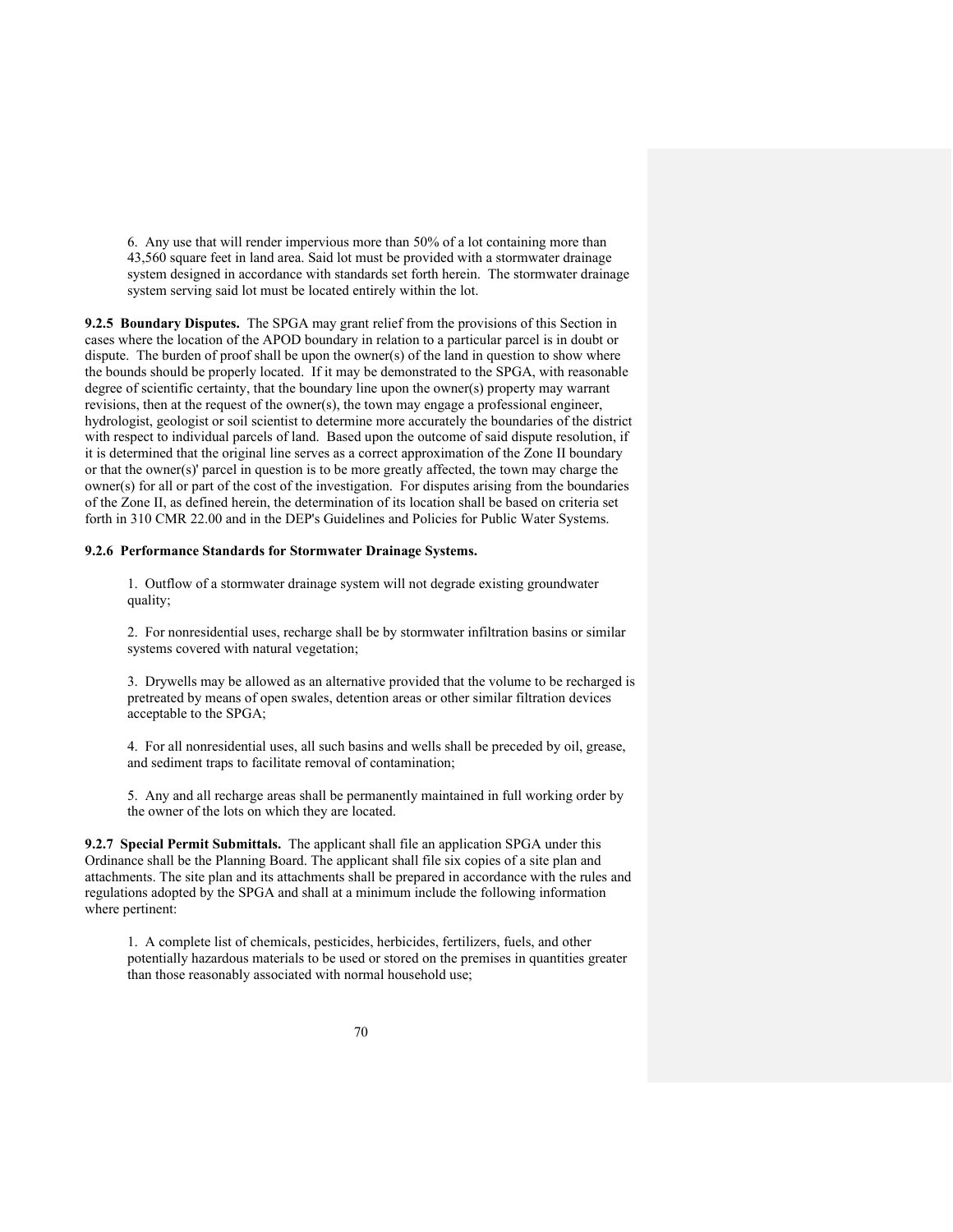2. For those activities using or storing such hazardous materials, a hazardous materials management plan shall be prepared and filed with the hazardous materials coordinator, fire chief, and board of health. The plan shall include: (1) provisions to protect against the discharge of hazardous materials or wastes to the environment due to spillage, accidental damage, corrosion, leakage, or vandalism, including spill containment and cleanup procedures; (2) provisions for indoor, secured storage of hazardous materials and wastes with impervious floor surfaces; (3) evidence of compliance with the regulations of the Massachusetts Hazardous Waste Management Act 310 CMR, including obtaining an EPA identification number from the Massachusetts Department of Environmental Protection;

3. Subsurface excavations or test borings shall be performed so as to demonstrate maximum seasonal high water elevations and direction of groundwater flow. The SPGA may require, as a condition of any approval, that the owner install and maintain wells for the purposes of monitoring groundwater quality.

**9.2.8 Procedures.** Upon receipt of the special permit application, the SPGA shall transmit one copy to the Board of Health, the Conservation Commission and the Water and Sewer Commission for their written recommendations. Failure of any one of said agencies to respond in writing within thirty-five days of receiving a copy of the application shall be deemed a positive recommendation by that agency. The SPGA shall not act upon an application within said thirty-five day period.

1. The special permit shall be granted if the SPGA determines, in consideration of written recommendations offered by the Board of Health, the Conservation Commission, the Water and Sewer Commission and other agencies designated by the SPGA, that the intent of this Ordinance as well as any regulations or guidelines adopted by the SPGA are met. The SPGA shall not grant a special permit under this Section unless the petitioner's application includes sufficiently detailed, definite, and credible information to support positive findings in relation to standards given in this Section.

2. The SPGA shall document the basis for any departures from the recommendations of the other town boards or agencies in its discretion.

# **9.3 BEDFORD STREET OVERLAY DISTRICT (BSOD)**

**9.3.1 Purpose.** The purpose of this district is to facilitate the expansion of a commercial node along Bedford Street, enabling high quality commercial development in this location while minimizing adverse impacts on natural resources, in particular the groundwater resources located within the Aquifer Protection Overlay District. A special permit process allows the transfer of development rights from a nearby residentially zoned sending parcel to facilitate intensive commercial use within the APOD without adverse impacts to groundwater recharge.

**9.3.2 General Requirements.** Within the Bedford Street Overlay District (BSOD), commercial development consistent with use and dimensional requirements of the Business B district shall be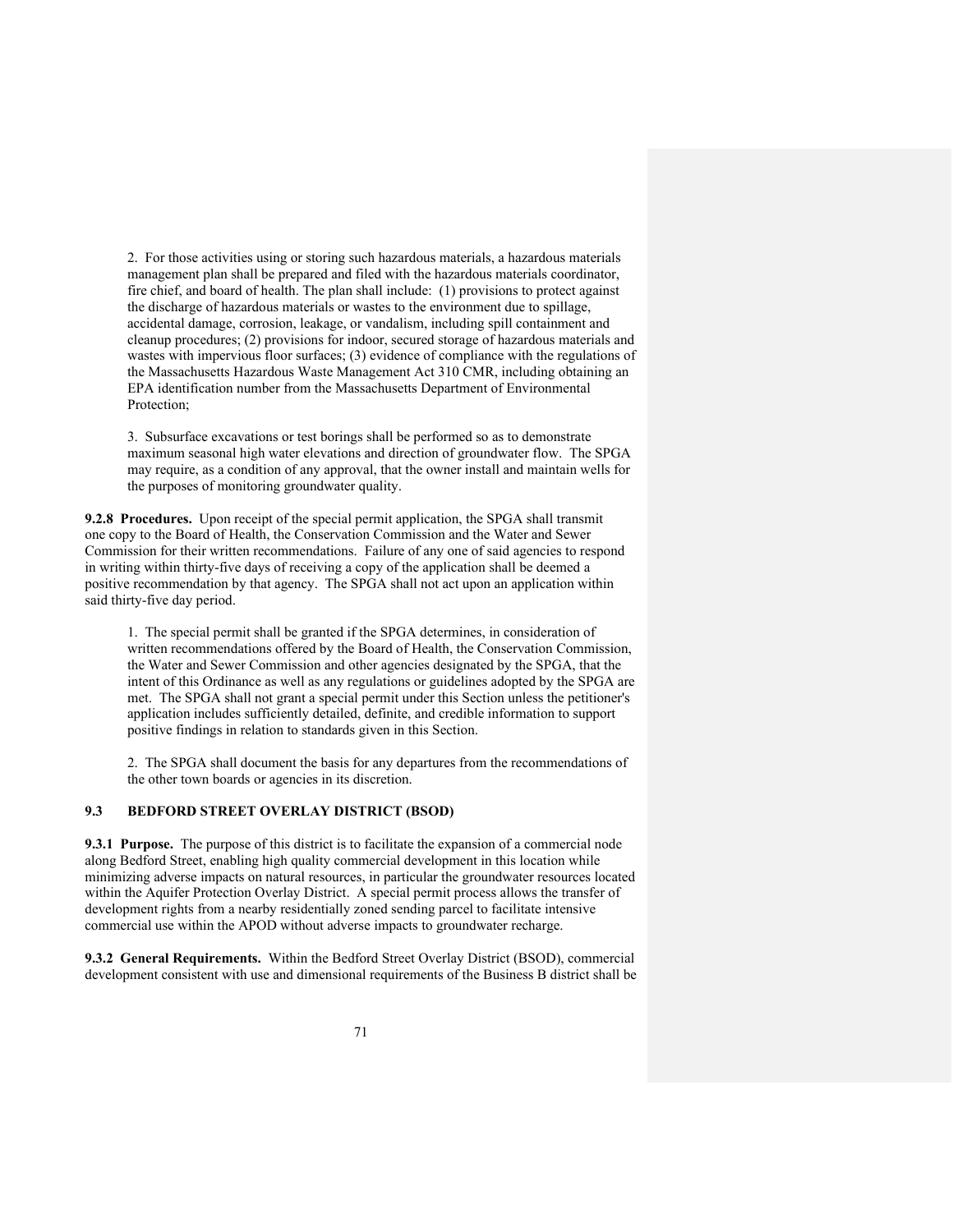allowable by special permit, subject to the following specific requirements and general guidelines, and to the specific conditions set forth by the Special Permit Granting Authority in applying those provisions.

**9.3.3 Overlay District.** The BSOD is an overlay district. Development allowed by right in the underlying zoning district may proceed without obtaining s special permit through the provisions of the BSOD. Uses allowed by special permit in the BSOD shall follow the requirements of this Section.

**9.3.4 Requirements.** Prior to the submission of a formal application for a special permit, the applicant, who shall be the owner of the tract or his duly authorized agent, shall submit to the Planning Board, which shall serve as the Special Permit Granting Authority (SPGA), a Preliminary Plan in compliance with Section III(A) of the Rules and regulations Governing Subdivision of Land, as amended. In addition, the plan shall show significant wetlands, and zoning district boundaries.

1. The applicant shall also submit a map showing site conditions on a proposed "sending parcel", showing wetlands, floodplains, steep slopes, and other significant features. The sending parcel must be located within Residential C portion of Zone II area contiguous with Bedford Street Overlay District.

2. The area of uplands within the sending parcel shall be equal to or greater than the uplands contained within the parcel proposed for development within the Bedford Street Overlay District.

3. If the proposed development located within the APOD exceeds 50% impervious surface, the area of the uplands within the sending parcel shall be equal to area of uplands proposed for development plus the area of impervious surface within the APD that exceeds 50%. For example, where eight (8) acres of a ten (10) acre parcel are to be made impervious under a proposed development, the area of the sending parcel should be at least thirteen (13) acres.

4. The sending parcel must be permanently restricted from future development by way of a permanent conservation restriction in accordance with G.L. c. 184, ss. 31-33, as most recently amended or donated to the Bridgewater Conservation Commission. Draft restriction(s) or donation language on the sending lot(s) shall be submitted to the Planning Board with the application. The Planning Board shall require the restriction or donation language on the sending parcel(s) to be recorded at the Plymouth County Registry of Deeds/Land Court prior to approval of commercial use within the Bedford Street Overlay District. On property which will be protected by way of a conservation restriction, a management plan(s) shall be provided to the Planning Board, which describes how existing woods, fields, meadows or other natural areas shall be maintained in accordance with best management practices, and in accordance with APOD regulations under Section 9.2.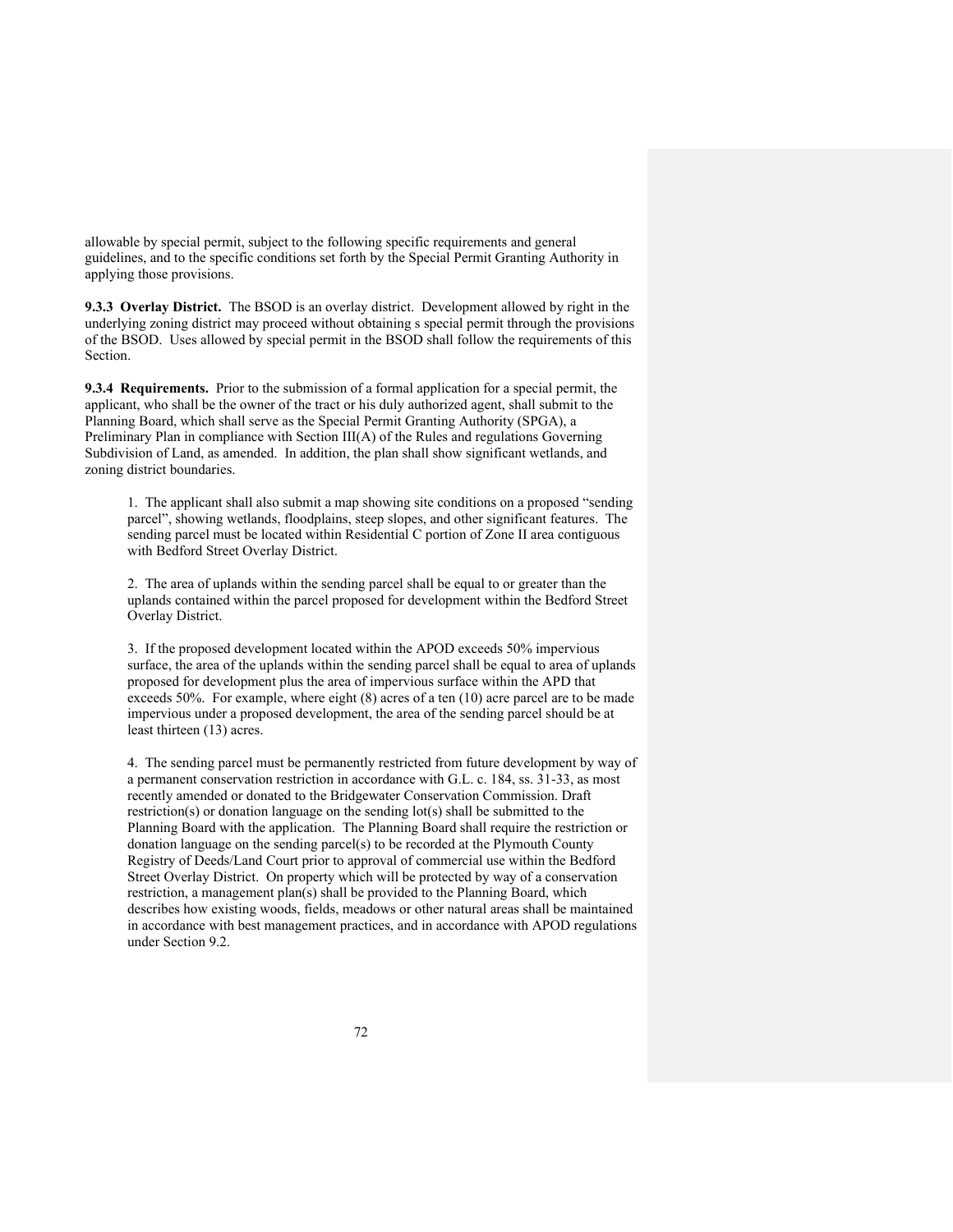5. The record owner of the sending parcel(s) shall, within forty-five (45) days of receipt of a special permit authorizing TDRs, record at the Registry of Deeds either: a Conservation Restriction running in favor of the Town prohibiting, in perpetuity, the construction, placement, or expansion of any new or existing structure or other development, or transferring of the deed to the Conservation Commission, on said sending parcel(s). Evidence of said recording shall be transmitted to the Planning Board indicating the date of recording and deed book and page number at which the recording can be located. The grant of the special permit to transfer development rights shall be conditioned upon such restriction or donation, and no special permit for a transfer of development rights shall be effective until the restriction or donation noted above has been recorded at the Registry of Deeds.

**9.3.5 Special Permit.** A special permit for commercial use within the BSOD may be granted by the Planning Board upon its written determination that the proposed development will not have detrimental impacts on groundwater resources or the neighborhood. The Board shall review and make a positive finding on each of the following criteria:

1. The development may include any uses allowed by right within the B-B district, provided that such uses are not prohibited in the APOD. Special permit requirements for the APOD shall apply within the BSOD;

2. The development shall meet all dimensional requirements applicable to the Business B district;

3. The development provides adequate water and sanitary facilities;

4. The development design is appropriate to the architectural style of the neighborhood, as well as to other characteristics of the site;

5. Projected traffic generation from development onto local roads and intersections is within the capacity of road network and does not create any safety concerns;

6. The design and layout of driveways, parking and loading of the development is acceptable to the Planning Board;

7. Parking spaces shall be provided on the lot computed on the same basis as under Planned Development Districts.

## **9.4 PLANNED DEVELOPMENT DISTRICT (PDD)**

**9.4.1 Purpose.** The purpose of this Section is to allow the Town to regulate development of planned industrial parks in designated suitable areas so as to achieve significant revenue or employment benefits without adverse impacts on their neighborhoods or on the Town's natural resources. Thus, the approach is to regulate such development through a special permit procedure which is a more flexible process than is possible through conventional zoning. The review by the special permit granting authority will include mixture of uses, site access, internal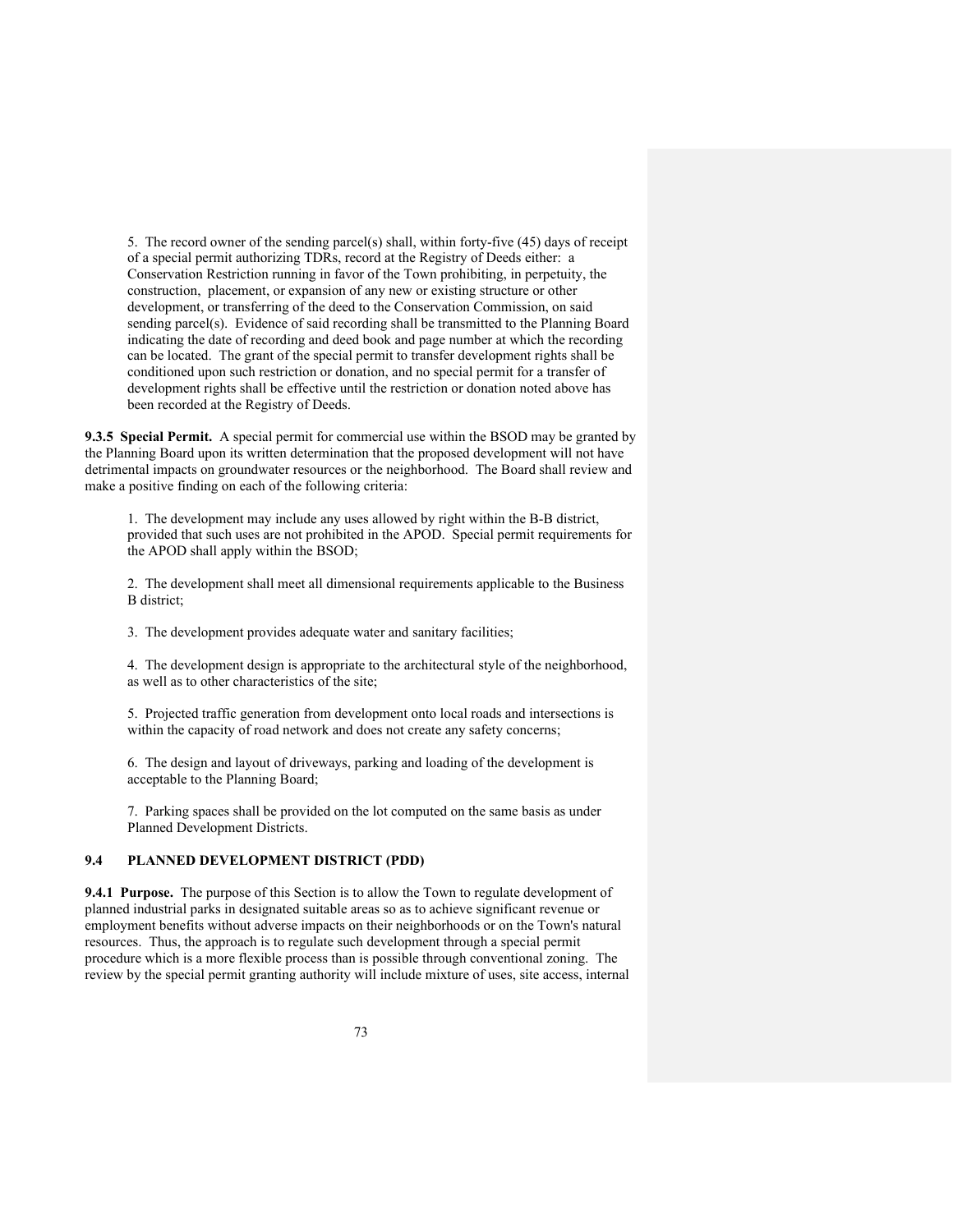circulation and parking, probable traffic impacts, overall density, building location, overall project layout, provision and design of open space, visual impact on adjacent ways and neighborhoods and drainage and water resource impacts. It is also the purpose of this section to allow a residential use without special review if the district permits single family housing according to the present Residential A/B lot and yard requirements as of right.

**9.4.2 General Provisions.** In a Planned Development District comprehensively, planned industrial/commercial parks shall be allowable by special permit, subject to the following specific requirements and general guidelines, and to the specific conditions set forth by the special permit granting authority in applying those provisions. The application for a special permit shall be governed by this Section and the Rules and Regulations Governing Subdivision of Land, Planning Board, Bridgewater Massachusetts, Section III (B), Definitive Plan Procedures.

**9.4.3 Definitions.** See "Planned Development District" in Section 11.0.

**9.4.4 Preapplication Submittal.** Prior to the submission of a formal application for a special permit, the applicant, who shall be the owner of the tract or his duly authorized agent, shall submit to the Planning Board, which shall serve as the Special Permit Granting Authority, a Preliminary Plan following the requirements for Preliminary Plans contained herein or the Rules and regulations Governing Subdivision of Land, Planning Board, Bridgewater, Massachusetts, as amended. In addition, the plan shall show significant wetlands, zoning district boundaries, and the lot frontage of residential lots across the road from the proposed Planned Development.

**9.4.5 Application; Site Plan.** An application for a special permit to develop a Planned Development shall be submitted and received in a manner pursuant to this Section and the Planning Board Rules and Regulations under Subdivision of Land. A site plan and written plan shall be prepared for the whole tract of land and shall be submitted to the Town Clerk who shall distribute copies to the Board of Appeals, the Planning Board, Board of Health, the Conservation Commission, and the Community Development Coordinator. These agencies shall review the site plan and application and shall report their findings and recommendations for approval or disapproval, together with reasons therefor and any additional requirements, to the Planning Board within 35 days of receipt of the application and plan. The site plan submitted to the Planning Board, et al., shall include:

- 1. The name of the proposed development, north point, date, scale and legend;
- 2. The name of the record owner, applicant, architect, engineer and surveyor;
- 3. The names of all abutters as determined from the most recent tax list;
- 4. Existing and proposed topography of the land at two foot contour intervals;
- 5. The existing and proposed lines of streets, ways and easements;
- 6. Proposed dedicated open space areas or other public areas;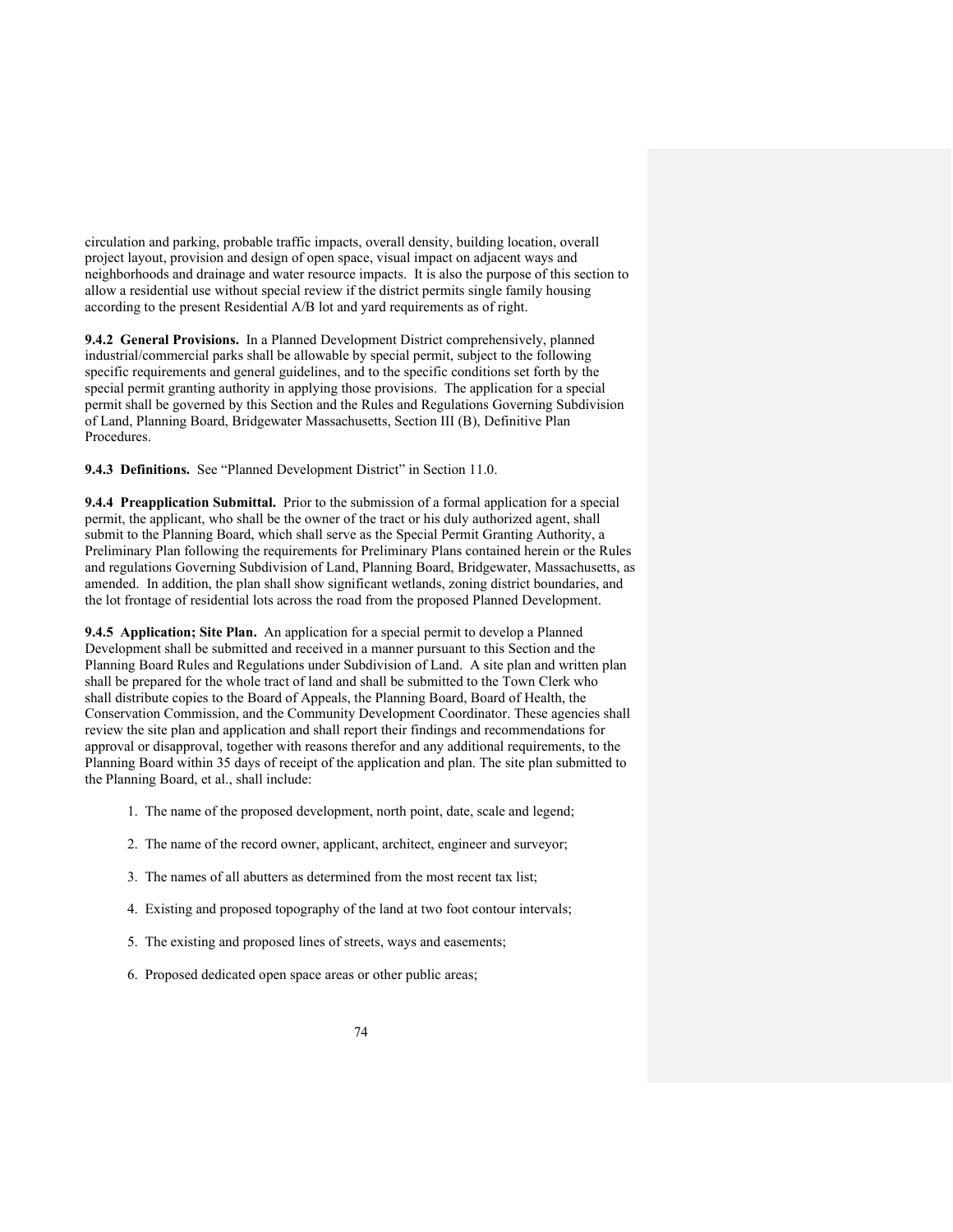7. Proposed lighting and signage;

8. The proposed drainage system including existing and man-made waterways and retention or detention areas on the property or adjacent property. The last may be shown by reference to an attached smaller scale map showing the project locus and adjacent land uses, circulation facilities, topography and drainage.

9. The names, approximate location and width of adjacent streets;

10. The approximate boundaries of any proposed lot or building sites and, where applicable, intended outer edge of the proposed buildings;

11. All other information required for definitive plans under Bridgewater Rules and Regulations Section III (B) (3) and any other information required by the Planning Board.

**9.4.6 Application; Written Materials.** Written material submitted along with the site plan shall include:

1. The name of the proposed applicant;

2. The name(s) of the owner of the land within the project area;

3. The names of the project architect, engineer and surveyor;

4. A narrative describing the long range development plan including proposed uses, anticipated traffic volumes and general character of building types and materials;

5. A financial plan showing the proposed sources and methods of financing for the project, the structure and percentage of ownership, evidence of financing commitments;

6. A management plan describing the method by which the applicant will secure continued, unified management of the project area, including the method for providing security, sewage disposal, maintenance of the privately owned streets and ways, sewers and common areas, and providing services to the tenants of the project area;

7. A program for meeting the requirements of the by-law with regard to the provision of public improvements and amenities of the Town made necessary by the construction of the project, including the method of financing such improvements and/or amenities; and

8. A description of existing hydrogeologic conditions and how the proposed sewerage disposal system and storm drainage system will impact existing hydrogeologic conditions.

**9.4.7 Conditions.** The following conditions are to be met with respect to any particular parcel of land in a Planned Development District.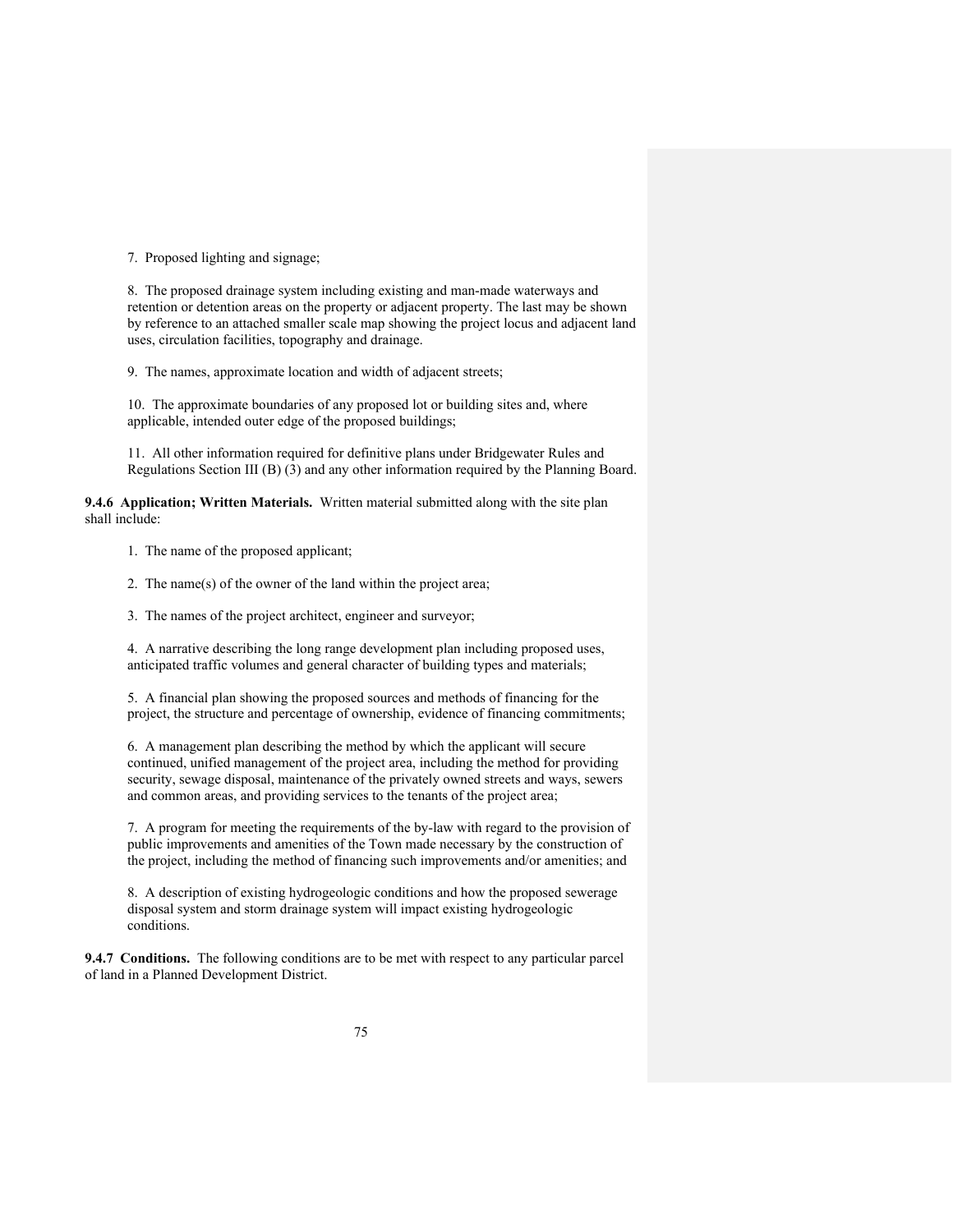1. The tract is in single or consolidated ownership at the time of the application and is at least 10 acres in size.

2. Permitted uses shall be limited to those listed under Section 3.0, Table of Use Regulations, as amended.

3. The manner of sewage disposal shall be approved in writing by the Board of Health.

4. The project area shall include a 50' minimum depth buffer adjacent to public ways so as to substantially screen the uses of the premises from adjacent properties. No buffer strip shall be required where the project abuts an interstate highway or access ramp. No building shall be located within 200 feet of Route 104.

**9.4.8 Dimensional Requirements.** The following dimensional requirements shall apply to buildings and structures and the lots on which they are located:

| Minimum Lot Size                                                          | 5 acres               |
|---------------------------------------------------------------------------|-----------------------|
| Minimum Lot Frontage                                                      | 200 feet              |
| Front Yard                                                                | 40 feet               |
| Side Yard                                                                 | 25 feet               |
| Rear Yard                                                                 | 40 feet               |
| Maximum ratio of Gross Floor Area of Building to Lot Area                 | 0.5                   |
| Maximum Percentage of Lot Coverage by Building and Structures 25% Maximum |                       |
| Heights shall not exceed for following:                                   |                       |
| Hotels (exceeding a minimum setback of 200 feet on Route 104)             | 5 stories and 65 feet |
| Water towers                                                              | 40 feet               |
| Buildings within 300 feet of Route 104                                    | 3 stories and 45 feet |
| Other buildings and structures                                            | 4 stories and 55 feet |

**9.4.9 Use Regulations.** In a Planned Development, the following uses shall be permitted in the designated proportions:

1. Up to 100% of total Permissible Floor Area may be devoted to office use.

2. Up to 80% of total Permissible Floor Area may be devoted to Health Care Facilities and/or research and development.

3. Up to 5% of total Permissible Floor Area may be devoted to light manufacturing and/or assembly facilities.

4. Up to 5% of total Permissible Floor Area may be devoted to distribution facilities.

5. Up to 25% of total Permissible Floor area may be devoted to a motel or a Convention/ exposition center or Cinema.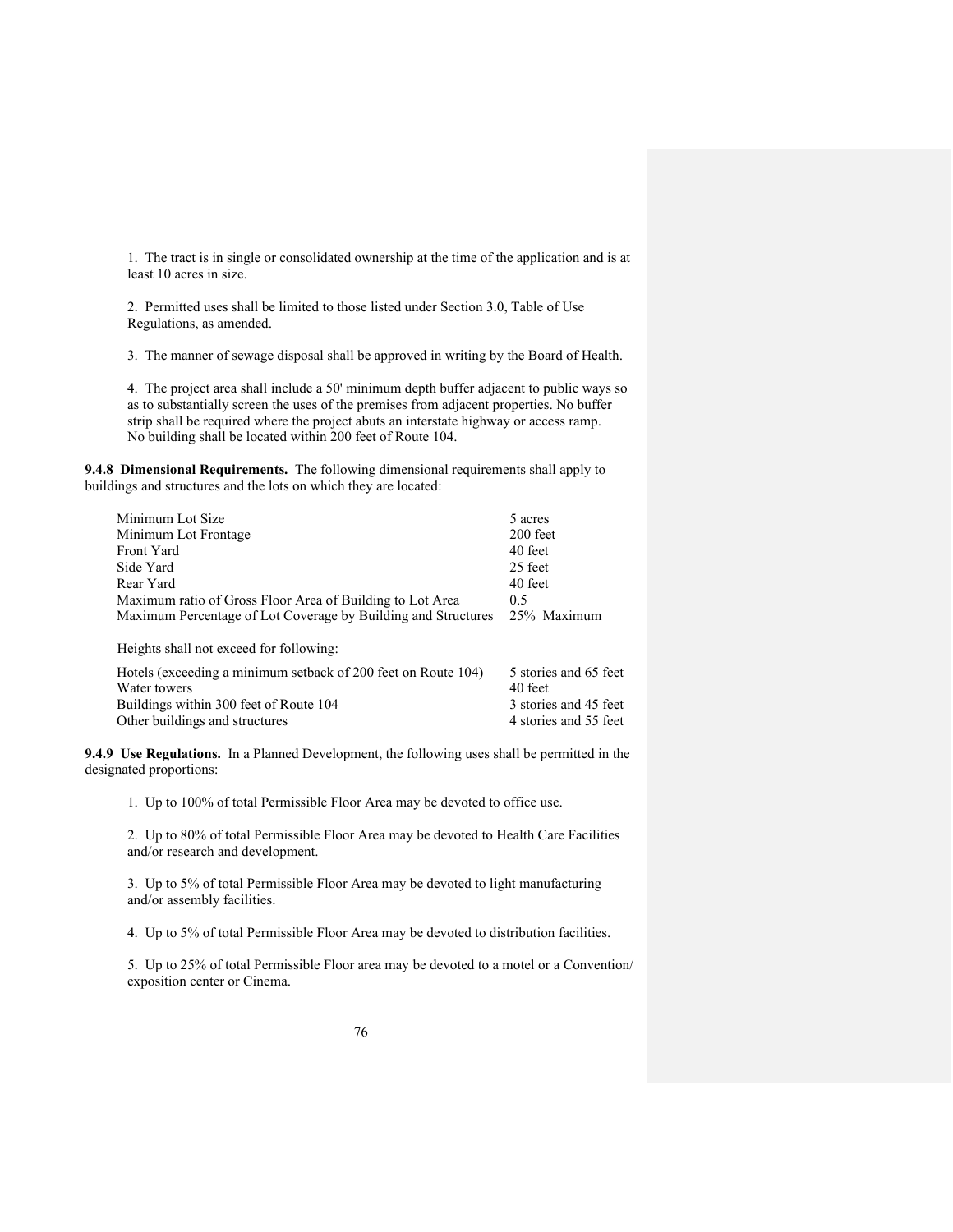6. Up to 85% of the Total Permissible Floor Area may be devoted to retail and supporting commercial services including, but not limited to, fast print or photo processing services, duplicating services, secretarial services, or business equipment repair services, and those commercial uses allowed by special permit in the Industrial A District.

7. Single family housing on one acre lots according to the dimensional standards of the Residential A/B district.

8. There shall be no storage, processing, treatment or recycling of hazardous waste generated within the Planned Development District. All hazardous waste generated within the Planned Development District shall conform to all applicable federal, state and local laws regarding hazardous waste.

**9.4.10 General Guidelines.** Before approving an application for a special permit under this Section, the Planning Board shall find that the proposal meets the following guidelines:

1. That the mixture of uses reflects consideration of the overall purpose of the district, the probable impacts of the proposed uses on one another within the development, and the impacts on existing nearby uses. In making such determination, consideration should be given to proposed hours of operation.

2. That the internal vehicular circulation system provides for flexible vehicular circulation connecting all points within the park without use of roads outside the development and that it avoids use of long dead-end roads or provides an alternate emergency bypass route to any dead end roads of over 1000' length.

3. That all roads within the development conform to the construction standards in the Rules and Regulations for the Subdivision of Land of the Bridgewater Planning Board and that the developer has met the Performance Guarantee requirements set out in the subdivision rules and regulations of the Planning Board.

4. That based on the recommendations of the Planning Board the project has safe access (in terms of sight lines and grade) to an existing public way and that such public way has sufficient capacity in. its present state, or with planned improvements, to accommodate the project at its maximum level of development.

5. That the pedestrian circulation system includes pathways providing direct routes between major buildings, parking areas and roads and that a secondary walking system allows movement to and through open space areas.

**9.4.11 Parking Spaces.** Parking spaces shall be provided on the lot computed on the following basis: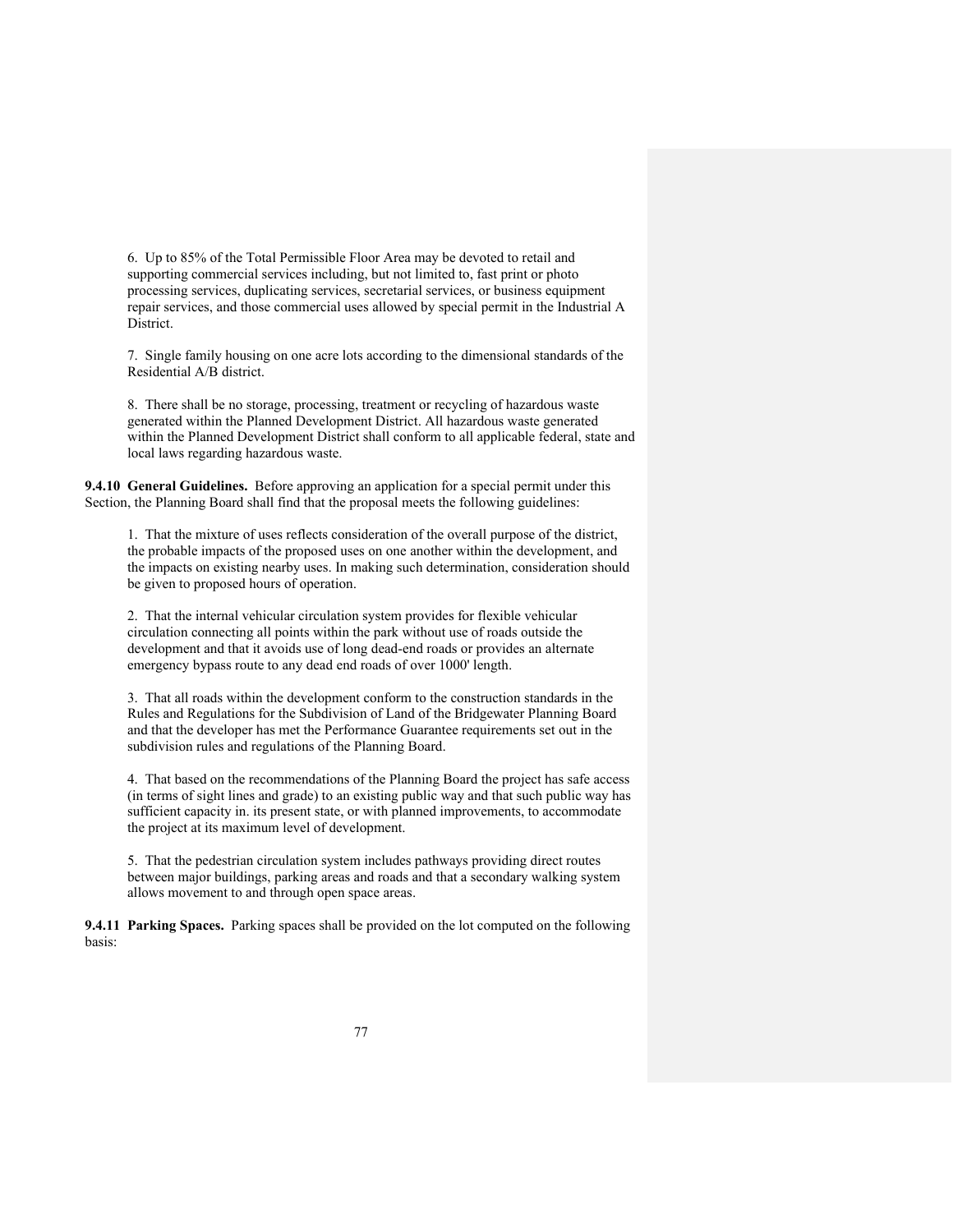1. One space per 300 square feet of Gross Floor Area for office, research and development use, health care, child care or educational facilities, or conference center use;

2. One space per 600 square feet of Gross Floor Area for light manufacturing or assembly use;

3. One space per 1,000 square feet of Gross Floor Area for distribution use;

4. One space per 225 square feet of Gross Floor Area for commercial use and retail;

5. One space per room for hotel use plus 1 space for each employee on the largest shift;

6. One space per 4 seats for restaurant use.

Where a building is devoted to mixed use, parking spaces at the above ratios shall be provided on a proportional basis in accordance with the portion of the building devoted to each use.

**9.4.12 Parking Reduction.** In granting a special permit, the Planning Board shall have the authority to reduce the parking requirements under this Section 9.4.11 by as much as 20% for parking facilities serving use mixtures whose operating basis and activity patterns indicate that the total number of spaces needed at any one time will be significantly less than the total required by Section 9.4.11.

**9.4.13 Special Permit Criteria.** In lieu of the criteria set forth in Section 10.5 of this Ordinance, the Planning Board shall consider the following criteria when considering the grant of an application for a special permit:

1. That adequate off-street truck loading and parking space is provided.

2. That the drainage systems serving the development are designed to minimize increases in runoff, to maximize groundwater recharge and to protect the quality of receiving waters, and that the sewerage systems are designed to protect off site water bodies and aquifers from degradation of existing water quality and conform to all applicable federal, state and local laws.

3. That the development will not negatively affect normal and fire protection water services in the surrounding area, or if the development would have such affect, that the applicant has provided for on-site water systems to eliminate such negative effect.

4. That the applicant has demonstrated its ability, financial and otherwise, to bring the development to completion.

5. That the management plan submitted by the applicant is sufficient to insure continued unified management of the development in accordance with the standards set forth by the Planning Board.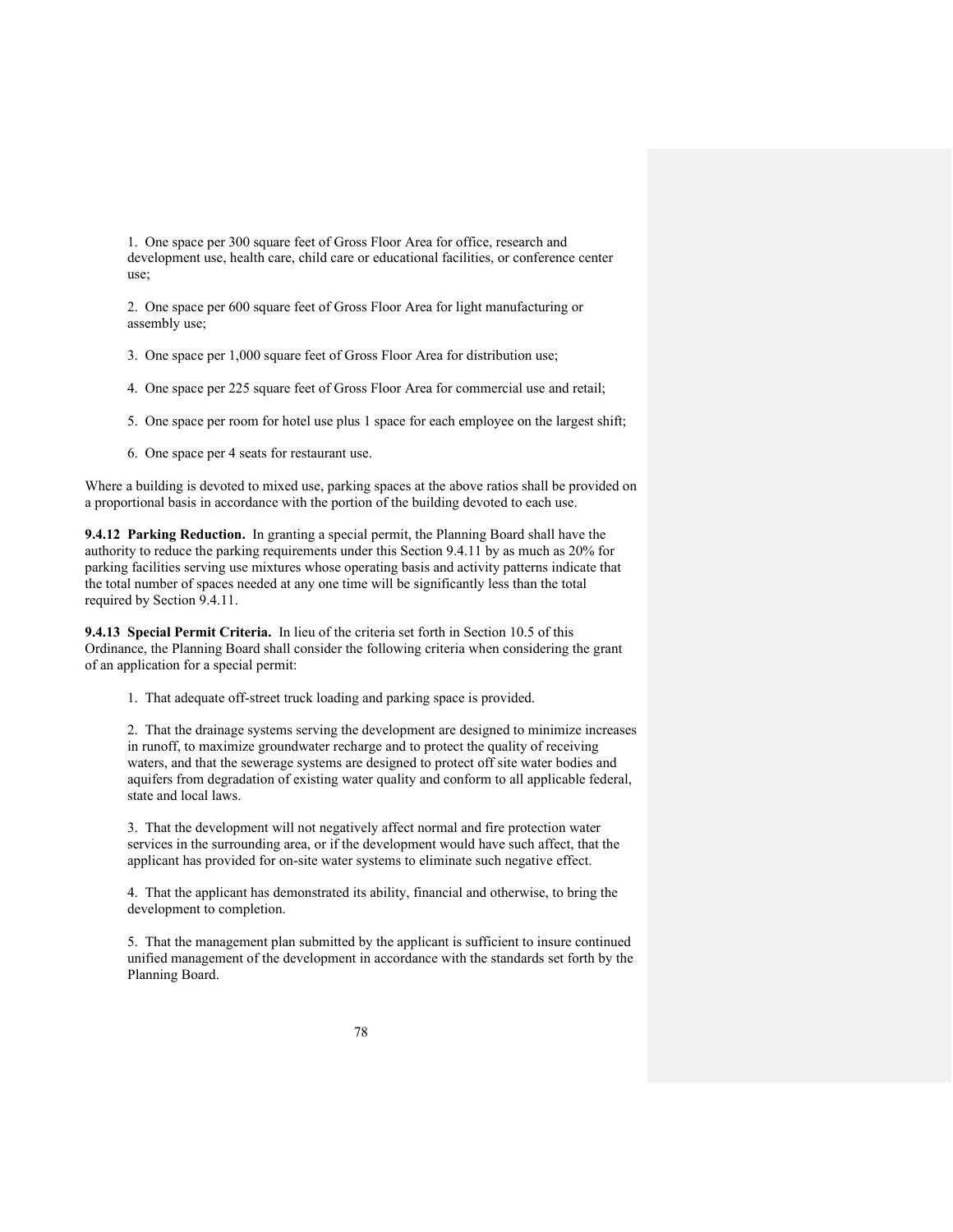6. That the applicant has proposed adequate security to insure the payment to the Town for the Town's share of any costs incurred for improvements such as roadway improvements, traffic signalization or water lines required as a direct result of the construction of the development.

7. That adequate provisions have been made for the removal of solid wastes produced by the development, with particular consideration being given to the ultimate destination of such wastes; and that provisions have been made for the immediate removal of sludge produced as a result of on-site sewage treatment, if any.

8. That yard and setback requirements applicable to the Industrial A District are met, except that the Planning Board may allow reduction of up to 50% in the yard and setback requirements if the applicant demonstrates that the building sites and proposed uses, including possible expansion requirements, warrant such reductions.

9. That lot size requirements are met, except that the Planning Board may allow a reduction of up to 20% of such requirements if the applicant demonstrates that the building sites and proposed uses, including possible expansion requirements, warrant such reductions.

10. That uses requiring outdoor storage of equipment and supplies screen views of such storage areas from adjacent buildings or ways.

11. That the exterior building materials blend with the setting or complement it.

12. That building masses and heights along the perimeter of the project are compatible with the views from adjacent ways and neighborhoods.

**9.4.14 Variations.** The Planned Development shall be constructed and operated in conformance with the site plan presented to the Board and any conditions imposed by the Board in the special permit. Variations from the site plan and conditions of the special permit may be authorized by the Planning Board. Requests for substantial variations from the site plan and conditions of the special permit as determined by the Planning Board may be granted only after notice and public hearing pursuant to this Section.

# **9.5 COMMERCIAL/INDUSTRIAL PROJECTS IN THE ELM STREET INDUSTRIAL PARK**

**9.5.1 Purpose.** A special permit process allows greater flexibility for larger-scale planned development projects within the Elm Street Industrial Park. The review by the Special Permit Granting Authority will include mixture of uses, site access, internal circulation and parking, building location, overall project layout, provision and design of open space, and drainage and water resource impacts.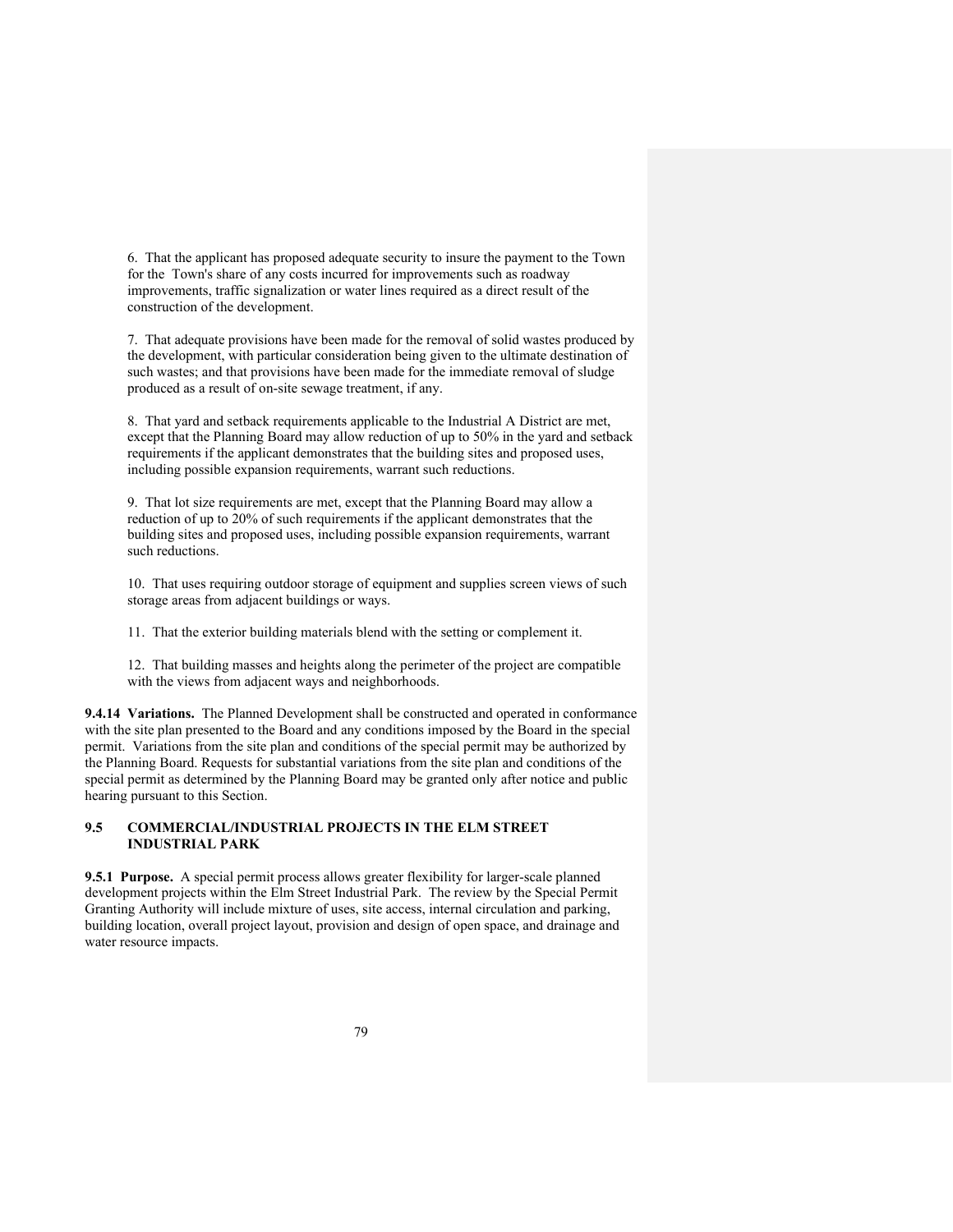### **9.5.2 Requirements.**

1. The tract is in single or consolidated ownership at the time of the application and is at least 5 acres in size.

2. Uses may include office and laboratory, industrial, wholesale, and transportation. Up to 20% of floor area within a Commercial/Industrial Park development may be dedicated to retail, restaurant, or commercial service use.

## **9.5.3 Dimensional Requirements.**

| Minimum Lot Size                | 5 acres     |
|---------------------------------|-------------|
| Minimum Lot Frontage            | 200'        |
| Minimum Depth (Front/Rear/Side) | 40'/20'/20' |
| Maximum Building Floors/Height  | $-40'$      |
| Maximum % Building Coverage     |             |
| Maximum % Lot Coverage          | 75%         |
| Minimum % Open Space            | 25%         |
| Maximum % Impervious            | $50\%$ *    |

\* May be increased to 60% by Special Permit if development includes appropriate use of Low Impact Design Principles and/or building meets LEED Certification criteria (actual LEED Certification is not required).

#### **9.5.4 Dimensional and Other Requirements.**

1. The Commercial/Industrial Project shall comply with Sections 9.4.3 to 9.4.7 of the Ordinance.

2. To the extent possible, required open space shall retain natural (pre-existing) vegetation.

3. The Commercial/Industrial Project shall comply with Sections 9.4.9 and 9.4.10 of this Ordinance, with the following exception: the mixture of uses reflects consideration of the overall purpose of the district.

The Planning Board shall have the authority to reduce the parking requirements by as much as 20% for parking facilities serving use mixtures whose operating basis and activity patterns indicate that the total number of spaces needed at any one time will be significantly less than the total required by this Section, or if the development proposal includes provisions for transportation demand management.

**9.5.5 Procedures.** Special permit procedures shall be the same as those set forth in Section 9.4.11 to 9.4.13 of this Ordinance.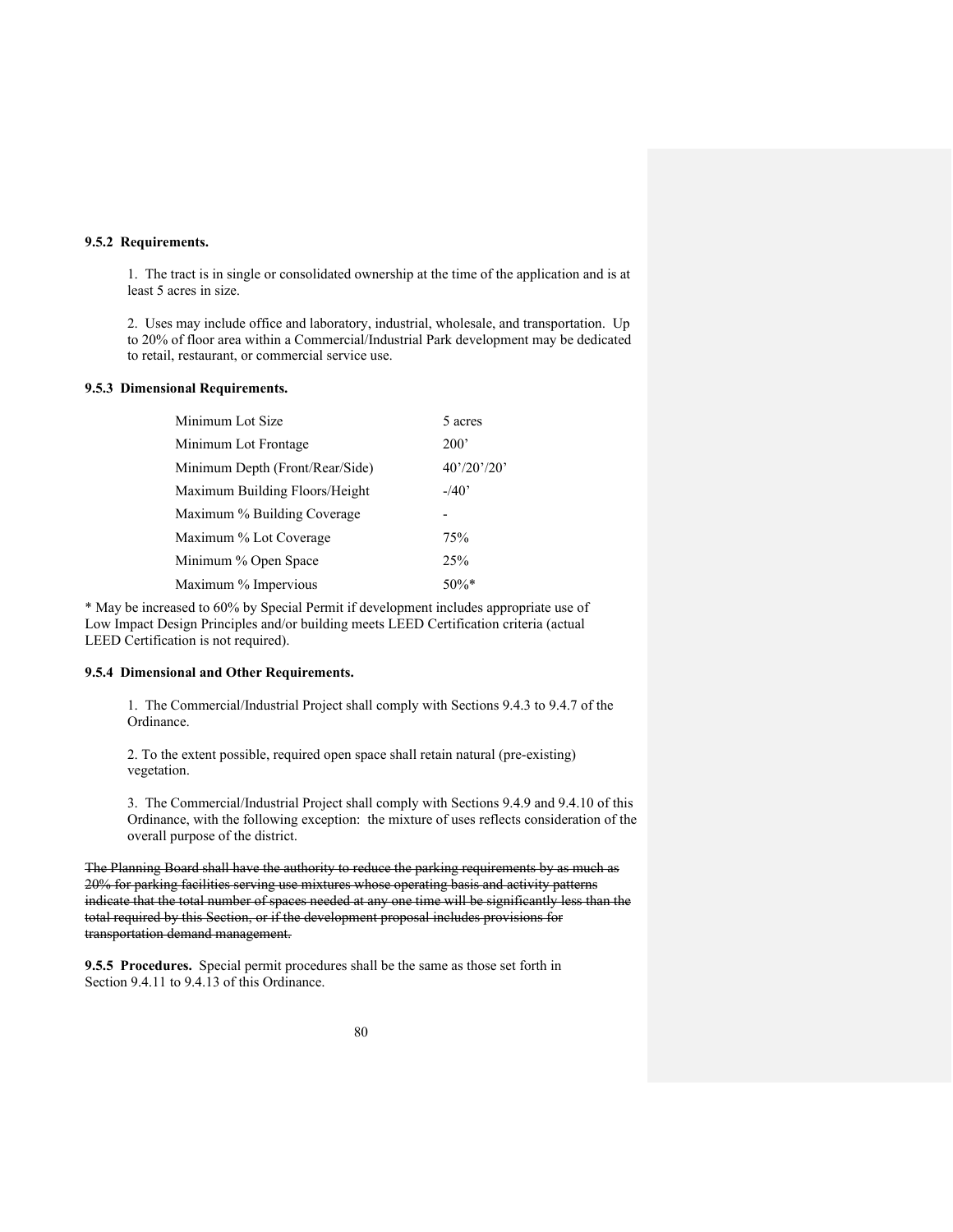### **9.6 MIXED USE IN THE CBD**

**9.6.1 Purpose.** The purpose of this Section is to allow for the redevelopment of the Central Business District to expand small retail and restaurant uses while providing flexibility to respond to changing household sizes and needs.

**9.6.2 Powers and Administrative Procedures.** Mixed use building or multiple uses on property in the Central Business District may be allowed through the special permit process. The Planning Board is hereby designated the Special Permit Granting Authority (SPGA) for Mixed Use Development. The SPGA shall adopt rules relative to the issuance of special permits for Mixed Use Development and file a copy with the Town Clerk. The SPGA shall follow the procedural requirements for special permits as set forth in Section 9 of M.G.L. Chapter 40A.

**9.6.3 Finding; Conditions**. In all matters in which it has jurisdiction to issue use Special Permits pursuant to the provisions of this Section, the Planning Board may issue such Special Permits only upon a finding that the proposed use is in harmony with the general purpose and intent of this Section. Any such Special Permit shall be subject to such conditions and safeguards as the Planning Board may prescribe and shall include design guidelines applicable to development of the site. In reviewing any application for such a Special Permit, the Planning Board shall give due consideration to promoting the public health, safety, convenience and welfare, shall encourage the most appropriate use of land and shall permit no building or use that is injurious, noxious, offensive or detrimental to its neighborhood.

**9.6.4 Approval Criteria.** No Special Permit under this Section shall be granted unless the Planning Board finds that:

1. The Plan complies with the provisions of this Article.

2. The impact of the development activities shown on the Plan is anticipated to be of benefit to the Town.

3. The intersections and roadways providing access to the project will operate at an acceptable level of service based on the anticipated impact of vehicular traffic from all proposed development.

4. The Plan provides adequately for the convenience and safety of vehicular and pedestrian movement within the Project and in relation to streets, property or improvements outside the Project.

5. The Plan provides for the adequacy of the methods of disposal of sewage, refuse and other wastes, provision of utilities, and the methods of drainage for surface water and seasonal flooding, if any, and adequate provision of water for domestic purposes.

After notice and public hearing and after due consideration of the reports and recommendations of other town boards, commissions and or departments, the SPGA may grant such a permit. The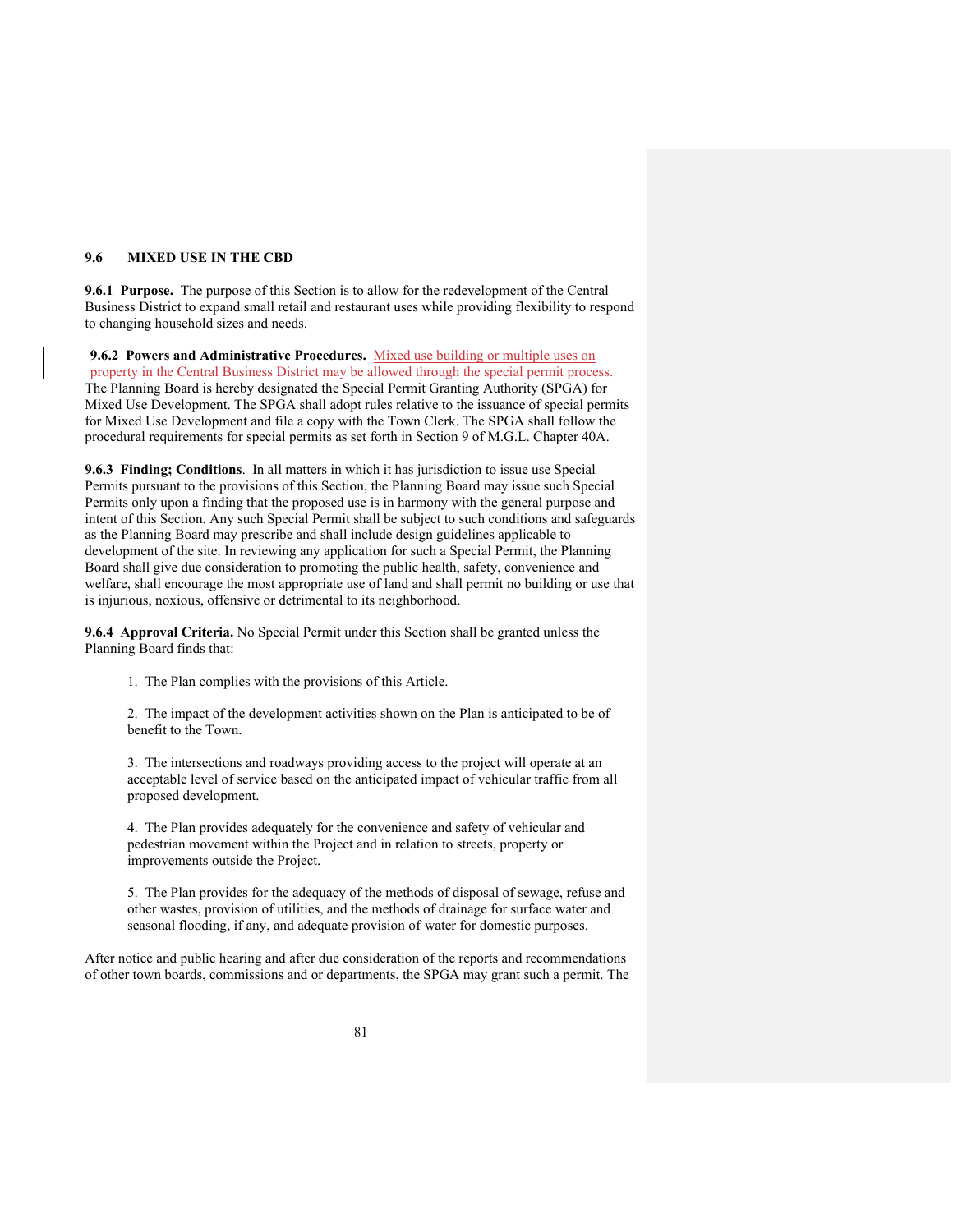SPGA shall also impose, in addition to any applicable conditions specified in this section, such applicable conditions as the SPGA finds reasonably appropriate to improve the site design, housing, traffic flow, safety and or otherwise serve the purpose of this section. Such conditions shall be imposed in writing and the applicant may be required to post a bond or other surety for compliance with said conditions in an amount satisfactory to the SPGA.

### **9.6.5 Application.**

No Mixed Use Development special permit shall be granted unless the application and site plan meet the requirements contained in this Section and the SPGA's Rules and Regulations for Mixed Use Development applications.

**9.6.6 Requirements.** A Mixed Use Development shall be allowed by special permit, subject to the following requirements:

1. The proposal shall meet all the land space requirements table in Section 4.0; provided, however, that the special permit granting authority may allow for more than one principal and/or accessory use if the property meets the requirements of this Section of the Mixed Use Ordinance.

2. The location, size and proposed uses of the development are properly located on the site;

3. Adjacent properties are protected from nuisance caused by noise, fumes, drainage, shading, traffic and/or glare of lights;

4. Significant natural features are preserved as much as possible;

5. Preservation of historic features or buildings;

6. Properties located within the Historic District shall comply with the rules and regulations of the Historic District Commission;

7. Commercial uses shall be required on the first floor in its entirety. No residential uses are allowed at ground floor, or first floor, in mixed use development;

8. Architectural details of new buildings and additions, textures of wall and roof materials, should be harmonious with the building's overall architectural style and should preserve and enhance the character of the surrounding area and meet Design Guidelines as established herein.

9. The mass, proportion and scale of the building, proportions and relationships between doors and windows should be harmonious among themselves and with those of the surrounding area and meet Design Guidelines established herein.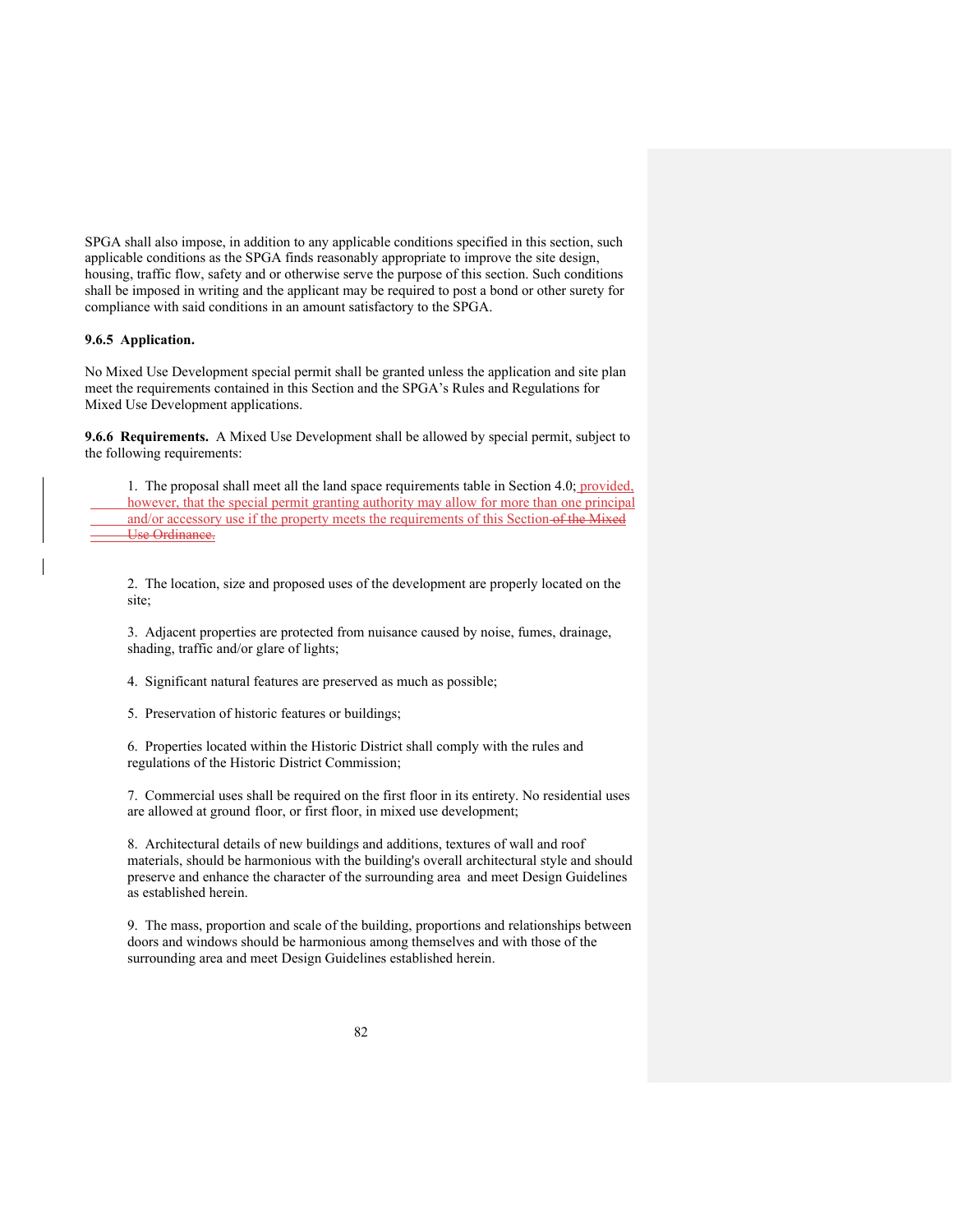10. Parcels in contiguous ownership shall be designed as and considered one project.

11. Projects designed under this section shall have no minimum lot size, frontage requirement or setback requirement.

12. Each project submitted under this section must provide the commercial development on the first floor of each building or the commercial development shall equal 30% of the gross floor area of the project. In all instances the first floor of and street facing building shall be commercial development. The SPGA may reduce this requirement ——with a finding of exceptional circumstances. Exceptional circumstance may include: topography, environmental conditions, soil conditions and shape of the lot.

13. No units larger than 2 bedrooms will be allowed. All projects should provide a balanced mix of one and two bedrooms.

14. One parking spaces per unit plus one visitor parking space for every three unitsshall be provided. The parking requirements for each nonresidential use shall apply to the portion of the building or land so used. In mixed use development projects providing bike or auto sharing or rental facilities, the combined parking requirement may be reduced by the Special Permit Granting Authority by 25%.

15. The Planning Board may allow for shared parking between the Commercial and Residential uses on site.

16. All parking areas shall be designed behind the buildings and not adjacent to the street. The SPGA may waive this requirement if topography or other extenuating circumstances warrantit.

17. All drive aisle widths shall be a minimum of 18' unless one-way traffic is proposed and all parking areas shall maintaina minimum of 10% of the gross area as landscaping in addition to any other requirement in this Ordinance.

18. A properly screened dumpster shall be located that meets the following requirements; buffer adjacent residential uses, provides easy access for removal service, doesn't conflict with parking or interior vehicle access, plastic tops to reduce noise.

19. A suitable snow storage area shall be provided without loss of any of the required parking spaces or displacement of drainage basin, swales, etc. The snow storage area shall accommodate a six (6) inch storm event for the driveways and access ways, parking, loading and sidewalk areas contained within the development.

20. Drives and parking areas shall not be illuminated by lighting fixtures higher than twenty (20) feet. Sidewalks shall not be illuminated by lighting fixtures higher than fifteen (15) feet.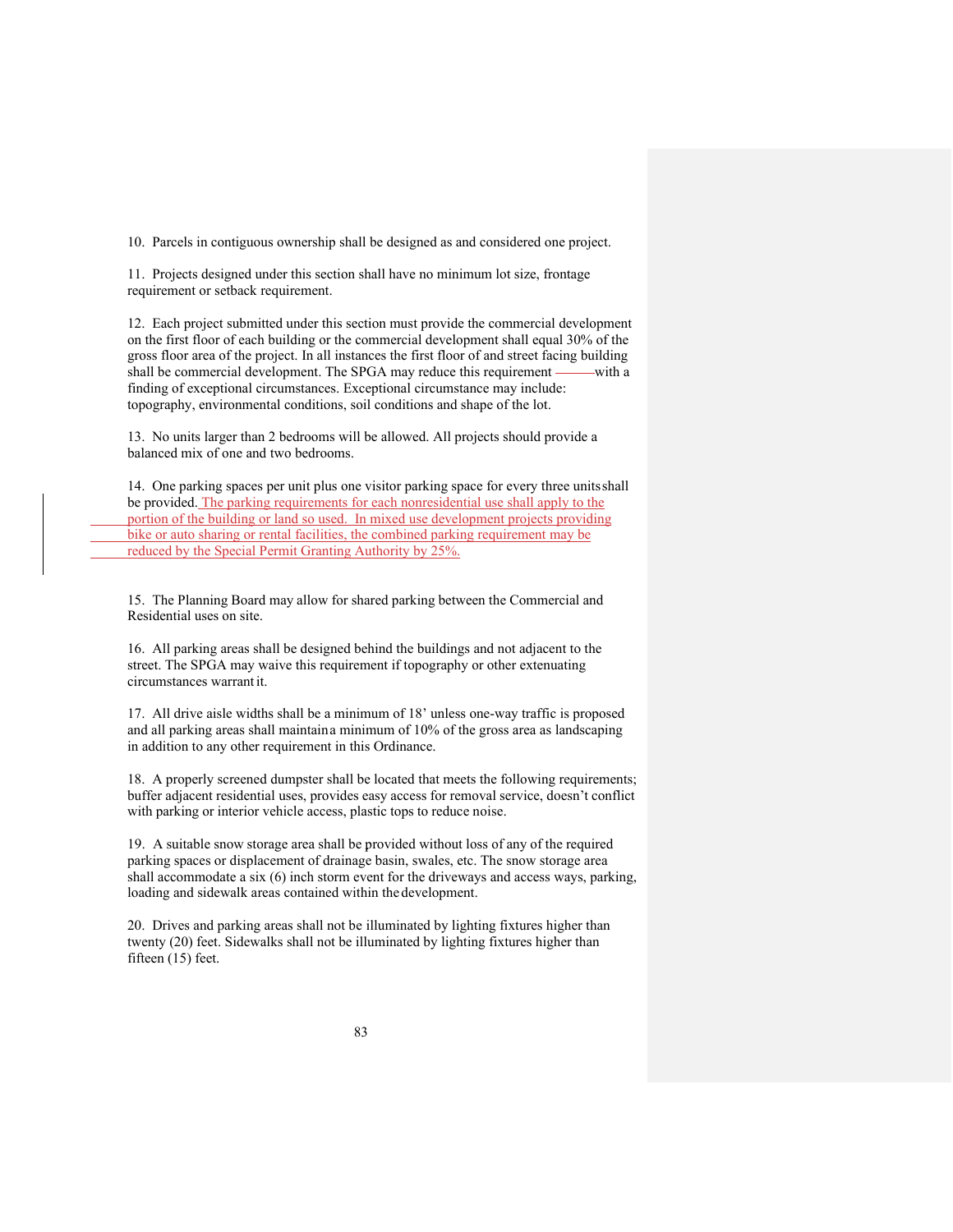21. All lighting fixtures shall be shielded to have a total cutoff of all light at less than ninety (90) degrees. The total cutoff of all light shall occur within the property lines of the parcel to be developed.

22. A Traffic Impact Assessment, Traffic Impact Statement and Regional Traffic Analysis shall be submitted as required by the Traffic Impact Study By-law.

**9.6.7 Density.** The allowed residential density under this Section is 18 units per acre. For a mixed use development in the Central Business District, a maximum of up to 39 bedrooms per acre are permitted regardless of configuration. Density Bonuses are solely at the discretion of the Planning Board, if the Board finds that the bonus provides a significant benefit to the Town of Bridgewater or public at large. The Planning Board may allow for density bonuses up to 26 units per acre for the following:

1. Transfer of Development Rights (TDR) – 1.5 units for every 1 TDR.

2. Preservation of Historic Structures – 2 units for the preservation of 1 Structure.

3. Donation of Open Space or the Preservation of Land through a Conservation Restriction – 1 unit for every 2 acres protected.

4. Payment to the Affordable Housing Trust Fund – a one bedroom unit for each donation of \$30,000 and a two bedroom unit for each donation of \$60,000. These amounts will be adjusted annually for inflation at a rate of 2% beginning in 2020.

5. Public Streetscape Improvements (i.e. plantings, sidewalk improvements, crosswalks, bike lanes, traffic amenities, benches, public art, pocket parks, etc.) – Developer's Agreement with the Town Manager in consultation with the Community & Economic Development Director shall be completed prior to Special Permit application. The Developer's Agreement shall recommend the appropriate density bonus.

6. Providing Solar Energy or Green Roofs if allowed under the Town's zoning ordinance – 1 unit for the construction of solar energy or green roof for each building.

### **9.6.8 Design Guidelines.**

1. The building's location shall be parallel or perpendicular to the street. The design of proposed buildings, structures and additions shall complement, whenever feasible, the general setback, roof line, roof pitch, arrangement of openings, color, exterior materials, proportion and scale of existing buildings in the vicinity.

2. Buildings should be placed close to the road and sidewalk to encourage pedestrian traffic; long horizontal facades should be avoided by incorporating recesses and projections, of a minimum of two feet in depth; entrance ways should be emphasized by use of rooflines, changes in materials, landscape treatments or other architectural elements; franchise architecture with highly contrasting color scheme, non-traditional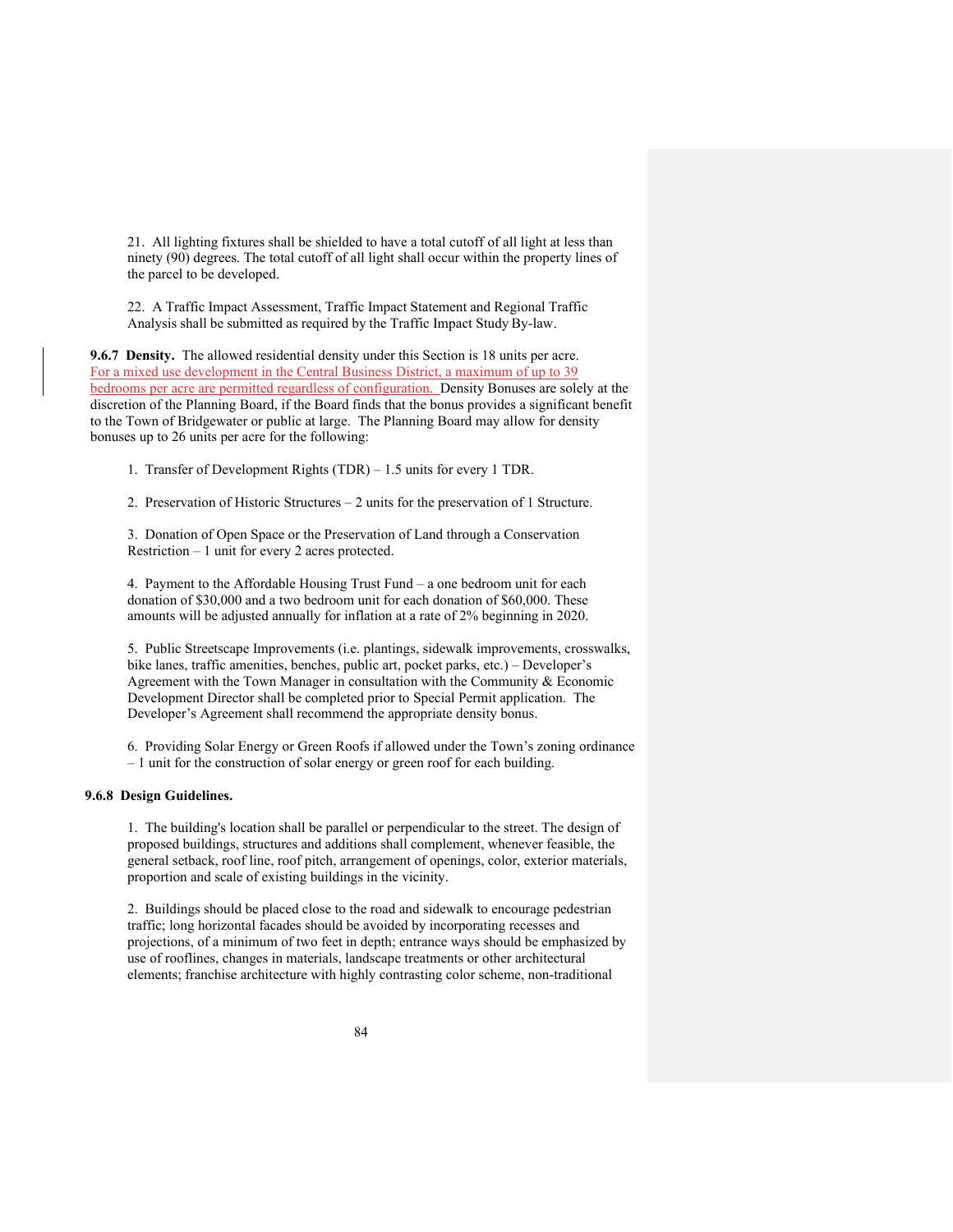forms, reflective siding and roof materials should be avoided; drive-through elements should be architecturally incorporated into the building; drive-through elements generally should not face the street; the material used for additions should complement the materials of the original structure.

3. Building styles do not necessarily have to be identical to existing styles or mimic historic styles, but should be complimentary and enhance the appearance of the area.

4. Buildings may be 4 stories tall or 45' in height.

5. Rooflines: A-frame roofs are preferred, but flat roofs may be allowed for taller building and when green roofs are proposed; roof colors should be earth tones or a color that is darker than the facade and garish roof colors should not be used; visible roofing materials should complement the color and texture of the building's facade; roof mounted mechanical equipment should be screened from public view or grouped at the rear of the structure where visibility is limited. To prevent a canyon effect along the street scape, proposed structures achieving the maximum building height must utilize terracing of the structure, or creating architectural elements (including angled roofs, dormers and gable elements) above the second story.

6. Twenty (20%) percent of the gross square feet of each lot shall be vegetated. A landscaping plan stamped by a Registered Landscape Architect shall be submitted to the SPGA for review and approval.

7. Street facades should ensure that the building and landscaping enhances the streetscape and does not detract from the character of the area.

8. Building Signs: sign colors should complement the colors on the building; carved wooded signs are encouraged; internally illuminated signs are not allowed; lighting fixtures illuminating signs should be located so light is directed only onto the sign facade.

9. A minimum of 60% of the building's street side facade shall contain windows. The windows should be divided by muntins and framed with a casing trim; awnings should be designed as an integral part of the building facade; metal awnings are discouraged.

10. The requirement for commercial development may be accommodated on an adjacent parcel or parcels, providing the commercial development is constructed in conjunction and coordination with the residential development and reflects the character of a village or town center. An approved site plan of the entire development project must outline project phasing and scheduling as well as conditions of approval. Unless otherwise permitted elsewhere in this Section, no residential units are allowed on the ground floor of a mixed use development within the Central Business District.

**9.6.9 Compliance.** An as -built, certified by a registered professional land surveyor or engineer shall be submitted to the SPGA and Building Inspector before the issuance of a permanent occupancy permit. The as-built plan shall attest to a development's conformity to its approved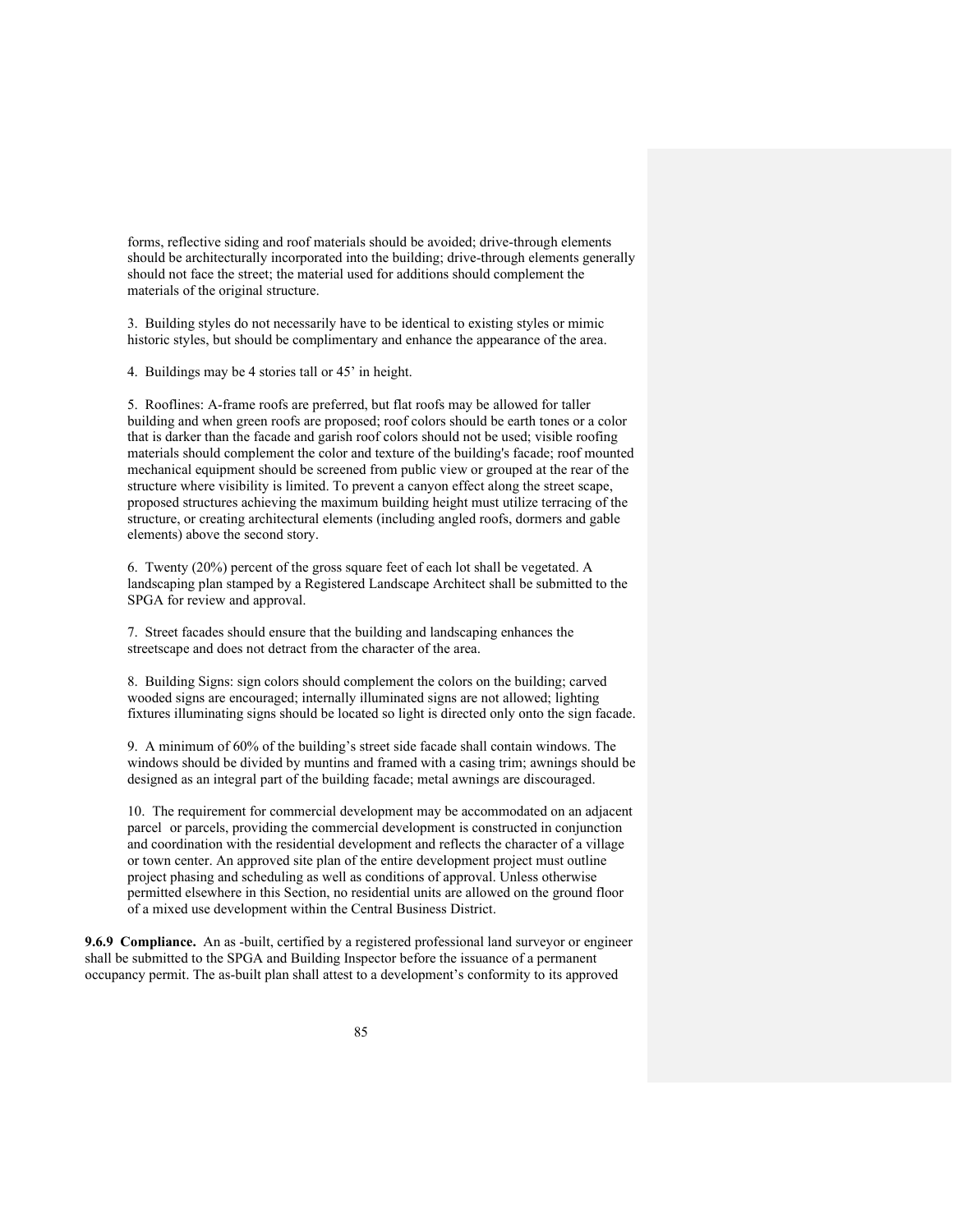site plan by indicating landscaping, buildings, drainage flow, number of parking stalls, and limits of parking areas and drives. Any changes in the approved special permit shall be submitted to the SPGA for review and approval prior to issuance of permanent occupancy permit.

The special permit is granted for a period of two years and shall lapse if substantial use or construction has not been commenced by such date, except for good cause shown and provided that said construction once begun shall be actively and continuously pursed to completion within a reasonable time. Good cause and reasonable time shall be determined by a vote of the SPGA.

Any person aggrieved by a decision of the SPGA under this section may appeal to the Superior Court, the Land Court or the District Court pursuant to Chapter 40A of the Massachusetts General Laws.

**9.7 ELM RETAIL OVERLAY DISTRICT (EROD).** The Elm Retail Overlay District is a commercial district along the Elm Street corridor that allows medical marijuana treatment centers also known as registered medical marijuana dispensaries by special permit from the Planning Board per Section 7.4.3. The boundaries of the ERO shown on the approved Zoning Map.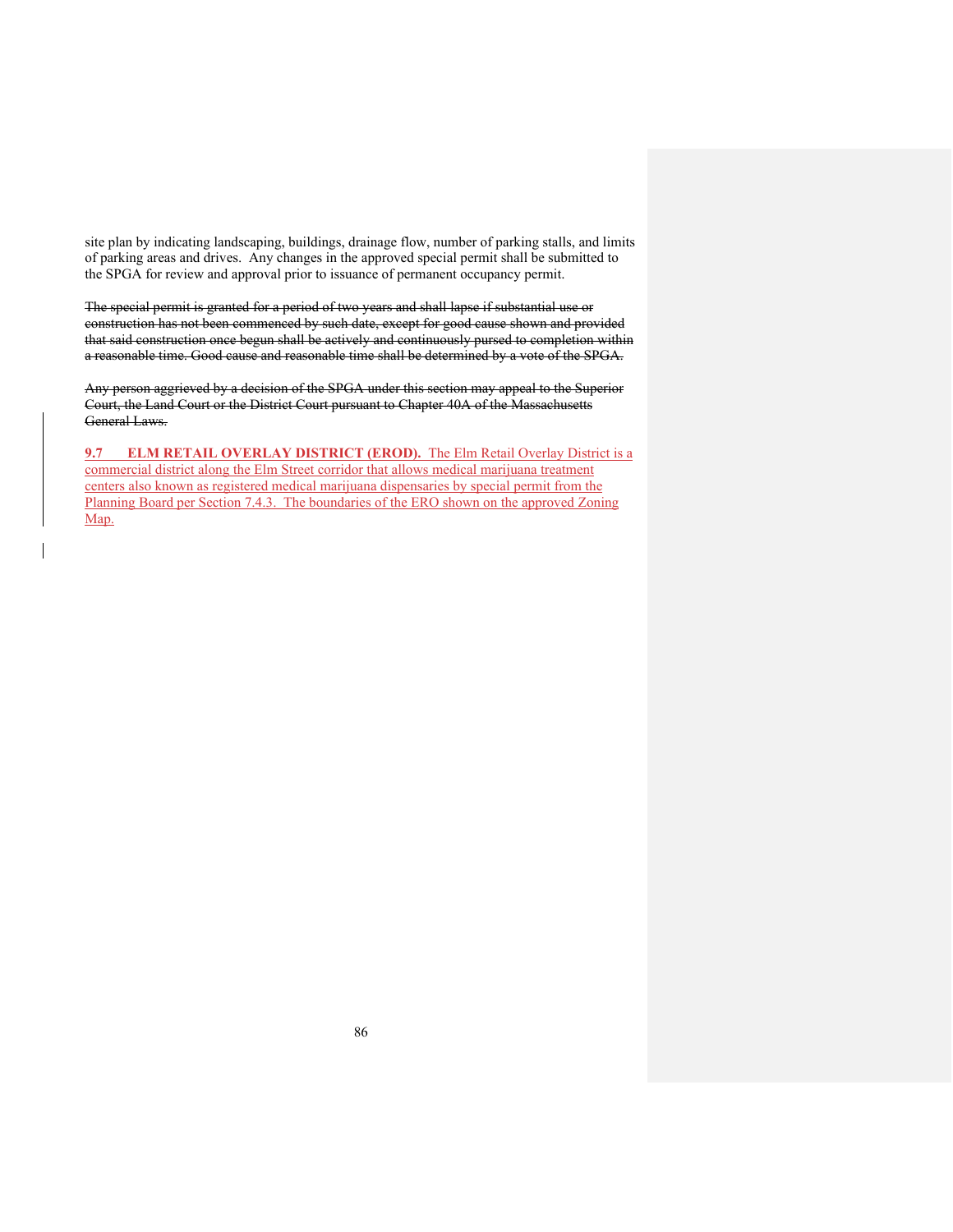# **SECTION 10.0 ADMINISTRATION AND ENFORCEMENT**

### **10.1 PERMIT**

 $\overline{\phantom{a}}$ 

**10.1.1 Building Permit.** It shall be unlawful for any person to erect, construct, reconstruct, or alter a structure without applying for and receiving from the Building CommissionerInspector a building permit.

**10.1.2 Issuance.** Such permits shall be applied for in writing to the Building CommissionerInspector. The Building CommissionerInspector shall not issue any such permit unless the plans for the building, and the intended use thereof in all respects fulfills the provisions of this Ordinance, except as may have been specifically permitted otherwise by action of the Board of Appeals, provided a written copy of the terms governing any such permission be attached to the application and to the resulting building permit issued. One copy of each such permit issued, including any conditions or exceptions attached thereto, shall be kept on file in the office of the Building CommissionerInspector.

**10.1.3 Plot Plan.** Each application for a permit to build, alter, or move a building shall be accompanied by a plot plan in such number of copies and drawn to such scale as is required in the Building CommissionerInspector. Each such plot plan shall show dimensions and areas of lots, and of structures to be erected, altered or moved, and adjacent streets or ways. Such plot plans shall accurately indicate dimensions and angles of all lot lines shown thereon, also of any streets or ways. Such plot plans shall indicate approved street grades and proposed elevations of the tops of foundations. Also, such plot plans shall show the locations of existing sanitary sewers, storm drains, and water pipes in any street shown and the locations of all existing buildings and structures within the application area.

## **10.2 ENFORCEMENT AND PENALTIES**

10.2.1 Building **Commissioner Inspector**. This Ordinance shall be enforced by the Building CommissionerInspector. The Building CommissionerInspector, upon being informed in writing of a possible violation of this Ordinance or on his own initiative, shall make or cause to be made an investigation of facts and an inspection of the premises where such violation may exist. The Building CommissionerInspector, on evidence of any violation, after investigation and inspection shall give written notice of such violation to the owner and to the occupant of such premises. The Building CommissionerInspector shall demand in such notice that such violation be abated and within a reasonable time, designated therein by the Building CommissionerInspector. Such notice and demand may be given by mail addressed to the owner at the address appearing for him on the most recent real estate tax records of the Town of Bridgewater and to the occupant at the address of the premises of such seeming violation. If, after such notice and demand, such violation has not been abated within the time specified, the Building CommissionerInspector shall institute appropriate action or proceedings in the name of the Town to prevent, correct, restrain or abate any violations of this Ordinance.

**10.2.2 Duties.** The Building Commissioner Inspector shall withhold a permit for construction, alteration or moving of any building or structure if the building or structure as constructed,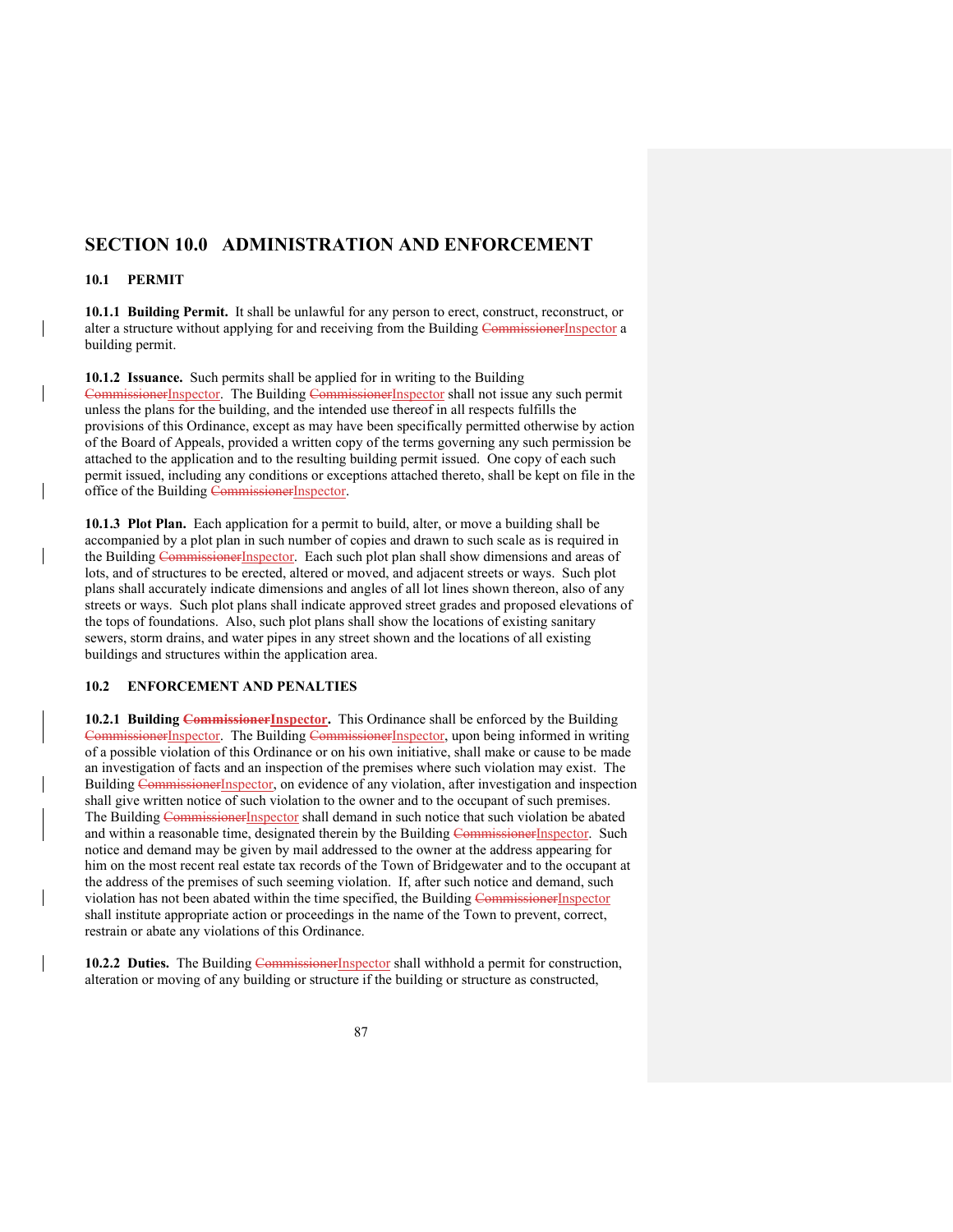altered or moved would be in violation of this Ordinance; and no permit or license shall be granted for a new use of a building, structure or land which use would be in violation of this Ordinance. If the Building CommissionerInspector is requested in writing to enforce this Ordinance against any person allegedly in violation of the same and the Building CommissionerInspector declines to act, he shall notify, in writing, the party requesting such enforcement of any action or refusal to act, and the reasons therefore, within fourteen days of receipt of such request.

**10.2.3 Penalties.** Any violation of any provision of this Ordinance shall be punished by a fine of not more than three hundred dollars (\$300.00). Each violation and each day of violation shall constitute a separate offense.

**10.2.4 Noncriminal Disposition.** In addition to the procedures for enforcement as described in the previous paragraph, the provisions of this Ordinance may be enforced by the Building CommissionerInspector by noncriminal complaint pursuant to the provisions of G.L. c. 40, s. 21D. The penalty for violation of any provision of this Ordinance shall be \$50.00 for the first offense; \$100.00 for the second offense; \$200.00 for the third offense and \$300.00 for the fourth and each subsequent offense.

## **10.3 BOARD OF APPEALS**

**10.3.1 Membership.** There shall be a Board of Appeals of three members and two associate members who shall be residents of the Town of Bridgewater. As terms expire or vacancies occur, the Town Manager shall make appointments pursuant to G.L. c. 40A, s. 12 and the Town Charter.

**10.3.2 Powers of the Board of Appeals.** The Board of Appeals shall have the following powers:

1. Appeals. To hear and decide an appeal taken by any person aggrieved by reason of his inability to obtain a permit from any administrative official, or any person aggrieved by any order or decision of the CommissionerInspector of Buildings or any other administrative official in violation of any provision of Chapter 40A, General Laws, or of this Ordinance. Anyone who is unable to obtain an enforcement from the Building CommissionerInspector may make an appeal to the Zoning Board of Appeals. The Zoning Board of Appeals may then make orders or decisions, reverse or affirm, in whole or in part or modify any order or decision of the enforcing agent. Should the Board of Appeals affirm the decision of the enforcing agent, an action suit or proceeding may then be brought to the Land Court or Superior Court to enforce the provisions of this Ordinance.

2. Special Permits. To grant a special permit when designated as the Special Permit Granting Authority by this Ordinance.

3. Variances. To authorize a variance from the terms of this Ordinance as set forth in G.L. c. 40A, s. 10. Use variances are not permitted.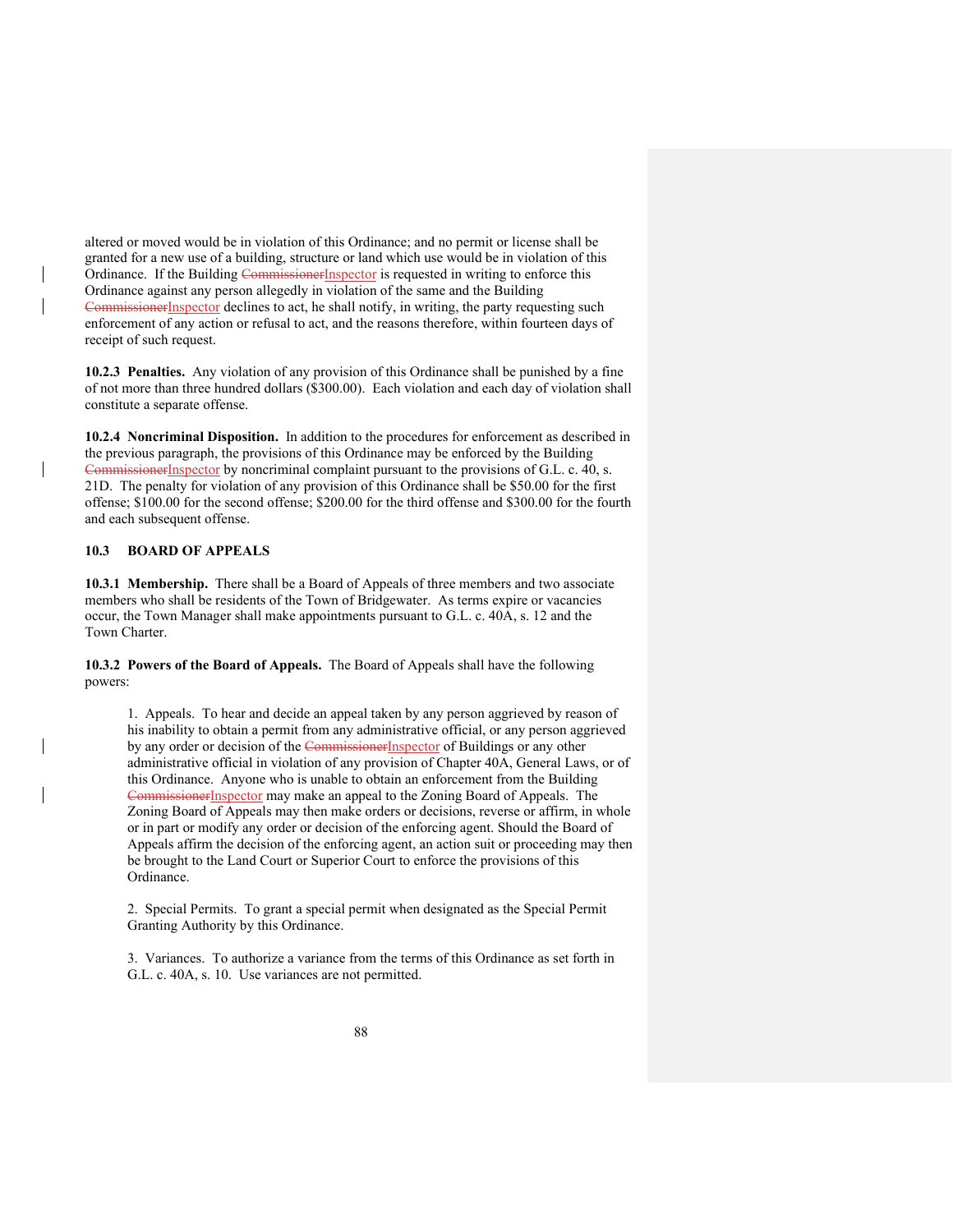4. Comprehensive Permits. To grant a comprehensive permit pursuant to G.L. c. 40B.

**10.3.3 Rules and Regulations; Fees.** The Zoning Board of Appeals shall adopt rules and regulations, including fees, for the conduct of business and for the purpose of this Ordinance and Chapter 40A of the General Laws, and shall file a copy of such rules and fees with the Town Clerk.

## **10.4 PLANNING BOARD**

**10.4.1 Establishment.** The Planning Board shall consist of five (5) members and one (1) associate member, as set forth below in Section 10.4.3.

**10.4.2 Powers.** The Planning Board shall have the following powers:

1. To hear and decide applications for special permits as provided in this Ordinance.

2. To hear and decide applications for site plan approval pursuant to Sections 10.6 and 10.7.

**10.4.3 Associate Member.** The position of associate member is hereby established in the Planning Board. The chairman of the Planning Board may designate the associate member to sit on the Board for the purposes of acting on a special permit application, in the case of absence, inability to act, or conflict of interest, on the part of any member of the Planning Board. The associate member shall be appointed annually by the majority of all members of the Planning Board.

**10.4.4 Rules and Regulations; Fees.** The Planning Board shall adopt rules and regulations, including fees, for the conduct of business and for the purpose of this Ordinance and Chapter 40A of the General Laws, and shall file a copy of such rules and fees with the Town Clerk.

#### **10.5 SPECIAL PERMITS**

**10.5.1 Special Permit Granting Authority.** The Board of Appeals, Planning Board, and the Town Council shall be the Special Permit Granting Authority (SPGA) as specified in the Use Table and the various sections of this Ordinance and, when designated herein, shall hear and decide applications for special permits.

**10.5.2 Criteria.** Special permits shall be granted by the SPGA, unless otherwise specified herein, only upon its written determination that the adverse effects of the proposed use will not outweigh its beneficial impacts to the town or the neighborhood, in view of the particular characteristics of the site, and of the proposal in relation to that site. In addition to any specific factors that may be set forth in this Ordinance, the determination shall include consideration of each of the following:

1. Social, economic, or community needs which are served by the proposal;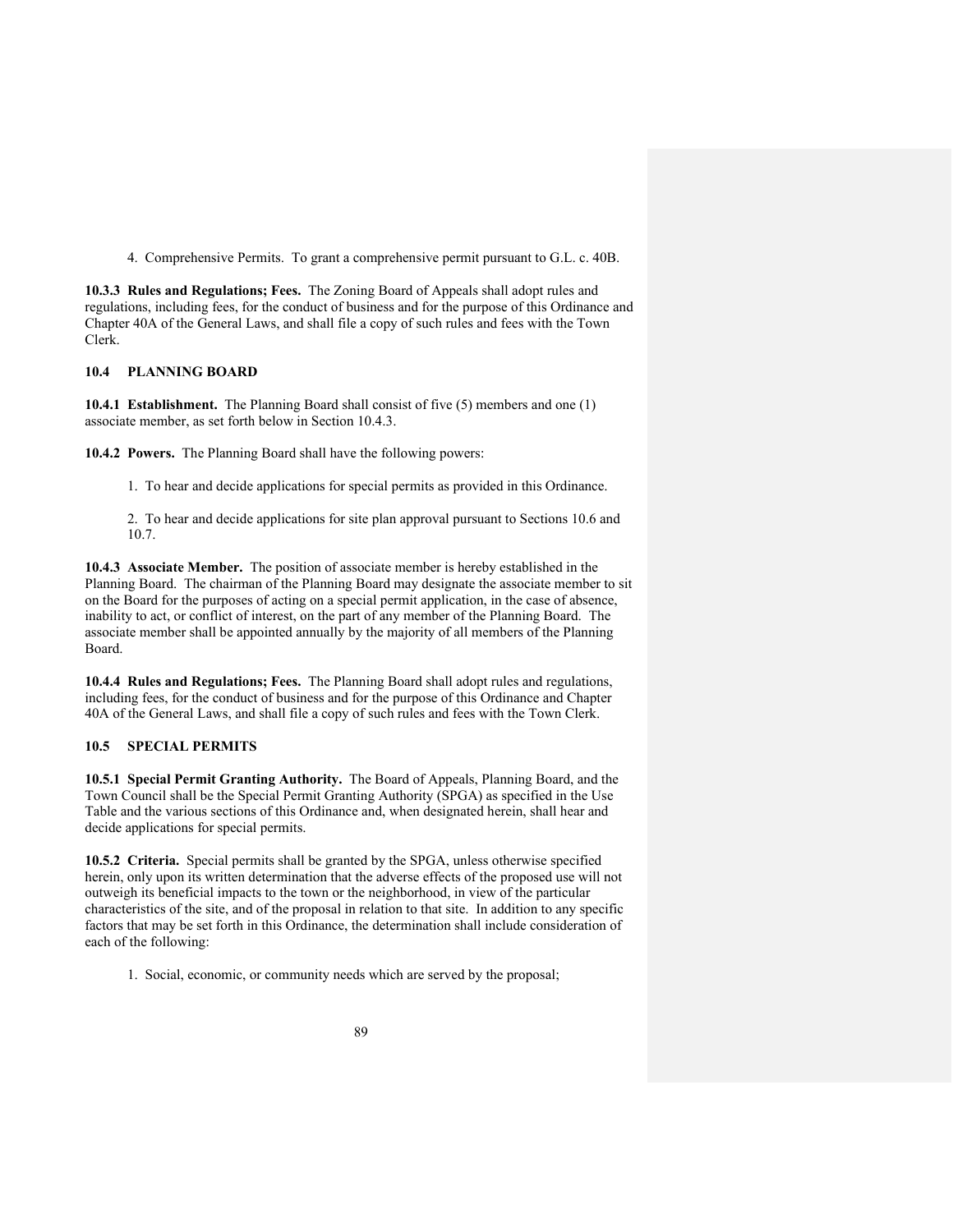- 2. Traffic flow and safety, including parking and loading;
- 3. Adequacy of utilities and other public services;
- 4. Neighborhood character and social structures;
- 5. Impacts on the natural environment; and

6. Potential fiscal impact, including impact on town services, tax base, and employment taking into account any proposed mitigation.

**10.5.3 Application.** The SPGA may adopt additional rules relative to the issuance of special permits and shall file a copy with the Town Clerk. The rules shall prescribe a size, form, contents, style, and number of copies of plans and specifications and the procedure for submission and approval of such permits.

**10.5.4 Conditions.** The SPGA may impose additional conditions and limitations as it may deem necessary.

**10.5.5 Regulations.** The SPGA may adopt rules and regulations for the administration of this Section.

**10.5.6 Fees.** The SPGA may adopt reasonable administrative fees and technical review fees for applications for special permits.

**10.5.7 Lapse.** Special permits shall lapse if a substantial use thereof or construction thereunder has not begun, except for good cause, within 24 months following the filing of the special permit approval (plus such time required to pursue or await the determination of an appeal referred to in G.L. c. 40A, s. 17, from the grant thereof) with the Town Clerk.

### **10.6 SITE PLAN APPROVAL**

**10.6.1 Applicability.** The following types of activities and uses require site plan review by the Planning Board:

1. Construction, exterior alteration or exterior expansion of, or change of use within, a municipal, institutional, commercial, industrial, or residential structure with two or more dwelling units.

2. Construction or expansion of a parking lot for a municipal, institutional, commercial, industrial, or residential structure with five or more parking spaces.

3. In the Gateway Business District and East Gateway Business District, Design Review, as described in the Planning Board's Rules and Regulations, shall apply to any external use of land, building, structure or project that requires site plan review or limited site plan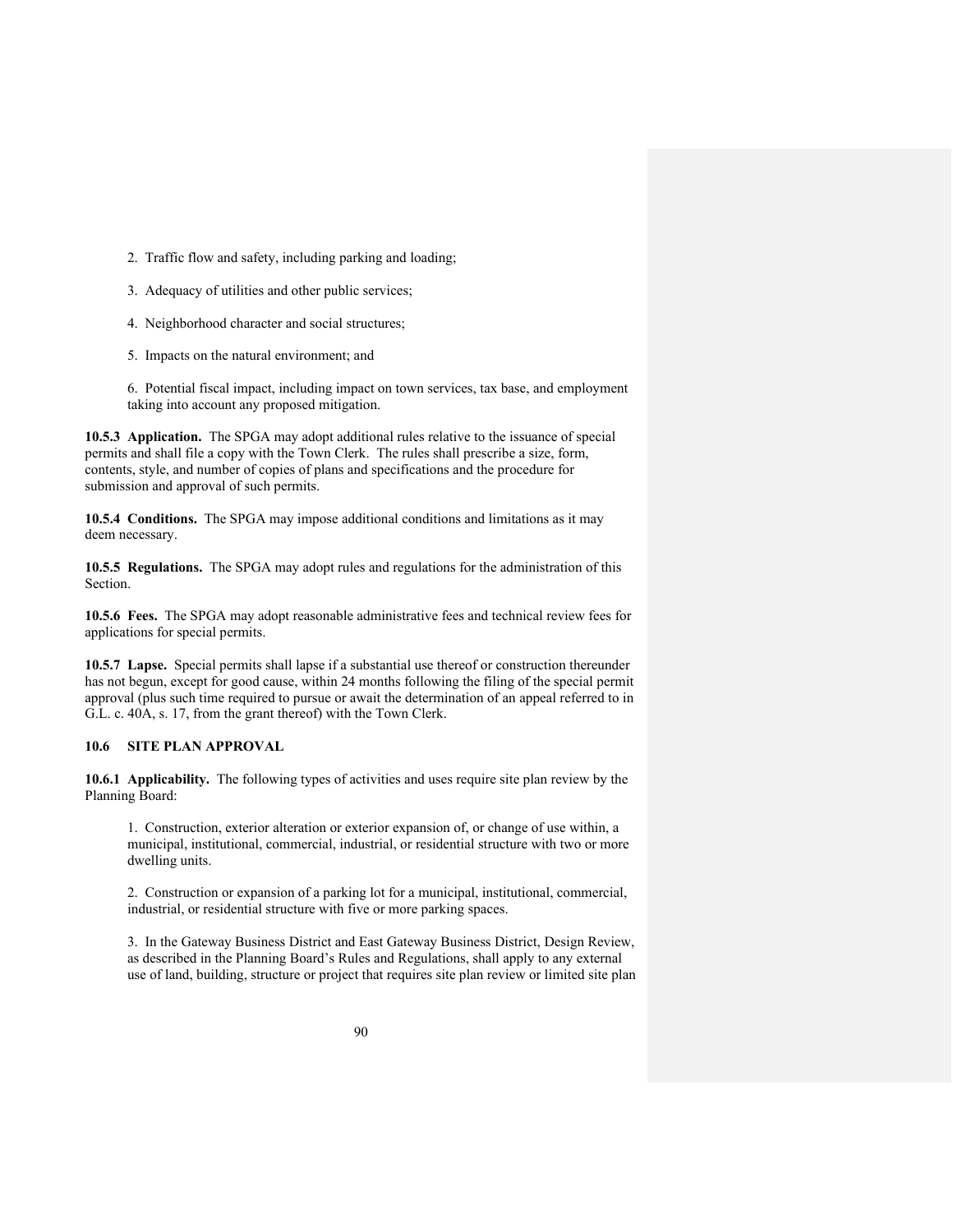review and/or a building permit for signs. Such Design Review shall not apply to single family homes or duplexes in the district.

**10.6.2 Approval Required.** An application for a building permit to perform work as set forth in Section 10.6.1 shall be accompanied by an approved Site Plan. Prior to the commencement of any such activity, the project proponent shall obtain site plan approval from the Planning Board.

**10.6.3 Procedures.** Applicants for site plan approval shall submit ten (10) copies of the site plan to the Board for review. The Board shall provide a copy of the application to the Fire Department, Building Inspector, Town Council, Department of Public Works, Conservation Commission, Board of Health, and Police Chief for their advisory review and comments. Failure of such board or official to respond within thirty-five days of submittal shall be deemed a lack of opposition thereto. The Planning Board shall hold a public hearing after following the procedures set forth in G.L. c. 40A, s. 11, and shall review and act upon the site plan, with such conditions as may be deemed appropriate, within ninety (90) days of its receipt, and notify the applicant of its decision. The decision of the Board shall be upon a majority of those present and shall be in writing filed with the Town Clerk. No building permit shall be issued by the Building Inspector without the written approval of the site plan by the Planning Board, or unless 90 days lapse from the date of the submittal of the site plan without action by the Board.

1. The applicant may request, and the Board may grant by majority vote, an extension of the time limits set forth herein.

2. No deviation from an approved site plan shall be permitted without modification thereof.

**10.6.4 Preparation of Plans.** Applicants are invited to submit a pre-application sketch of the proposed project to the Board and to schedule a comment period at a regular meeting of the board. Site Plans shall be submitted on 24-inch by 36-inch sheets. Plans shall be prepared by a Registered Professional Engineer, Registered Land Surveyor, Architect, or Landscape Architect, as appropriate. Dimensions and scales shall be adequate to determine that all requirements are met and to make a complete analysis and evaluation of the proposal. All plans shall have a minimum scale of  $1" = 20'$ .

**10.6.5 Contents of Plan.** The contents of the site plan are as follows:

1. Five (5) separate plans prepared at a scale of one (1) inch equals twenty (20) feet or such other scale as may be approved by the Board. The plans are as follows:

a. Site layout, which shall contain the boundaries of the lot(s) in the proposed development, proposed structures, drives, parking, fences, walls, walks, outdoor lighting, loading facilities, and areas for snow storage after plowing. The first sheet in this plan shall be a locus plan, at a scale of one  $(1)$  inch equals one hundred (100) feet, showing the entire project and its relation to existing areas, buildings and roads for a distance of one thousand (1,000) feet from the project boundaries or such other distance as may be approved or required by the Board.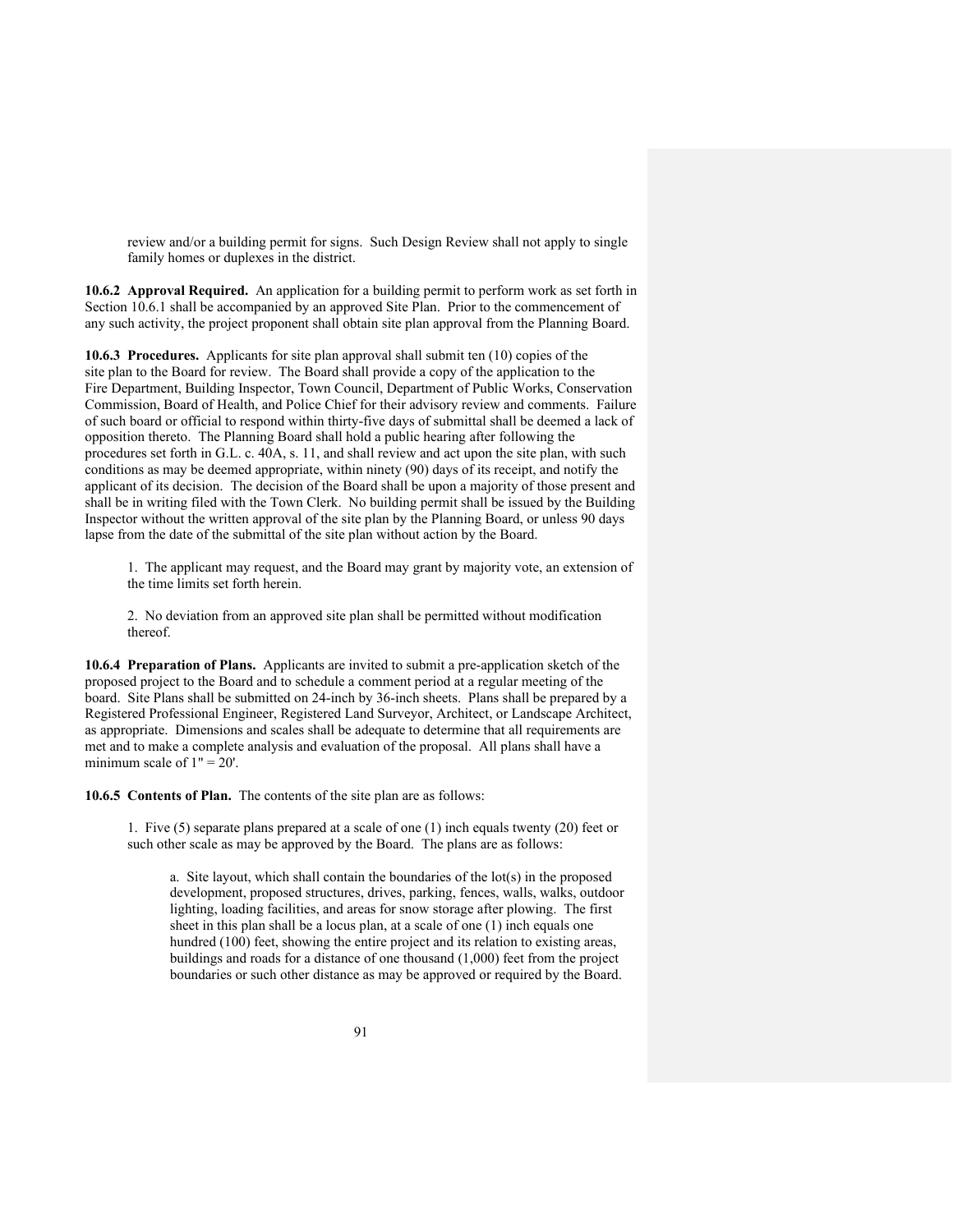b. Topography and drainage plan, which shall contain the existing and proposed final topography at two-foot intervals and plans for handling stormwater drainage.

c. Utility and landscaping plan, which shall include all facilities for refuse and sewerage disposal or storage of all wastes, the location of all hydrants, fire alarm and firefighting facilities on and adjacent to the site, all proposed recreational facilities and open space areas, and all wetlands including floodplain areas.

d. Architectural plan, which shall include the ground floor plan and architectural elevations of all proposed buildings and a color rendering.

e. Landscaping plan, showing the limits of work, existing tree lines, and all proposed landscape features and improvements including screening, planting areas with size and type of stock for each shrub or tree, and including proposed erosion control measures.

2. The site plan shall be accompanied by a written statement indicating the estimated time required to complete the proposed project and any and all phases thereof. There shall be submitted a written estimate, showing in detail the costs of all site improvements planned.

3. A written summary of the contemplated projects shall be submitted with the site plan indicating, where appropriate, the number of dwelling units to be built and the acreage in residential use, the evidence of compliance with parking and off-street loading requirements, the forms of ownership contemplated for the property and a summary of the provisions of any ownership or maintenance thereof, identification of all land that will become common or public land, and any other evidence necessary to indicate compliance with this Ordinance.

4. The site plan shall be accompanied by drainage calculations by a registered professional engineer. Storm drainage design must conform to Town's subdivision regulations.

5. The Board may require narrative assessments of the on-site and off-site impacts of the proposed use and structures.

6. Certification that the proposal is fully compliant with the provisions, if applicable, of the Americans with Disabilities Act and the Massachusetts Architectural Barriers Board.

**10.6.6 Waiver of Technical Compliance.** The Board may, upon written request of the applicant, waive any of the technical requirements of this Section where the project involves relatively simple development plans or constitutes a minor site plan.

**10.6.7 Approval.** Site Plan approval shall be granted upon determination by the Board that the plan meets the following objectives. The Board may impose reasonable conditions at the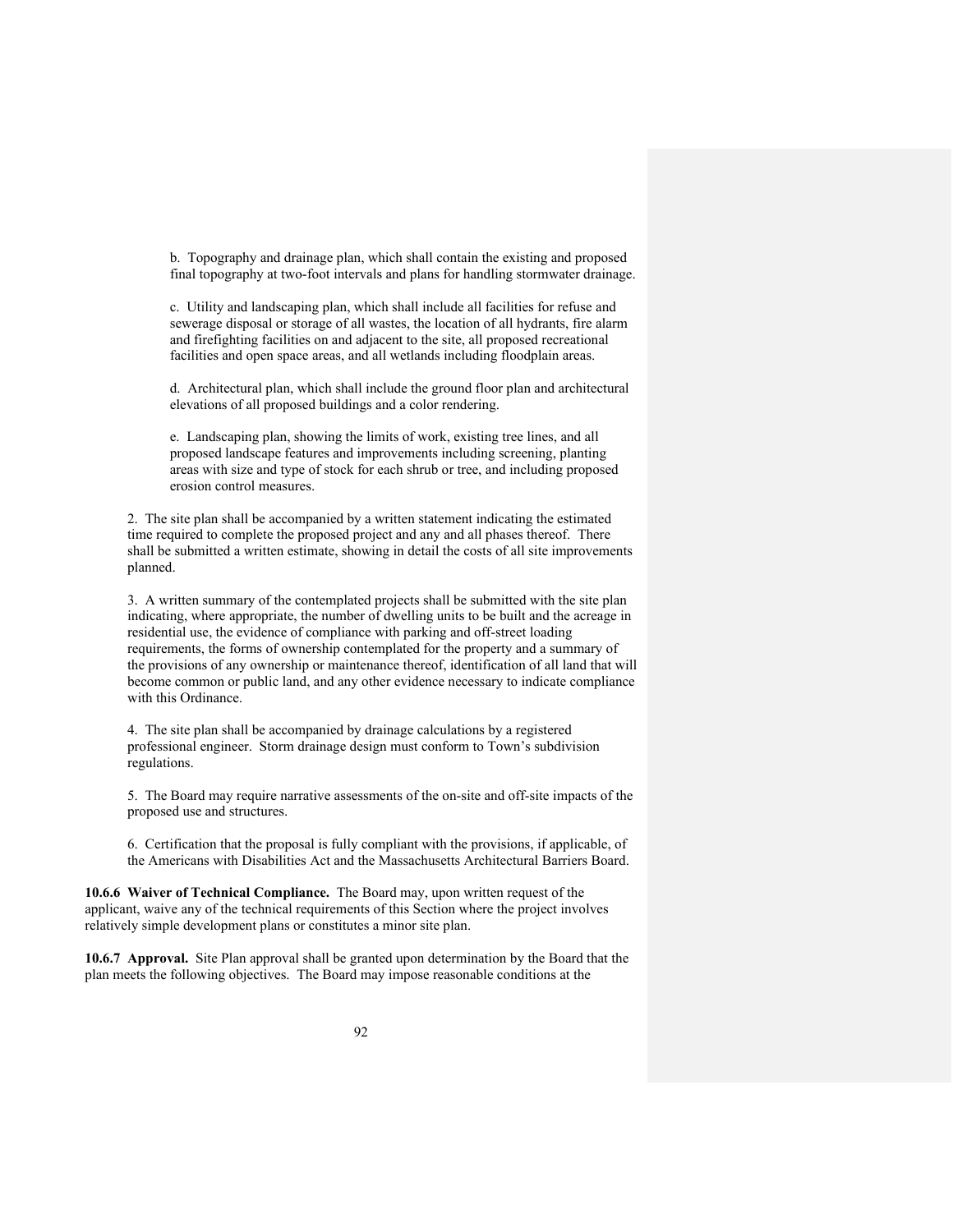expense of the applicant, including performance guarantees, to promote these objectives. Any new building construction or other site alteration shall provide adequate access to each structure for fire and service equipment and adequate provision for utilities and stormwater drainage consistent with the functional requirements of the Planning Board's Subdivision Rules and Regulations. The following objectives, in addition to the performance standards prescribed in Section 6.3 of this Ordinance, shall be utilized by the Planning Board in considering all site plans. These objectives are intended to provide specific guidelines for the applicant in the development of site plans.

1. Infrastructure. Efforts shall be made to minimize the impacts of development upon the public water supply, sewer capacity and street system.

2. Circulation. Parking areas shall be designed to facilitate safe pedestrian and vehicular circulation patterns. Special attention shall be given to location and number of access points to the public streets (especially in relation to intersections and access drives serving adjoining properties), width of interior drives and access points, walkways, lighting, delineation of parking stalls and loading zones, surface material, and accommodations for the handicapped.

3. Surface Water Drainage. The removal of surface water shall not adversely affect adjoining properties, streets or storm drainage systems nor obstruct circulation of vehicles and pedestrians. For parking areas serving new buildings or expansions to existing parking areas, the performance of surface drainage shall be based on standards set forth in the subdivision rules and regulations. Stormwater management plans and final drainage designs shall demonstrate that no significantly adverse environmental impacts are to be incurred on or near the site of a proposed development.

4. Landscape. The landscape shall be preserved in its natural state as much as possible by minimizing tree and soil removal. Abrupt grade changes shall normally be avoided. All open space shall be landscaped with a variety of plant material, berms, and other related features so as to add to the visual amenities of the area.

5. Building Location. Proposed buildings and structures shall be integrated as much as possible within the existing landscape and terrain.

6. Screening. Exposed machinery, utility structures and areas for parking, loading, storage, service and disposal shall be screened from adjoining properties and streets. On-site lighting shall not glare onto adjoining properties or streets.

7. Safety. All open and enclosed spaces shall be designed to facilitate building evacuation and maximize accessibility by fire, police, and other emergency personnel and equipment.

8. Building Design. The design of proposed buildings, structures and additions shall complement, whenever feasible, the general setback, roof line, arrangement of openings, color, exterior materials, proportion and scale of existing buildings located within the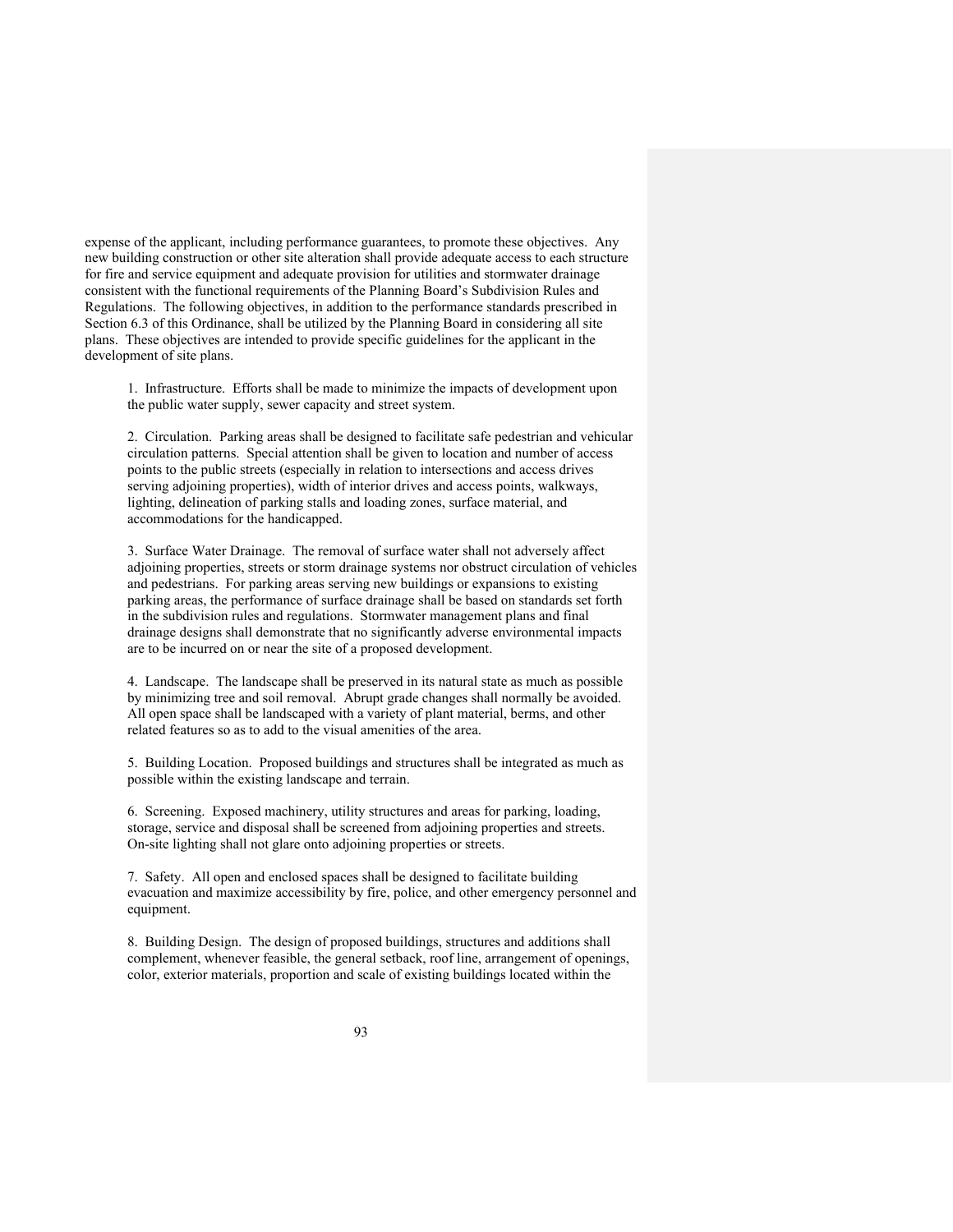district. Retaining the character of traditional or significant architectural features of existing buildings shall be encouraged.

9. Outside Advertising Features. All permanent signs, in terms of their size, location, design, color, texture, lighting and materials, shall not detract from the architectural elements of the buildings they are attached to, or if freestanding, from the landscaping features of the site.

**10.6.8 Regulations.** The Planning Board may adopt rules and regulations for the administration of this Section.

**10.6.9 Fees.** The Planning Board may adopt reasonable administrative fees and technical review fees for applications for special permits.

**10.6.10 Lapse.** Site plan approval shall lapse if a substantial use thereof or construction thereunder has not begun, except for good cause, within 24 months following the filing of the decision (plus such time required to pursue or await the determination of an appeal referred to in G.L. c. 40A, s. 17, from the grant thereof) with the Town Clerk.

**10.6.11 Appeal.** The decision of the Planning Board may be appealed within 20 days of the filing of the decision with the Town Clerk in accordance with G.L. c. 40A, s. 17 to a court of competent jurisdiction.

## **10.7 SITE PLAN REVIEW FOR SECTION 3 USES**

**10.7.1 Purpose.** The purpose of this Section is to provide for site plan review of uses B.1, B.2, and B.3 in the Table of Use Regulations, otherwise "exempt" pursuant to G.L. c. 40A, s. 3.

**10.7.2 Site Plan Review Required.** Prior to the issuance of any building permit or certificate of occupancy, the establishment, alteration, change, extension, or reconstruction of uses B.1, B.2, and B.3, as set forth in the Table of Use Regulations, shall require site plan approval from the Planning Board pursuant to this Section.

**10.7.3 Scope of Site Plan Review.** Under this Section, Site Plan Review shall be limited to two inquiries:

1. Whether the use qualifies for protection under G.L. c. 40A, s. 3; and, if so,

2. What reasonable regulations concerning the bulk and height of structures and determining yard sizes, lot area, setbacks, open space, parking and building coverage requirements, if any, should be imposed on the use.

**10.7.4 Required Information.** All applications for Site Plan Review shall be in writing and provide, at a minimum, the following information:

1. Name and address of applicant person or entity.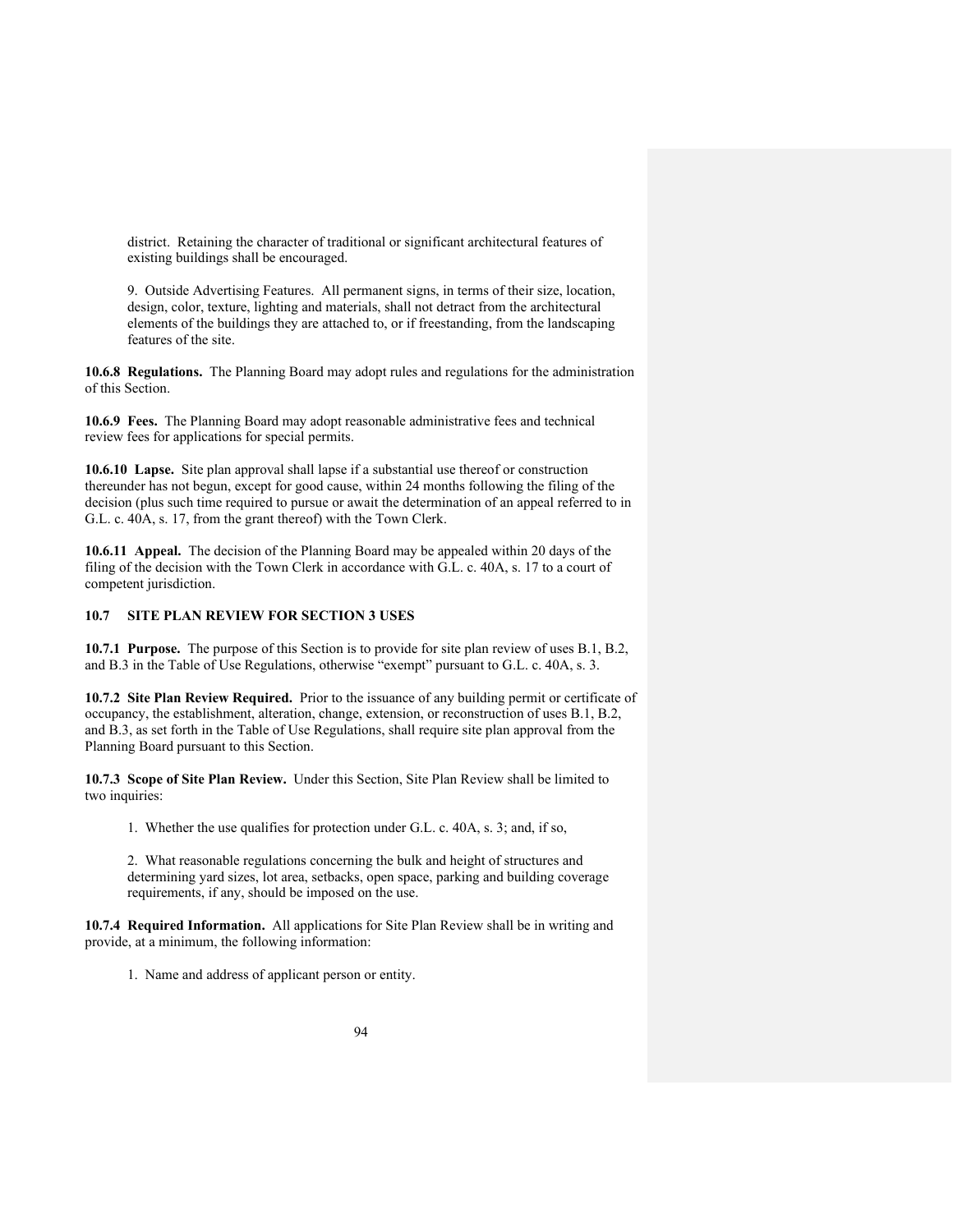2. Name and address of property owner.

3. Description of the proposed use and any documents necessary to establish threshold compliance with G.L. c. 40A, s. 3.

4. Reason that relief is requested from otherwise applicable zoning requirements.

5. If necessary to reach a decision on the application, the Planning Board may request further information from the applicant consistent with G.L. c. 40A, s. 3, specifying in detail the information required.

**10.7.5 Site Plan; Contents.** In addition, the applicant shall submit a site plan with the following information:

1. Legend depicting all pertinent existing and proposed site features.

2. The date and north arrow shall be shown on the plans.

3. All site plans must be stamped by a Registered Professional Civil Engineer and a Professional Land Surveyor. The land surveyor shall perform an instrument boundary survey and shall certify the accuracy of the locations of the buildings, setbacks, and all other required dimensions to property lines.

4. Zoning Chart depicting "Required" vs. "Provided" for all applicable Zoning Criteria including Lot Size, Frontage, Setbacks, Building Height, Lot Coverage, Parking Spaces, Landscaping Requirements.

5. Locus map, at a scale of  $1" = 600'$  or suitable scale to accurately locate the site in Town, oriented on the plan in the same way as the large scale plan.

6. The location, width, status (public or private), and name of all streets within 100' of the project.

7. On-site and abutting lot lines. On-site lot lines shall be described by bearings and distance. Abutting lot lines shall be shown in a general way.

8. Zoning District lines, including overlay districts if applicable.

9. The location of existing or proposed building (s) on the lot shall be shown with total square footage and dimensions of all buildings.

10. Any streams, brooks, or wetland resource area boundaries within 100' of the property lines.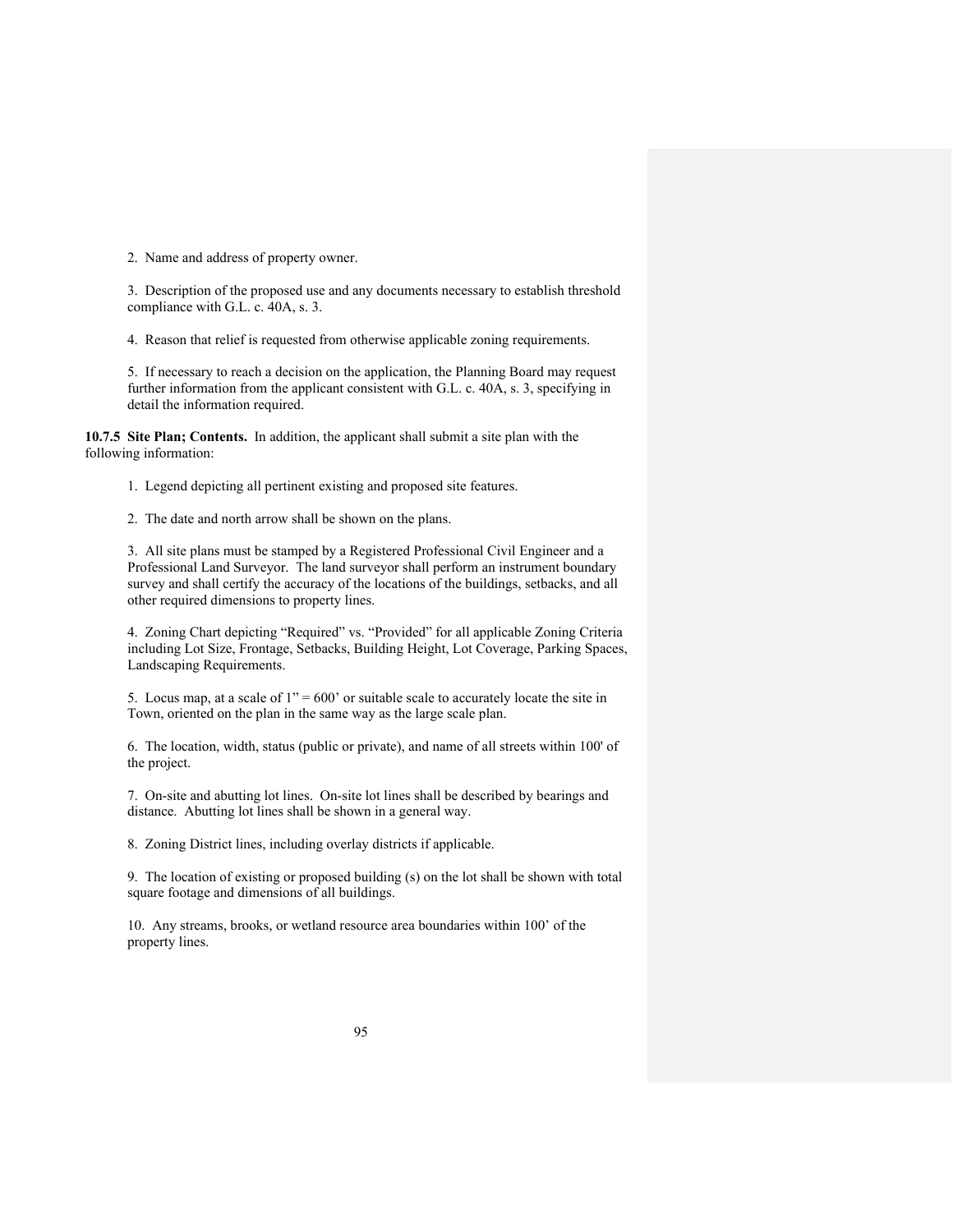11. Information on the location, size and type and number of existing and proposed landscape features.

12. Information on the location, size and capacity of existing and proposed on-site and abutting utilities (water, sewer, drainage, natural gas, electrical cable, etc.), including utilities in abutting side streets, if applicable.

13. Detailed locations and dimensions of all existing and proposed buildings and uses on site and on abutting properties, including exterior details relating to the building footprint. All existing and proposed setbacks from property lines. Any minimum, or below minimum, setback distances shall be clearly noted as such on the plan.

14. Information and details for all site and directional on-site signage shall be submitted.

15. Elevation and facade treatment plans of all proposed structures. Color renderings are required for new construction.

16. Information on the location, size and type of parking, loading, storage and service areas. A parking calculation schedule noting existing, required and proposed spaces for the entire site shall be provided.

17. Details and specifications (if applicable) for proposed site amenities, including, but not limited to fences, recreation facilities, walls or other barrier materials; and special paving materials.

**10.7.6 Decision.** The Planning Board may approve, approve with conditions, or deny an application for site plan approval. In making its decision, the Board shall be guided exclusively by G.L. c. 40A, s. 3. The Board shall file a written decision with the Town Clerk within 90 days of receipt of the application. Failure to file a decision within 90 days shall constitute approval of the site plan, unless an extension of time is mutually agreed upon.

**10.7.7 Appeal.** Any appeal of the Planning Board's decision shall be made pursuant to G.L. c. 40A, s. 17, to a court of competent jurisdiction.

## **10.8 REQUEST FOR REASONABLE ACCOMMODATION**

**10.8.1 Purpose.** Under the FHA, it is a discriminatory practice to refuse to make "a reasonable accommodation in rules, policies, practices, or services when such accommodation may be necessary to afford [a handicapped] person equal opportunity to use and enjoy a dwelling." 42 U.S.C. § 3604(f)(3)(B). The same standard applies under the ADA, which also addresses nonresidential facilities providing services to persons with disabilities. 42 U.S.C. 12112(b)(5). The purpose of this Section is to facilitate housing and/or services for persons with disabilities and to comply fully with the spirit and the letter of the FHA and, where applicable, the ADA.

**10.8.2 Request.** Any person eligible under the FHA or any provider of housing to persons eligible under the FHA, or any person eligible to operate a nonresidential facility providing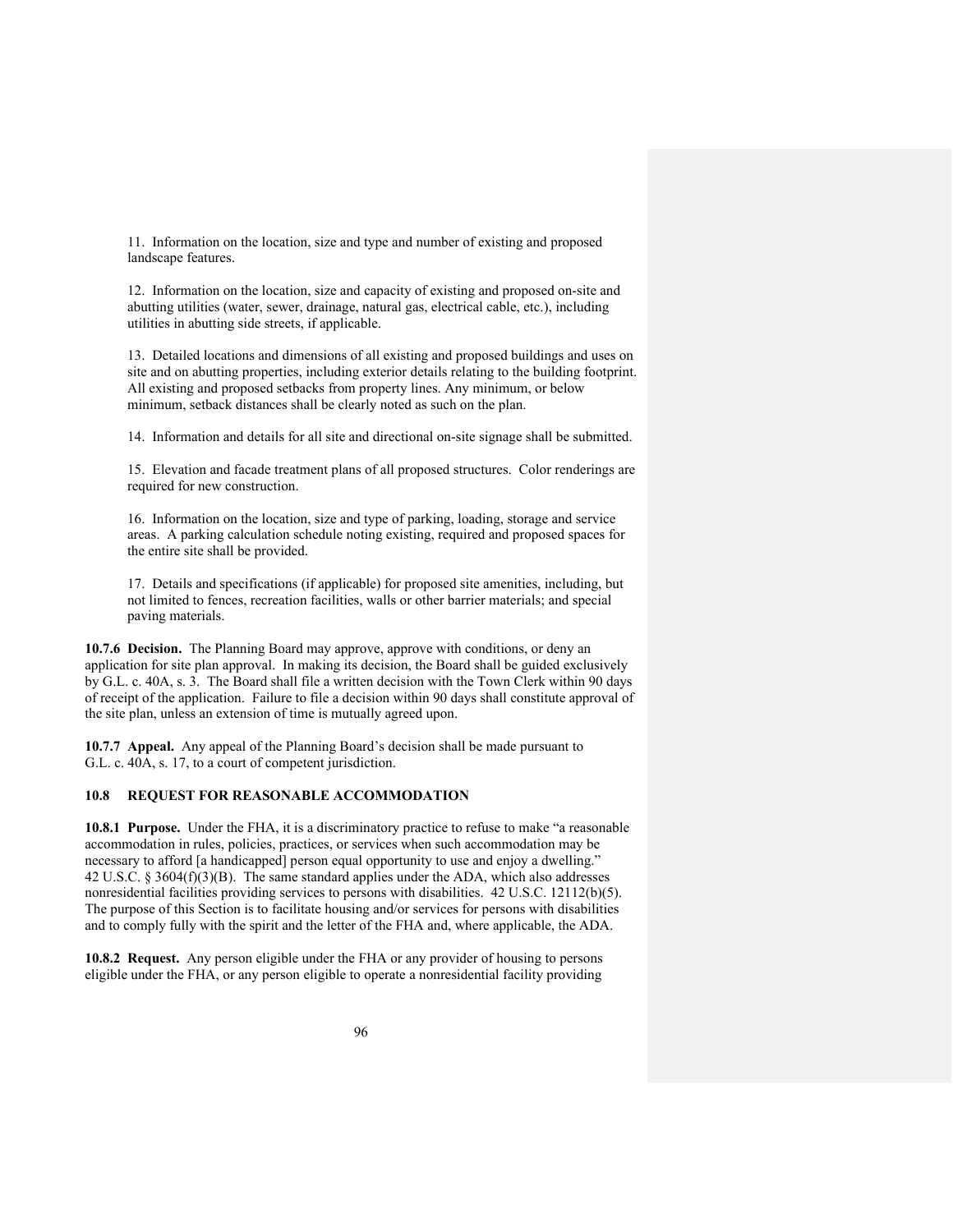services to persons eligible under the ADA, may request a Reasonable Accommodation as provided by the Fair Housing Act and/or the ADA. A Request for a Reasonable Accommodation does not affect a person's or provider's obligations to act in compliance with other applicable laws and regulations not at issue in the requested accommodation.

**10.8.3 Zoning Board of Appeals.** All requests for Reasonable Accommodation under the FHA and/or the ADA shall be submitted to the Zoning Board of Appeals (ZBA).

**10.8.4 Information.** All requests for Reasonable Accommodation shall be in writing and provide, at a minimum, the following information:

- 1. Name and address of person (s) or entity requesting accommodation;
- 2. Name and address of property owner;
- 3. Name and address of dwelling or facility at which accommodation is requested;

4. Description of the requested accommodation and specific regulation or regulations for which accommodation is sought;

5. Reason that the requested accommodation may be necessary for the person or persons with disabilities to use and enjoy the premises; and

6. If the requested accommodation relates to the number of persons allowed to occupy a dwelling, the anticipated number of residents, including facility staff (if any).

7. If necessary to reach a decision on the request for Reasonable Accommodation, the ZBA may request further information from the applicant consistent with the FHA and/or ADA, specifying in detail the information required.

**10.8.5 ZBA Procedures.** The ZBA shall consider the requested accommodation at a public hearing. Notice shall be provided to parties in interest as set forth in G.L. c. 40A, ss. 11 and 15. The ZBA shall act upon and file a decision in accordance with the provisions of G.L. c. 40A, s. 15, however such deadline may be extended upon the request of the applicant and the approval of the ZBA. The ZBA may seek information from other Town agencies in assessing the impact of the requested accommodation on the rules, policies, and procedures of the Town. Upon written notice to the ZBA, an applicant for a reasonable accommodation may withdraw the request without prejudice. The ZBA shall consider the following criteria when deciding whether a request for accommodation is reasonable:

1. Whether the requested accommodation is reasonable;

2. Whether the proposed accommodation would require a fundamental alteration of a legitimate Town policy; and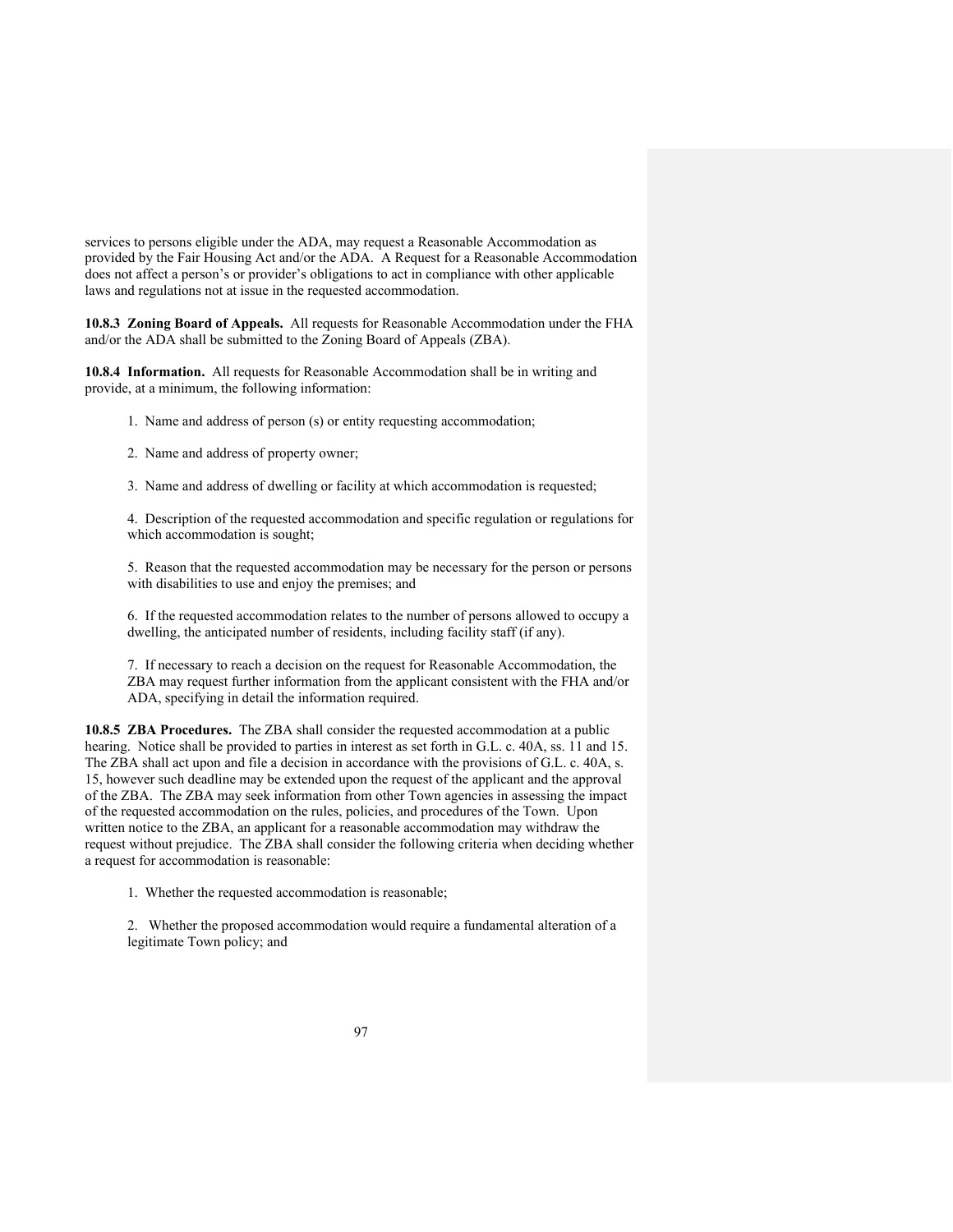3. Whether the requested accommodation would impose undue financial or administrative burdens on the Town government.

**10.8.6 Decision.** Within After conducting an appropriate inquiry into the request for reasonable accommodation, the ZBA may:

- 1. Grant the request;
- 2. Grant the request subject to specified conditions; or
- 3. Deny the request.

The ZBA shall issue a written final decision on the request in accordance with G.L. c. 40A, s. 15. If the ZBA fails to render its decision on a request for reasonable accommodation within the time allotted by G.L. c. 40A, s. 15, the request shall be deemed granted. The ZBA's decision shall be filed with the Town Clerk and sent to the applicant by certified mail.

**10.8.7 Appeal.** The ZBA's decision pursuant to this Section may be appealed to a court of competent jurisdiction in accordance with G.L. c. 40A, s. 17 or otherwise.

**10.8.8 File.** The ZBA shall maintain a file of all requests for reasonable accommodation under the FHA and/or the ADA and a file of all decisions made on such requests. The file(s) may be reviewed in the Office of the ZBA upon request during regular business hours.

**10.8.9 Other Laws.** While a request for reasonable accommodation is pending, all laws and regulations otherwise applicable to the premises that is the subject of the request shall remain in full force and effect.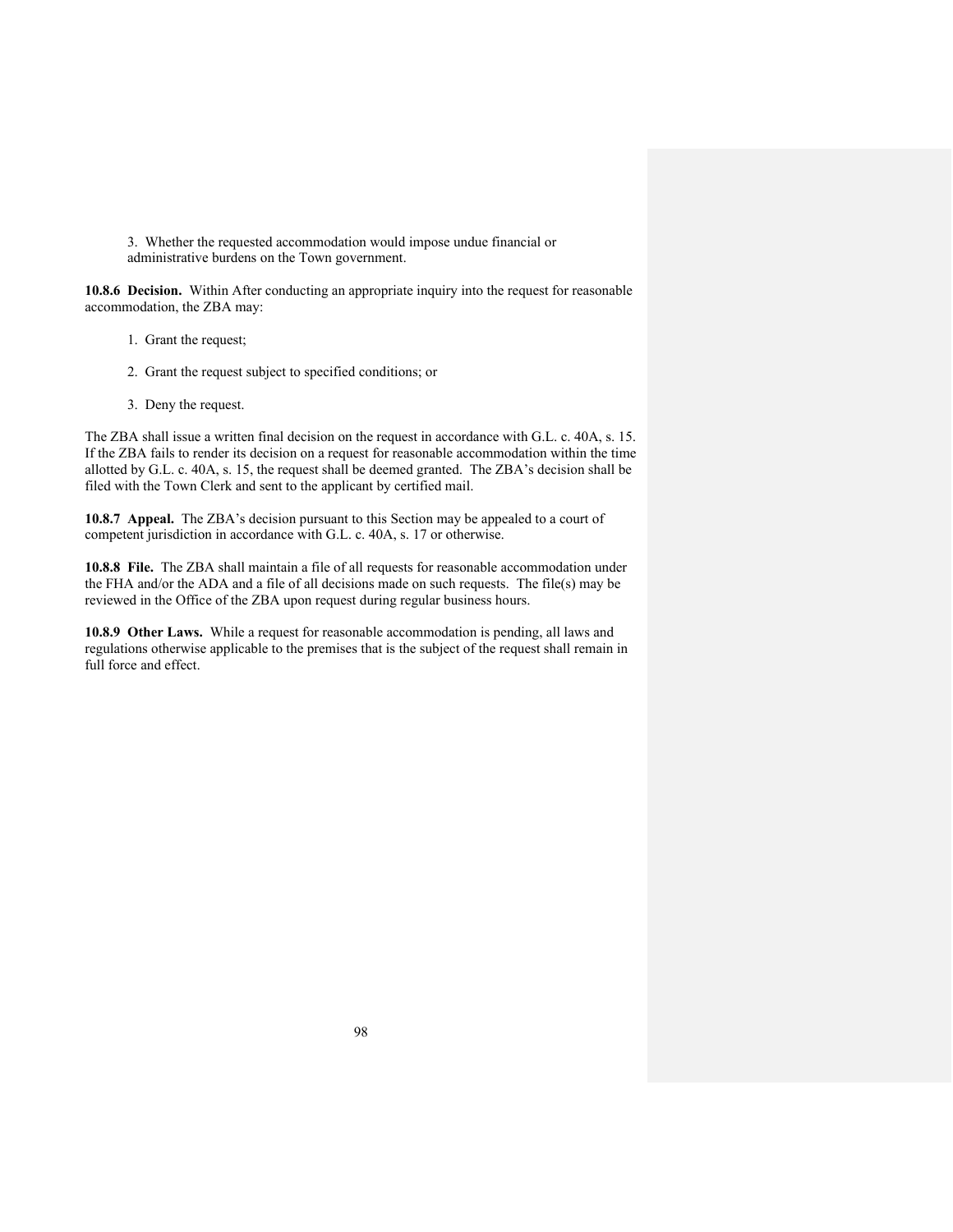# **SECTION 11.0 DEFINITIONS**

For the purposes of this Ordinance, the following words and terms as used herein shall have the meanings or limitations of meaning herein defined, explained or assigned:

**Adult Entertainment Establishment:** Shall mean the following types of facilities regulated in Section 7.1:

**Adult Bookstore:** An establishment having a substantial or significant portion of its stock in trade, books, magazines, videos and other matter which are distinguished or characterized by their emphasis depicting, describing or relating to sexual conduct or sexual excitement as defined in M.G.L. Chapter 272, Section 31. (Adopted 11/13/1990)

**Adult Cabaret:** A nightclub, bar, restaurant, tavern, dance hall or similar commercial establishment which regularly features a person who appears in a state of nudity; or live performances which are characterized by an emphasis depicting anatomical areas specified as less than completely and opaquely covered human genitals, pubic region, buttocks and female breast below a point immediately above the top of the areola and human genitals in a state of sexual arousal, or relating to sexual conduct or sexual excitement as defined in G.L. c. 272, s. 31.

**Adult Motion Picture Theater:** An enclosed building used for presenting material distinguished by an emphasis on matter depicting, describing or relating to sexual conduct or sexual excitement as defined in G.L. c. 272, s. 31. (Adopted 11/13/1990)

**Adult Paraphernalia Store:** An establishment having as a substantial or significant portion of its stock devices, objects, tools, or toys which are distinguished or characterized by their association with sexual activity, including sexual intercourse, sexual conduct or sexual excitement as defined in G.L. c. 272, s. 31.

**Adult Video Store:** An establishment having as a substantial or significant portion of its stock in trade, videos, movies or other film material which are distinguished by or characterized by their emphasis depicting, describing or related to sexual conduct or sexual excitement as defined in G.L. c. 272, s. 31.

**Adult Social Day Care:** An accessory use that focuses on social activities, therapeutic recreation, meals, and some health-related services such as medication monitoring and blood pressure checks. May also provide assistance with daily activities such as toileting and walking. but not an adult day health facility or site as regulated by 404 CMR 402.

**Aquifer:** Geologic formation composed of rock sand, or gravel that contains significant amounts of potentially recoverable water.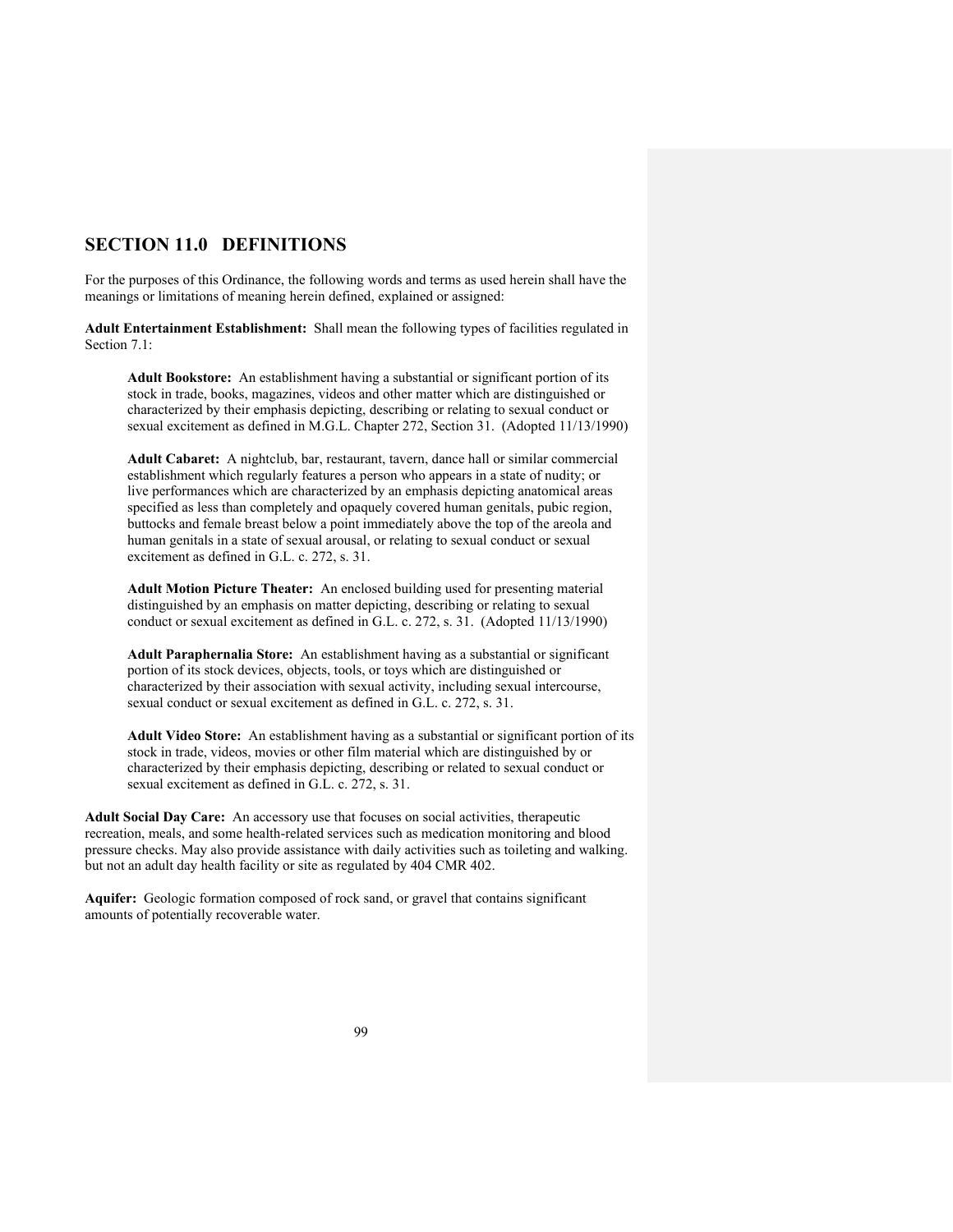**Aquifer Protection Overlay District:** The following definitions shall apply in Section 9.2:

**Recharge Areas:** Areas that collect precipitation or surface water and carry it to aquifers. Recharge areas may include areas designated as Zone I, Zone II, or Zone III.

**Zone I:** The protective radius required around a public water supply well or wellfield.

**Zone II:** The area of an aquifer which contributes water to a well under the most severe pumping and recharge conditions that can be realistically anticipated (180 days of pumping at safe yield, with no recharge from precipitation). It is bounded by the groundwater divides which result from pumping the well and by the contact of the aquifer with less permeable materials such as till or bedrock. In some cases, streams or lakes may act as recharge boundaries. In all cases, Zone II shall extend up gradient to its point of intersection with prevailing hydrogeologic boundaries (a groundwater flow divide a contact with till or bedrock, or a recharge boundary).

**Zone III:** The land area beyond the area of Zone II from which surface water and groundwater drain into Zone II. The surface drainage areas as determined by topography is commonly coincident with the groundwater drainage area and will be used to delineate Zone III. In some locations, where surface and groundwater drainage are not coincident, Zone III shall consist of both the surface drainage and the groundwater drainage areas.

**Area of Operation:** The area of sidewalk established by the permit granting authority and demarcated on the sidewalk according to the specifications on an approved plan within which the adjacent business is allowed to operate a Sidewalk Café.

**Bank Teller and ATM Kiosks:** A building whose principal use is a stand-alone drive through bank teller kiosk and/or walk up or drive-through stand-alone ATM kiosk whether or not the kiosk is ancillary to an adjacent principal retail bank or financial institution.

**Barn:** An accessory structure used to house animals, and used for storage of farm equipment and farm vehicles, but not other motor vehicles.

**Bed and Breakfast:** A private owner occupied residence with one to five guestrooms. The bed and breakfast is subordinate and incidental to the main residential use of the building. Individual guests are prohibited from staying at a particular bed and breakfast establishment for more than fourteen (14) days in any one-year period.

**Bedroom:** Any area in a dwelling unit that is or could be used for the provision of private sleeping accommodations for residents of the premises, whether such area is designated as a bedroom, guest room, maid's room, dressing room, den, loft, study, library, or by another name. Any room intended for regular use by all occupants of the dwelling unit such as a living room, dining area, or kitchen shall not be considered a bedroom, nor shall bathrooms, halls, or closets.

**Building:** The word "building" shall mean any three-dimensional enclosure by any building materials of any space for any use or occupancy, temporary or permanent, and shall include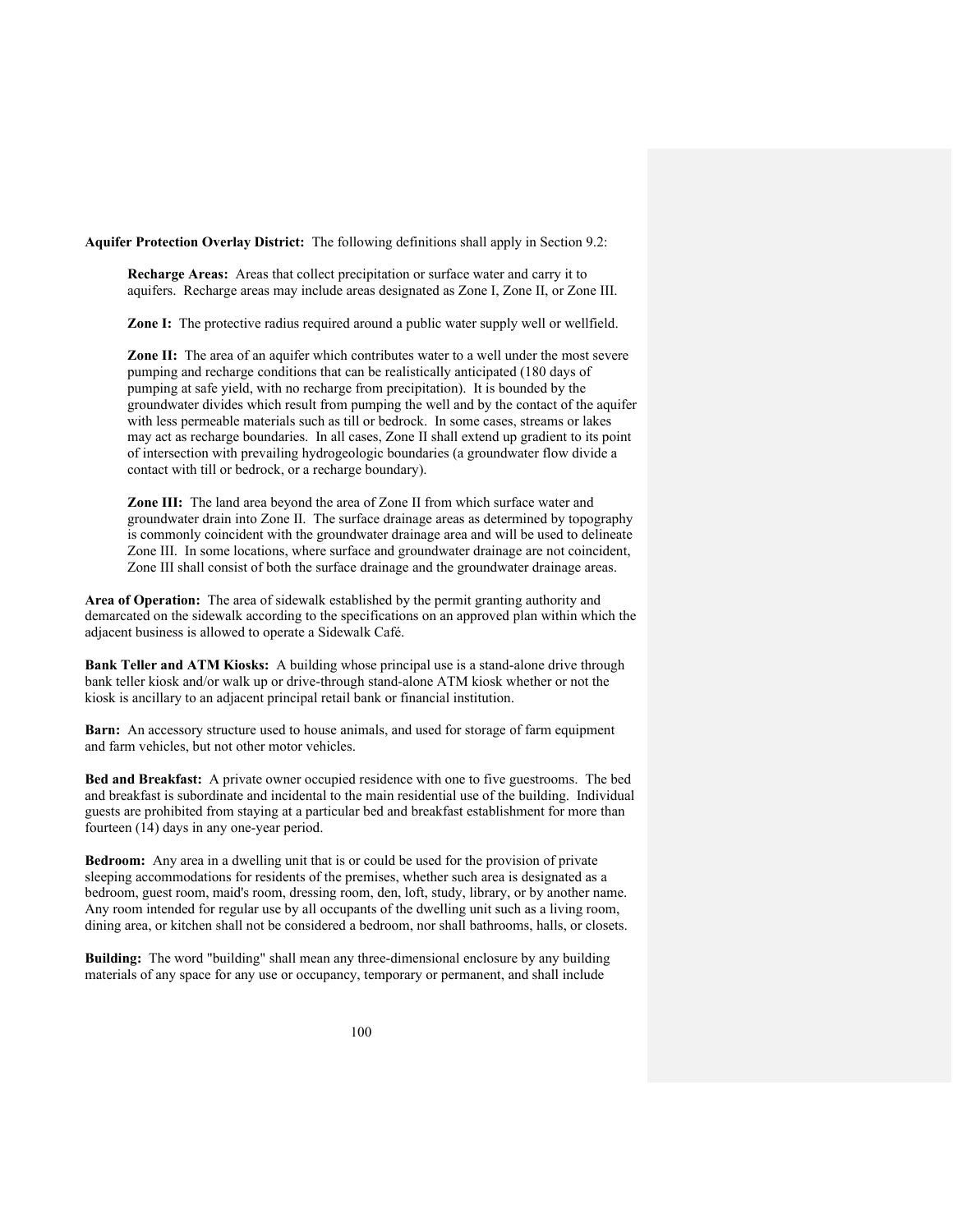foundations in the ground, also all parts of any kind of structure above ground, except fences and field or garden walls or embankment retaining walls.

**Building Coverage:** The measured exterior horizontal footprint of buildings and or structures (covered or enclosed) located on any lot. The maximum percentage of building coverage allowable on a lot shall be set forth in Section 4.0.

**Built, Erected:** The words "built" and "erected" shall each contain the other and shall include the words "constructed", "reconstructed", "altered", "enlarged", "moved", and any other of like significance.

**Business or Professional Office:** A business establishment, which does not offer a product or merchandise for sale to the public but offers a professional service to the public. However, personal services, such as barber and beauty shops, and repair shops, such as radio, television, and automotive, are not to be included in the definition of business offices.

**Child Care Center:** A child care center as that term is defined in G.L. c. 15D, s. 1A.

**Common Driveway:** A travel way that accommodates vehicular and pedestrian circulation between a public way and pre-existing adjoining lots.

**Drive-In Restaurant:** A drive-in restaurant is defined as any establishment whose business is the sale of food or beverages in a ready-to-consume state and whose business operation includes the service of food and beverage to a costumer in a motor vehicle.

**Driveway:** A travel way which accommodates vehicular circulation between a street and one adjoining lot. Within residential zoning districts, such a way shall not be greater than 24 feet in width as measured at the paved surface of the adjoining street.

**Dwelling:** A building or portion thereof that is principally used for human habitation, with its own cooking and food storage equipment and facilities, and its own bathing and toilet facilities wholly within such building or portion thereof and is not separated from adjoining habitable space by locked doors or partitions.

**Dwelling, Multifamily:** A dwelling or building containing three (3) or more separate dwelling units in residential or mixed-use buildings.

**Dwelling, Single-Family:** A detached dwelling containing one (1) dwelling unit intended and designed to be occupied by a single-family.

**Dwelling, Two-Family:** A detached dwelling containing two (2) dwelling units.

**Dwelling Unit:** One (1) or more rooms with cooking, living, sanitary and sleeping facilities arranged for the use of one (1) or more persons living together as a single housekeeping unit.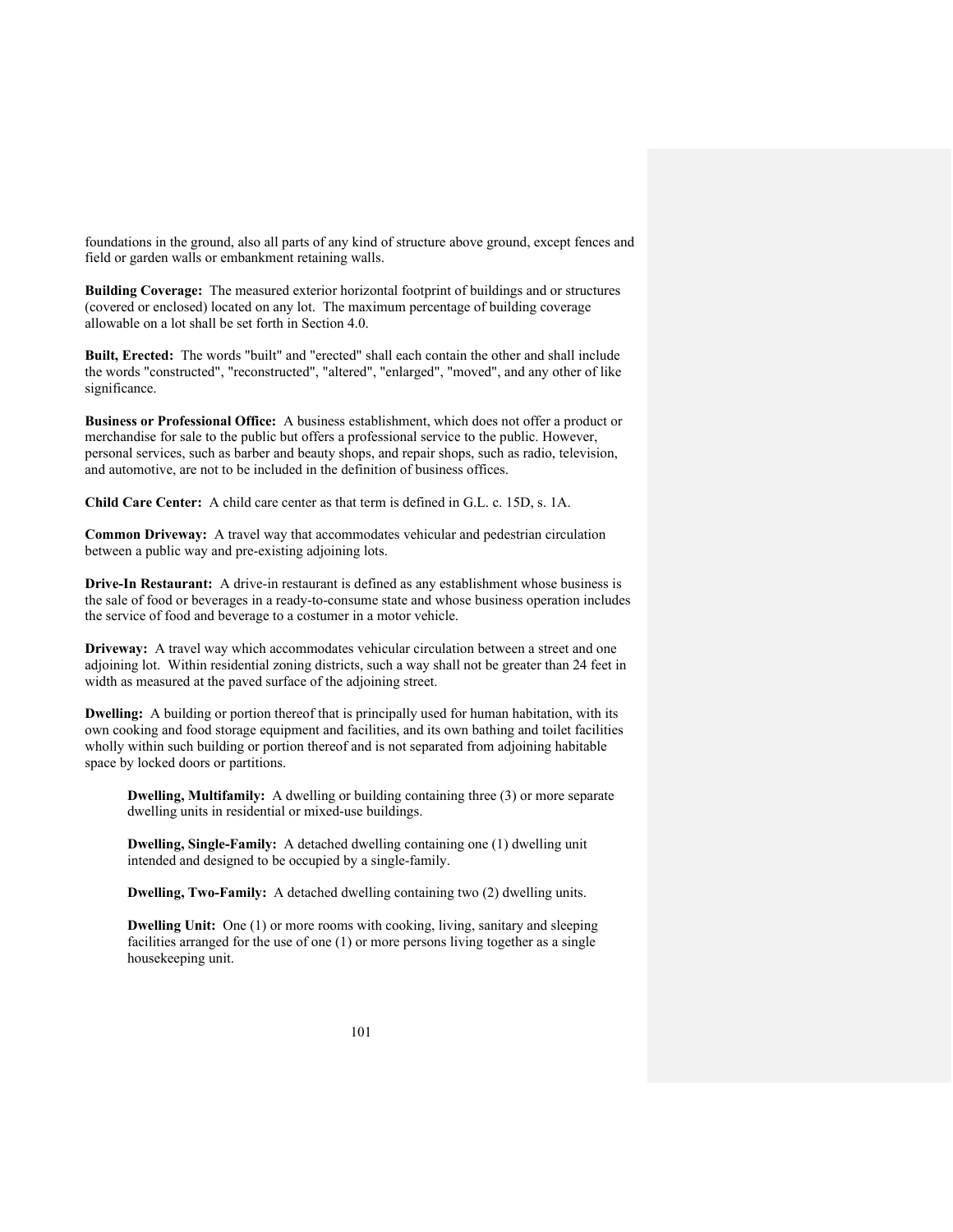**Essential Services:** Services provided by public utility or governmental agencies through erection, construction, alteration, or maintenance of underground or overhead gas, electrical, steam, or water transmission or distribution systems and collection, communication, supply, or disposal systems, excluding power plants or transfer stations. Facilities necessary for the provisions of essential services include poles, wires, mains, drains, sewers, pipes, conduits, cables, fire alarm boxes, police call boxes, traffic signals, hydrants, and other similar equipment and accessories in connection therewith. Specifically excluded from this definition are buildings necessary for the furnishing of adequate service by such public utility or governmental agencies for the public health, safety and general welfare.

**Expanded Living Space (In-law living area):** Shall be limited to one bedroom of no more than 200 square feet or two bedrooms of no more than 150 square feet each. Total living area for expanded living space including bath, kitchen, living room, bedroom shall not exceed 600 square feet of living area. Unrestricted passage must be maintained on each floor level between units.

**Family:** A group of persons related to each other by marriage or blood, or not more than three unrelated individuals, living together under a single roof and comprising a household.

**Fast Food and Ice Cream Stands:** An establishment whose principal business is the sale of pre-prepared or rapidly prepared food or ice cream for sale directly to the customer in a ready to consume state for consumption either within the restaurant building, in the parking lot, or off premises and generally requiring ordering food at a counter with no interior seated dining area.

Fast Order Food: Food which is (a) primarily intended for immediate consumption; (b) available upon a short waiting time; (c) packaged or presented in such a manner that it can be readily eaten outside the premises where it is sold; (d) served on disposables or in paper containers, consumed with plastic utensils; and (e) of a self-service nature, that is, no waitresses or waiters are involved. Patrons place their order at a counter or remotely and take it to a table on the premises or leave the premises.

**Fast Order Food Establishment:** An establishment whose primary business is the sale of fast order food for consumption on or off the premises.

**Front Yard:** An area extending the entire width of a lot from side lot line to side lot line and from the street line to the front line of a building for the required front yard distance as established under Section 4.0.

**Funeral Home:** Facility for the conducting of funerals and related activities such as embalming.

**General Service Establishment:** Shop for lawn mower or small appliance repair, upholstery or furniture repair, bicycle repair person, shoe repair, printer, blacksmith, builder, carpenter, caterer, electrician, lawn mower service person, mason, painter, plumber or roofer.

**Greenhouse:** A structure and establishment for the growing of plants for wholesale or retail sale, otherwise not exempt as an agricultural use pursuant to G.L. c. 40A, s. 3.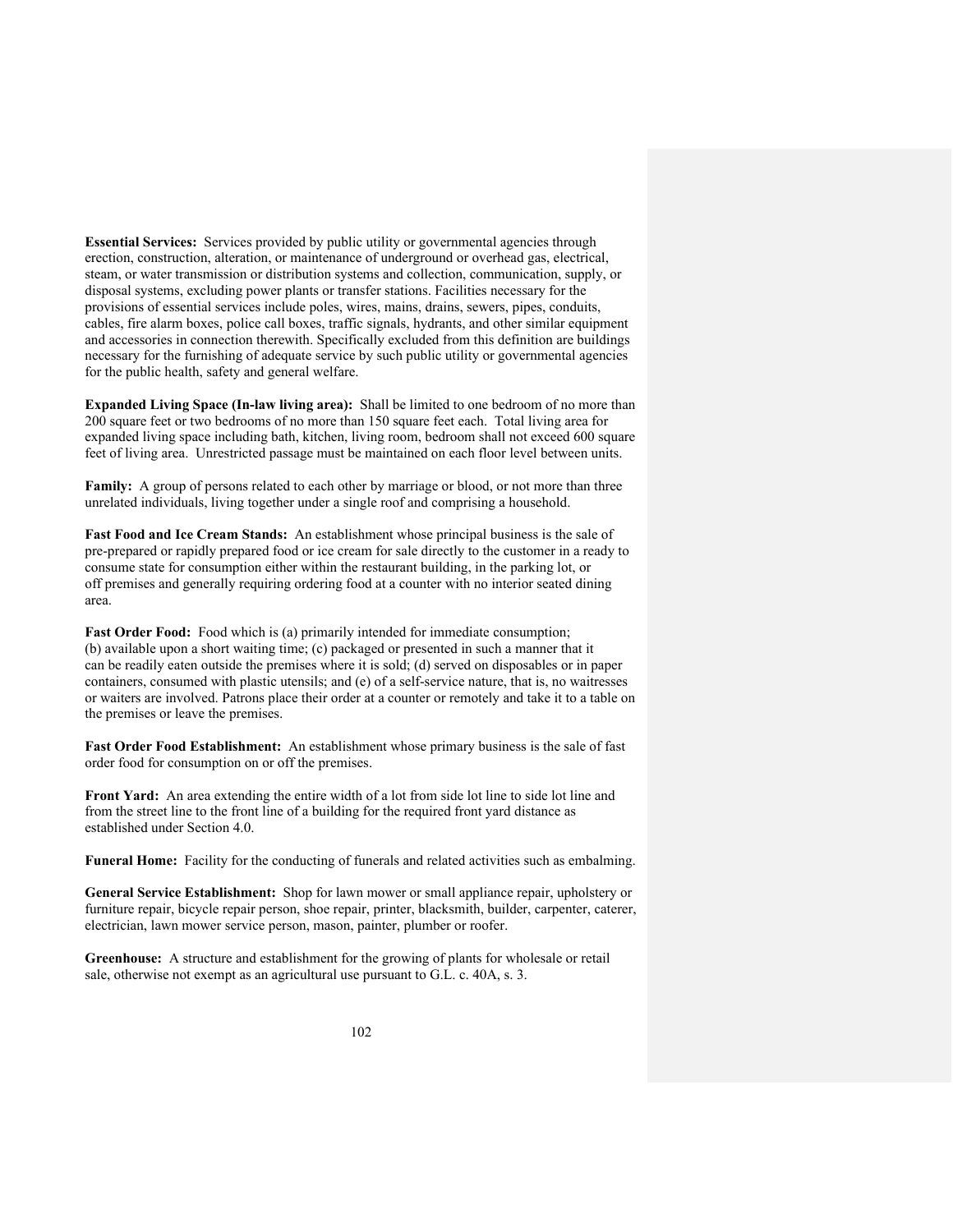**Habitable-Space:** Those areas within the exterior walls of a dwelling which have headroom of not less than seven feet, measured vertically upward from the top of the finished floor, but excluding basement areas and excluding areas in any accessory structure attached to any dwelling.

**Half-Story:** That portion of a building next beneath a sloping roof and in which there are less than four feet vertically between the top of the floor and the intersection of the bottoms of the rafters with the interior faces of the walls.

**Home Occupation:** An accessory use which by custom has been carried on entirely within a dwelling unit by the occupant(s) thereof, or within an accessory building thereto.

**Hospital:** A building providing 24-hour in-patient or animal services for the diagnosis, treatment or other care of human or animal ailments including, where appropriate, a sanitarium, nursing home, convalescent home, and veterinarian services.

**Hotel:** A facility offering transient lodging accommodations to the general public and providing additional services, such as restaurants, meeting rooms, entertainment and recreational facilities.

**Impervious Surface:** Material or structure on, above, or below the ground that does not allow precipitation or surface water to penetrate directly into the soil.

**Incubator or Innovation Center:** A flexible office building designed to accelerate the growth of entrepreneurial endeavors by providing an array of business, medical, technology or research support resources and services that may include flexible physical space, access to capital, common services, and computer networking connections.

**Junk:** Article that has outlived its usefulness in its original form or which can no longer serve its original intended use.

**Kennel:** An establishment as defined in G.L. c. 140, s. 137A.

**Live Work Units or Live Work Space:** The conversion of an existing commercial, industrial or institutional building into a building used jointly for commercial and residential purposes whereby the residential use of the space is secondary or accessory to the principle use as a place of work.

**Lodging House:** A house/dwelling unit where lodgings are let to four or more persons not within the second degree of kindred to the legal owner of the premises, and who do not fall within the definition of "family" as defined in Section 2.51 of this Ordinance.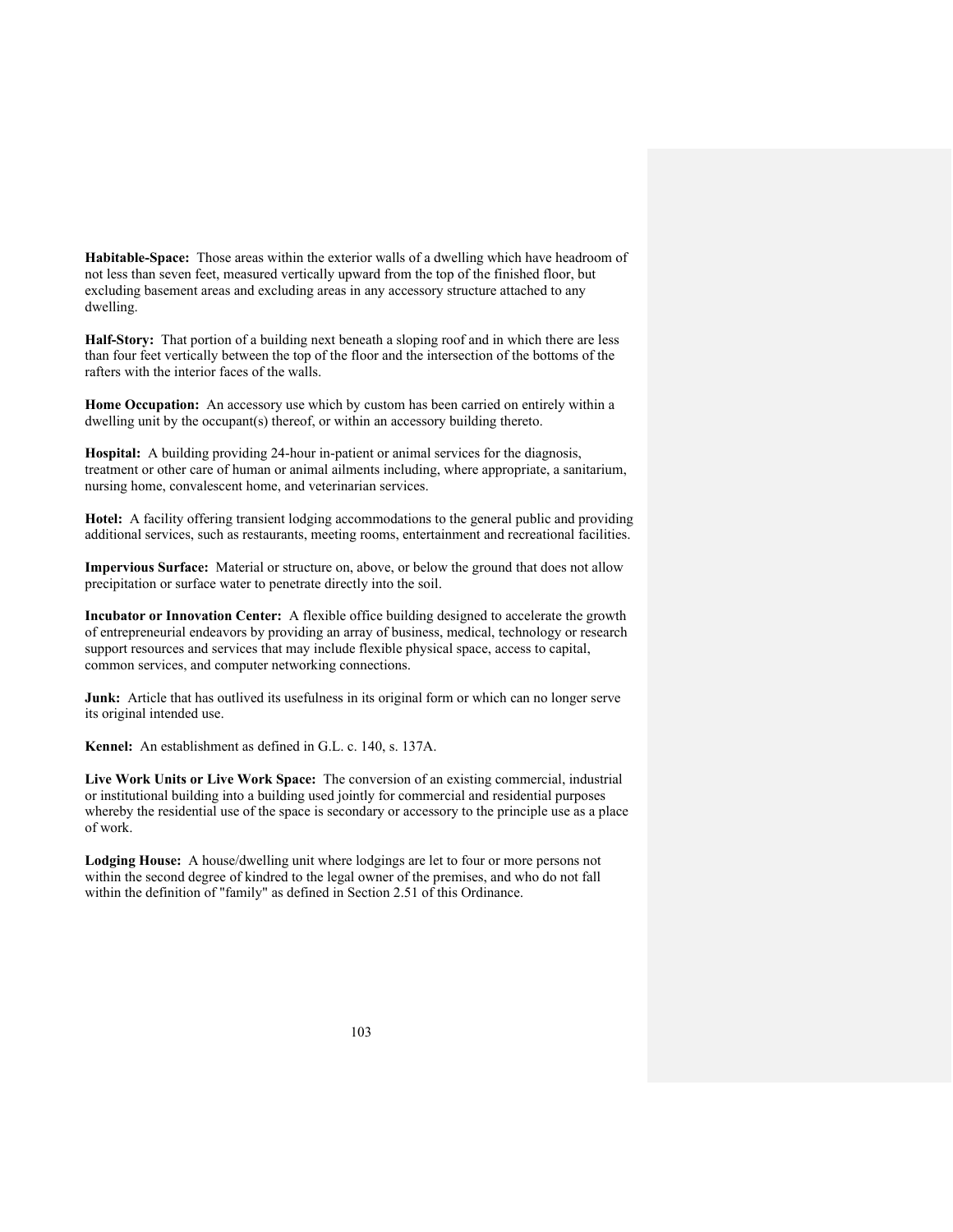**Lot:** As defined in G.L. c. 41, s. 81L.

**Lot Coverage:** The amount of area on an individual lot covered by buildings, structures, parking and/or storage areas. The maximum percentage of lot coverage allowable on a lot shall be set forth in Section 4.0.

**Lot Depth:** The depth of any lot shall be measured as the shortest distance between the front lot line and the rear lot line within a width at least equal to the required lot width.

**Lot Frontage:** The required lot frontage distance shall be measured entirely along a continuous section of the front lot line adjoining one street.

**Lot-Line, Front:** A line dividing a lot from a street. On any lot bounded on more than one side by a street, the street boundary that is to be the lot "Front" shall be so designated in any application for a permit to build on such lot.

**Lot Width:** The width of any lot shall be measured parallel to the front lot line at the required yard depth.

**Low Impact Development Principles:** Low Impact Development (LID) involves careful site planning and the application of both structural and nonstructural Best Management Practices, including but not limited to the following criteria:

- Use of bioretention areas, rain gardens, filter strips, swales, and constructed wetlands within parking areas, roof gardens, and surrounding open space designed to ensure adequate stormwater treatment and conveyance capacity.
- Minimizing total paved area including roadways and parking areas, with the goal of protecting site hydrology, topography, and important natural features.
- Protecting/reestablishing permeability throughout the site to remain as close as possible to natural conditions.
- Minimizing tree clearance and removal of mature trees/forest stands.
- Providing a stormwater management and erosion control plan for construction activities.
- Use of Best Management Practices as described in current version of the Massachusetts Department of Environmental Protection Stormwater Management, Vol. II: Stormwater Technical Handbook.

**Manufacturing:** A use engaged in the basic processing and manufacturing of materials, or the manufacture from previously prepared materials, of finished products or parts, including processing, fabrication, assembly, treatment, packaging, incidental storage, sales and distribution of such products.

**Marijuana, Adult Use Establishments:** The following definitions shall apply in Section 7.5:

**Adult Use Marijuana Establishment:** a marijuana cultivator, marijuana testing facility, marijuana product manufacturer other than a medical marijuana treatment center.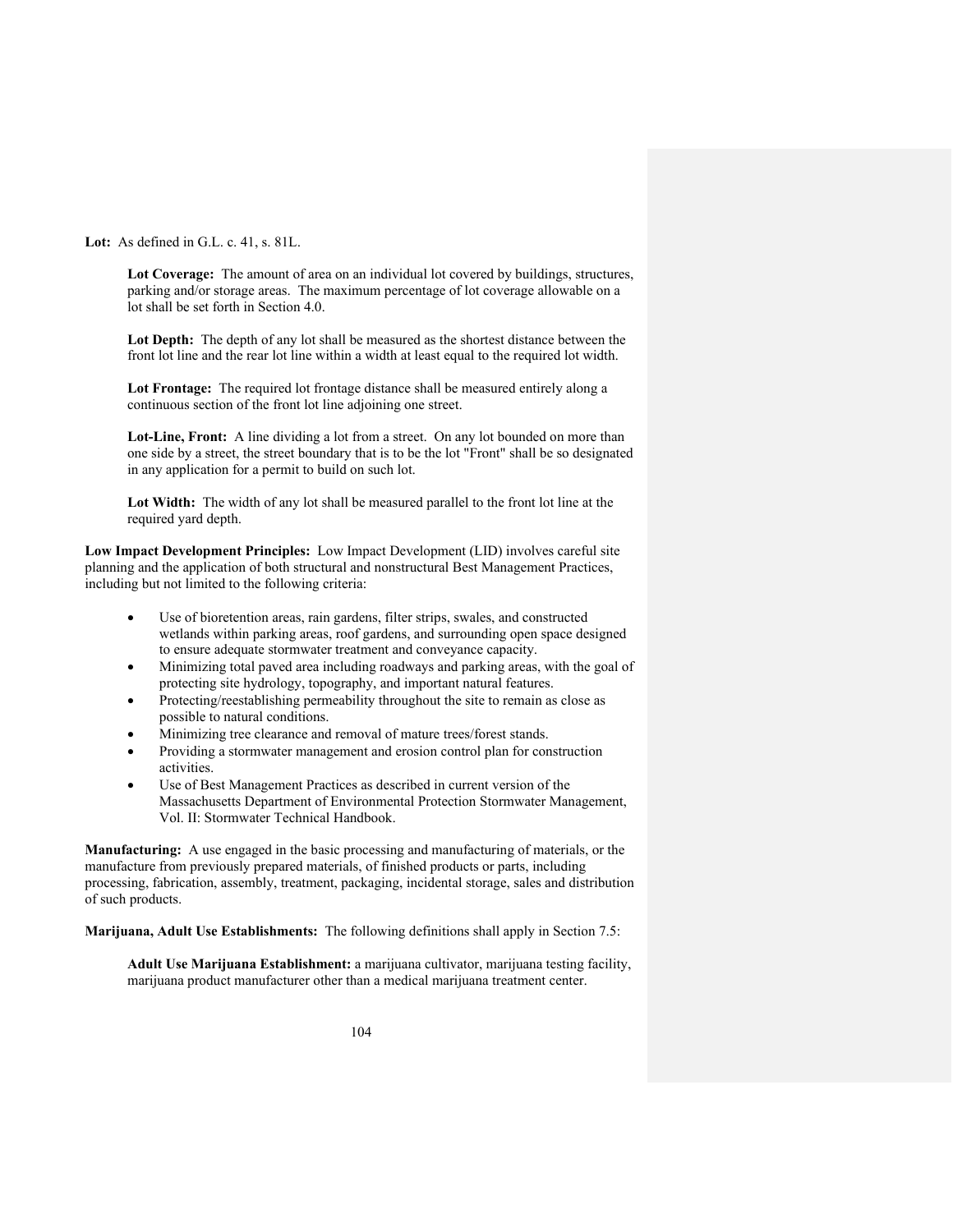**Marijuana**: all parts of any plant of the genus Cannabis, not excepted below and whether growing or not; the seeds thereof; and resin extracted from any part of the plant; and every compound, manufacture, salt, derivative, mixture or preparation of the plant, its seeds or resin including tetrahydrocannabinol as defined in section 1 of chapter 94C; provided, however, that "marijuana" shall not include: (i) the mature stalks of the plant, fiber produced from the stalks, oil, or cake made from the seeds of the plant, any other compound, manufacture, salt, derivative, mixture or preparation of the mature stalks, fiber, oil or cake made from the seeds of the plant or the sterilized seed of the plant that is incapable of germination; (ii) hemp; or (iii) the weight of any other ingredient combined with marijuana to prepare topical or oral administrations, food, drink or other products.

**Marijuana Cultivator**: an entity licensed to cultivate, process and package marijuana, to deliver marijuana to Adult Use Marijuana Establishments and to transfer marijuana to other Adult Use Marijuana Establishments, but not to consumers.

**Marijuana Product Manufacturer**: an entity licensed to obtain, manufacture, process and package marijuana and marijuana products, to deliver marijuana and marijuana products to Adult Use Marijuana Establishments and to transfer marijuana and marijuana products to other Adult Use Marijuana Establishments, but not to consumers.

**Marijuana Products**: products that have been manufactured and contain marijuana or an extract from marijuana, including concentrated forms of marijuana and products composed of marijuana and other ingredients that are intended for use or consumption, including edible products, beverages, topical products, ointments, oils and tinctures.

**Marijuana Testing Facility**: a laboratory that is licensed by the Cannabis Control Commission and is: (i) accredited to the most current International Organization for Standardization 17025 by a third-party accrediting body that is a signatory to the International Laboratory Accreditation Accrediting Cooperation mutual recognition arrangement or that is otherwise approved by the Cannabis Control Commission; (ii) independent financially from any medical marijuana treatment center or any licensee or marijuana establishment for which it conducts a test: and (iii) qualified to test marijuana in compliance with 935 CMR 500.160 and M.G.L. c. 94C, § 34.

**Marijuana, Medical Treatment Centers:** The following definitions shall apply in Section 7.4:

**Dispensary Agent:** A board member, director, employee, executive, manager, or volunteer of an RMD, who is at least 21 years of age. Employee includes a consultant or contractor who provides on-site services to an RMD related to the cultivation, harvesting, preparation, packaging, storage, testing, or dispensing of marijuana.

**Duress Alarm:** A silent security alarm system signal generated by the entry of a designated code into an arming station in order to signal that the alarm user is being forced to turn off the system.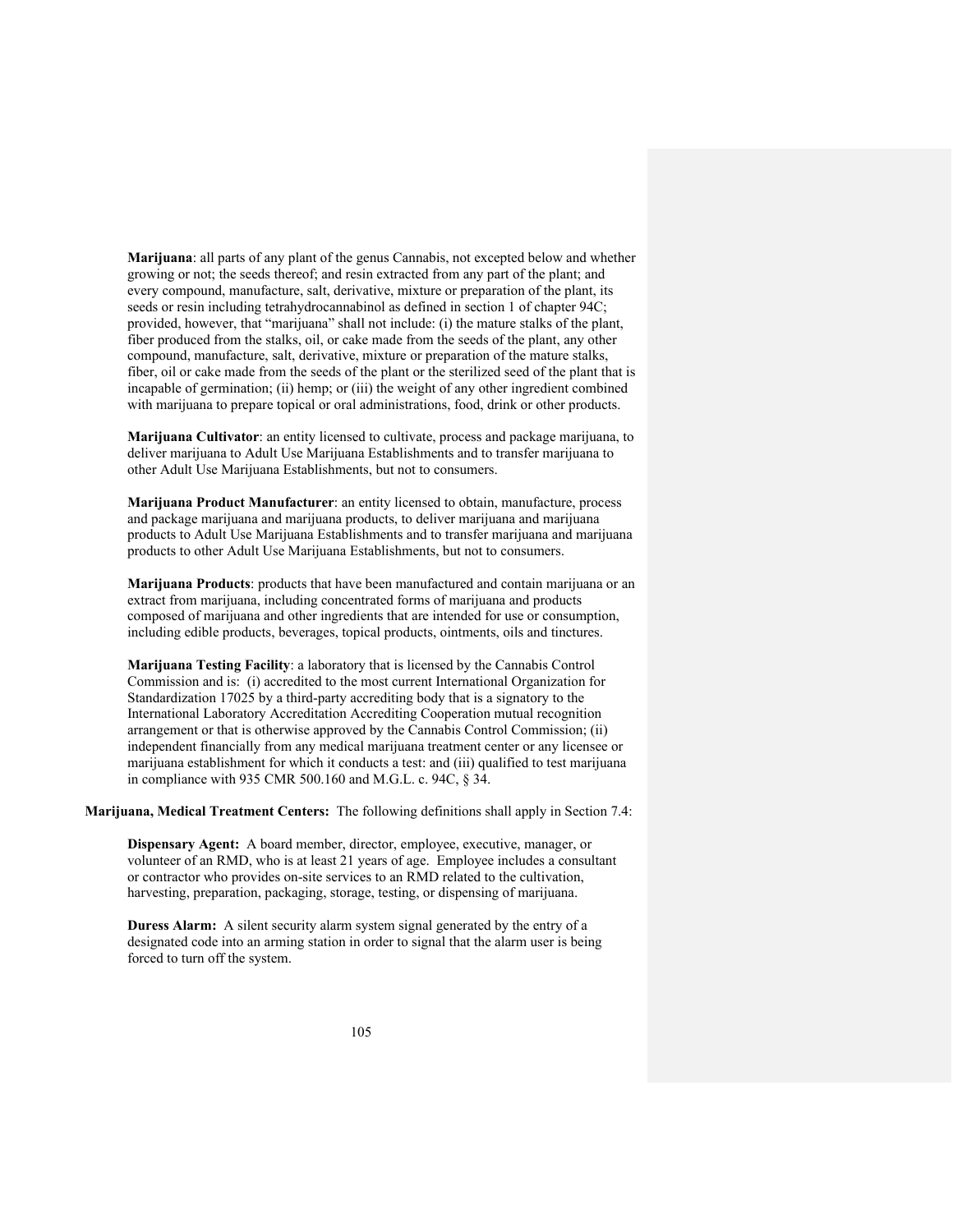**Edible Marijuana-Infused Products (edible MIPs):** A Marijuana-Infused Product (MIP) that is to be consumed by eating or drinking.

**Enclosed, Locked Area:** A closet, room, greenhouse, or other indoor or outdoor area equipped with locks or other security devices, accessible only to dispensary agents, registered qualifying patients, or personal caregivers.

**Limited Access Area:** A building, room, or other indoor or outdoor area on the registered premises of an RMD where marijuana, MIPs, or marijuana by-products are cultivated, stored, weighed, packaged, processed, or disposed, under control of an RMD, with access limited to only those dispensary agents designated by the RMD.

**Marijuana:** All parts of the plant Cannabis sativa L., whether growing or not; the seeds thereof; and resin extracted from any part of the plant; and every compound, manufacture, salt, derivative, mixture, or preparation of the plant, its seeds or resin. It does not include the mature stalks of the plant, fiber produced from the stalks, oil, or cake made from the seeds of the plant, any other compound, manufacture, salt, derivative, mixture, or preparation of the mature stalks, except the resin extracted there from, fiber, oil, or cake or the sterilized seed of the plant which is incapable of germination. The term also includes MIPs except where the context clearly indicates otherwise.

**Marijuana Agricultural:** Any uses or activities associated with Medical Marijuana Treatment and Dispensing Facilities or Marijuana Cultivation.

**Marijuana Cultivation:** The process of propagation, including germination, using soil, hydroponics, or other mediums to generate growth and maturity. The intended process of bringing a plant or other grown product to maturity for harvesting, sale, refining or use as an ingredient in further manufacturing or processing. This definition encompasses marijuana cultivation related to medical marijuana treatment centers, personal cultivation by qualifying patients or cultivation by personal caregivers on behalf of qualifying patients.

**Marijuana-Infused Product (MIP):** A product infused with marijuana that is intended for use or consumption, including but not limited to edible products, ointments, aerosols, oils, and tinctures. These products, when created or sold by an RMD, shall not be considered a food or a drug as defined in G.L. c. 94, s. 1.

**Medical Marijuana Treatment Center:** A not-for-profit entity registered under 105 CMR 725.100, to be known as a registered marijuana dispensary (RMD), that acquires, cultivates, possesses, processes (including development of related products such as edible MIPs, tinctures, aerosols, oils, or ointments), transfers, transports, sells, distributes, dispenses, or administers marijuana, products containing marijuana, related supplies, or educational materials to registered qualifying patients or their personal caregivers. Unless otherwise specified, RMD refers to the site(s) of dispensing, cultivation, and preparation of marijuana.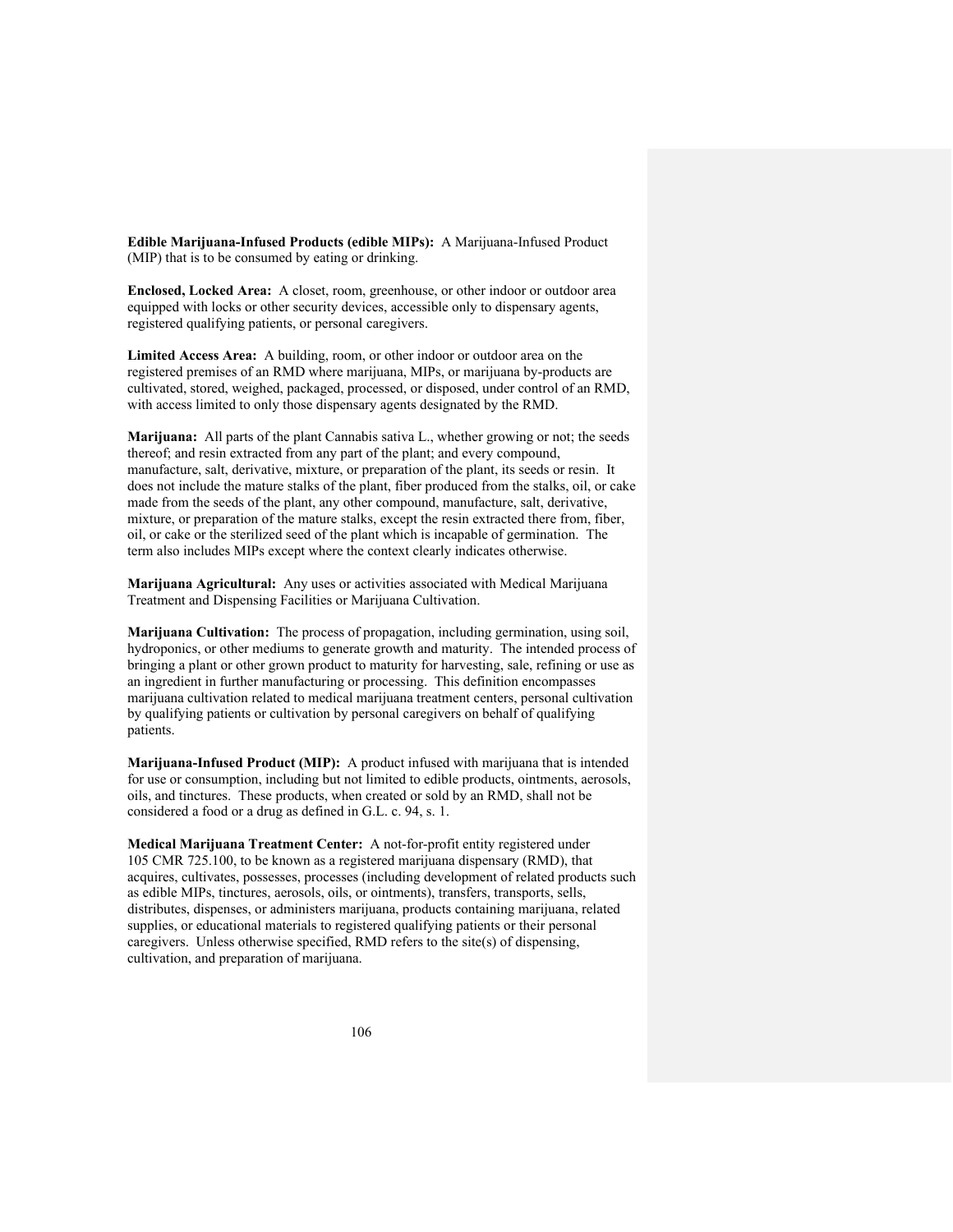**Production Area:** Any limited access area within the RMD where marijuana is handled or produced in preparation for sale.

**Qualifying Patient:** A Massachusetts resident 18 years of age or older who has been diagnosed by a Massachusetts licensed certifying physician as having a debilitating medical condition, or a Massachusetts resident under 18 years of age who has been diagnosed by two Massachusetts licensed certifying physicians, at least one of whom is a board-certified pediatrician or board-certified pediatric subspecialist, as having a debilitating medical condition that is also a life-limiting illness, subject to 105 CMR 725.010(J).

**Registered Marijuana Dispensary (RMD):** A not-for-profit entity registered under 105 CMR 725.100, to be known as a Medical Marijuana Treatment Center, that acquires, cultivates, possesses, processes (including development of related products such as edible MIPs, tinctures, aerosols, oils, or ointments), transfers, transports, sells, distributes, dispenses, or administers marijuana, products containing marijuana, related supplies, or educational materials to registered qualifying patients or their personal caregivers. Unless otherwise specified, RMD refers to the site(s) of dispensing, cultivation, and preparation of marijuana.

**Registration Card:** An identification card issued by the Department to a registered qualifying patient, personal caregiver, or dispensary agent. The registration card verifies either that a certifying physician has provided a written certification to the qualifying patient and the patient has been registered with the Department; that a patient has designated the individual as a personal caregiver; that a patient has been granted a hardship cultivation registration; or that a dispensary agent has been registered with the Department and is authorized to work at an RMD. The registration card allows access into appropriate elements of a Department-supported, interoperable database in which detailed information regarding certifications and possession criteria are stored. The registration card identifies for the Department and law enforcement authorities, those individuals who are exempt from Massachusetts criminal and civil penalties for the medical use of marijuana in compliance with 105 CMR 725.000 and the Act.

**Sixty-Day Supply:** That amount of marijuana, or equivalent amount of marijuana in MIPs, that a registered qualifying patient would reasonably be expected to need over a period of 60 calendar days for his or her personal medical use, which is ten ounces, subject to 105 CMR 725.010(I).

**Medical Clinic:** A facility as defined in 105 CMR 145.020, including a mobile clinic.

**Membership Club:** A social, sports or fraternal association or organization which is used exclusively by members and their guests which may contain bar facilities.

**Mining:** The removal or relocation of geological materials such as topsoil, sand, gravel, metallic ores, or bedrock.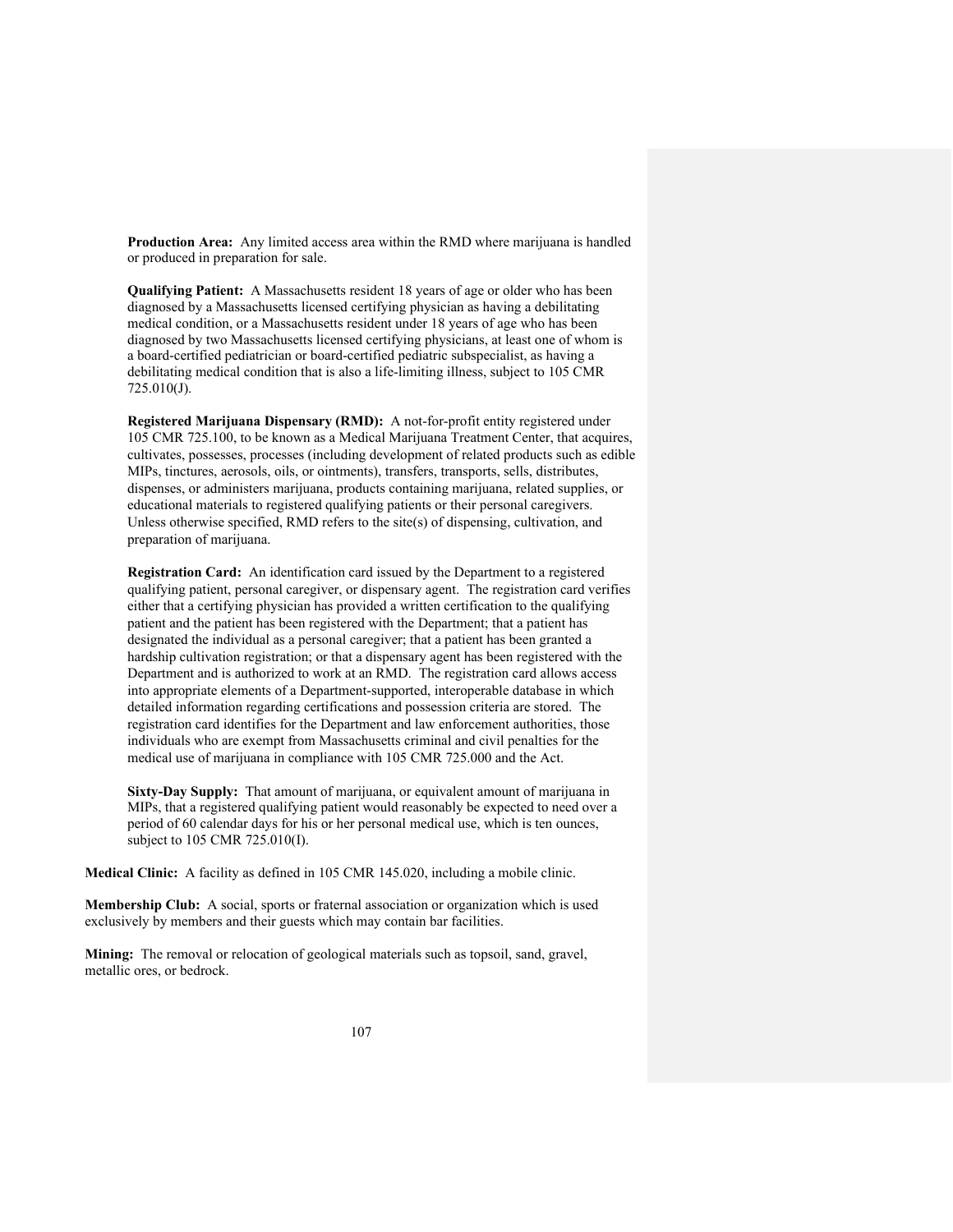**Mobile Home:** A structure constructed in a factory, in accordance with the National Mobile Home Construction and Safety Standards Act of 1975 administered by the U.S. Department of Housing and Urban Development (HUD), intended for use as housing and transported as complete unit to the designated site. Designated sites shall be in conformance of Section 9.70 located within a Mobile Home Elderly Community District.

**Mobile Home Elderly Community (MHEC):** The following definitions shall apply in Section 8.5:

**Camping Trailer:** A folding structure, mounted on wheels and designed for travel, recreation, and vacation use.

**Community Building:** A building solely for the use of the residents of the Manufactured Housing Community and their guests containing TV room, card room, sewing room, library, poll tables, kitchen, laundry, emergency toilet, lavatory, and bathing facilities for men and women, etc. Community buildings and other community facilities shall be designed in accord with the most recent Massachusetts standards for accessibility for the handicapped.

**Manufactured Home:** A dwelling unit built on a chassis and containing complete electrical, plumbing and sanitary facilities, and designed to be installed on a temporary or permanent foundation for permanent living quarters. The size of the manufactured home shall be a minimum of 28 feet in width and 40 feet in length. The definition of Manufactured Home herein shall specifically exclude Trailer as hereinafter defined.

**Manufactured Home Pad:** A Manufactured Home Pad shall be considered as that part of the Manufactured Home Site which is reserved for the Manufactured Home.

**Manufactured Home Site:** A designated area of land within a Manufactured Housing Community for the placement of a single manufactured home for the exclusive use of its occupants.

**Manufactured Housing Elderly Community (or Manufactured Housing** 

**Community):** A self-contained retirement community constructed expressly for and specifically limited to use and residency by elderly persons who have achieved a minimum age requirement for residency of at least fifty-five (55) years (unless an exception is permitted under Senior Housing Laws) which such retirement community shall be constructed on no less than fifty (50) acres of land and at all times held under single ownership. Such retirement community shall have been planned and improved for the placement of Manufactured Homes for non-transient use and shall be designed to accommodate three (3) or more Manufactured Homes as hereinafter defined.

**Motor Homes:** A portable, temporary dwelling to be used for travel, recreation, or vacation, constructed as an integral part of self-propelled vehicle.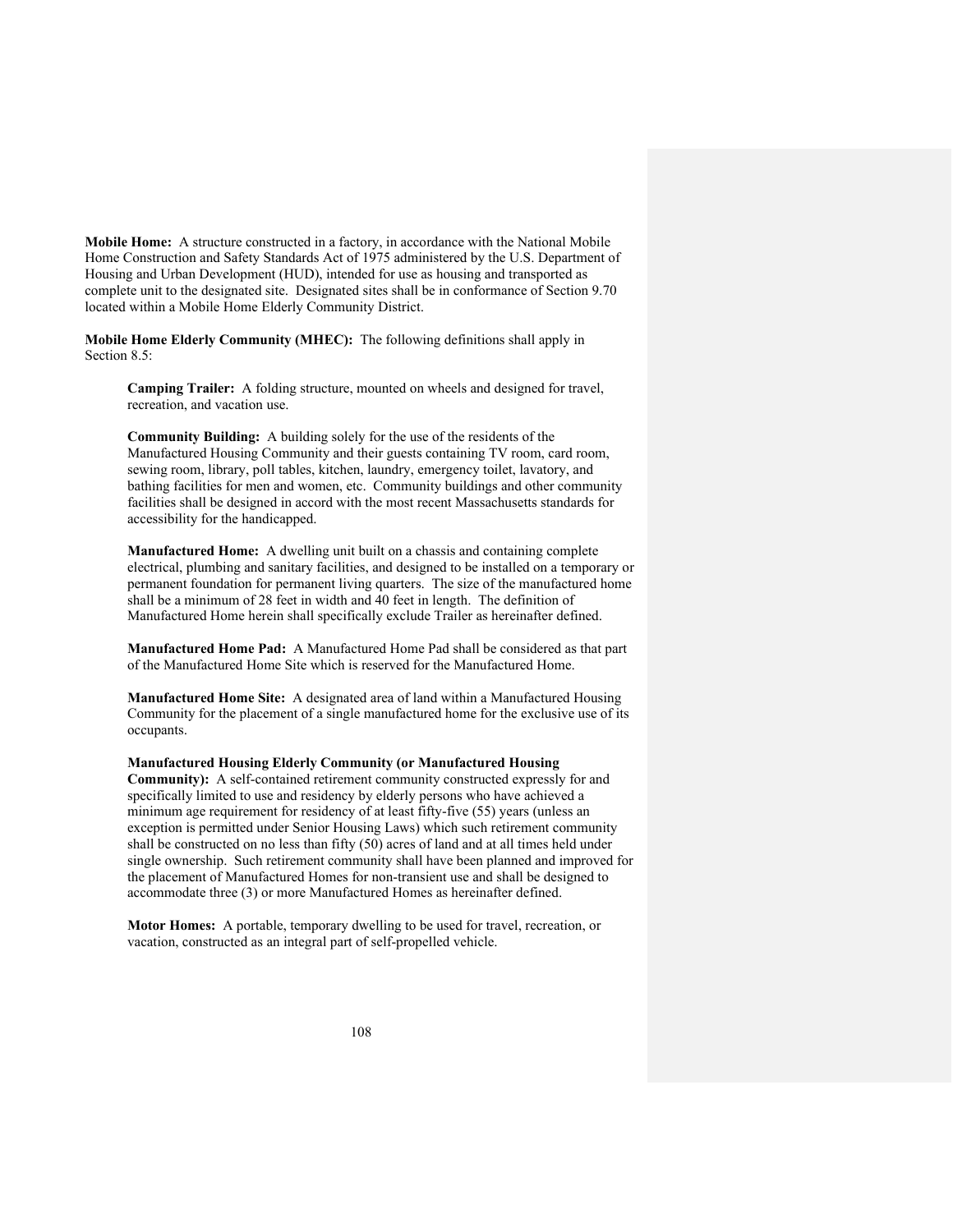**Permittee:** Any person, firm, or corporation receiving a permit to conduct, operate, or maintain a Manufactured Home Elderly Community.

**Person:** The word "person" shall include individuals, corporation, owners, lessees, licensee, and agents for each of them.

**Pick Up Coach:** A structure to be mounted on a truck chassis for use as a temporary dwelling for travel, recreation, or vacation.

**Resident, Tenant or Occupant:** The term "Resident", "Tenant" or "Occupant" shall mean a person who has achieved a minimum age of at least fifty-five (55) years (except as permitted under Massachusetts or federal law) and as further defined in G.L. c. 140 and the regulations promulgated thereto and as further defined in G.L. c. 140, s. 32A et seq.

**Trailer:** The following for the purposes of these regulations shall be considered a trailer and not permitted in or within a Manufactured Home Elderly Community.

**Travel Trailer:** A vehicular, portable structure built on a chassis, designed as a temporary dwelling for travel, recreation, or vacation, having a body width not exceeding 8 feet, and a body length not to exceed 32 feet.

**Motel:** A facility offering transient lodging accommodations to the general public with most rooms having direct primary access to the outside without the necessity of passing through the main lobby of the building.

**Open Space:** For purposes of this Ordinance and except as noted herein, open space shall be defined as that portion of any lot which is not occupied or otherwise located beneath buildings, structures or areas used for parking, loading, access, storage or solid waste disposal activities. Fences, walls, signs, and drainage facilities permissible under subdivision regulations may be allowed within and may comprise a portion of the open space provided said land remains largely landscaped with natural or planted vegetation. Wetlands, as defined by G.L. c. 131, s. 40 may also comprise a portion of the open space, but not exceeding in percentage the proportion of wetlands within the entire lot.

**Parking Lot:** A lot and/or area designated for the parking of motor vehicles, which includes parking spaces along with the access to and from the area, circulation with the area and landscaped buffers.

**Parking Structure:** A building or structure or part thereof designed for parking of motor vehicles for four (4) or more parking spaces, along with available access, circulation and maneuvering.

**Personal Service Establishment:** Establishment serving personal and local needs, such as barber shop, beauty shop, nail salon, repair, self-service laundry, dry cleaning or pick-up agency, massage establishment, or tattoo provider.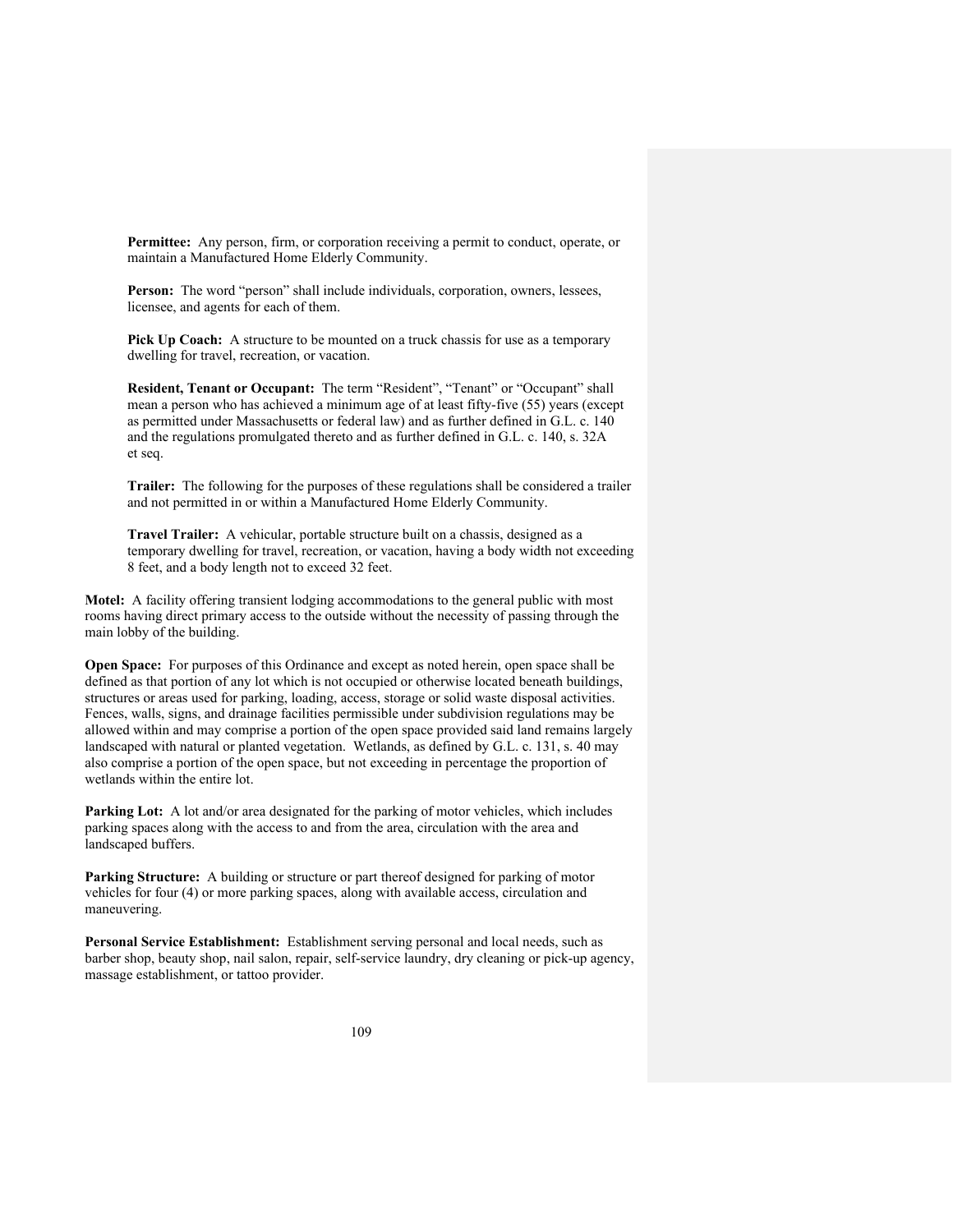**Planned Development District:** For the purposes of Section 9.4, the following definitions shall apply:

**Associated Buildings:** A series of buildings either attached or arranged so as to appear to be attached.

**Buffer Adjacent to Public Ways:** An area left in its natural condition or landscaped except that access roads, traffic control equipment, signs, drainage facilities, utility lines and other infrastructure improvements shall be allowed in such an area.

**Gross Floor Area:** The horizontal area of the floor or floors for the building in question.

**Lot Area:** The total land area within a lot.

**Lot Coverage:** The ratio (expressed as a percent) of the area of land within a lot covered by buildings to the Lot Area of the lot.

**Open Space:** The ratio (expressed as a percent) of the area of land within a lot not covered by building or paving to the Lot Area of the lot.

**Public Way:** An accepted state, county or town public way in existence on January 1, 1998 other than in interstate or limited-access state highway.

**Total Permissible Floor Area:** The Gross Floor Area of all buildings approved as part of the special permit issued under Section 9.4

**Rear Yard:** An area extending the entire width of a lot from side lot line to side lot line and from the rear line of a building to the rear lot line for the required rear yard distance as established under Section 8.4.

**Recyclable Material:** A material that is:

- a. Not co-mingled or contaminated with significant amounts of inorganic waste or toxic constituents;
- b. Handled in a manner which will not constitute a danger to the public health or safety or the environment;
- c. Utilized as an ingredient or a feedstock in a process which will result in a beneficial use as a raw material or a finished product;
- d. Not speculatively accumulated. A material is not speculatively accumulated if the person accumulating the material can demonstrate that
	- 1. The material is potentially recyclable;
	- 2. There exists a feasible means of recycling the material; and
	- 3. During the calendar year the amount of recyclable material that is processed or transferred to a different site for processing equals at least 75 percent by weight or volume of the amount of that material accumulated at the site during the calendar year.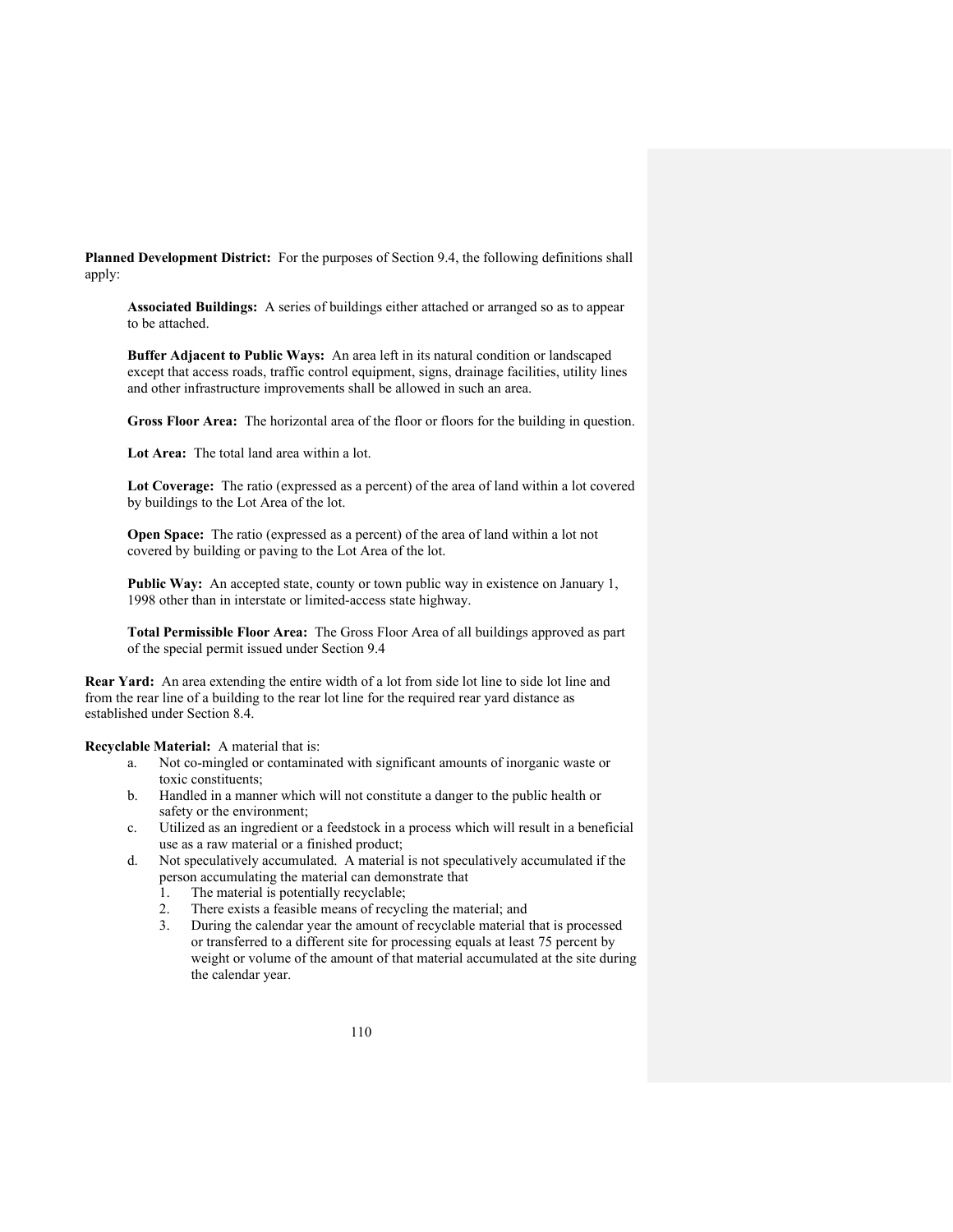**Regional Materials Recycling Facility:** A facility which receives non-hazardous, non-toxic, solid waste, separates the recyclable and nonrecyclable materials in such wastes, bales each separately, and transships all materials within a forty-eight hour period, exclusive of holidays, to destinations outside of the town for reuse or disposal.

**Research Laboratory:** Laboratory or research establishments including biotechnology companies, but excluding laboratories categorized as Level 4 by the National Institutes for Health.

**Retreat Lot:** A single large parcel of land created for the purpose of reasonable and safe residential use of backland.

**School Aged Child Care Program:** A school aged child care program as that term is defined in G.L. c. 15D, s. 1A.

**Screening:** A physical method of concealing and/or shielding one site from another. Such screening shall be accomplished by means of natural or landscaped vegetative buffer, fencing, walls or use of earthen landscaped berm.

**Senior Housing Facility:** The following definitions shall apply in Section 8.6:

**Assisted Living Facility:** A residential development subject to certification by the Executive Office of Elder Affairs under G.L. c. 19D and 651 CMR 12.00.

**Continuing Care Facility:** A facility regulated by G.L. c. 93, s. 76.

**Independent Living Facility:** A facility providing apartments for rent with a communal dining facility, with optional services on the site for the convenience of residents, including but not limited to transportation, barber/beauty services, sundries for personal consumption, laundry services and other amenities, provided such uses serve primarily the residents and staff of the facility.

**Long Term Care Facility:** A facility, including a convalescent or nursing home, rest home, infirmary maintained in towns, and charitable homes for the aged, as defined and regulated in 105 CMR 150.001.

**Senior Housing:** Housing for persons over the age of 55 subject to the Senior Housing Laws, as defined herein.

**Senior Housing Facility:** An Assisted Living Facility, Continuing Care Facility, Independent Living Facility, or Long Term Care Facility, whether operated as a free-standing facility or in combination with another type of facility on the same lot or adjacent lot in common control.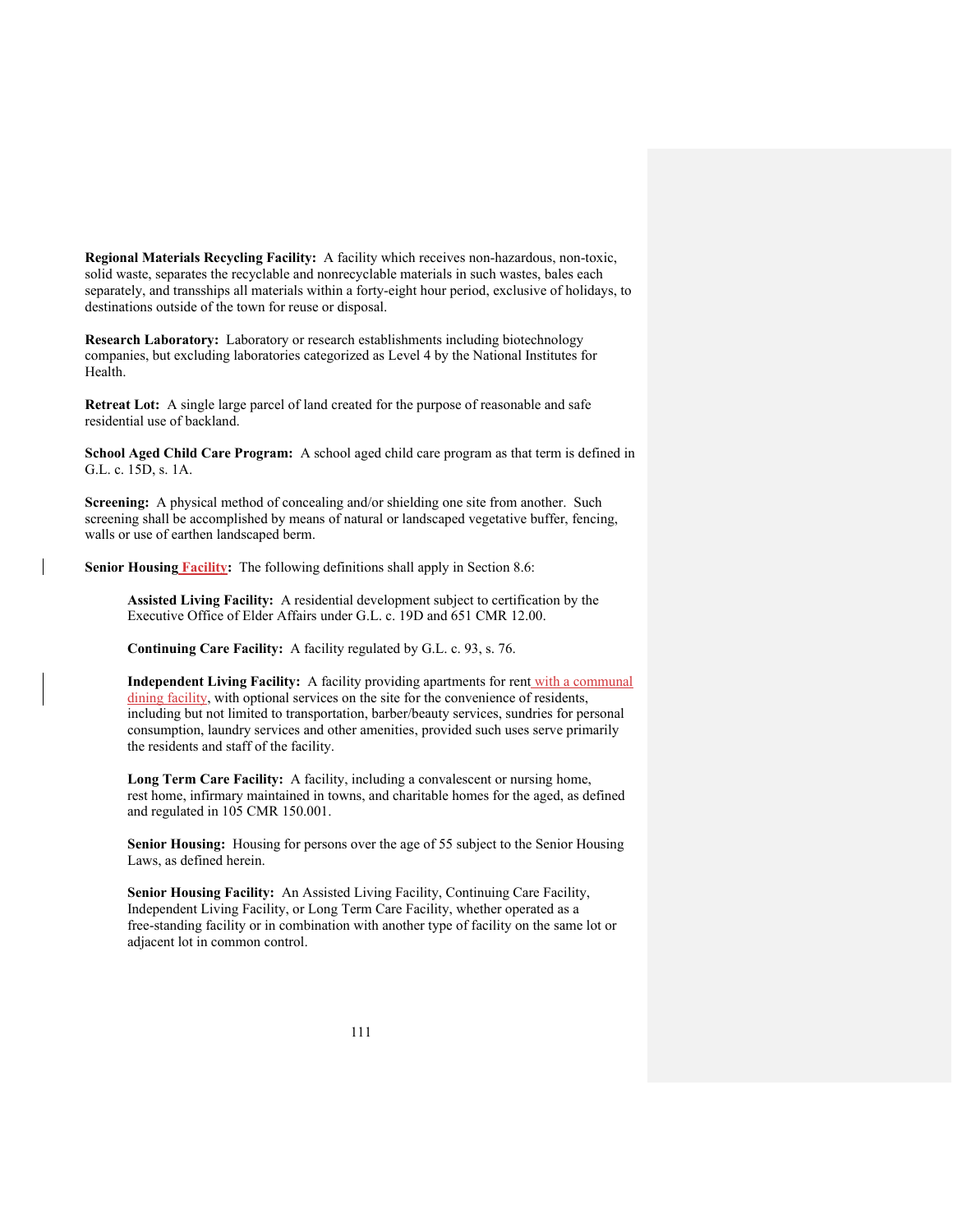**Senior Housing Laws:** Collectively and separately, the Fair Housing Act, 42 USC Section 3607(b), 24 CFR Subtitle B, Ch. 1, Section 100.300 et seq. and G.L. c. 151B, s. 4.

**Side Yard:** An area extending along a sideline of lot (between the front yard and the rear yard on such lot), and extending between the side lot line to the nearest point of the building for a side yard distance as established under Section 8.4.

**Sidewalk:** That portion of the street between the curb lines or the lateral lines of roadway and the adjacent property lines intended for use by pedestrians.

**Sidewalk Café:** The serving of food or beverage from a café or restaurant located in an adjacent building to patrons seated at tables located within the Sidewalk area adjacent to the café or restaurant.

**Solar Energy Systems:** The following definitions shall apply in Section 7.5:

**Ground Mount Solar Photovoltaic Facility:** A solar photovoltaic system that is structurally mounted on the ground, and is not roof-mounted, and which is designed to supply less than fifty percent (50%) of its electrical output for use on site.

**Rated Nameplate Capacity:** The maximum rated output of electric power production of the photovoltaic system in watts of Direct Current (DC).

**Rooftop Mount Solar Photovoltaic Facility:** A solar photovoltaic system that is structurally mounted on a roof and is designed to supply its electrical output for use on site.

**Solar Access:** The access of a solar energy system to direct sunlight.

**Solar Collector:** A device, structure or a part of a device or structure for which the primary purpose is to transform solar radiant energy into thermal, mechanical, chemical, or electrical energy.

**Solar Energy:** Radiant energy received from the sun that can be collected in the form of heat or light by a solar collector.

**Solar Energy System:** A device or structural design feature, a substantial purpose of which is to provide daylight for interior lighting or provide for the collection, storage and distribution of solar energy for space heating or cooling, electricity generation, or water heating.

**Solar Energy System, Large Scale:** An Active Solar Energy System that occupies more than 40,000 square feet of surface area (equivalent to a rated nameplate capacity of about 250kW DC or greater).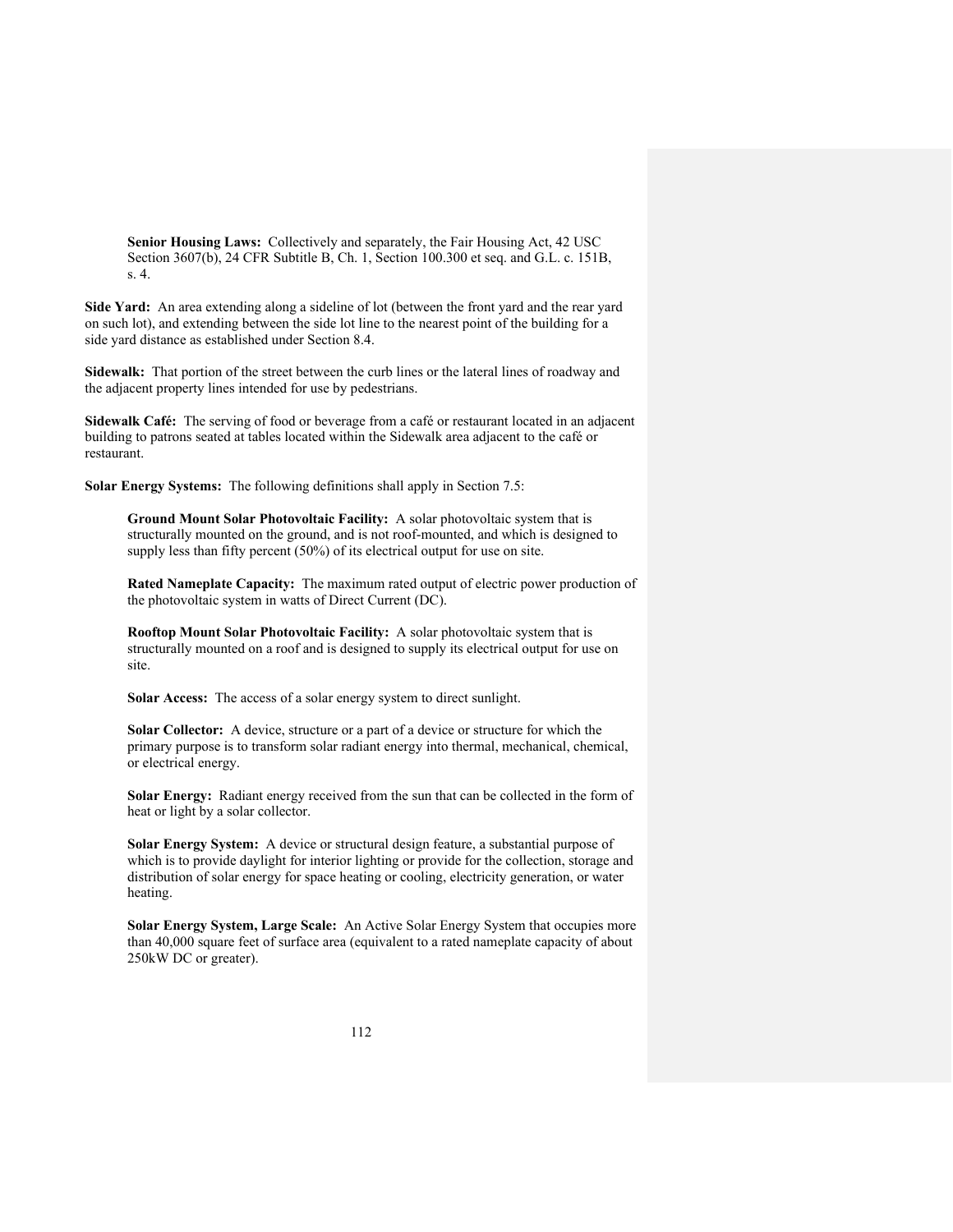**Solar Energy System, Medium Scale:** An Active Solar Energy System that occupies more than 1,750 but less than 40,000 square feet of surface area (equivalent to a rated nameplate capacity of about 10 - 250 kW DC).

**Solar Energy System, Small Scale:** An Active Solar Energy System that occupies 1,750 square feet of surface area or less (equivalent to a rated nameplate capacity of about 10 kW DC or less).

**Solar Thermal System:** An Active Solar Energy System that uses collectors to convert the sun's rays into useful forms of energy for water heating, space heating, or space cooling.

**Special Permit:** A special permit is a use that would not be appropriate generally, or without restriction through the zoning district but which, if controlled as to number, area, location or relation to the neighborhood, would promote the public health, safety, welfare order, comfort, convenience, appearance, prosperity or general welfare. Such uses may be permitted in such zoning districts as special permits, where specific provision for such special permits is made in this Zoning Ordinance.

**Story:** That portion of a building contained between any floor and the floor or roof next above it, but not including any portion so contained if more than one-half of such portion vertically is below the average finished grade of the ground adjoining such building.

**Street:** A "Street" shall be (1) an approved public way laid out by the Town of Bridgewater or, the Plymouth County Commissioners or, except for limited access highways, the Commonwealth of Massachusetts; (2) a way which the Bridgewater Town Clerk certifies is maintained by a public authority and used as a public way; or (3) a way shown on a plan theretofore approved and endorsed in accordance with the Subdivision Control Law; or (4) a way in existence as of March 10, 1956, having in the opinion of the Planning Board sufficient width, suitable grades and adequate construction to accommodate the vehicular traffic anticipated by reason of the proposed use of the land abutting thereon or served thereby and for the installation of municipal services to serve such land and the buildings erected or to be erected thereon. A public or private way shall not be deemed to be a street as to any lot of land that does not have rights of access to and passage over said way.

**Structures:** Any construction, erection, assembly or other combination of building construction materials upon the land.

**Tattoo and/or Body Art Establishments and Practitioners:** Businesses and/or individuals involved in the business of body piercing, tattooing and cosmetic tattooing as defined pursuant to the Bridgewater Board of Health regulations and the Department of Public Health regulations. Extreme forms of body art, such as, but not limited to, branding, cutting, braiding and scarifications shall not be permitted. For purposes of this definition, medical procedures regulated by the Board of Registration, such as implants under the skin are not applicable to this definition.